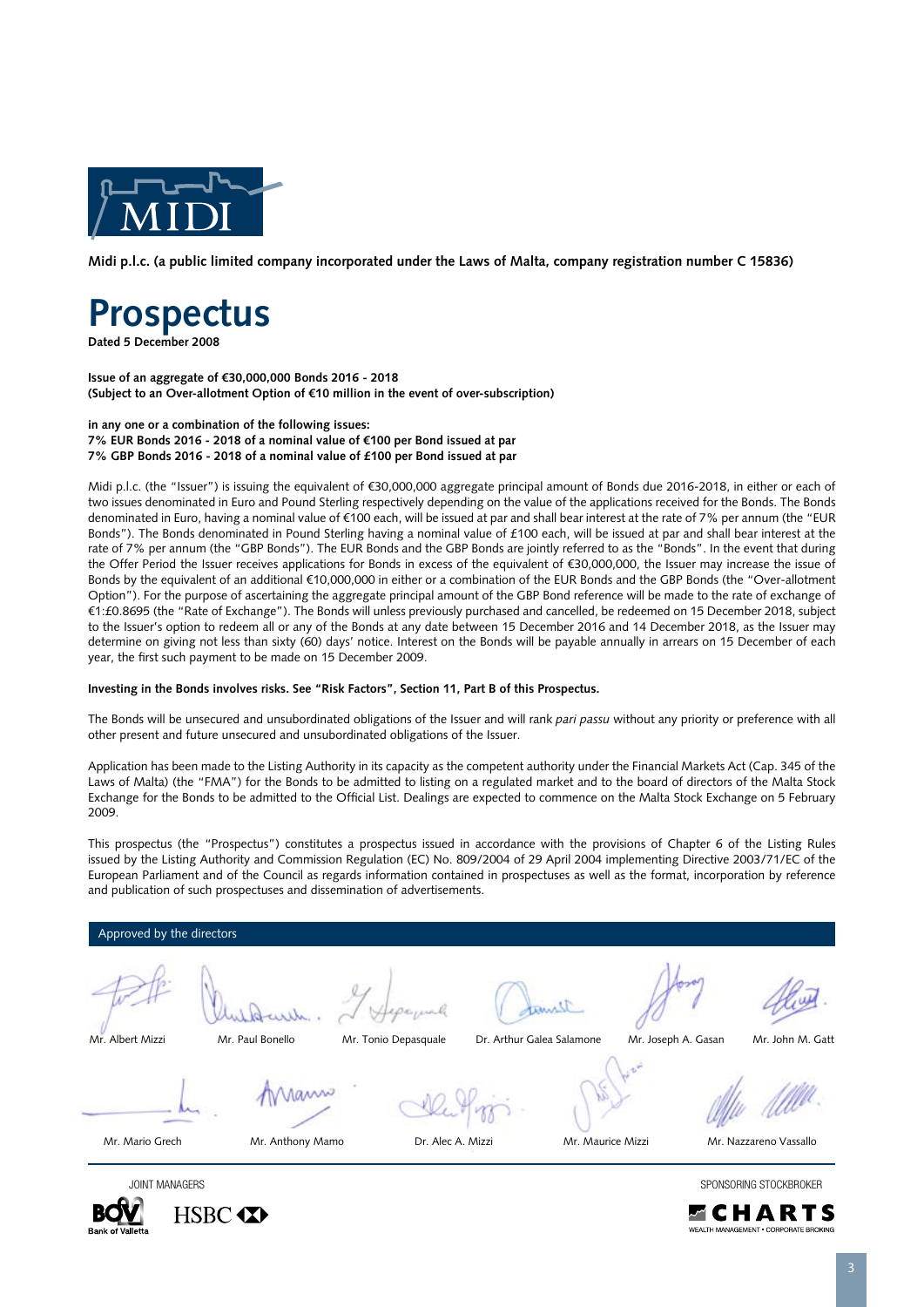

# Important Information

This Prospectus contains information about the Issuer and the Bonds in accordance with the requirements of the Listing Rules of the Listing Authority, the Companies Act, 1995 (Cap. 386 of the Laws of Malta) (the "Companies Act") and Commission Regulation (EC) No. 809/2004 of 29 April 2004 implementing Directive 2003/71/EC of the European Parliament and of the Council as regards information contained in prospectuses as well as the format, incorporation by reference and publication of such prospectuses and dissemination of advertisements.

All of the directors of the Issuer, whose names appear under the heading "Directors and Company Secretary" (Part C Section 13.1 of this Prospectus) (the "Directors"), are the persons responsible for the information contained in this Prospectus. To the best of the knowledge and belief of the Directors (who have all taken reasonable care to ensure such is the case), the information contained in this Prospectus is in accordance with the facts and does not omit anything likely to affect the import of such information. The Directors accept responsibility accordingly.

No person, including without limitation any broker, dealer or salesman, is authorised by the Issuer or its Directors to give any information or to make any representations other than those contained in this Prospectus and in the documents referred to herein, and if given or made, such information or representations must not be relied upon as having been authorised by or on behalf of the Issuer or its Directors.

**The Listing Authority accepts no responsibility for the contents of this Prospectus, makes no representations as to its accuracy or completeness and expressly disclaims any liability whatsoever for any loss however arising from or in reliance upon the whole or any part of the contents of this Prospectus.**

All the Advisors to the Issuer named in the Prospectus under the heading "Advisors to the Issuer" (Part C Section 13.2 of this Prospectus) have acted and are acting exclusively for the Issuer and have no contractual, fiduciary or other obligation towards any other person and will accordingly not be responsible to any investor or any other person whomsoever in relation to the transactions proposed in the Prospectus. Each person receiving this Prospectus acknowledges that such person has not relied on any of the Advisors in connection with its investigation of the accuracy of such information or its investment decision and each person must rely on its own examination of the Issuer and the merits and risks involved in investing in the Bonds.

No action has been or will be taken by the Issuer that would permit a public offering of the Bonds or the distribution of the Prospectus (or any part thereof) or any offering material in any country or jurisdiction other than Malta.

The Bonds have not been nor will they be registered under the U.S. Securities Act, 1933 as amended, or under any federal or state securities law and may not be offered, sold or otherwise transferred, directly or indirectly, in the United States of America, its territories or possessions, or any area subject to its jurisdiction (the "U.S.") or to or for the benefit of, directly or indirectly, any U.S. person (as defined in Regulation "S" of the said U.S. Securities Act). Furthermore, the Issuer will not be registered under the U.S. Investment Company Act, 1940 as amended and investors will not be entitled to the benefits set out therein.

In relation to each member state of the European Economic Area (other than Malta) which has implemented Directive 2003/71/ EC of the European Parliament and of the Council of 4 November 2003 on the prospectus to be published when securities are offered to the public or admitted to trading or which, pending such implementation, applies article 3.2 of the said Directive, the Bonds can only be offered to "qualified investors" (as defined in the said Directive) or in any other circumstances which do not require the publication by the Issuer of a prospectus pursuant to article 3 of said Directive.

This Prospectus does not constitute, and may not be used for purposes of, an offer or invitation to subscribe for Bonds by any person in any jurisdiction (i) in which such offer or invitation is not authorised or (ii) in which the person making such offer or invitation is not qualified to do so or (iii) to any person to whom it is unlawful to make such offer or invitation.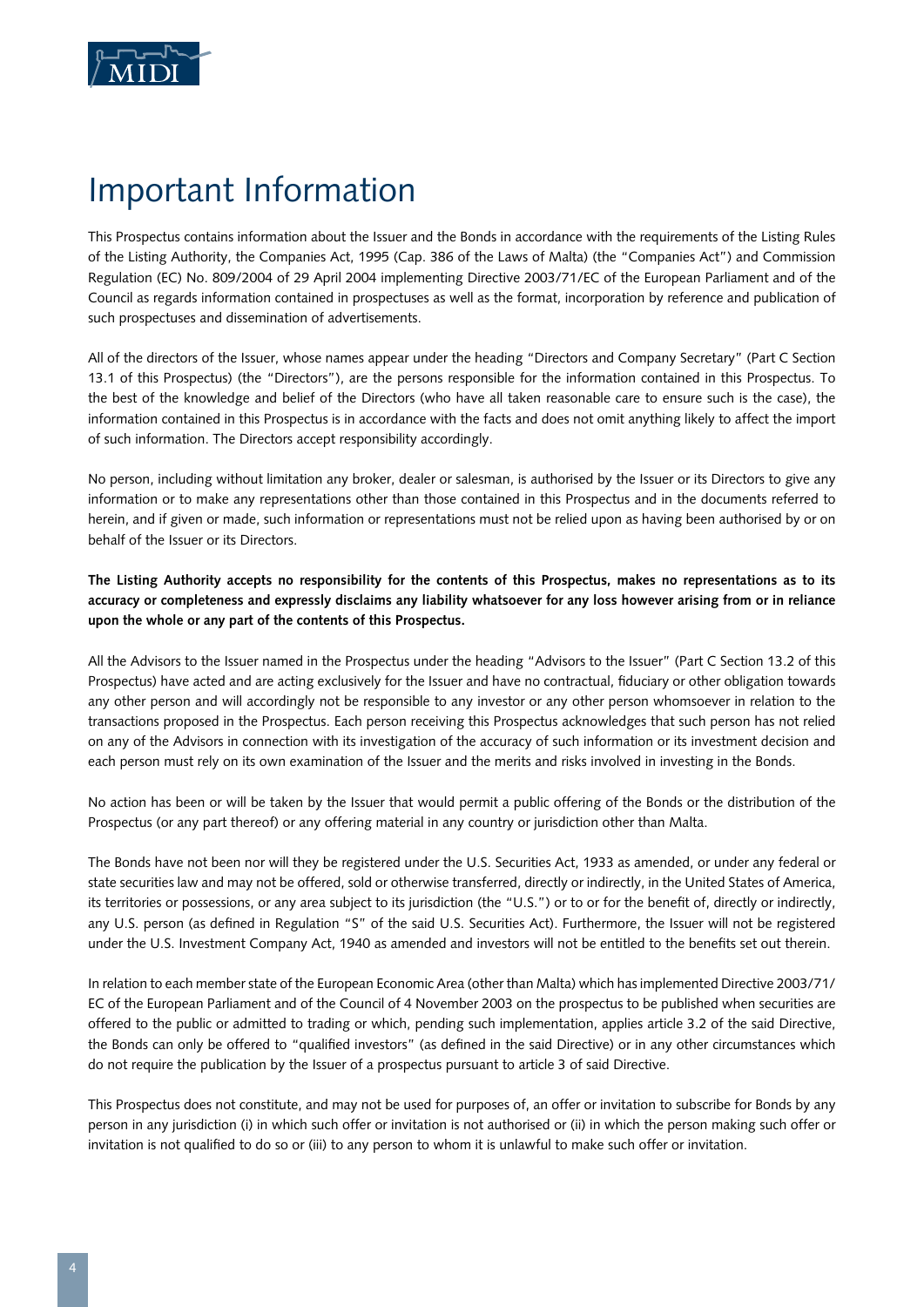

It is the responsibility of any persons in possession of this Prospectus and any persons wishing to apply for the Bonds to inform themselves of, and to observe and comply with, all applicable laws and regulations of any relevant jurisdiction. Prospective applicants for the Bonds should inform themselves as to the legal requirements of so applying for any Bonds and any applicable exchange control requirements and taxes in the countries of their nationality, residence or domicile.

A copy of this Prospectus has been submitted to the Listing Authority in satisfaction of the Listing Rules, the Malta Stock Exchange in satisfaction of the Malta Stock Exchange Bye-Laws and has been duly filed with the Registrar of Companies, in accordance with the Companies Act.

Statements made in this Prospectus are, except where otherwise stated, based on the law and practice currently in force in Malta and are subject to changes therein.

**The value of investments can rise or fall and past performance is not necessarily indicative of future performance. The nominal value of the Bonds will be repayable in full upon redemption in the respective currency of issue. If you need advice you should consult a licensed stockbroker or an investment advisor licensed under the Investment Services Act, (Cap. 370 of the Laws of Malta).**

## **Definitions**

Certain words and expressions used in this Prospectus shall have the meanings set out in "Definitions" on page 10 of this Prospectus.

#### **Currencies**

All amounts expressed in one currency with an equivalent amount in another currency in this document are taken, in the case of historical values, at the historical exchange rates applicable at the time of the transaction, and in all other cases at a fixed exchange rate, subject to rounding of €1:Lm0.4293. All values displayed in Maltese Lira (Lm) throughout this Prospectus have been included for information purposes only.

#### **Forward-Looking Statements**

Certain statements contained in this Prospectus, including those under the captions "Risk Factors", "Information Concerning the Issuer", "Business Overview of the Project", "Reasons for the Offer and Use of the Proceeds" and "Trend Information" constitute "forward-looking statements". These forward-looking statements can be identified by the use of forward-looking terminology, including the terms "believe", "estimate", "anticipate", "intend", "may", "will" or "should" or in each case their negative, or other variations or comparable terminology. Such forward-looking statements involve risks, uncertainties and other factors which may cause the actual results, performance or achievements of the Group, or industry results, to be materially different from any future results, performance or achievements expressed or implied by such forward-looking statements. Such risks, uncertainties and other factors include, among others, general economic and business conditions, industry trends, competition, changes in government regulation, currency fluctuations, changes in business strategy or development, political and economic uncertainty and other risks described in "Risk Factors". There can be no assurance that the results and events contemplated by the forward-looking statements contained in this Prospectus will, in fact, occur.

These forward-looking statements speak only as at the date of this Prospectus. The Issuer will not undertake any obligation to release publicly any revisions to these forward-looking statements to reflect events, circumstances or unanticipated events occurring after the date of this Prospectus except as required by law or by any appropriate regulatory authority. Any statements made in this Prospectus with regard to the competitive position of the Group are based on the Group's own internal assessments.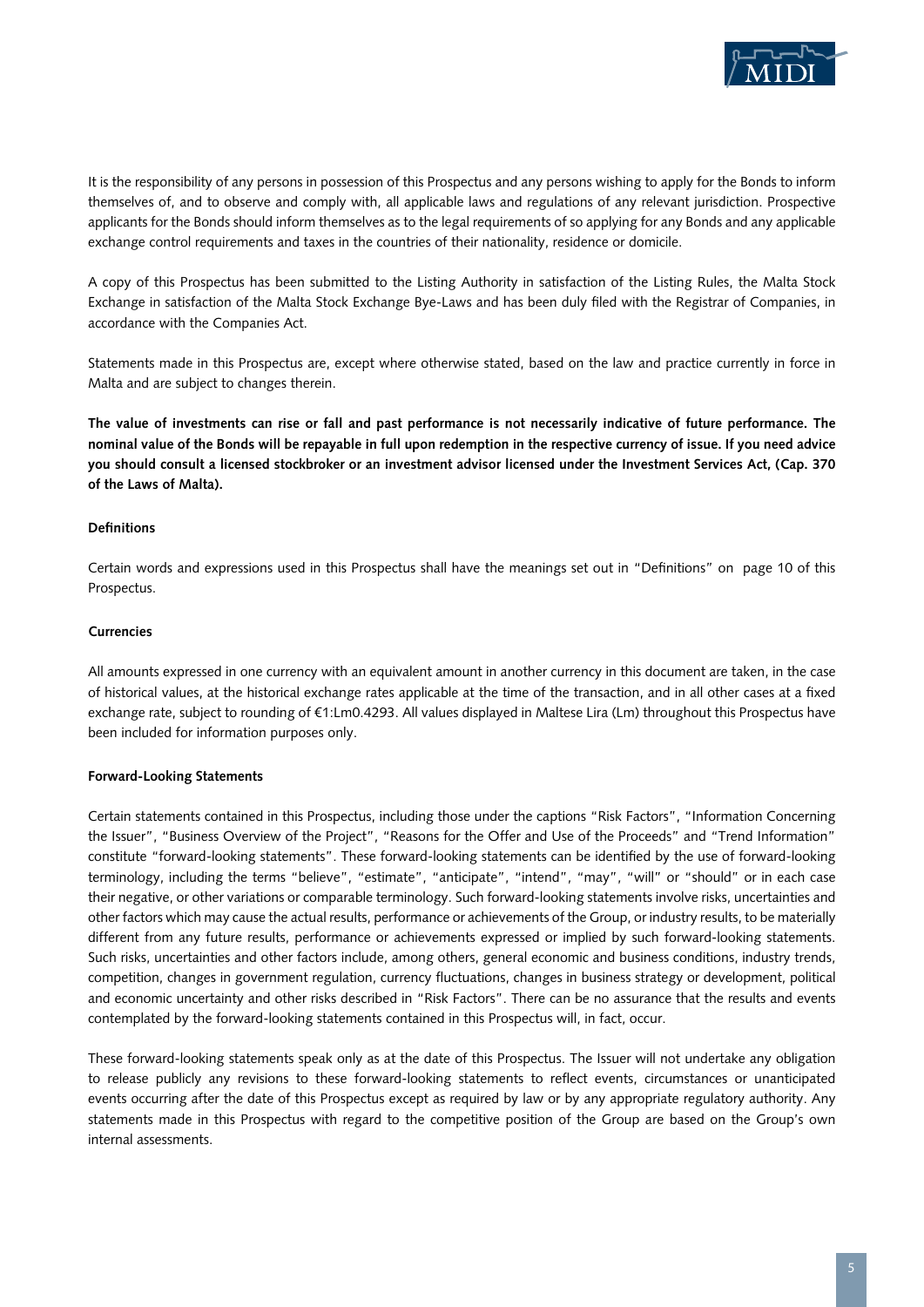

# Table of Contents

|                    | Important information                                         | 4  |  |
|--------------------|---------------------------------------------------------------|----|--|
| <b>Definitions</b> |                                                               | 10 |  |
|                    | <b>PART A - SUMMARY</b>                                       |    |  |
|                    | <b>Warning to Potential Investors</b>                         | 14 |  |
|                    | 1. Information Concerning the Issuer                          | 14 |  |
| 1.1                | Organisational Structure                                      | 14 |  |
| 1.1.1              | Midi Group Structure                                          | 14 |  |
| 1.1.2              | Organisation of Midi                                          | 14 |  |
| 1.1.3              | Organisation of the Group                                     | 15 |  |
| 1.2                | Historical Development of the Issuer                          | 15 |  |
| 1.3                | Business Overview of the Project                              | 15 |  |
| 1.3.1              | Tigné Point                                                   | 15 |  |
| 1.3.2              | Manoel Island                                                 | 15 |  |
|                    | 2. Identity of Directors, Advisors and Auditors of the Issuer | 16 |  |
| 2.1                | Directors and Company Secretary                               | 16 |  |
| $2.2\phantom{0}$   | Advisors to the Issuer                                        | 16 |  |
| 2.3                | Statutory Auditors and Financial Advisors                     | 16 |  |
|                    | 3. Key Information                                            | 17 |  |
| 3.1                | Selected Financial Information                                | 17 |  |
| 3.2                | Capitalisation and Indebtedness                               | 19 |  |
| 3.3                | Reasons for the Bond Issue and Use of Proceeds                | 20 |  |
| 3.4                | <b>Risk Factors</b>                                           | 20 |  |
| 3.4.1              | Risks Relating to the Issuer                                  | 21 |  |
| 3.4.2              | Risks Relating to the Bonds                                   | 22 |  |
|                    | 4. Trend Information                                          | 23 |  |
|                    | 5. Directors and Employees                                    | 24 |  |
|                    | 6. Additional Information                                     | 25 |  |
| 6.1                | Share Capital                                                 | 25 |  |
| 6.2                | Memorandum and Articles of Association                        | 25 |  |
|                    | 7. Details of the Offer and Admission to Trading              | 25 |  |
| 7.1                | The Bond Issue                                                | 25 |  |
| 7.2                | Admission to Trading                                          | 26 |  |
| 7.3                | Plan for Distribution                                         | 26 |  |
| 7.4                | Expenses of the Bond Issue                                    | 26 |  |
|                    | 8. Offer Statistics<br>27                                     |    |  |
|                    | 9. Expected Timetable                                         | 29 |  |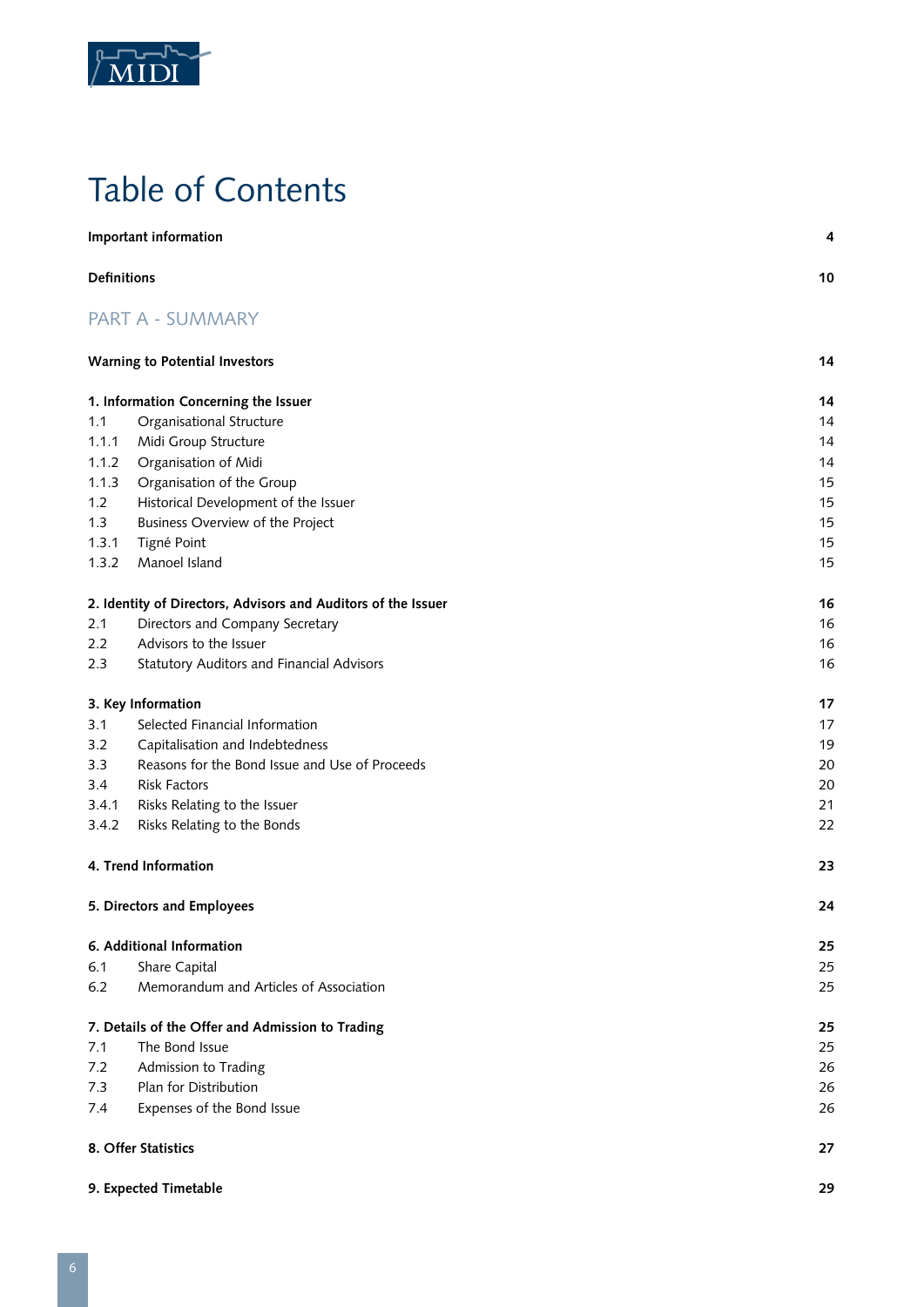

|      | 10. Documents Available for Inspection                                                            |    |
|------|---------------------------------------------------------------------------------------------------|----|
|      | <b>PART B - RISK FACTORS</b>                                                                      |    |
|      | 11. Risk Factors                                                                                  | 30 |
| 11.1 | Risks Relating to the Issuer                                                                      | 30 |
| 11.2 | Risks Relating to the Bonds                                                                       | 32 |
|      | <b>PART C - INFORMATION CONCERNING THE ISSUER</b>                                                 |    |
|      | 12. Organisational Structure and Historical Development of the Issuer and the Emphyteutical Grant | 34 |
| 12.1 | Organisational Structure                                                                          | 34 |
|      | 12.1.1 Midi Group Structure                                                                       | 34 |
|      | 12.1.2 Organisation of Midi                                                                       | 34 |
|      | 12.1.3 Organisation of the Group                                                                  | 34 |
| 12.2 | Historical Development of the Issuer                                                              | 36 |
|      | 12.2.1 General                                                                                    | 36 |
|      | 12.2.2 Principal Objects of the Issuer                                                            | 36 |
| 12.3 | The Emphyteutical Grant                                                                           | 37 |
|      | 13. Identity of Directors, Advisors and Auditors of the Issuer                                    | 39 |
| 13.1 | Directors and Company Secretary                                                                   | 40 |
| 13.2 | Advisors to the Issuer                                                                            | 41 |
| 13.3 | <b>Statutory Auditors and Financial Advisors</b>                                                  | 41 |
|      | 14. Business Overview of the Project                                                              | 41 |
| 14.1 | Tigné Point                                                                                       | 41 |
|      | 14.1.1 Tigné Point Project Progress                                                               | 42 |
|      | 14.1.2 Tigné Point Residential                                                                    | 43 |
|      | 14.1.3 Tigné Point Commercial                                                                     | 44 |
|      | 14.1.4 Communal Facilities for Tigné Point                                                        | 45 |
|      | 14.1.5 Tigné Point Infrastructure and Ongoing Management                                          | 45 |
|      | 14.1.6 Tigné Point Restoration Works                                                              | 45 |
| 14.2 | Brief Overview of the Manoel Island Development                                                   | 46 |
| 14.3 | <b>Principal Markets</b>                                                                          | 47 |
|      | 15. Key Information                                                                               | 47 |
| 15.1 | Selected Financial Information                                                                    | 47 |
| 15.2 | Capitalisation and Indebtedness                                                                   | 49 |
| 15.3 | Reasons for the Offer and Use of Proceeds                                                         | 50 |
| 15.4 | Completion of Tigné Point                                                                         | 50 |
|      | 16. Trend Information                                                                             | 52 |
| 16.1 | Development Phasing Programme                                                                     | 52 |
| 16.2 | Mixed-use Development                                                                             | 53 |
| 16.3 | Property Market                                                                                   | 53 |
| 16.4 | Development Permit and High Rise Buildings                                                        | 53 |
| 16.5 | Cost of Land                                                                                      | 54 |
| 16.6 | Project Flexibility                                                                               | 54 |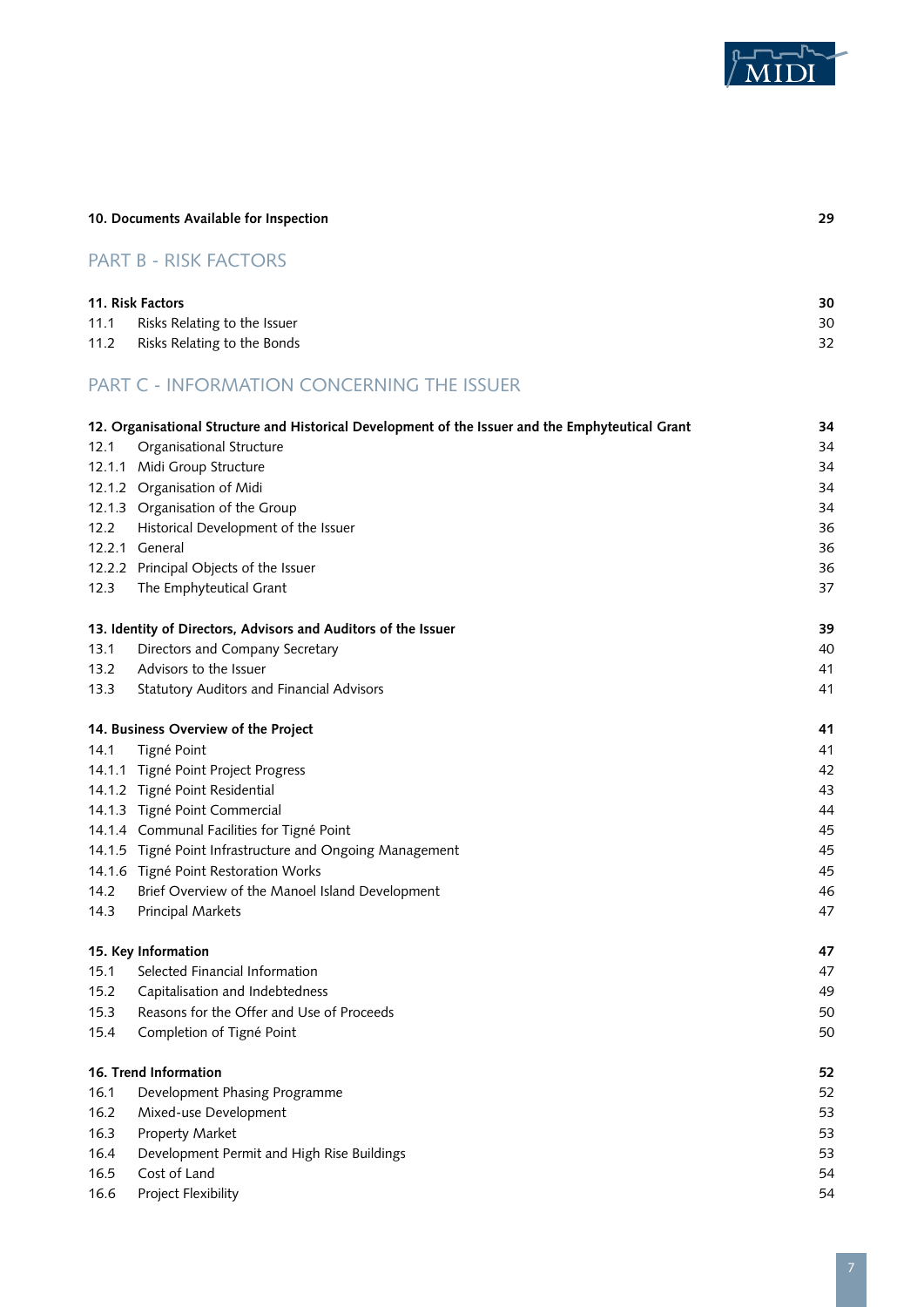

|                | 17. Directors and Employees                     | 55 |
|----------------|-------------------------------------------------|----|
| 17.1           | The Board of Directors of the Issuer            | 55 |
| 17.1.1         | Curriculum Vitae of the Directors of the Issuer | 55 |
| 17.1.2         | Remuneration of Directors                       | 57 |
| 17.1.3         | Loans to Directors                              | 58 |
| 17.1.4         | Removal of Directors                            | 58 |
| 17.1.5         | Powers of Directors                             | 58 |
| 17.2           | Employees                                       | 58 |
|                | 18. Management Structure and Shareholding       | 58 |
| 18.1           | Management Structure of the Issuer              | 58 |
| 18.2           | Shareholders of the Issuer                      | 59 |
| 18.3           | Senior Management of the Issuer                 | 61 |
|                | 19. Corporate Governance                        | 61 |
| 19.1           | Conflicts of Interests                          | 61 |
| 19.2           | How the Issuer Manages Conflicts of Interests   | 62 |
| 19.2.1         | <b>Tendering Process</b>                        | 62 |
| 19.2.2         | Disclosure of Interest by Directors             | 62 |
| 19.2.3         | The Audit Commitee                              | 63 |
|                | 20. Audit Practices                             | 63 |
|                | 21. Financial Information                       | 65 |
| 22. Litigation |                                                 | 65 |
|                | 23. Additional Information                      | 66 |
| 23.1           | Share Capital                                   | 66 |
| 23.2           | Memorandum and Articles of Association          | 68 |
| 23.2.1         | Objects                                         | 68 |
| 23.2.2         | Voting Rights and Restrictions                  | 68 |
| 23.2.3         | Appointment of Directors                        | 69 |
| 23.2.4         | <b>Powers of Directors</b>                      | 69 |
| 23.2.5         | <b>Retirement of Directors</b>                  | 70 |
| 23.3           | <b>Material Contracts</b>                       | 70 |
| 23.4           | Statement by Experts                            | 70 |
| 23.5           | Documents on Display                            | 70 |

# PART D - INFORMATION ABOUT THE BONDS

|      | 24. Details of the Offer and Admission to Trading | 71 |
|------|---------------------------------------------------|----|
| 24.1 | The Bond Issue                                    | 71 |
| 24.2 | Distribution of the Bonds                         | 71 |
| 24.3 | <b>Allocation Policy</b>                          | 72 |
| 24.4 | Offer Period                                      | 72 |
| 24.5 | Refunds                                           | 72 |
| 24.6 | Admission to Trading                              | 72 |
| 24.7 | Expenses of the Issue                             | 72 |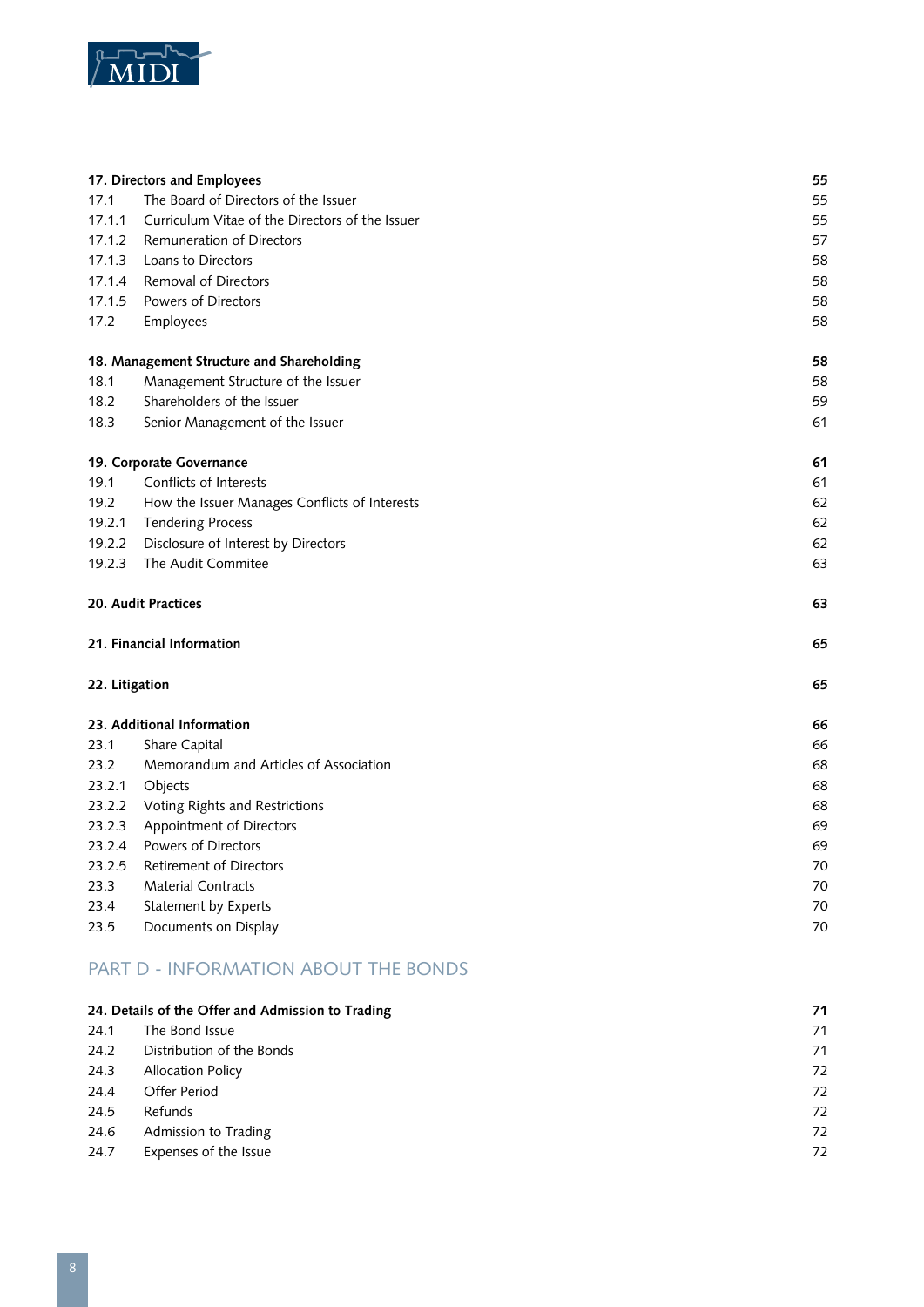

|       | 25. Offer Statistics and Expected timetable                                                    | 73  |
|-------|------------------------------------------------------------------------------------------------|-----|
| 25.1  | Offer Statistics                                                                               | 73  |
| 25.2  | Expected Time-Table of Principal Events                                                        | 75  |
|       | 26. Information Concerning the Securities                                                      | 75  |
| 26.1  | Description and Type of Securities                                                             | 75  |
| 26.2  | <b>Status</b>                                                                                  | 75  |
| 26.3  | Terms and Conditions of Issue                                                                  | 81  |
| 26.4  | Interest                                                                                       | 81  |
| 26.5  | Maturity and Redemption                                                                        | 81  |
| 26.6  | Public Offer                                                                                   | 81  |
| 26.7  | Authorisations                                                                                 | 81  |
| 26.8  | Expected Date of Issue of the Bonds                                                            | 81  |
| 26.9  | Reserve Account                                                                                | 82  |
| 26.10 | Taxation                                                                                       | 82  |
|       | 27. Terms and Conditions of the Bonds                                                          | 84  |
| 27.1  | General                                                                                        | 84  |
| 27.2  | Form, Denomination and Title                                                                   | 84  |
| 27.3  | <b>Status and Negative Pledge</b>                                                              | 84  |
| 27.4  | Interest                                                                                       | 86  |
| 27.5  | Payments                                                                                       | 86  |
| 27.6  | Redemption and Purchase                                                                        | 87  |
| 27.7  | Events of Default                                                                              | 87  |
| 27.8  | Registration, Replacement, Transfer and Exchange                                               | 88  |
| 27.9  | Resolutions and Meetings of Bondholders                                                        | 88  |
| 27.10 | <b>Further Issues</b>                                                                          | 89  |
| 27.11 | <b>Bonds Held Jointly</b>                                                                      | 89  |
| 27.12 | Bonds Held Subject to Usufruct                                                                 | 89  |
| 27.13 | Governing Law and Jurisdiction                                                                 | 90  |
| 27.14 | <b>Notices</b>                                                                                 | 90  |
| 27.15 | Listing                                                                                        | 90  |
|       | 28. Terms and Conditions of Application                                                        | 91  |
|       | <b>PART E - ANNEXES</b>                                                                        |     |
|       | Annex I Summary of the Emphyteutical Deed                                                      | 94  |
|       | Annex II Specimen Application Forms                                                            | 105 |
|       | Annex III List of Authorised Intermediaries                                                    | 109 |
|       | Annex IV Accountants' Report - Forecast for the current financial year ending 31 December 2008 | 112 |
|       | Annex V Unaudited interim consolidated financial statements to 30 June 2008                    | 121 |

**Annex VI Architect's Valuation Report 123**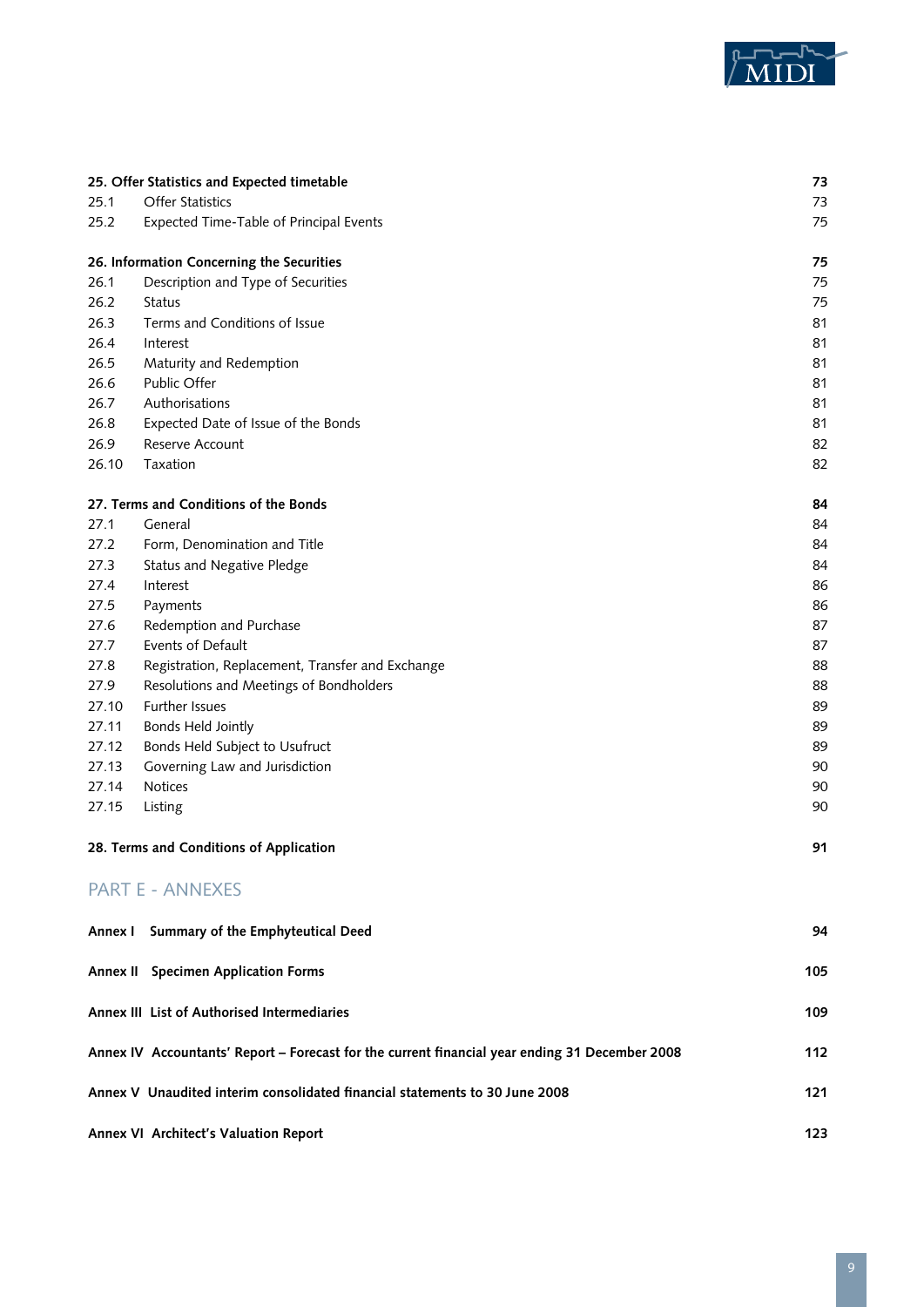

# Definitions

In this Prospectus the following words and expressions shall bear the following meanings except where the context otherwise requires:

| <b>Advisors to the Issuer</b>               | The Advisors to the Issuer whose names and addresses are set out under the<br>heading 'Advisors to the Issuer';                                                                                                                                                                                                                                                                                              |
|---------------------------------------------|--------------------------------------------------------------------------------------------------------------------------------------------------------------------------------------------------------------------------------------------------------------------------------------------------------------------------------------------------------------------------------------------------------------|
| Applicant                                   | A person or persons whose name or names (in the case of joint applicants)<br>appear in the registration details of an Application Form;                                                                                                                                                                                                                                                                      |
| Application/s                               | The application/s to subscribe for Bonds made by an Applicant by completing<br>an Application Form and delivering it to the Registrar or to any of the<br>Authorised Intermediaries;                                                                                                                                                                                                                         |
| <b>Application Form</b>                     | The form of application for subscription of the Bonds, a specimen of which is<br>set out in Part E Annex II of this Prospectus;                                                                                                                                                                                                                                                                              |
| <b>Authorised Intermediaries</b>            | The banks, financial institutions, stockbrokers and other persons referred to in<br>Part E Annex III of this Prospectus;                                                                                                                                                                                                                                                                                     |
| Bond(s)                                     | The EUR Bonds and the GBP Bonds collectively, for a combined aggregate<br>principal amount of the equivalent of €30,000,000 except in the event of the<br>exercise of the Over-allotment Option or as otherwise provided under Part D<br>Section 27.10 "Further Issues" For the purpose of ascertaining the aggregate<br>principal amount of the GBP Bond reference will be made to<br>the Rate of Exchange; |
| <b>Bondholders</b>                          | The holders of the Bonds, each a "Bondholder";                                                                                                                                                                                                                                                                                                                                                               |
| <b>Bond Issue</b>                           | The issue of Bonds;                                                                                                                                                                                                                                                                                                                                                                                          |
| <b>Bond Offer Price</b>                     | The price of €100 for the EUR Bonds or £100 for the GBP Bond<br>(as the case may be);                                                                                                                                                                                                                                                                                                                        |
| <b>Business Day</b>                         | Any day between Monday and Friday (both days included) on which<br>commercial banks in Malta settle payments and are open for normal<br>banking business;                                                                                                                                                                                                                                                    |
| <b>Central Securities Depository or CSD</b> | The central registration system for dematerialised financial instruments operated<br>by the Exchange and set up in terms of the Financial Markets Act, 1990,<br>(Cap. 345, Laws of Malta);                                                                                                                                                                                                                   |
| <b>Companies Act</b>                        | The Companies Act, 1995, (Cap. 386 of the Laws of Malta);                                                                                                                                                                                                                                                                                                                                                    |
| <b>Designated Optional Redemption Date</b>  | Any date between 15 December 2016 and 14 December 2018 (both dates<br>inclusive), as the Issuer may determine, on giving not less than sixty (60)<br>days notice when the Issuer may, at its option, redeem all or any of the Bonds<br>then outstanding;                                                                                                                                                     |
| <b>Directors or Board</b>                   | The Directors of the Issuer whose names and addresses are set out under the<br>heading "Directors and Company Secretary" (Part C Section 13.1 of this<br>Prospectus);                                                                                                                                                                                                                                        |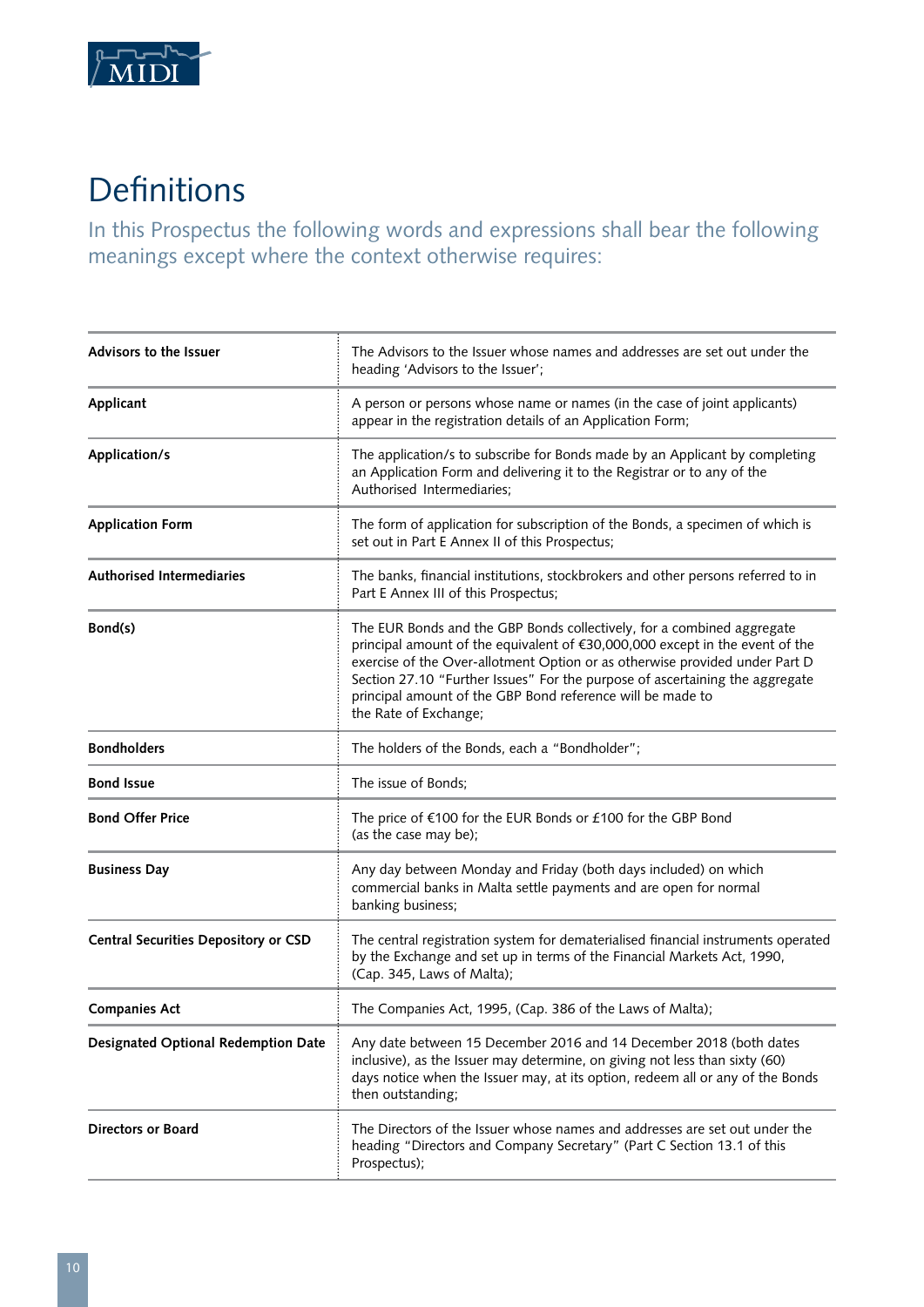

| <b>Emphyteutical Deed</b>        | The public deed in the Records of Notary Vincent Miceli of the fifteenth day of<br>June of the year two thousand (15/6/2000) whereby the GOM, acting through<br>the Land Department granted the Issuer the Emhyteutical Grant;                                                                                                                                                                                                                                                                                                                                                                                     |
|----------------------------------|--------------------------------------------------------------------------------------------------------------------------------------------------------------------------------------------------------------------------------------------------------------------------------------------------------------------------------------------------------------------------------------------------------------------------------------------------------------------------------------------------------------------------------------------------------------------------------------------------------------------|
| <b>Emphyteutical Grant</b>       | The temporary emphyteutical concession of the Emphyteutical Land for a period<br>of ninety nine years commencing from 15 June 2000 made by GOM to the<br>Issuer by virtue of the Emphyteutical Deed;                                                                                                                                                                                                                                                                                                                                                                                                               |
| <b>Emphyteutical Land</b>        | The immovable property comprising Tigné Point and Manoel Island forming the<br>subject-matter of the Emphyteutical Grant;                                                                                                                                                                                                                                                                                                                                                                                                                                                                                          |
| Euro or €                        | The single currency recognised as legal tender by the member countries of the<br>European Monetary Union;                                                                                                                                                                                                                                                                                                                                                                                                                                                                                                          |
| <b>EUR Bonds</b>                 | The 7% bonds due 2016-2018 denominated in Euro having a nominal value<br>of €100 each, which will be issued at par and shall bear interest at the rate of<br>7%, the aggregate principal amount of which will be determined by the<br>Issuer depending on the value of Applications received for the Bonds,<br>provided that the combined aggregate principal amount of EUR Bonds and GBP<br>Bonds is the equivalent of €30,000,000 except in the event of exercise of the<br>Over-allotment Option or as otherwise provided under Part D Section 27.10<br>"Further Issues";                                       |
| <b>GBP Bonds</b>                 | The 7% bonds due 2016-2018 denominated in Pound Sterling having a<br>nominal value of £100 each, which will be issued at par and shall bear interest<br>at the rate of 7% per annum (the "GBP Bonds"), the aggregate principal<br>amount of which will be determined by the Issuer depending on the value of<br>Applications received for the Bonds, provided that the combined aggregate<br>principal amount of EUR Bonds and GBP Bonds is the equivalent of €30,000,000<br>except in the event of exercise of the Over-allotment Option or as otherwise<br>provided under Part D Section 27.10 "Further Issues"; |
| <b>GOM</b>                       | The Government of Malta;                                                                                                                                                                                                                                                                                                                                                                                                                                                                                                                                                                                           |
| Group                            | The Issuer and the subsidiary undertakings of the Issuer and the term "Group<br>Company" shall be construed accordingly;                                                                                                                                                                                                                                                                                                                                                                                                                                                                                           |
| <b>Interest Payment Date</b>     | 15 December of each year, between 2009 and the year in which the Bonds are<br>redeemed (both years included), provided that any Interest Payment Date which<br>falls on a day other than a Business Day will be carried over to the<br>following day that is a Business Day;                                                                                                                                                                                                                                                                                                                                       |
| <b>Issue Date</b>                | Tuesday 13 January 2009;                                                                                                                                                                                                                                                                                                                                                                                                                                                                                                                                                                                           |
| <b>Issuer or Company or Midi</b> | Midi p.l.c., a company registered in Malta with registration number C 15836;                                                                                                                                                                                                                                                                                                                                                                                                                                                                                                                                       |
| <b>Listing Authority or MFSA</b> | The Malta Financial Services Authority, established in terms of the Malta<br>Financial Services Authority Act, 1988 (Cap. 330, Laws of Malta) and appointed<br>as Listing Authority for the purposes of the Financial Markets Act, 1990, (Cap.<br>345, Laws of Malta) by virtue of L.N. 1 of 2003;                                                                                                                                                                                                                                                                                                                 |
| <b>Listing Rules</b>             | The Listing Rules of the Listing Authority;                                                                                                                                                                                                                                                                                                                                                                                                                                                                                                                                                                        |
|                                  |                                                                                                                                                                                                                                                                                                                                                                                                                                                                                                                                                                                                                    |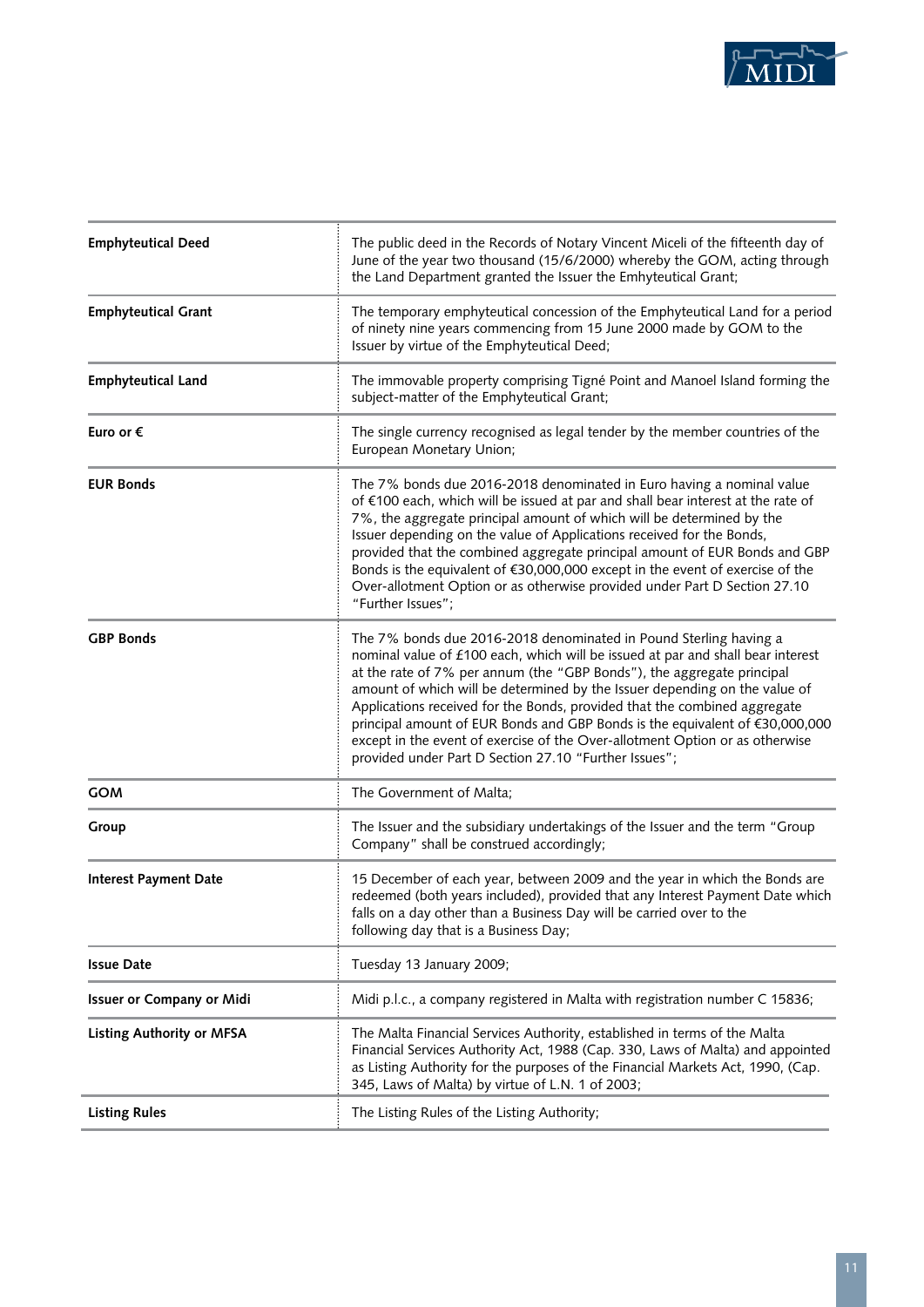

| Malta Stock Exchange or MSE                      | Malta Stock Exchange p.l.c., as originally constituted in terms of the Financial<br>Markets Act, 1990 (Cap. 345, Laws of Malta), having its registered office at<br>Garrison Chapel, Castille Place, Valletta VLT 1065, Malta and company<br>registration number C 42525;                                                                                                                                                                                |
|--------------------------------------------------|----------------------------------------------------------------------------------------------------------------------------------------------------------------------------------------------------------------------------------------------------------------------------------------------------------------------------------------------------------------------------------------------------------------------------------------------------------|
| <b>Managers</b>                                  | Bank of Valletta p.l.c. and HSBC Bank Malta p.l.c.;                                                                                                                                                                                                                                                                                                                                                                                                      |
| <b>Manoel Island</b>                             | The divided portion of land at Manoel Island, limits of Gzira, comprised within<br>the Emphyteutical Land as shown bordered in red on the plan Land Drawing<br>letter 'L' letter 'D' one hundred and seventy four letter 'A' bar ninety nine<br>(LD175A/99) attached to the Emphyteutical Deed;                                                                                                                                                          |
| <b>Memorandum and Articles of</b><br>Association | The memorandum and articles of association of the Issuer in force at the time of<br>publication of the Prospectus;                                                                                                                                                                                                                                                                                                                                       |
| <b>Offer Period</b>                              | The period between 13 January 2009 and 20 January 2009 (or such earlier<br>date as may be determined by the Issuer) during which the Bonds are on offer;                                                                                                                                                                                                                                                                                                 |
| Offering                                         | The invitation to subscribe for Bonds contained in this Prospectus;                                                                                                                                                                                                                                                                                                                                                                                      |
| <b>Over-allotment Option</b>                     | The option of the Issuer to increase the issue of the Bonds by the equivalent of<br>an additional €10,000,000 in either or a combination of the EUR Bonds and the<br>GBP Bonds up to a maximum combined aggregate principal amount of the<br>equivalent of €40,000,000 in the event that during the Offer Period the Issuer<br>receives applications for Bonds in excess of the combined aggregate principal<br>amount of the equivalent of €30,000,000; |
| Pound Sterling of £                              | The unit of currency of the United Kingdom;                                                                                                                                                                                                                                                                                                                                                                                                              |
| <b>Private Placement Bonds</b>                   | Secured bonds, which security is detailed in Section 26.2 of Part D of this<br>Prospectus, of €9.32 million (Lm4 million) due in 2008/2009;                                                                                                                                                                                                                                                                                                              |
| Project                                          | The Issuer's project for the development of Tigné Point and Manoel Island;                                                                                                                                                                                                                                                                                                                                                                               |
| Prospectus                                       | This document in its entirety;                                                                                                                                                                                                                                                                                                                                                                                                                           |
| Rate of Exchange                                 | €1:£0.8695;                                                                                                                                                                                                                                                                                                                                                                                                                                              |
| <b>Redemption Date</b>                           | 15 December 2018 (subject to the Issuer's option to redeem all or any of the<br>Bonds on a Designated Optional Redemption Date);                                                                                                                                                                                                                                                                                                                         |
| <b>Redemption Value</b>                          | €100 for each EUR Bond or £100 for each GBP Bond;                                                                                                                                                                                                                                                                                                                                                                                                        |
| Registrar                                        | The Malta Stock Exchange;                                                                                                                                                                                                                                                                                                                                                                                                                                |
| Regulation                                       | Commission Regulation (EC) No. 809/2004 of 29 April 2004 implementing<br>Directive 2003/71/EC of the European Parliament and of the Council as regards<br>information contained in prospectuses as well as the format, incorporation by<br>reference and publication of such prospectuses and dissemination of<br>advertisements;                                                                                                                        |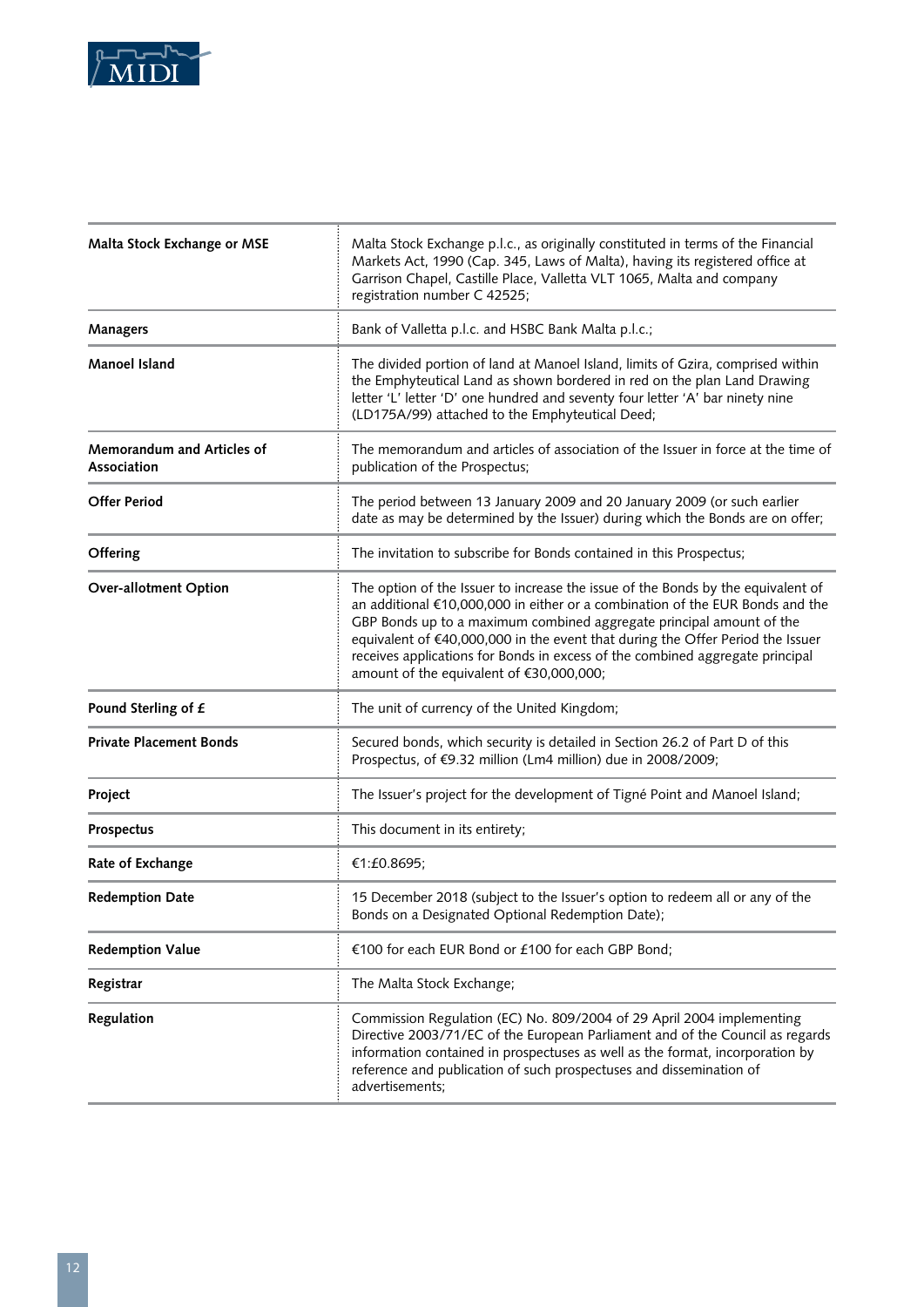

| <b>Sponsor</b>              | Charts Investment Management Service Limited which is authorised to conduct<br>investment services business by the Malta Financial Services Authority;                                                                                                                              |
|-----------------------------|-------------------------------------------------------------------------------------------------------------------------------------------------------------------------------------------------------------------------------------------------------------------------------------|
| <b>Terms and Conditions</b> | The terms and conditions of issue applicable to the Bonds set out in Section 27<br>of Part D of this Prospectus;                                                                                                                                                                    |
| Tigné Point                 | The divided portion of land at Tigné Point, Sliema, comprised within the<br>Emphteutical Land as shown bordered in red on the plan Land Drawing letter 'L'<br>letter 'D' one hundred and seventy five letter 'A' bar ninety nine (LD175A/99)<br>attached to the Emphyteutical Deed; |

Unless it appears otherwise from the context:

(a) words importing the singular shall include the plural and vice-versa;

(b) words importing the masculine gender shall include also the feminine gender and vice-versa;

(c) the word "may" shall be construed as permissive and the word "shall" shall be construed as imperative.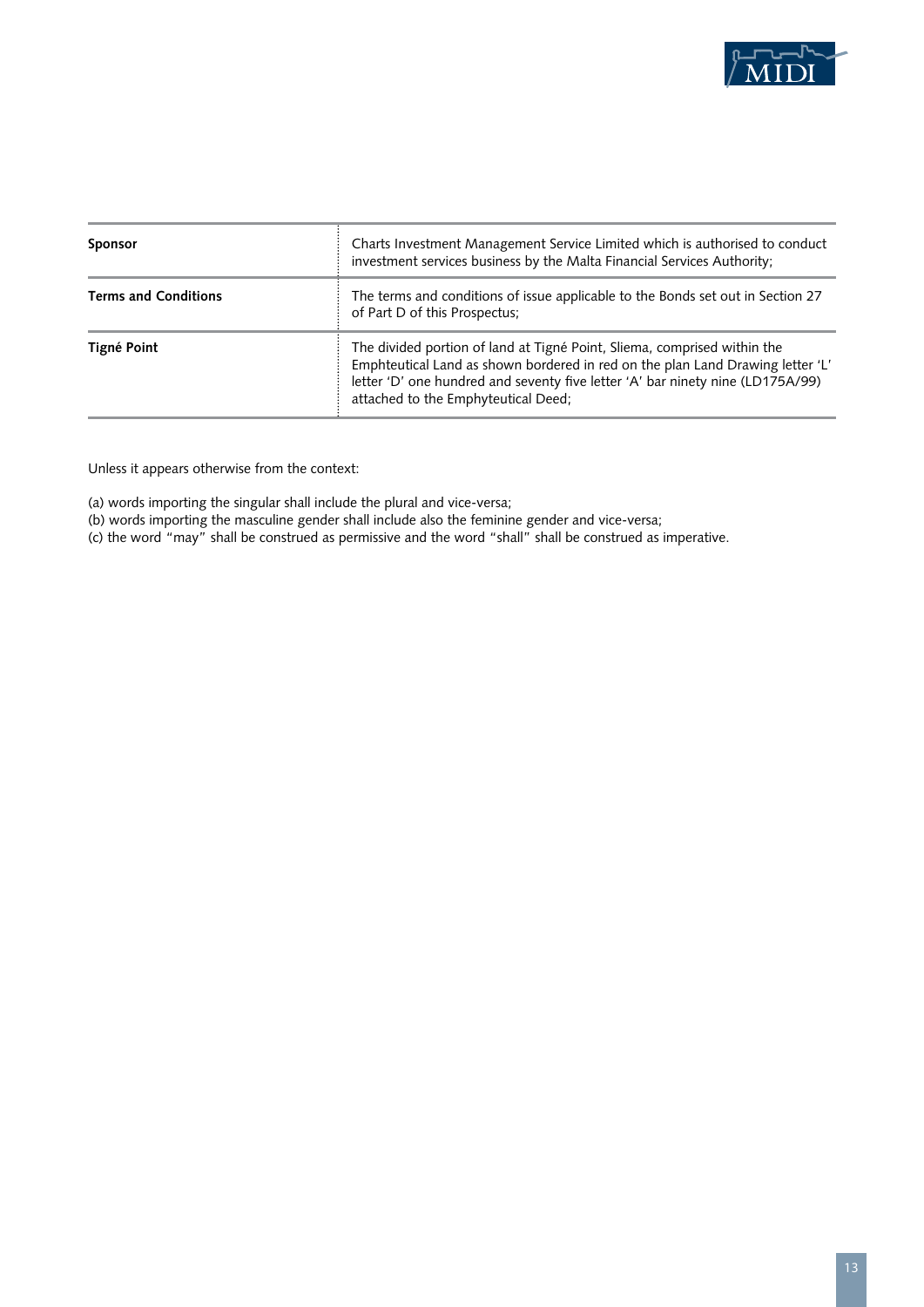

# Part A: Summary

# WARNING TO POTENTIAL INVESTORS

This summary forms part of the Prospectus containing information concerning the Issuer and the Bonds. This summary is intended to briefly convey the essential characteristics of, and risks associated with, the Issuer and the Bonds. You should carefully take into consideration the following criteria for evaluation of this summary:

- The summary should be read as merely an introduction to the Prospectus;
- Any decision to invest in the Bonds should be based on consideration of the Prospectus as a whole;
- Civil liability attaches to the Issuer which has tabled this summary as part of the Prospectus only if the summary is shown to be misleading, inaccurate or inconsistent when read together with the other parts of the Prospectus.

# 1. INFORMATION CONCERNING THE ISSUER





# **1.1.2 ORGANISATION OF MIDI**

Midi is a public limited company incorporated, registered, and operating in Malta under the Companies Act, with registration number C 15836 and whose registered office is at North Shore, Manoel Island, limits of Gzira, Malta.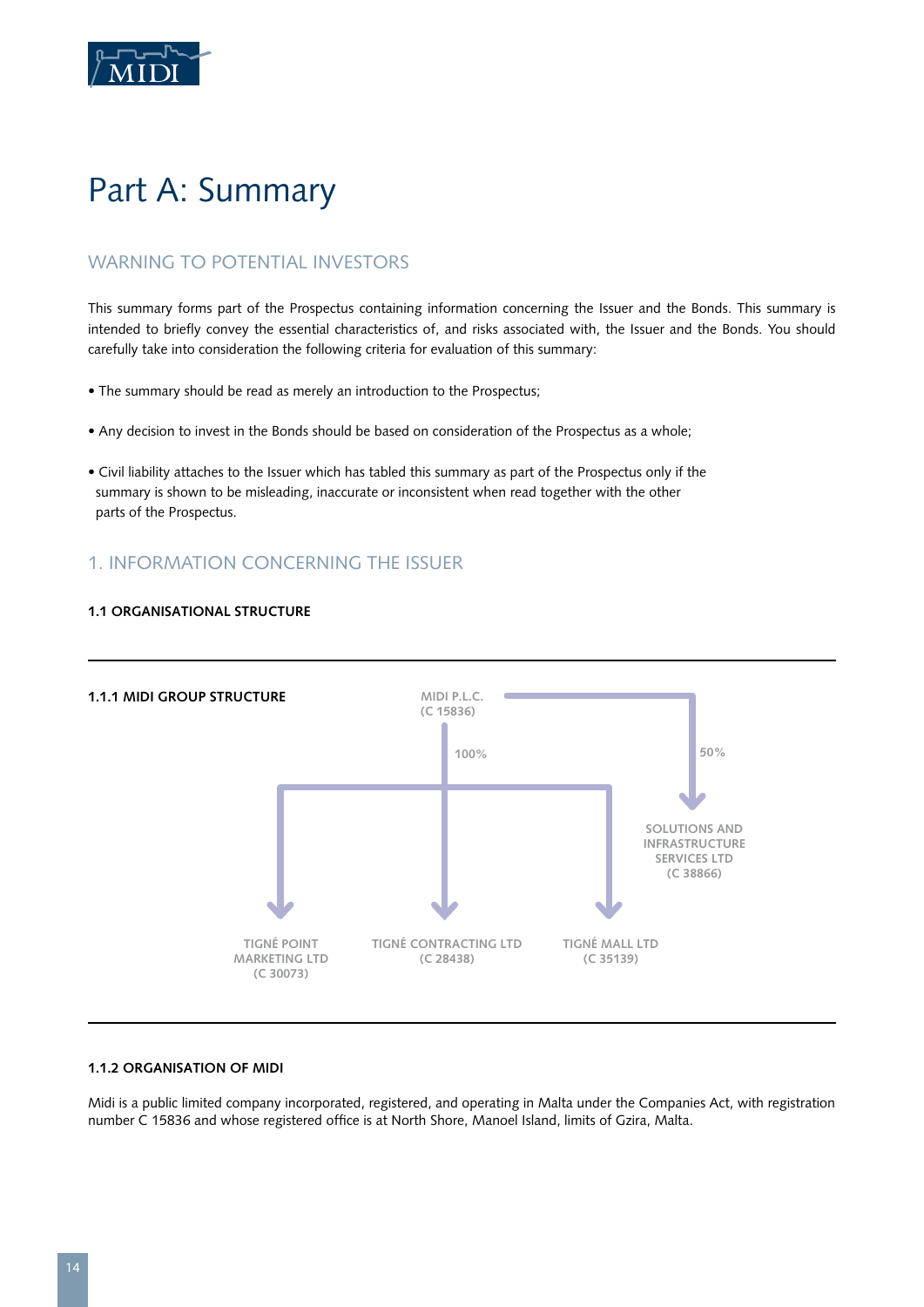

## **1.1.3 Organisation of the Group**

The Group is composed of the Issuer and its wholly owned subsidiary companies, Tigné Contracting Limited, Tigné Point Marketing Limited and Tigné Mall Limited. Midi also entered into a joint venture with Siemens S.p.A. through a company known as Solutions and Infrastructure Services Limited.

The Issuer is not dependent upon other entities within the Group.

## **1.2 Historical Development of the Issuer**

The Issuer was incorporated as a private limited liability company with the name "International Resorts Management Limited" on 31 January 1994. Pursuant to a resolution passed on 4 June 1999 and registered with the MFSA on 9 June 1999 the Company was converted into a public limited liability company, with a new memorandum and articles of association under the name it is now known as, that is, Midi p.l.c. The Issuer is domiciled in Malta with its registered address at North Shore, Manoel Island, limits of Gzira and its telephone number is 2065 5500. The origins of the Issuer can be traced back to a consortium originally formed in 1992 (although its composition has in some respects changed over the years) for the purpose of submitting a proposal in response to the request for submissions made by the GOM on the basis of the Development Brief for Manoel Island and Tigné Point.

The Issuer's principal business is the project of development of the Emphyteutical Land comprising Tigné Point and Manoel Island (the "Project") which entail a total gross development of approximately 500,000 square metres. Development operations were commenced in late 2000 after the Issuer acquired the Emphyteutical Land by virtue of a public deed in the records of Notary Dr. Vincent Miceli on the fifteenth day of June of the year two thousand (15/6/2000) (the "Emphyteutical Deed") from the Government of Malta ("GOM") by title of temporary emphyteusis for a period of ninety nine (99) years which commenced on the fifteenth day of June of the year two thousand (15/6/2000). Under the same Emphyteutical Deed, Midi also acquired from the Malta Maritime Authority, for a period of ninety nine (99) years, the right to develop and operate a yacht marina on a defined area facing the south shore of Manoel Island in Ta' Xbiex Creek, limits of Gzira.

## **1.3 Business Overview of the Project**

## **1.3.1 Tigné Point**

Tigné Point is a residential, commercial and leisure development located on the north-eastern coast of Malta, approximately one kilometre north of Malta's capital Valletta.

The development of apartments represents just over 50% of the total area. This is complemented by the office area, shopping mall and the Pjazza Tigné - the heart of the Tigné development, comprising commercial and leisure outlets. Strong emphasis has been put on the restoration of historic sites (e.g. fort, chapel, army barracks and clock tower), which are merged into the modern architecture that characterises the site.

The development will offer leisure activities such as a fitness club, squash courts, swimming pool and bars, cafés and restaurants. All traffic is routed underground, providing a car-free zone at ground floor level. The development has extensive green areas and public spaces.

#### **1.3.2 Manoel Island**

Manoel Island is located on the north-eastern coast of Malta, approximately one kilometre north-west of Valletta. Manoel Island covers an area of about 340,000 square metres.

The development will be characterised by its marina village which, together with Lazzaretto and Fort Manoel, will form the major part of the development. Manoel Island is currently at design stage, with construction scheduled for 2010 – 2014.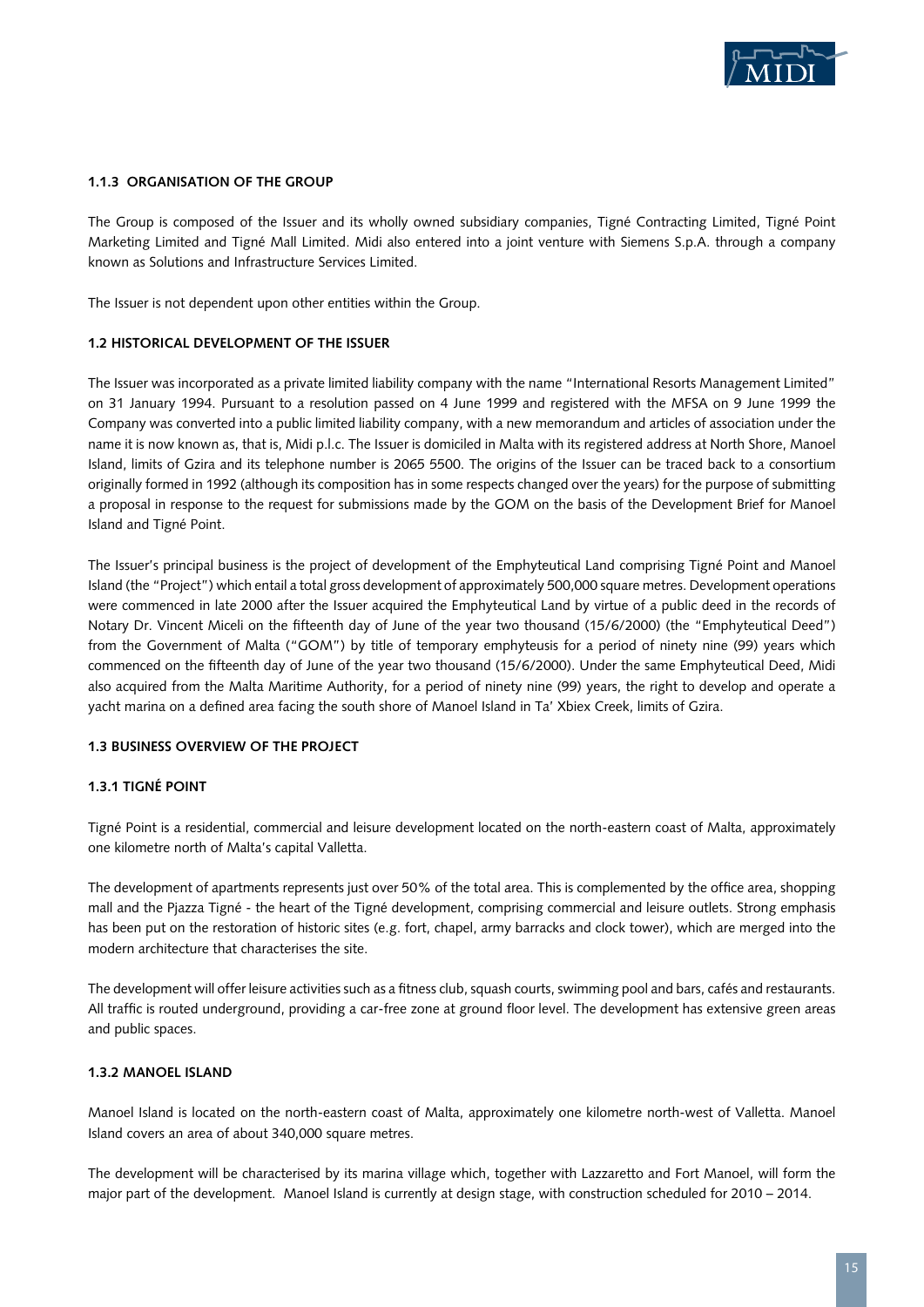

# 2. IDENTITY OF DIRECTORS, ADVISORS AND AUDITORS OF THE ISSUER

# **2.1 Directors and Company Secretary**

| Mr. Albert Mizzi (ID 718127 M)          | – Chairman               |
|-----------------------------------------|--------------------------|
| Mr. Paul Bonello (ID 589858 M)          | - Non-Executive Director |
| Mr. Tonio Depasquale (ID 944148 M)      | - Non-Executive Director |
| Dr. Arthur Galea Salomone (ID 299662 M) | - Non-Executive Director |
| Mr. Joseph A. Gasan (ID 311050 M)       | - Non-Executive Director |
| Mr. John Mary Gatt (ID 299052 M)        | - Non-Executive Director |
| Mr. Mario C. Grech (ID 459849 M)        | - Non-Executive Director |
| Mr. Anthony Mamo (ID 587978 M)          | - Non-Executive Director |
| Dr. Alec A. Mizzi (ID 511256 M)         | - Non-Executive Director |
| Mr. Maurice F. Mizzi (ID 84036 M)       | - Non-Executive Director |
| Mr. Nazzareno Vassallo (ID 19452 M)     | - Non-Executive Director |

The Company Secretary of the Issuer is Mr. Luke Coppini. Mr. Coppini is also the Financial Controller of the Issuer.

# **2.2 Advisors to the Issuer**

# **Legal Advisors**

Mamo TCV Advocates Palazzo Pietro Stiges, 90, Strait Street, Valletta, VLT 1436, Malta.

# **Sponsoring Stockbroker**

Charts Investment Management Service Limited Valletta Waterfront, Vault 17, Pinto Wharf, Floriana, FRN 1913, Malta.

# **Registrar**

Malta Stock Exchange p.l.c. Garrison Chapel, Castille Place, Valletta, VLT 1063, Malta.

# **Joint Managers**

Bank of Valletta p.l.c. BOV Centre, Cannon Road, St. Venera, SVR 9030, Malta.

HSBC Bank Malta p.l.c. 233, Republic Street, Valletta, VLT 1116, Malta.

# **2.3 Statutory Auditors and Financial Advisors**

PricewaterhouseCoopers 167, Merchants Street, Valletta, VLT 1174, Malta.

PricewaterhouseCoopers is a firm of Certified Public Accountants holding a practicing certificate to act as auditors in terms of the Accountancy Profession Act, 1979 (Cap. 281, Laws of Malta).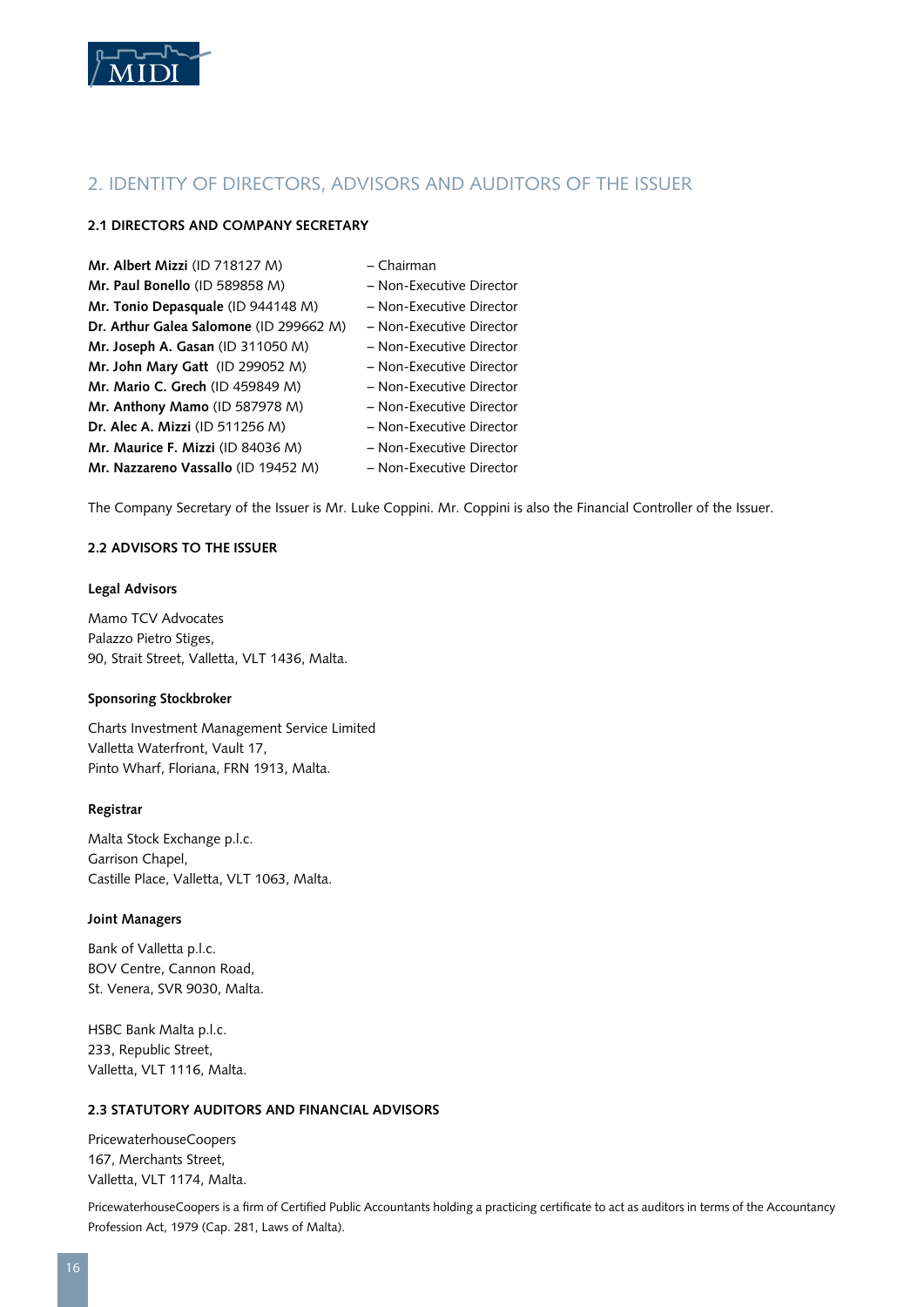

# 3. KEY INFORMATION

# **3.1 Selected Financial Information**

The historical information about the Issuer is available for inspection as set out under the heading "Documents Available for Inspection" in Section 10 of Part A of this Prospectus.

The most recent financial statements available for inspection are the audited financial statements of the Issuer for the financial year ended 31 December 2007. The audited financial statements of the Issuer for the financial periods ended 31 December 2006 and 31 December 2005 are also available for inspection. There were no significant changes to the financial or trading position of the Issuer since the end of the financial period ended on 31 December 2007.

Interim unaudited financial statements covering the six month period to 30 June 2008, drawn up in accordance with International Accounting Standard 34, are set out in Annex V of Part E of the Prospectus.

Extracts from the audited financial statements of the Issuer for the three financial years ended 31 December 2005 to 2007 and the forecast for the financial year ending 31 December 2008 as extracted from the accountants' report (vide Part E Annex IV) are set out below. The audited financial statements have been prepared in Maltese lira (Lm) at a fixed exchange rate, subject to rounding, of €1:Lm0.4293

| <b>Profit and Loss Extracts</b> |           |          |        |        |
|---------------------------------|-----------|----------|--------|--------|
| for the years ended 31 December | 2008      | 2007     | 2006   | 2005   |
|                                 | Forecast  | Actual   | Actual | Actual |
|                                 | € 000     | € 000    | € 000  | € 000  |
| Turnover                        | 51,036    | 36,489   |        |        |
| Cost of sales                   | (42, 107) | (32,049) |        |        |
| <b>Gross Profit</b>             | 8,929     | 4,440    |        |        |
| Operating income                | 303       | 334      | 301    | 227    |
| Administrative expenses         | (259)     | (511)    | (358)  | (347)  |
| Operating profit/(loss)         | 8,973     | 4,263    | (57)   | (120)  |
| Interest receivable             | 65        | 45       | 41     | 45     |
| Interest payable                | (12)      | (75)     |        |        |
| Other income                    | 178       | 56       | 51     | 125    |
| Share of loss of joint venture  | (520)     | (494)    | (151)  |        |
| Profit/(loss) before tax        | 8,684     | 3,795    | (116)  | 50     |
| Taxation                        | (3, 246)  | (1,585)  | (24)   | (7)    |
| Profit/(loss) after tax         | 5,438     | 2,210    | (140)  | 43     |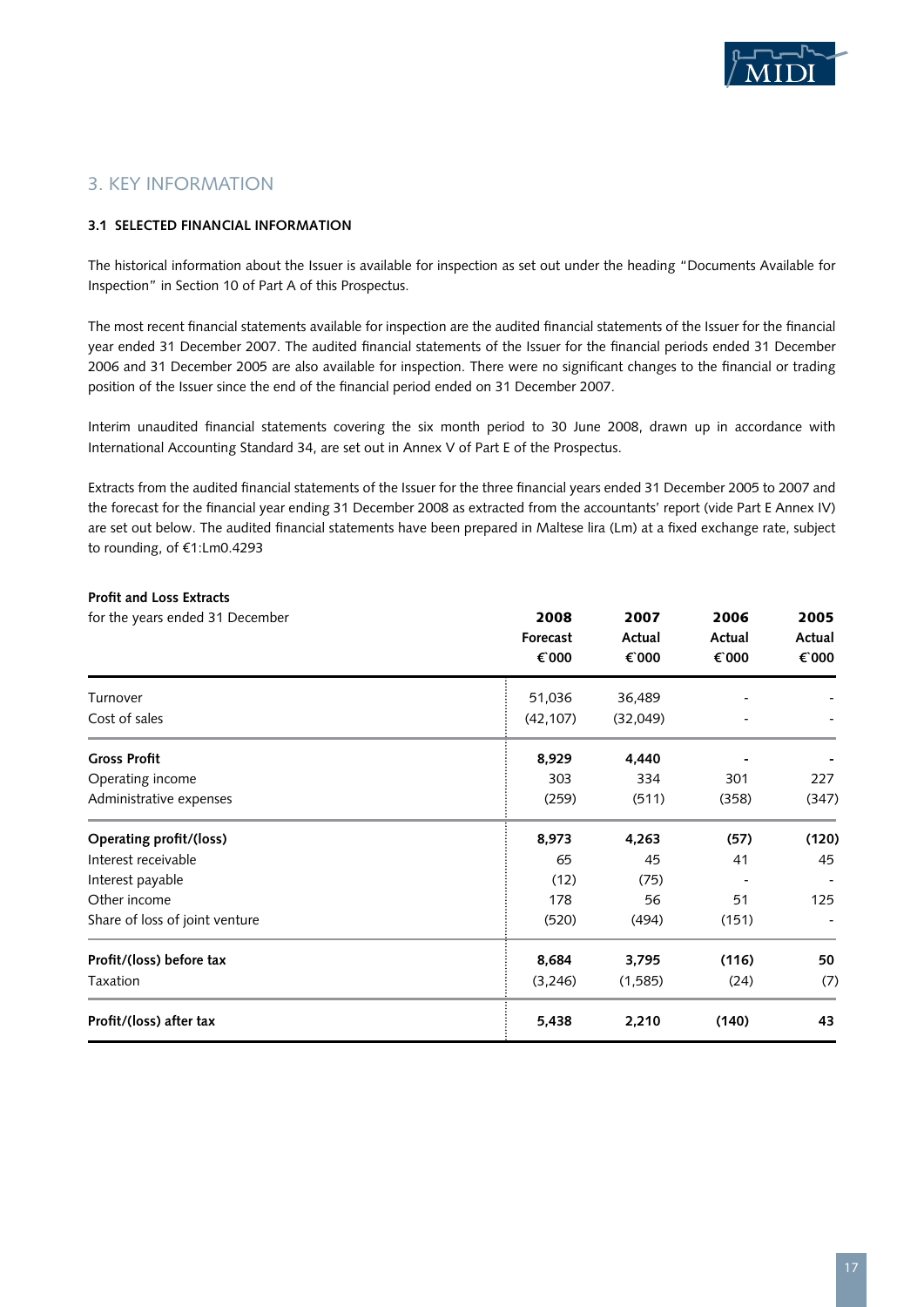

# **Balance Sheet Extracts**

| As at 31 December                                                                                                                     | 2008<br>Forecast<br>€ 000           | 2007<br>Actual<br>€ 000            | 2006<br>Actual<br>€ 000       | 2005<br>Actual<br>€ 000     |
|---------------------------------------------------------------------------------------------------------------------------------------|-------------------------------------|------------------------------------|-------------------------------|-----------------------------|
| Property, plant and equipment<br>Investment in joint venture                                                                          | 29,779<br>820                       | 15,920<br>355                      | 5,540<br>849                  | 4,449                       |
| Total non-current assets                                                                                                              | 30,599                              | 16,275                             | 6,389                         | 4,449                       |
| Stock - development project<br>Trade and other receivables<br>Taxation recoverable<br>Cash at bank and in hand                        | 168,047<br>4,284<br>3,767<br>21,351 | 155,305<br>5,575<br>1,611<br>2,260 | 155,472<br>3,725<br>14,449    | 123,133<br>3,028<br>8,348   |
| <b>Total current assets</b>                                                                                                           | 197,449                             | 164,751                            | 173,646                       | 134,513                     |
| <b>Total assets</b>                                                                                                                   | 228,048                             | 181,026                            | 180,035                       | 138,962                     |
| Deferred taxation<br>Trade and other payables<br>Interest bearing borrowings                                                          | 1,197<br>23,820<br>101,055          | 610<br>31,210<br>25,597            | 54,896<br>11,197              | 49,733                      |
| <b>Total non-current liabilities</b>                                                                                                  | 126,072                             | 57,417                             | 66,093                        | 49,733                      |
| Current taxation<br>Trade and other payables<br>Interest bearing borrowings                                                           | 64,855                              | 29<br>91,897                       | 8<br>79,916<br>6,697          | 63,596<br>4,626             |
| <b>Total current liabilities</b>                                                                                                      | 64,855                              | 91,926                             | 86,621                        | 68,222                      |
| <b>Total liabilities</b>                                                                                                              | 190,927                             | 149,343                            | 152,714                       | 117,955                     |
| Total equity                                                                                                                          | 37,121                              | 31,683                             | 27,321                        | 21,007                      |
| Total equity and liabilities                                                                                                          | 228,048                             | 181,026                            | 180,035                       | 138,962                     |
| <b>Cash Flow Extracts</b><br>For the years ended 31 December                                                                          | 2008<br>Forecast<br>$\epsilon$ 000  | 2007<br>Actual<br>€ 000            | 2006<br>Actual<br>€ 000       | 2005<br>Actual<br>€ 000     |
| Net cash (used in)/from operating activities<br>Net cash used in investing activities<br>Net cash from/(used in) financing activities | (55, 226)<br>(1, 140)<br>75,457     | (11, 674)<br>(164)<br>10,334       | (12, 230)<br>(1,052)<br>8,698 | 11,065<br>(179)<br>(29,069) |
| Movements in cash and cash equivalents<br>Cash and cash equivalents at the beginning of the year                                      | 19,091<br>2,260                     | (1,504)<br>3,764                   | (4, 584)<br>8,348             | (18, 183)<br>26,531         |
| Cash and cash equivalents at the end of the year                                                                                      | 21,351                              | 2,260                              | 3,764                         | 8,348                       |
|                                                                                                                                       |                                     |                                    |                               |                             |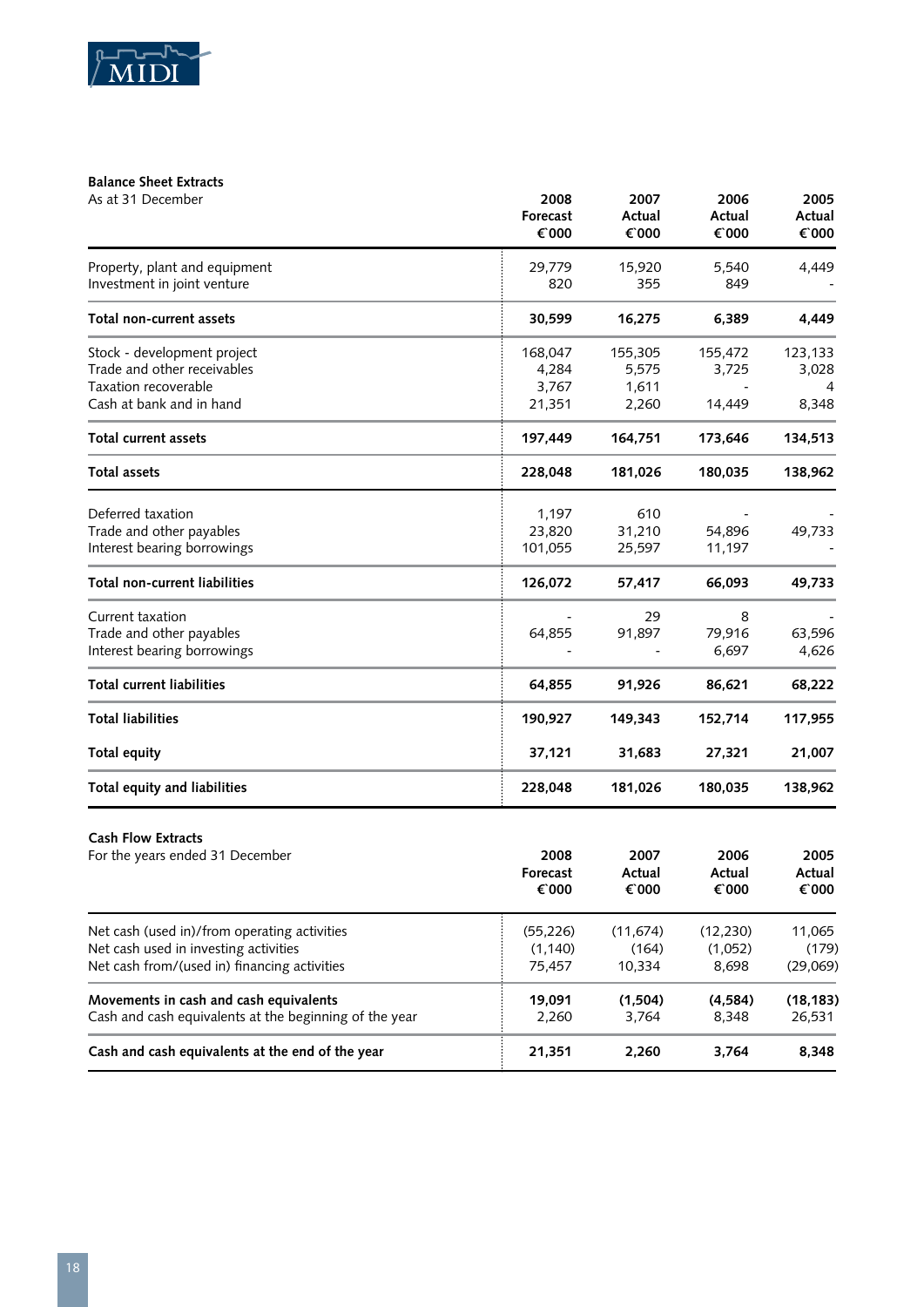

# **3.2 Capitalisation and Indebtedness**

The Issuer's consolidated capitalisation and net indebtedness is summarised below:

|                                                                        | 31 Dec 2008<br>Forecast <sup>2</sup><br>€'000 | 31 Dec 2007<br>Audited <sup>1</sup><br>€'000 |
|------------------------------------------------------------------------|-----------------------------------------------|----------------------------------------------|
| Non-current assets                                                     | 30,599                                        | 16,275                                       |
| Stock - development project                                            | 168,047                                       | 155,305                                      |
| Less net working capital                                               | (16, 584)                                     | (19, 481)                                    |
| Less payments on account received                                      | (14,073)                                      | (47, 855)                                    |
| Total capital employed, net of working capital                         | 167,989                                       | 104,244                                      |
| Due to GOM with respect to acquisition of land <sup>3</sup>            |                                               |                                              |
| - Tigné Point                                                          | 13,389                                        | 13,382                                       |
| - Manoel Island                                                        | 36,578                                        | 35,225                                       |
| Bank borrowings <sup>4</sup>                                           | 61,735                                        | 16,284                                       |
| Private Placement Bonds <sup>5</sup>                                   | 9,320                                         | 9,320                                        |
| The Bonds which are the subject of this Issue                          | 30,000                                        |                                              |
| Less cash and bank balances                                            | (21, 351)                                     | (2,260)                                      |
| Net indebtedness                                                       | 129,671                                       | 71,951                                       |
| Deferred taxation                                                      | 1,197                                         | 610                                          |
| Shareholders' funds                                                    | 37,121                                        | 31,683                                       |
| Total capital employed                                                 | 167,989                                       | 104,244                                      |
| Gearing:<br>Net indebtedness as a proportion of total capital employed | 77%                                           | 69%                                          |

# NOTES:

**1.** Source – the Issuer's consolidated statutory financial statements for the year ended 31 December 2007.

**2.** Source – the Issuer's forecasts for the year ending on 31 December 2008, which are set out in Annex IV of Part E.

**3.** The amounts due to GOM with respect to the acquisition of land are secured by a first ranking special privilege on the emphyteutical concession with GOM through which Midi acquired its property at Tigné Point and Manoel Island. Further details on this concession are set out in Part E Annex I of this Prospectus. This debt is also secured through a general hypothec over the Company's property.

**4.** The Company's bank borrowings are principally secured by general hypothecs over the Company's assets and by special hypothecs and special privileges over the Company's temporary emphyteusis, ranking after prior charges in favour of prospective purchasers in respect of advance deposits affected with the Company and after the privilege in favour of GOM in respect of the amounts outstanding attributable to the purchase of land (see note 3 above).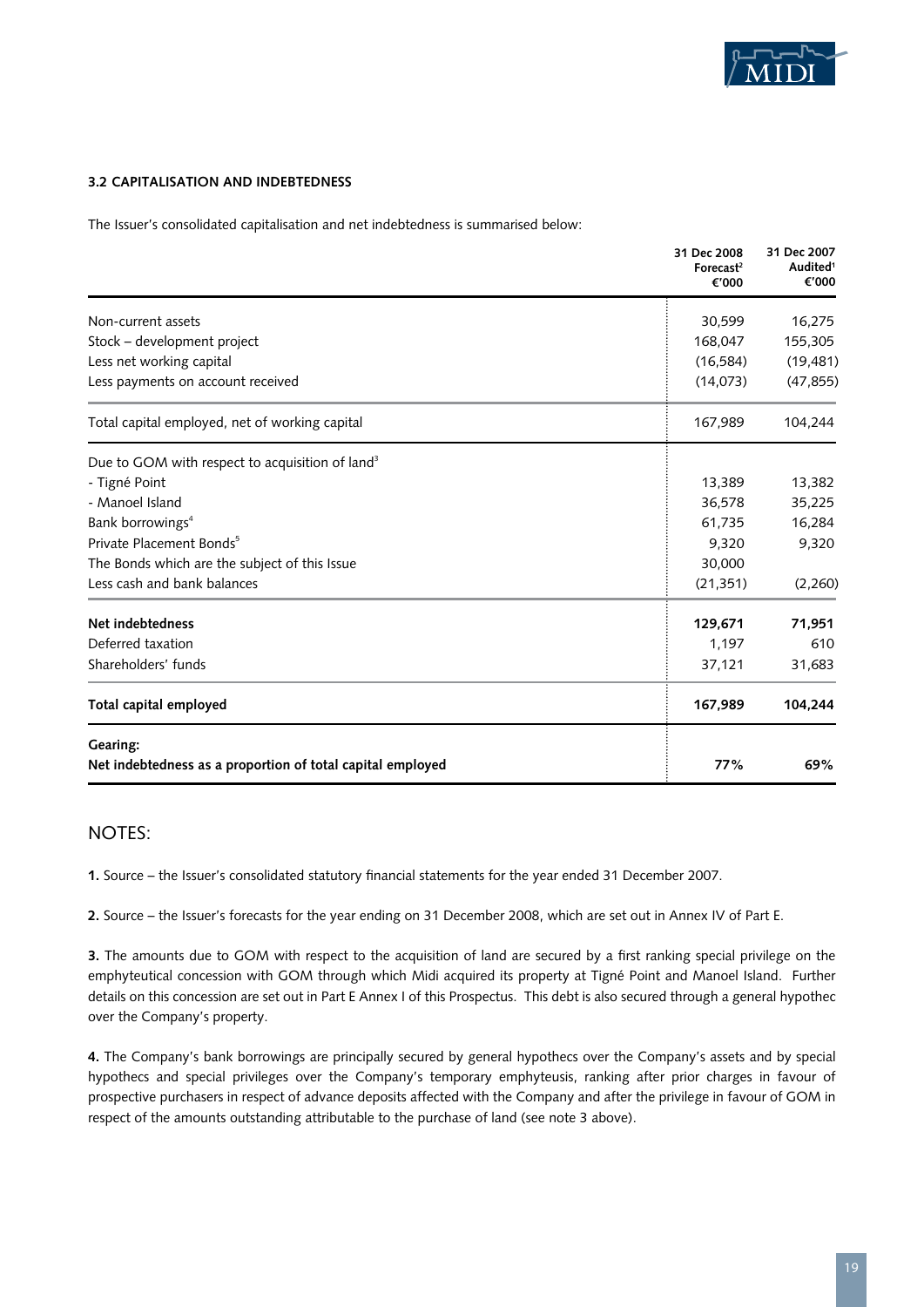

**5.** During the financial year ended 31 December 2006, Midi p.l.c. affected a Private Placement for secured bonds of €9.32 million (Lm4 million), which liability was intended to be partially redeemed in 2009 from the proceeds of a public bond issue. Arrangements have been made for a roll-over of the remaining part of the liability by means of a new private placement for a total aggregate amount of €3.95 million. For more details see section 26.2 "Status" of Part D of this Prospectus. It is intended that the balance of the outstanding amount due on the said bond amounting to €5.37 million will be settled from the proceeds of the Bond Issue that is the subject of this Prospectus.

The gearing ratio illustrated above is computed by reference to the historical cost of the Company's land, based on the price negotiated with GOM in the period 1996 to 2000, before the grant of the emphyteutical concession.

A valuation of the development project in its current state has been drawn up for the purpose of this Prospectus by an appointed expert, Prof. Alex Torpiano, and is set out in Part E Annex VI. Prof. Torpiano has valued the development project at €238 million (comprising the open market value of Tigné Point in its current state at €124 million and the open market value of the Manoel Island site at €114 million).

The Company's gearing ratio is restated below on the basis of this valuation, adjusting also for development costs incurred since 31 December 2007 and estimated for the remainder of 2008:

|                                                                        | 31 Dec 2008<br>Forecast<br>€'000 | 31 Dec 2007<br>Actual<br>€'000 |
|------------------------------------------------------------------------|----------------------------------|--------------------------------|
| Adjusted value of capital employed                                     | 228,982                          | 165,237                        |
| Net indebtedness                                                       | 129,671                          | 71,951                         |
| Gearing:<br>Net indebtedness as a proportion of total capital employed | 57%                              | 43%                            |

# **3.3 Reasons for the Bond Issue and Use of Proceeds**

The proceeds from the Bonds, which net of commissions and expenses are expected to amount to €29.1 million, shall be used principally to contribute towards the finalisation of the construction of Tigné Point. The sum of €5.37 million out of the said net proceeds will be used by the Issuer to repay part of the outstanding amount due under the Private Placement Bonds.

In the event that the Issuer exercises the Over-allotment Option, the proceeds thereof shall be applied for the further development of Tigné Point or for the reduction of associated borrowings.

#### **3.4 Risk Factors**

**You should carefully consider the following matters, as well as the other information contained in the Prospectus, before making any investment decision with respect to the Issuer or the Bonds. This Section contains mere highlights of the Risk Factors set out in detail in Section 11 of Part B of the Prospectus, which you are strongly advised to review, if necessary with the assistance of your own financial and other professional advisors, prior to making any investment decision with respect to the Issuer or the Bonds.**

**Information contained in this Prospectus contains "forward-looking statements", which are subject to the qualifications discussed below. If any of the risks described were to materialise, they could have a serious effect on the Issuer's financial results, trading prospects and the ability of the Issuer to fulfill its obligations under the Bonds to be issued.**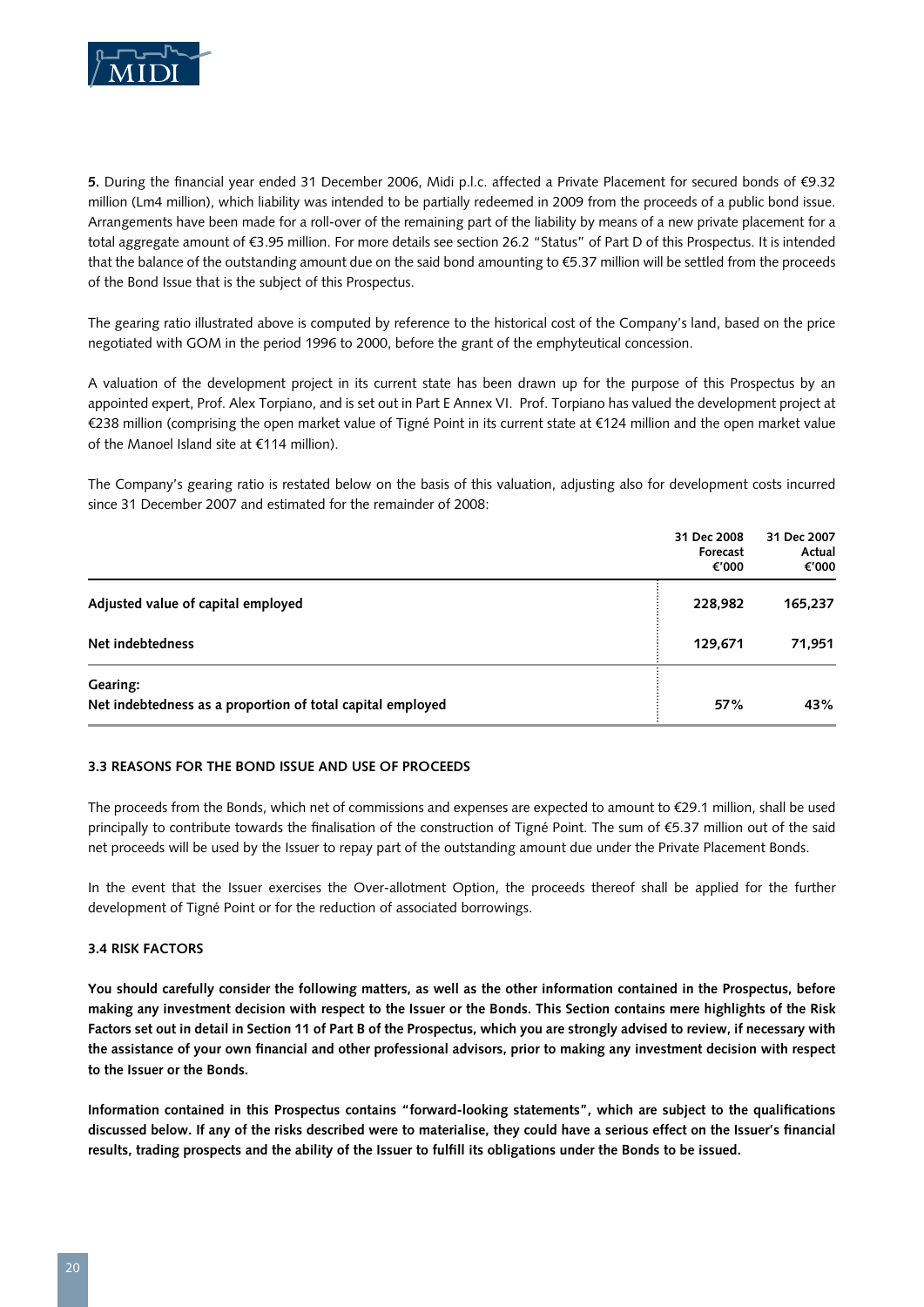

#### **3.4.1 Risks relating to the Issuer**

**The Issuer is subject to a number of risks which could have an adverse affect on its business and the business of the Group, the value of its assets and results of operations. These risks include but are not limited to those risks which are discussed below.** 

#### **Interest Rate Risk**

**Parts of Tigné Point will be funded through bank borrowings, therefore the Issuer will be exposed to significant interest rate risk, particularly in the immediate years ahead, until such time as bank borrowings bearing a variable interest rate are reduced.** 

#### **Sales and Letting**

**The Project is expected to generate income from the sales of residential apartments and the operation of commercial facilities. While the sales experience enjoyed by the Issuer to date has been very positive, all future plans are inherently subject to the risk of adverse unexpected events which may result, for instance, in delays in the receipt of expected future cash inflows, both from the sale of apartments and commercial leases. Material delays could impact on the Issuer's ability to settle or refinance its bond obligations. Delays would also serve to prolong the Issuer's exposure to interest rate risk.**

#### **Funding Risk**

**The Issuer has to date agreed banking facilities totalling €76,169,000 and is currently in the final stages of negotiating two syndicated bank loan facilities for a total amount of €35,000,000 (together amounting to €111,169,000), which form part of the total bank facilities amounting to €148,094,000 which will be applied, together with the proceeds of the Bonds, principally for the completion of Tigné Point. If negotiations for the above-mentioned two syndicated bank loan facilities are delayed or final agreement is not reached, the Issuer may delay some of its planned development.** 

**The Issuer expects that other bank facilities, expected to total €36,925,000, will be raised in the course of 2010 and 2011 for the same objective, in relation to buildings that would only be commenced at that time. The situation in financial markets and adverse variances on the outcome of the development, whether related to sales, or to construction costs and timescales, or to other factors, may adversely affect the Company's ability to raise the additional banking facilities noted above and would result in delays in the completion of Tigné Point.**

#### **Delays**

**Any adverse factors associated with current works in progress, such as delays experienced in finalising apartments, and with future developments, such as the risk of unreasonable delays in concluding works, would have an adverse impact on the completion of the Project.** 

#### **General market conditions**

**The health of the local property market may also be affected by a number of factors such as political developments, government regulations, changes in planning or tax laws, interest rate fluctuations, inflation, the availability of financing and yields of alternative investments. Such factors may be expected to cause property prices to fluctuate over the life-span of the development. An increase in supply and/or a reduction in demand in the upmarket property segments in which the Issuer intends to operate could impact negatively upon capital values and income streams, both on the residential and commercial elements of the development.**

#### **Competition**

**The Issuer expects to face competition from a number of property developments which are currently underway or projected in the vicinity of Tigné Point, St. Julians and other areas. Competition in the residential property market may be expected to be affected by the quality of development and finishing standards, location and vehicular accessibility and the amenities and facilities on offer.**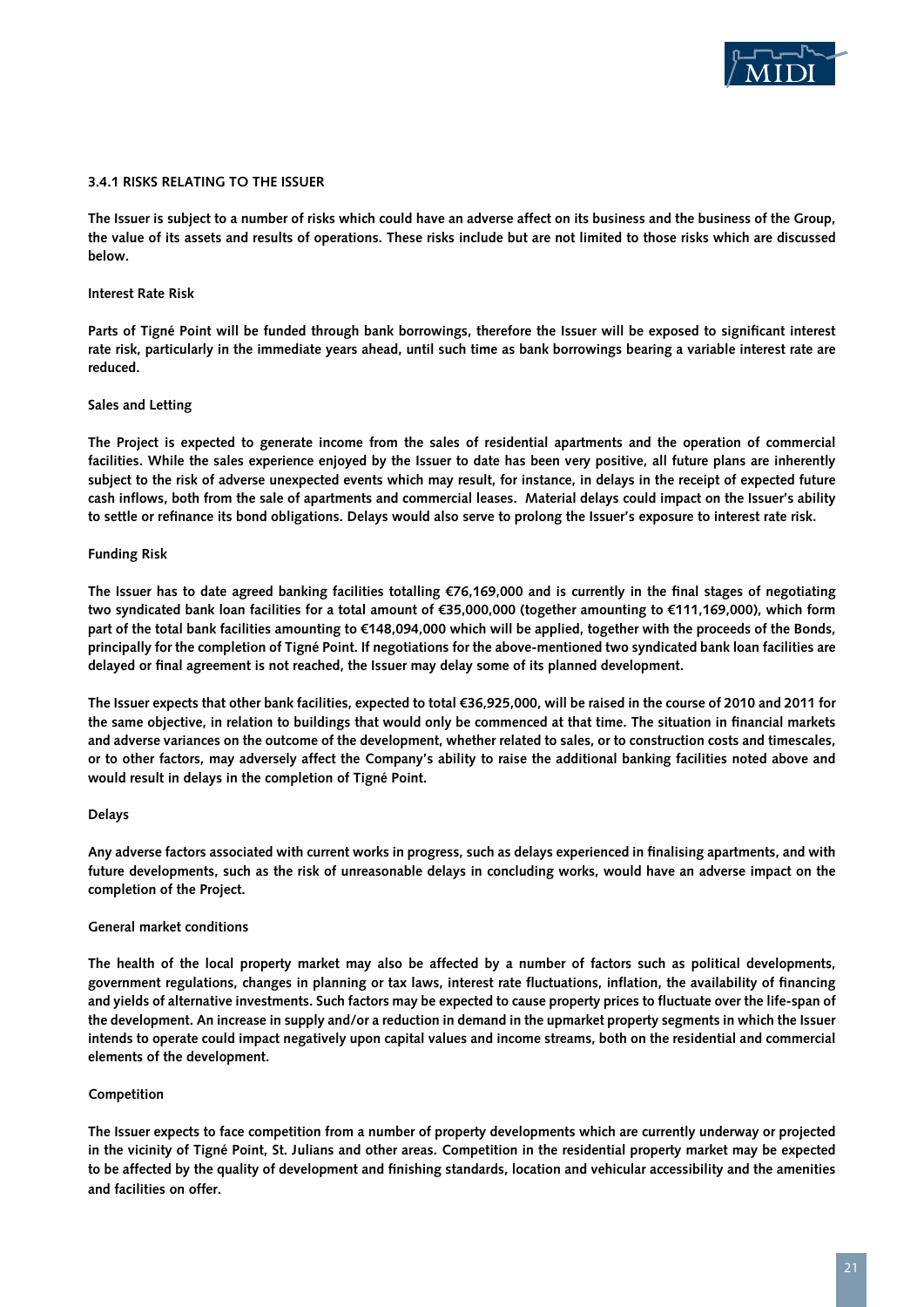

## **Planning Permission**

**The risk of delays or refusals in obtaining the necessary planning permissions is a risk commonly associated with property development projects. The Project has been undertaken on the basis of an outline development permit which is attached to the Emphyteutical Deed contracted with GOM following a development brief issued by the Malta Environment and Planning Authority ("MEPA"). The Project is a long term development, with construction works planned to continue until 2015/2016. Applications for full development permits have been lodged in respect of blocks T14, T15, T16 and T17 (more details is included in Part C Section 14 under the heading "Business Overview of the Project"). No applications have as yet been lodged in respect of block T20 and, with the exception of restoration works, in respect of Manoel Island. Delays or refusals in the issuance of full development permits would have an adverse effect on the business, financial condition and profitability of the Issuer.**

# **Changes in Laws and Regulations**

**The Issuer is subject to various laws and regulations. As with any business, the Issuer is at risk in relation to changes in the laws and regulations and the timing and effects of changes in the laws and regulations to which the Group is subject, including changes in the interpretation thereof which cannot be predicted; and in relation to other factors over which the Issuer has no control such as catastrophic events, terrorist attacks and other acts of war or hostility all of which could have an adverse affect on the business, financial condition and profitability of the Issuer.**

## **Counter-party risks**

**The Issuer is also subject to various counter-party risks, such as contractors and subcontractors engaged for the demolition, excavation, construction and finishing of the development, and prospective purchasers defaulting on their obligations with the Company. Such parties (which may include both third parties as well as related parties) may fail to perform or default on their obligations to the Issuer due to insolvency, lack of liquidity, market or economic downturns, operational failure or other reasons which are beyond the Issuer's control.**

#### **Foreign Exchange Rate Risk**

**The Issuer's operational revenues and costs are primarily denominated in Euro. The partial issue of the Bonds that will be denominated in Pound Sterling will therefore expose the Issuer to the risk of fluctuations in exchange rates between the Pound Sterling and the Euro. Upon the Issue of the Bonds, it is the intention of the Issuer to enter into currency swaps covering all future interests and capital payments due on any Bonds denominated in Pound Sterling, in order to mitigate this risk.**

#### **3.4.2 Risks relating to the Bonds**

**An investment in the Bonds involves certain risks including, but not limited to those described below:**

#### **Trading and Liquidity**

**There is currently no trading record in respect of the Bonds as there has never been a public market for the Bonds prior to the offering contained in this Prospectus. There can be no assurance that an active secondary market for the Bonds will develop or, if it develops, that it will continue nor can there be any assurance that an investor will be able to re-sell his Bonds at or above the Bond Issue price or at all. A public trading market having the desired characteristics of depth, liquidity and orderliness depends on a number of factors including the presence in the market place of willing buyers and sellers of the Issuer's Bonds at any given time, which presence is dependent upon the individual decisions of investors over which the Issuer has no control. Many other factors over which the Issuer has no control may affect the trading market for, and trading value of, the Bonds. These factors include the time remaining to the maturity of the Bonds, the outstanding amount of the Bonds and the level, direction and volatility of market interest rates generally. No prediction can be made about the effect which any future public offerings of the Issuer's securities or any takeover or merger activity involving the Issuer will have on the market price of the Bonds prevailing from time to time.**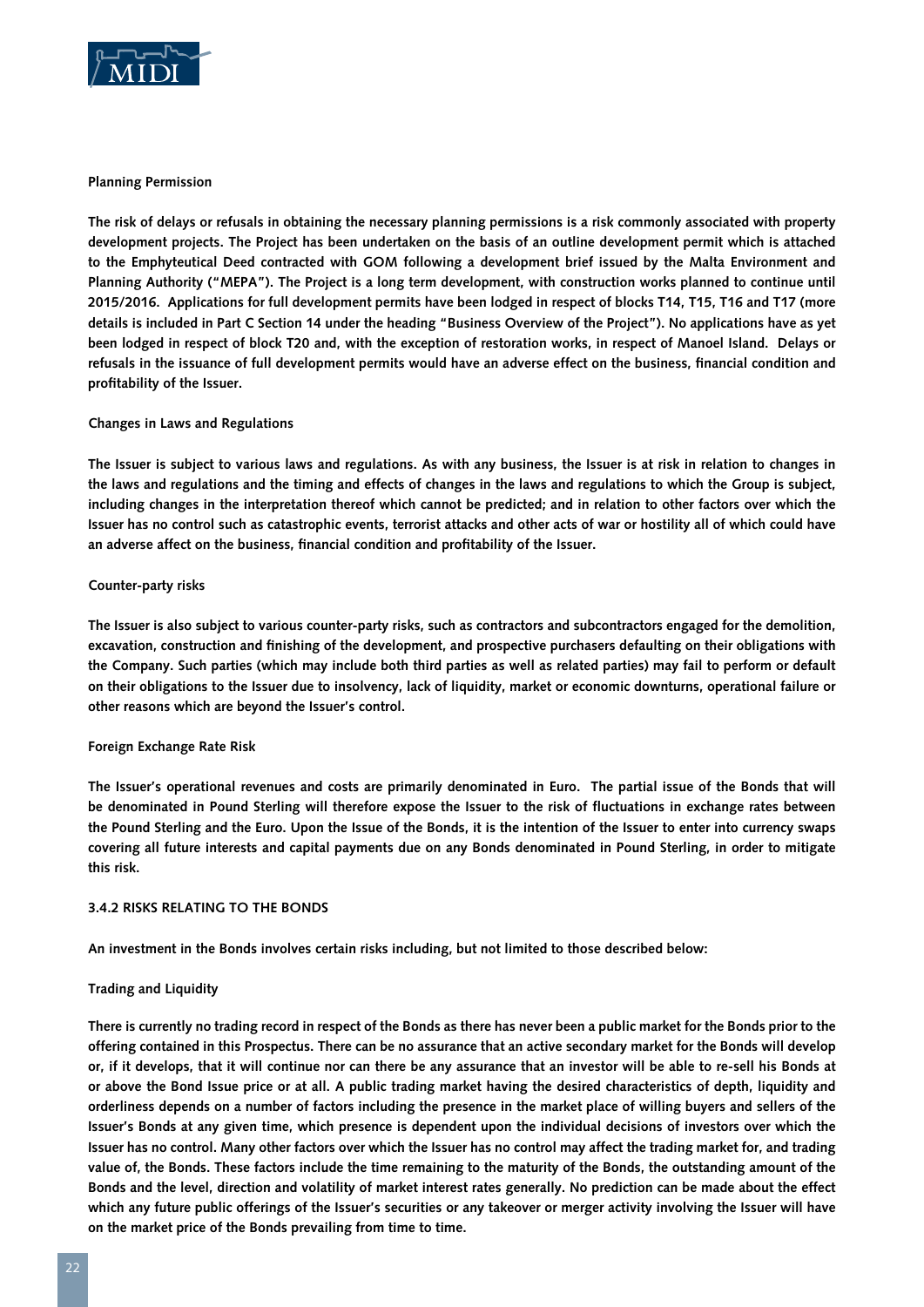

## **Foreign Exchange Rate Risk**

**An investor in the Bonds will bear the risk of any fluctuations in exchange rates between the currency of denomination of the Bonds and the investor's currency of reference if different.**

## **Early Redemption**

**The Bonds are subject to redemption prior to their Redemption Date, at the option of the Issuer, between 15 December 2016 and 14 December 2018 upon giving advance notice to Bondholders.**

#### **Changes in Laws and Regulations**

**The Bonds are based on the requirements of the Listing Rules of the Listing Authority, the Companies Act and the Commission Regulation EC No. 809/2004 of 29 April 2004 implementing Directive 2003/71/EC of the European Parliament and of the Council in effect as at the date of this Prospectus. No assurance can be given as to the impact of any possible judicial decision or change in law or administrative practice after the date of this Prospectus.**

## **Prior Ranking Charges**

**The Bonds shall constitute the unsecured and unsubordinated obligations of the Issuer and will rank pari passu without any priority or preference with all other present and future unsecured and unsubordinated obligations of the Issuer, and accordingly in terms of priority shall rank subsequent to such security as indicated in Part D Section 26.2 of this Prospectus.**

**Amendments to the Terms and Conditions of the Bond Issue**

**The Terms and Conditions relating to the Bonds contain provisions in Part D Section 27.9 for calling meetings of Bondholders in the event that the Issuer wishes to amend any of the Terms and Conditions of Issue of the Bonds. These provisions permit defined majorities to bind all Bondholders including Bondholders who did not attend and vote at the relevant meeting and Bondholders who vote in a manner contrary to the majority.**

# 4. TREND INFORMATION

There have been no material adverse changes to the prospects of the Issuer since the date of its last published financial statements.

At the date of publication of this Prospectus, the Directors consider that the Issuer will be subject to the normal risks associated with the development of property market in Malta and do not anticipate any trends, uncertainties, demands, commitments or events outside the ordinary course of business that could be deemed likely to have a material effect on the upcoming prospects of the Issuer and its business for at least the current financial year. The term of the proposed Bond Issue has been set by reference to these expectations to ensure that there is sufficient time for the generation of a constant income stream in line with the development phasing programme, to service the capital and interest repayments.

The following is a brief synopsis of the factors and trends expected in the key areas of operation of the Issuer in the foreseeable future, which are set out in detail in Section 16 of Part C of this Prospectus:

**Development Phasing Programme** - It is anticipated that the remaining works for the development of Tigné Point will be completed in the second half of 2012 to early 2013.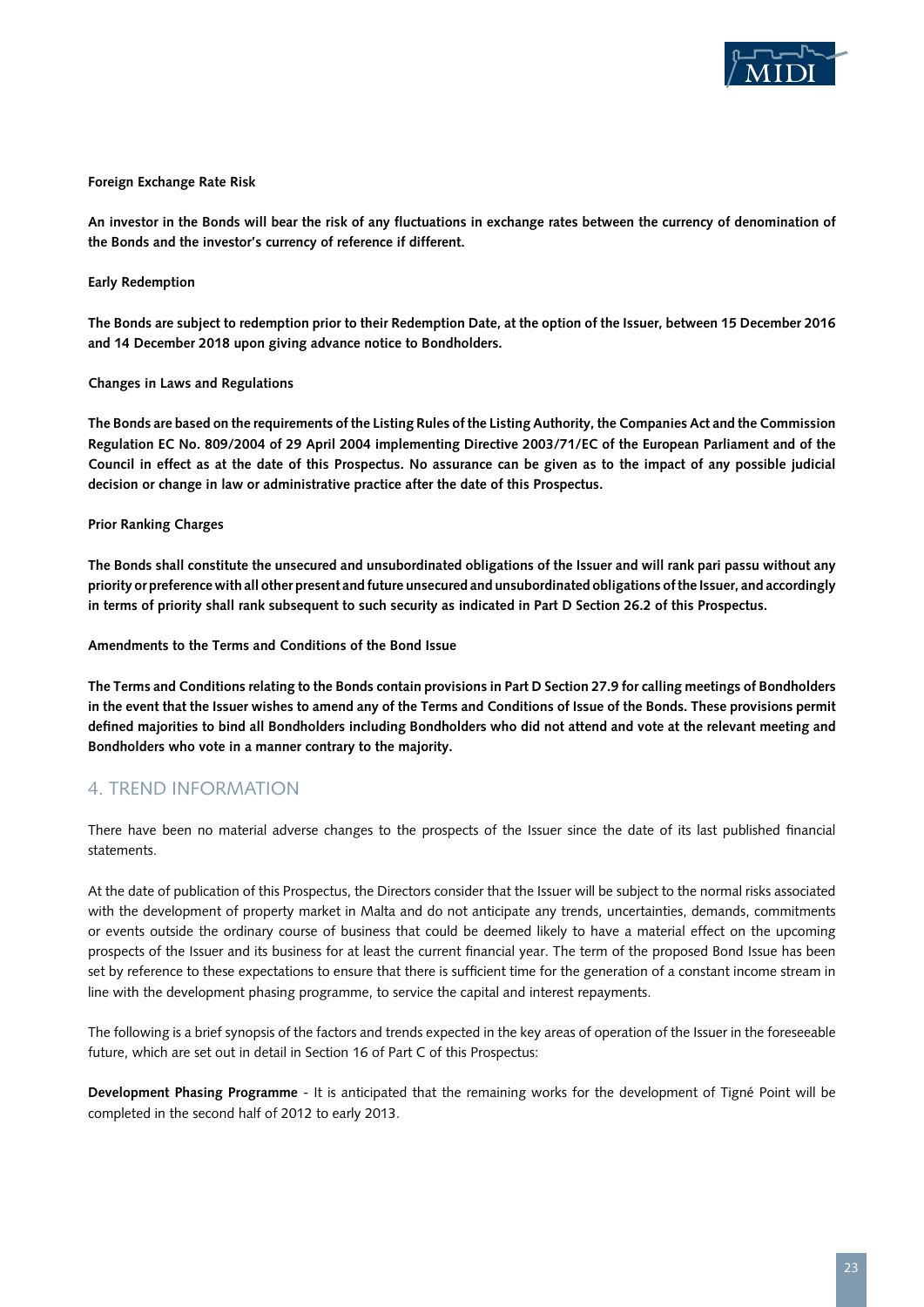

The factors and trends which are expected to have an impact on the key areas of operations of the Issuer may be analysed in two main stages:

The focus of the first stage, 2008 – 2010 will be on development. This period will be characterised, on the one hand, by substantial capital investment and on the other hand low income streams. Beyond 2012, the Group is expected to experience considerable growth, which will be characterised by substantial income streams. After 2012/13, mature income streams are expected both from the residential and commercial components of Tigné Point, adding to both the profitability and cash flow generation of the Issuer.

**Mixed-use development** – Once the development stage of Tigné Point is completed, the commercial elements will represent circa 53% of the total developable area of the site. The considerable amounts invested to date in the construction of the underground relief road, the provision of residential units, the public areas and extensive parking facilities are expected to lead to an increase in the economic activity within the zone and to act as a catalyst for the growth in commercial activities.

**Property market** - Midi offers an advantage due to its timing as the project is already well underway. A trend which is emerging in this segment of the property market is a preference for high quality accommodation, particularly highly finished apartments forming part of a complex offering lifestyle and comfort, which is what is targeted by the Tigné Point development.

**Development permit and high rise buildings** - Midi enjoys an outline development permit that covers the execution of all works at Tigné Point. The Issuer has to date applied for, and received, full development permits for circa 75% of the area encompassed by Tigné Point, dealing with buildings that have either been completed or that are currently under construction. Full development permits have also been applied for in respect of the next elements of Tigné Point (including the superstructure of the office block T14 and the adjacent residential block T17). No applications for full development permits have to date been lodged in respect of the later phases of Tigné Point, which are not due for commencement before 2010.

**Cost of land** - The emphyteutical concession under the Emphyteutical Deed is being made in consideration of a total premium of €92.2 million. The cash element totalling €59.6 million is divided into two components; the first component is €12.9 million already fully paid up and the second component is €46.7 million payable in instalments without interest starting in 2010 until 2023. The other elements of the emphyteutical concession are the infrastructural works and restoration works which will be incurred over the life of the Project.

**Project flexibility** - As with any other project, the Issuer shall be subject to the economic cycles and normal business risks associated with the industry in which it is involved. The Directors' confidence with respect to the Project's resilience in the face of cyclical swings in economic circumstances is in part based on the structure of the payments for the land acquisition outlined in the Emphyteutical Grant which are reflective of the extended timescale of the development (also refer to Section 16.6 Part C of this Prospectus). These include infrastructure and restoration obligations that are only triggered when Midi decides to commence a new phase within the development. They also include cash premia payable over an extended timescale. Given that Midi has already fulfilled the more onerous obligations associated with the initial phases of the Project, and has advanced significantly with the restoration of Fort Manoel, it is now well placed to phase future developments without any undue pressures being caused by land cost related financial burdens.

# 5. DIRECTORS AND EMPLOYEES

The Issuer is managed by a Board of Directors consisting of a minimum of six and a maximum of eleven members, which is entrusted with the administration and management of the Issuer.

The principal function of the Board is to establish policy for the Issuer and to appoint all executive officers and other key members of the Management. The Directors are empowered to act on behalf of the Issuer and in this respect have the authority to enter into contracts, sue and be sued in representation of the Issuer. In terms of the Memorandum and Articles of Association they may transact all business of whatever nature of the Issuer not expressly reserved by the Memorandum and Articles of Association to the shareholders in general meeting or by any provision contained in any law for the time being in force.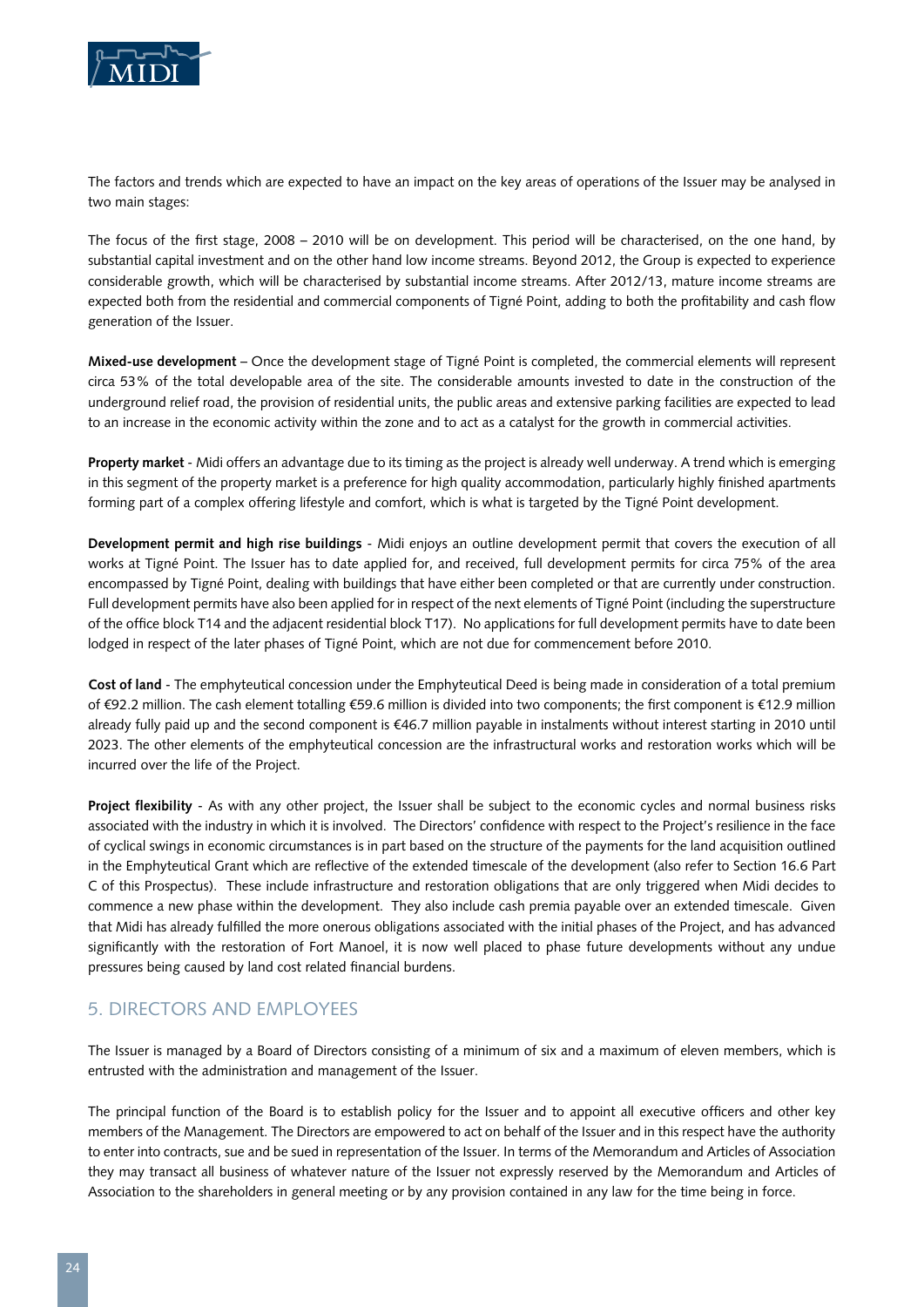

**Remuneration of Directors** - The aggregate emoluments of all Directors in any one financial year, and any increases thereto, shall be such amount as may from time to time be determined by the Company in General Meeting, and any notice convening the General Meeting during which an increase in the maximum limit of such aggregate emoluments shall be proposed, shall contain a reference to such fact. The Directors may also be paid all travelling, hotel and other expenses properly incurred by them in attending and returning from meetings of the Directors or any committee of the Directors or general meetings of the Company or in connection with the business of the Company. Presently, none of the Directors receive remuneration.

**Employees** - As at the date of the Prospectus, the Issuer has 92 employees.

**Shareholders** – The current shareholders of the Issuer are Alf. Mizzi & Sons Ltd., Fortress Developments Limited, Middlesea Valletta Life Assurance Co. Ltd., Bank of Valletta p.l.c., Investors Limited, Gee Five Limited, Gatt Investments Limited, Polidano Brothers Limited, Vassallo Builders Group Limited, Pater Holding Company Limited, Lombard Bank Malta p.l.c., First Gemini p.l.c. and Pininfarina Extra s.r.l.

# 6. ADDITIONAL INFORMATION

# **6.1 Share Capital**

As at the date of this Prospectus, the Issuer has an authorised share capital of forty-eight million nine hundred and thirty thousand Euro (€48,930,000), divided into twenty one million (21,000,000) ordinary shares of two point three three Euro (€2.33) each and an issued share capital of twenty nine million three hundred and fifty eight thousand Euro (€29,358,000) divided into twelve million six hundred thousand (12,600,000) ordinary shares of a nominal value of two point three three Euro (€2.33) each, subscribed and fully paid up.

# **6.2 Memorandum and Articles of Association**

The Memorandum and Articles of Association of the Issuer (C 15836), described in Section 23.2 of Part C of this Prospectus, are registered with the Registry of Companies and are available for inspection during the lifetime of this Prospectus at the registered office of the Issuer and at the Registrar of Companies of the Malta Financial Services Authority.

# 7. DETAILS OF THE OFFER AND ADMISSION TO TRADING

# **7.1 The Bond Issue**

The Issuer is making an offering of the equivalent of €30,000,000 aggregate principal amount of Bonds which are being offered and made available to investors in any one or any combination of the two currencies. The actual amount of EUR Bonds and GBP Bonds will depend on the value of the applications received for the Bonds. Accordingly, the Issuer may issue up to a maximum of:

**(i)** €30,000,000 EUR Bonds of a nominal value of €100 each Bond, issued at par and redeemable on the Redemption Date at €100 each EUR Bond unless the Issuer exercises its option to redeem all or any part of the Bonds on a Designated Optional Redemption Date; or

**(ii)** £26,085,000 GBP Bonds of a nominal value of £100 each Bond, issued at par and redeemable on the Redemption Date at £100 each GBP Bond unless the Issuer exercises its option to redeem all or any part of the Bonds on a Designated Optional Redemption Date; or

**(iii)** Any combination of the above provided that the aggregate principal amount of the Bonds issued shall not exceed the total value of €30,000,000. For the purpose of ascertaining the aggregate principal amount of the GBP Bond reference will be made to the Rate of Exchange.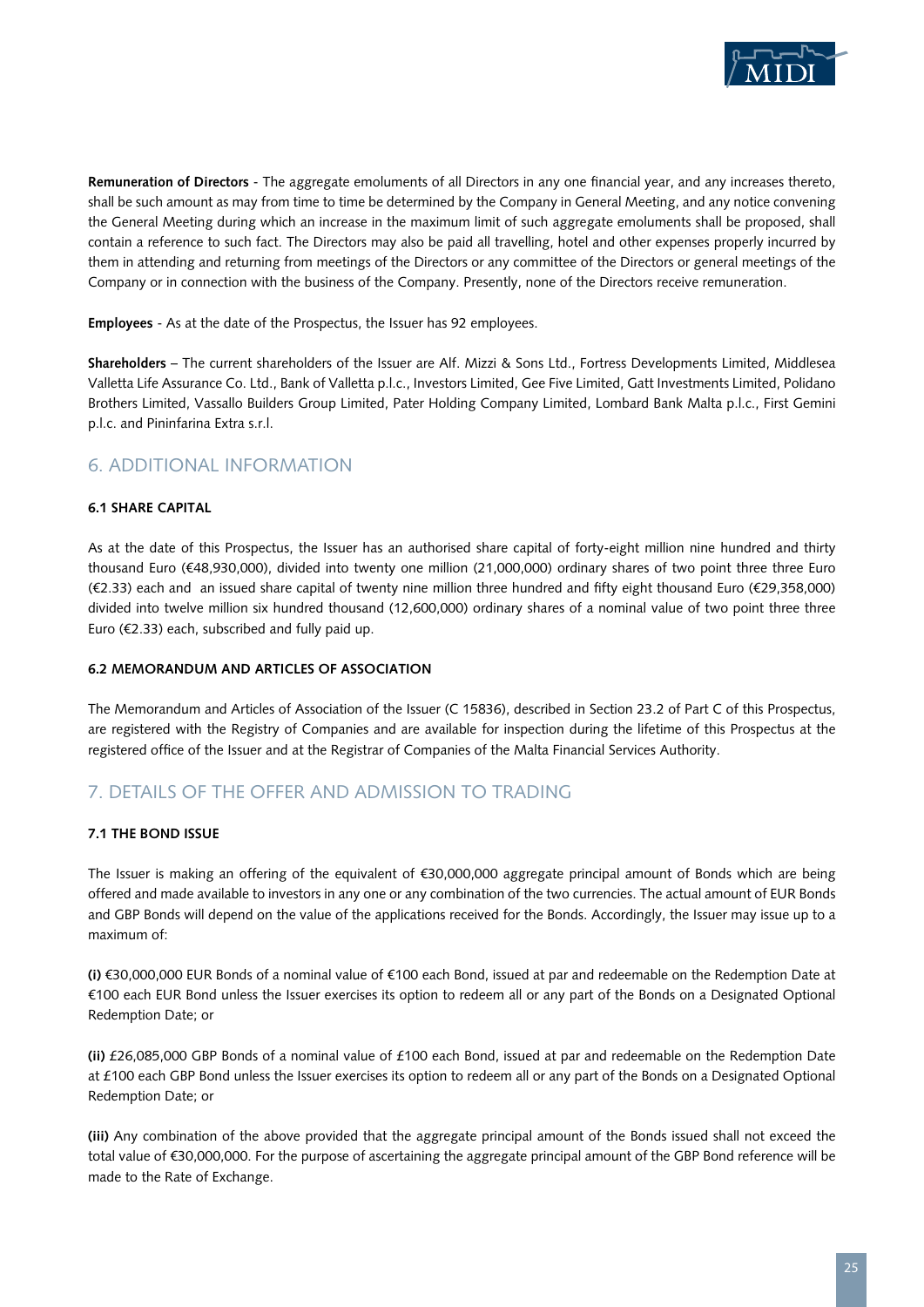

Pursuant to the Over-allotment Option to meet applications for subscriptions, the Issuer may, at its option, increase the issue of the Bonds by the equivalent of an additional €10,000,000 up to a maximum combined aggregate principal amount of the equivalent of €40,000,000 in the event that during the Offer Period the Issuer receives applications for Bonds in excess of the combined aggregate principal amount of the equivalent of €30,000,000.

The Bond Issue is not underwritten. In the event that the total aggregate principal amount of the Bonds amounting to €30,000,000 is not fully subscribed, no allotment of the Bonds shall be made, the applications for Bonds shall be deemed not to have been accepted by the Issuer and all money received from Applicants for Bonds shall be refunded accordingly.

# **7.2 Admission to Trading**

Application has been made to the Listing Authority for the Bonds to be admitted to listing on a regulated market. In addition, application has been made to the Board of Directors of the Malta Stock Exchange for the Bonds to be admitted to the Official List. The Bonds are expected to be admitted to the Official List of the Malta Stock Exchange with effect from 4 February 2009 and trading is expected to commence on 5 February 2009.

## **7.3 Plan for Distribution**

The Issuer is making an offering of Bonds to all categories of investors, subject to what is provided under the section titled "Important Information" at the beginning of this Prospectus. The Bonds will be available for subscription during the Offer Period commencing on 13 January 2009 up to and including 20 January 2009, subject to right of the Issuer to close subscription lists before such date in the case of over-subscription.

The Issuer may enter into conditional subscription agreements prior to the commencement of the Offer Period up to an amount not exceeding 40%, in aggregate of the Offering with a number of Authorised Intermediaries for the subscription of the Bonds whereby it will bind itself to allocate Bonds to such Authorised Intermediaries upon closing of subscription lists. These agreements will be subject, *inter alia*, to the admission to trading of the Bonds on the Official List of the Malta Stock Exchange.

The Terms and Conditions applicable to any Application for Bonds are set out in the Terms and Conditions of Application contained in Section 27 of Part D of this Prospectus.

During the Offer Period, Application for subscription to the Bonds may be made through any of the Authorised Intermediaries whose names are set out in Part E Annex III of this Prospectus.

#### **7.4 Expenses of the Bond Issue**

Professional fees, costs related to publicity, advertising, printing, listing, registration, sponsor, management, and registrar fees, a 1% selling commission, and other miscellaneous expenses in connection with this Bond Issue, are estimated not to exceed €900,000 or in the case of exercise of the Over-allotment Option €1,000,000 and shall be borne by the Issuer.

The overall amount of the placing commission payable to Authorised Intermediaries entering into conditional subscription agreements in terms of Section 24 of Part D will not exceed €120,000.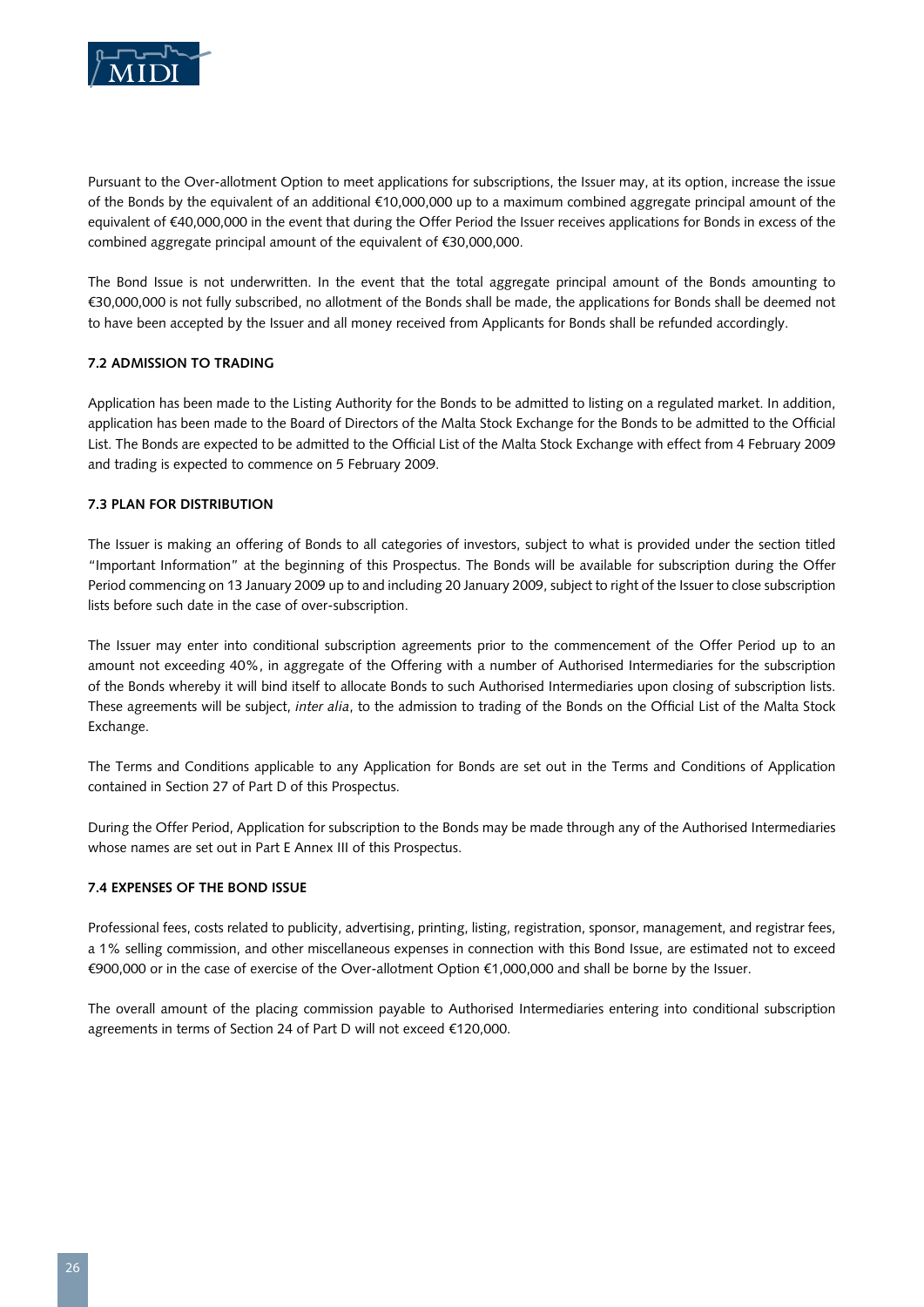

# 8. OFFER STATISTICS

| <b>Issuer</b>                   | Midi p.l.c., a company registered in Malta with registration number C 15386;                                                                                                                                                                                                                                                                                                                                                                                                                                                                                                             |
|---------------------------------|------------------------------------------------------------------------------------------------------------------------------------------------------------------------------------------------------------------------------------------------------------------------------------------------------------------------------------------------------------------------------------------------------------------------------------------------------------------------------------------------------------------------------------------------------------------------------------------|
| <b>Issue</b>                    | Bonds denominated in Euro, having a nominal value of €100 each, which will be<br>issued at par and shall bear interest at the rate of 7% per annum (the "EUR<br>Bonds") and Bonds denominated in Pound Sterling having a nominal value of<br>£100 each which will be issued at par and shall bear interest at the rate of 7%<br>per annum (the "GBP Bonds");                                                                                                                                                                                                                             |
| <b>ISIN</b>                     | MT0000421207 for EUR Bonds or MT0000421215 for GBP Bonds;                                                                                                                                                                                                                                                                                                                                                                                                                                                                                                                                |
| Amount                          | The equivalent of €30,000,000 aggregate principal amount, in either or each<br>of the EUR Bonds and GBP Bonds respectively depending on the value of the<br>applications received for the Bonds, subject to the option to increase<br>the issue of the Bonds by the equivalent of an additional €10,000,000 up to<br>a maximum combined aggregate principal amount of the equivalent of<br>€40,000,000 in the event that during the Offer Period the Issuer receives<br>Applications for Bonds in excess of the combined aggregate principal<br>amount of the equivalent of €30,000,000; |
| Form                            | The Bonds will be issued in fully registered form, without interest coupons. If and<br>for as long as the Bonds are admitted to listing on the Malta Stock Exchange,<br>certificates will not be delivered to Bondholders in respect of the Bonds as<br>each Bondholder's entitlement will be represented in uncertificated form by the<br>appropriate entry in the electronic register maintained on behalf of the Issuer at<br>the Central Securities Depository, or at such other equivalent securities depository;                                                                   |
| Denomination                    | Euro $(\epsilon)$ for the EUR Bonds or Pound Sterling $(E)$ for the GBP Bonds;                                                                                                                                                                                                                                                                                                                                                                                                                                                                                                           |
| Minimum amount per subscription | Minimum of €2,500 for EUR Bonds or £2,000 for GBP Bonds and integral<br>multiples of €100 for EUR Bonds and £100 for GBP Bonds thereafter;                                                                                                                                                                                                                                                                                                                                                                                                                                               |
| <b>Redemption Date</b>          | 15 December 2018 subject to redemption of all or part of the Bonds prior to their<br>Redemption Date, at the option of the Issuer, as described herein;                                                                                                                                                                                                                                                                                                                                                                                                                                  |
| <b>Bond Offer Price</b>         | At par (€100 for each EUR Bond or £100 for each GBP Bond);                                                                                                                                                                                                                                                                                                                                                                                                                                                                                                                               |
| <b>Status of the Bonds</b>      | The Bonds shall constitute the unsecured and unsubordinated obligations of<br>the Issuer and will rank pari passu without any priority or preference with all other<br>present and future unsecured and unsubordinated obligations of the Issuer;                                                                                                                                                                                                                                                                                                                                        |
| Listing                         | Application has been made to the Listing Authority for the admissibility of the<br>Bonds to listing and to the Malta Stock Exchange for the Bonds to be listed and<br>traded on its Official List;                                                                                                                                                                                                                                                                                                                                                                                       |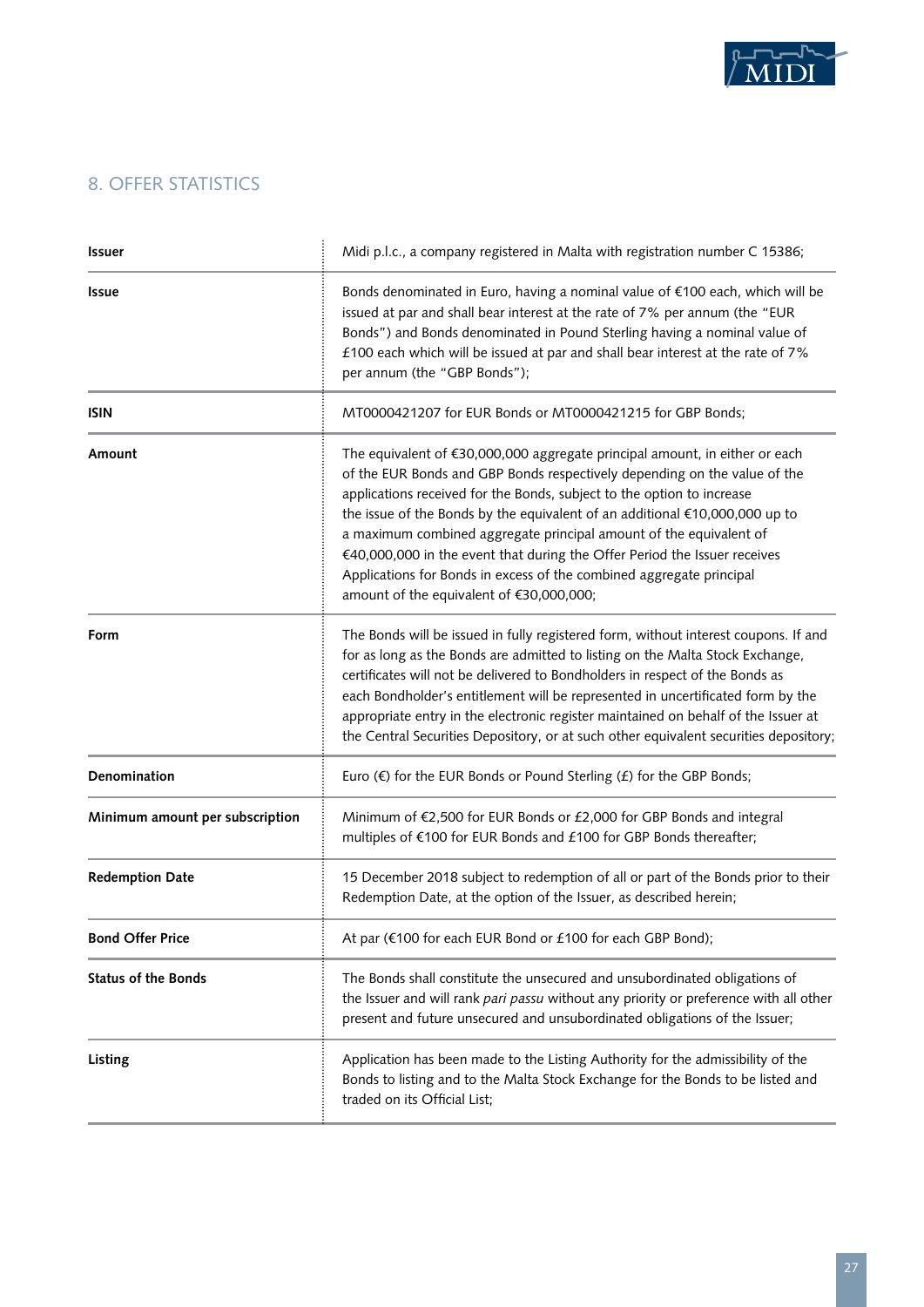

| <b>Offer Period</b>                            | The period between 13 January 2009 and 20 January 2009 (or such earlier<br>date as may be determined by the Issuer in the event of over-subscription) during<br>which the Bonds are on offer;                                                                                                                                                                                                                      |
|------------------------------------------------|--------------------------------------------------------------------------------------------------------------------------------------------------------------------------------------------------------------------------------------------------------------------------------------------------------------------------------------------------------------------------------------------------------------------|
| Interest                                       | Seven per cent (7%) per annum for the EUR Bonds or seven per cent (7%) per<br>annum for the GBP Bonds;                                                                                                                                                                                                                                                                                                             |
| Yield                                          | The gross yield calculated on the basis of the Interest, the Bond Offer Price and<br>the Redemption Value of the Bonds at maturity is seven per cent (7%) for the<br>EUR Bonds or seven per cent (7%) for the GBP Bonds;                                                                                                                                                                                           |
| Interest Payment Date(s)                       | 15 December of each year, between 2009 and the year in which the Bonds are<br>redeemed (both years included), the first such payment to be made on 15<br>December 2009, provided that if any such day is not a Business Day, such<br>Interest Payment Date will be carried over to the next following day that is a<br><b>Business Day;</b>                                                                        |
| <b>Redemption Value</b>                        | At par (€100 for each EUR Bond or £100 for each GBP Bond);                                                                                                                                                                                                                                                                                                                                                         |
| <b>Designated Optional Redemption</b><br>Dates | The Issuer has the option to redeem all or any part of the Bonds at their nominal<br>value on any day falling between 15 December 2016 and 14 December 2018<br>(both dates inclusive) by giving not less than sixty (60) days advance notice in<br>writing to Bondholders;                                                                                                                                         |
| <b>Joint Managers</b>                          | HSBC Bank Malta p.l.c. and Bank of Valletta p.l.c.;                                                                                                                                                                                                                                                                                                                                                                |
| Registrar                                      | Malta Stock Exchange p.l.c.;                                                                                                                                                                                                                                                                                                                                                                                       |
| Sponsor                                        | Charts Investment Management Service Limited;                                                                                                                                                                                                                                                                                                                                                                      |
| <b>Notices</b>                                 | Notices will be mailed to Bondholders at their registered addresses and shall<br>be deemed to have been served at the expiration of twenty-four (24) hours after<br>the letter containing the notice is posted, and in proving such service it shall<br>be sufficient to prove that a prepaid letter containing such notice was properly<br>addressed to such Bondholder at his/her registered address and posted; |
| <b>Governing Law</b>                           | The Bonds are governed by and shall be construed in accordance with<br>Maltese law;                                                                                                                                                                                                                                                                                                                                |
| Submission to Jurisdiction                     | The Maltese Courts shall have exclusive jurisdiction to settle any disputes that<br>may arise out of or in connection with the Bonds and accordingly any legal action<br>or proceedings arising out of or in connection with the Bonds shall be brought<br>exclusively before the Maltese Courts.                                                                                                                  |

Your attention is drawn to Part D of this Prospectus for a more detailed explanation of the Terms and Conditions of the Offer.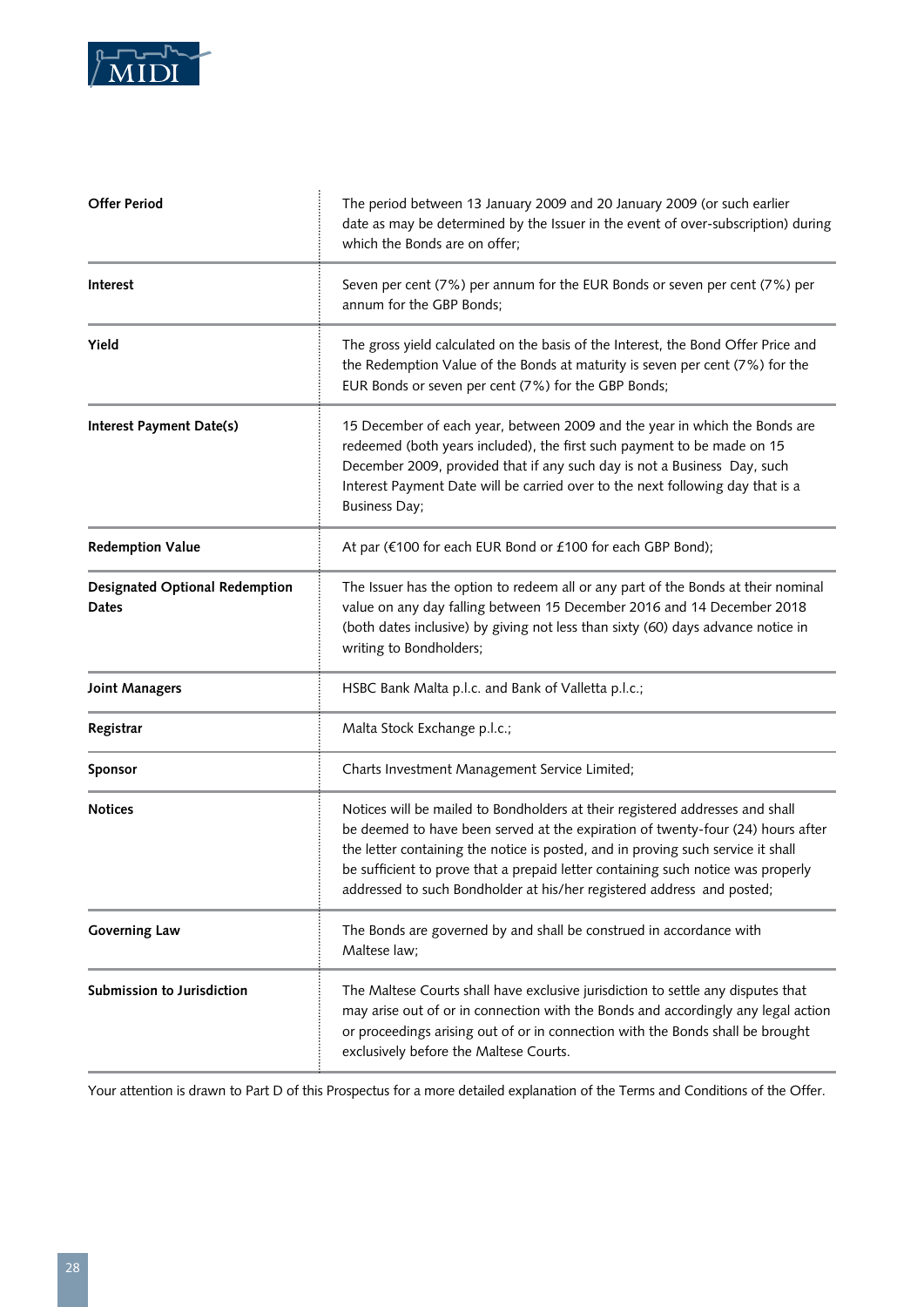

# 9. EXPECTED TIMETABLE

| <b>Application Forms available</b>                                      | Thursday 18 December 2008 |
|-------------------------------------------------------------------------|---------------------------|
| <b>Opening of Subscription Lists</b>                                    | Tuesday 13 January 2009   |
| <b>Closing of Subscription Lists</b>                                    | Tuesday 20 January 2009   |
| Announcement of basis of acceptance                                     | Tuesday 27 January 2009   |
| Commencement of interest on the Bonds                                   | Tuesday 27 January 2009   |
| Expected dispatch of allotment advices and refund of unallocated monies | Tuesday 3 February 2009   |

The Issuer reserves the right to close the Offering before Tuesday 20 January 2009 in the event of over-subscription, in which case, the subsequent events set out in the 'Expected Timetable' shall be anticipated in the same chronological order in such a way as to retain the same number of Business Days between the said events.

# 10. DOCUMENTS AVAILABLE FOR INSPECTION

For the duration period of the Prospectus the following documents shall be available for inspection at the registered address of the Issuer:

- (a) Memorandum and Articles of Association;
- (b) Audited Financial Statements of the Issuer for the financial year ended 31 December 2007;
- (c) Audited Financial Statements of the Issuer for the financial year ended 31 December 2006;
- (d) Audited Financial Statements of the Issuer for the financial year ended 31 December 2005;
- (e) The Emphyteutical Deed; and
- (f) All reports, letters, and other documents, valuations and statements prepared by any expert at the Issuer's request which are included or referred to in this Prospectus.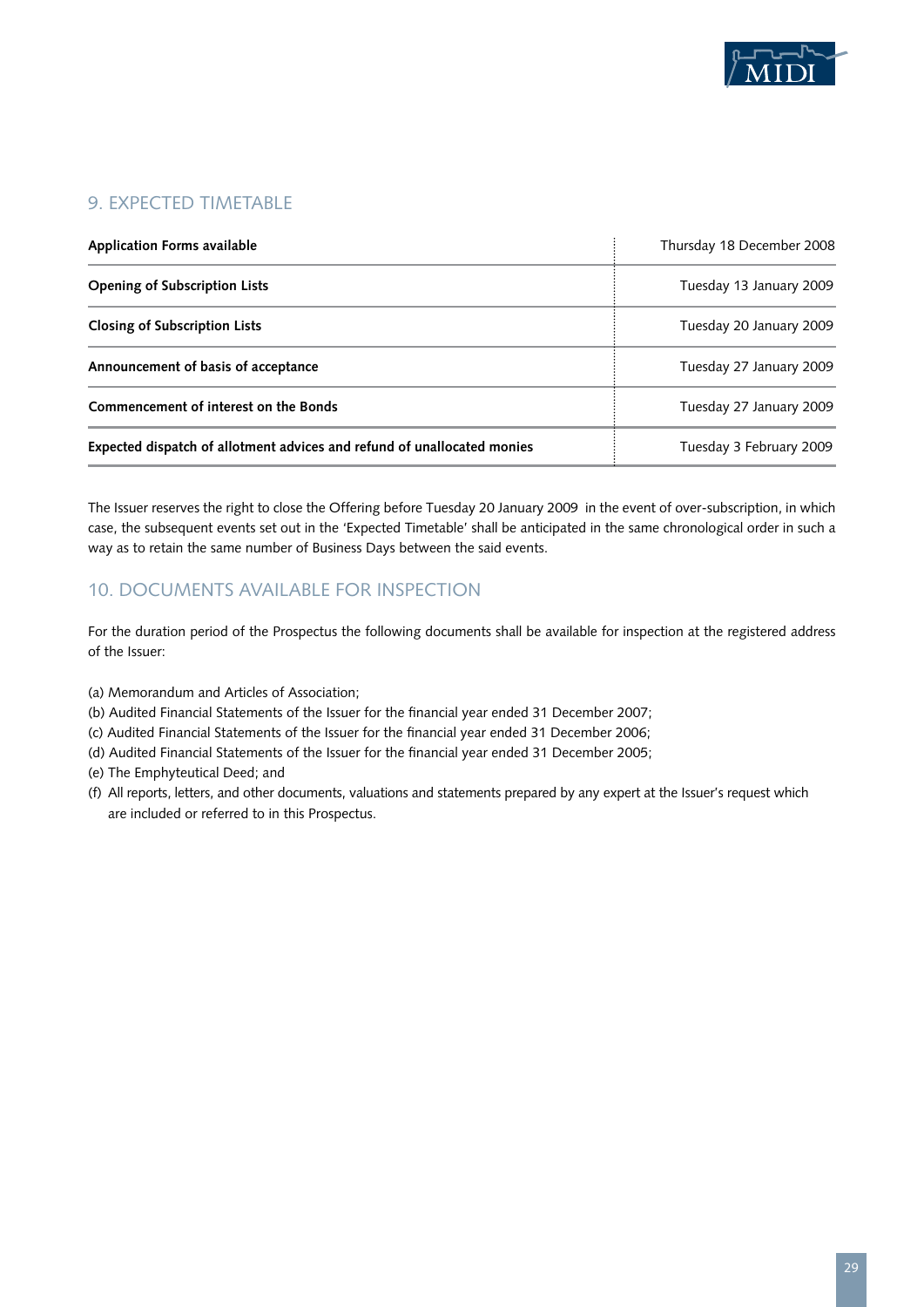

# Part B: Risk Factors

# 11. RISK FACTORS

**An investment in the Bonds involves certain risks. In addition to the other information contained in this Prospectus prospective investors should carefully consider, with their own independent financial and other professional advisors, the following risk factors and other investment considerations as well as all the other information contained in this Prospectus before deciding to make an investment in the Bonds. The sequence in which the risks below are listed is not intended to be indicative of any order of priority or of the extent of their consequences.**

# **11.1 Risks Relating to the Issuer**

**The Issuer is subject to a number of risks which could have an adverse affect on its business and the business of the Group, the value of its assets and results of operations. These risks include but are not limited to those risks which are discussed below.** 

**The Project involves a large property development, targeted in the main at the commercial and residential markets, and in part at the tourism sector.**

**All development projects are subject to a number of specific risks – the risk of delays in the construction schedule; the risk of cost overruns; the risk of insufficiency of resources to complete; the risk of sales transactions not materialising at the prices and the tempo envisaged; and the risk of sales delays resulting in liquidity strain, higher interest costs and the erosion of profitability. Any of these potential circumstances would have an adverse impact on the Project's profitability and cash flows.** 

**The success of the Project as a whole may also be impacted by the Issuer's relationship with GOM, in terms of obligations falling upon both parties in terms of the Emphyteutical Deed.**

# **Interest Rate Risk**

**The Bonds are being issued principally to contribute towards the finalisation of the construction of Tigné Point. Parts of Tigné Point will be funded through bank borrowings which are expected to total circa €148,094,000 (including existing bank facilities referred to below). The Issuer will therefore be exposed to significant interest rate risk, particularly in the immediate years ahead, until such time as bank borrowings bearing a variable interest rate are reduced.** 

# **Sales and Letting**

**The Project is expected to generate income from the sales of residential apartments and the operation of commercial facilities. While the sales experience enjoyed by the Issuer to date has been very positive, all future plans are inherently subject to the risk of adverse unexpected events which may result, for instance, in delays in the receipt of expected future cash inflows, both from the sale of apartments and commercial leases. Material delays could impact on the Issuer's ability to settle or refinance its Bond obligations. Delays would also serve to prolong the Issuer's exposure to interest rate risk.**

# **Funding Risk**

**The Issuer has to date agreed banking facilities totalling €76,169,000 and is currently in the final stages of negotiating two syndicated bank loan facilities for a total amount of €35,000,000 (together amounting to €111,169,000), which form part of the total bank facilities amounting to €148,094,000 which will be applied, together with the proceeds of the Bonds, principally for the completion of Tigné Point. If negotiations for the above-mentioned two syndicated bank loan facilities are delayed or final agreement is not reached, the Issuer may delay some of its planned development.**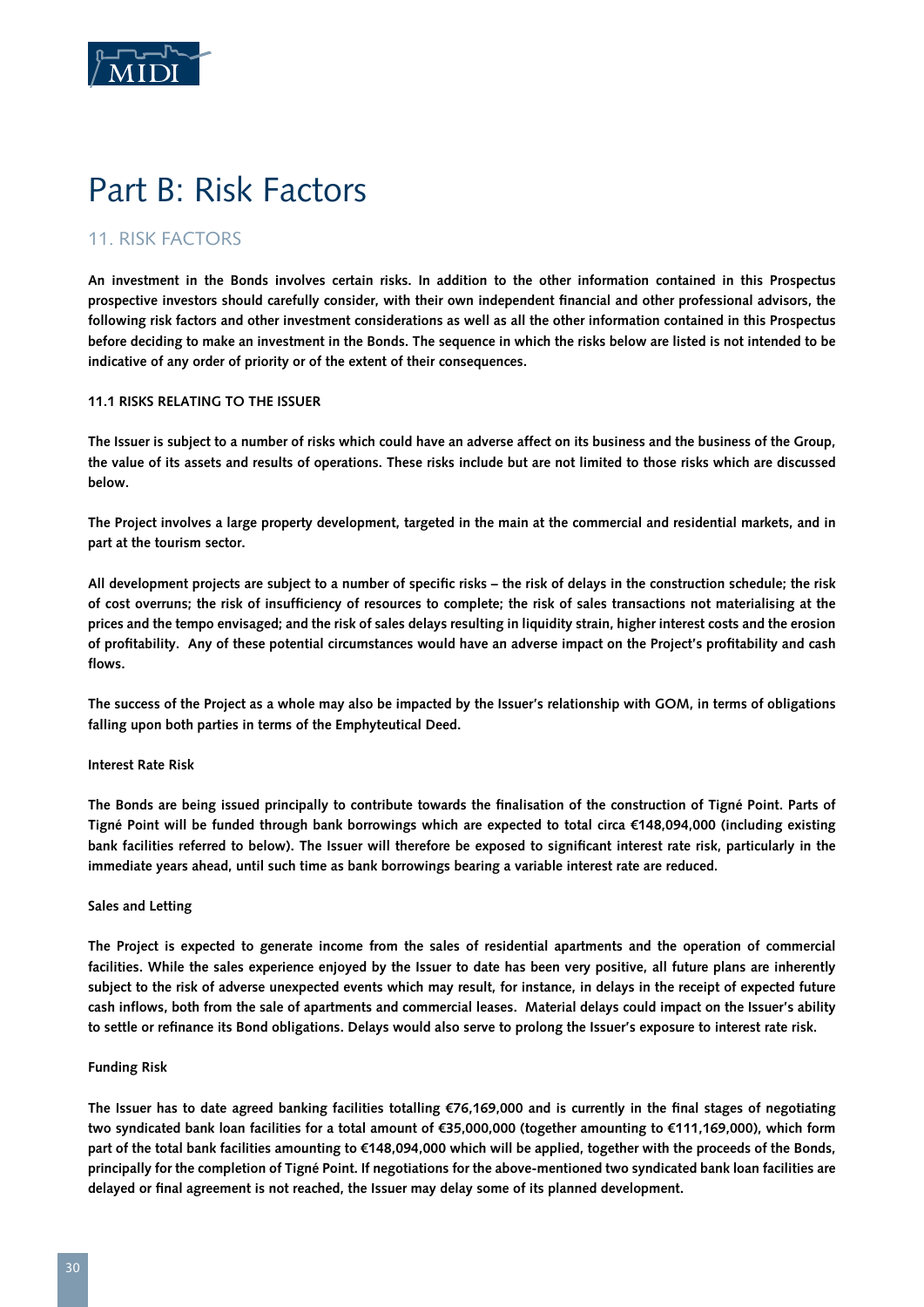

**The Issuer expects that other bank facilities, expected to total €36,925,000, will be raised in the course of 2010 and 2011 for the same objective, in relation to buildings that would only be commenced at that time. The situation in financial markets and adverse variances on the outcome of the development, whether related to sales, or to construction costs and timescales, or to other factors, may adversely affect the Company's ability to raise the additional banking facilities noted above and would result in delays in the completion of Tigné Point.**

## **Delays**

**Any adverse factors associated with current works in progress, such as delays experienced in finalising apartments, and with future developments, such as the risk of unreasonable delays in concluding works, would have an adverse impact on the completion of the Project.** 

## **Business Liquidity and Economic Conditions**

**Overseas buyers currently account for circa 25% of residential apartments sold or committed to date. The office developments planned for Tigné Point are expected to benefit, inter alia, from the continued development of Malta as a financial services centre. The Issuer is accordingly affected across the span of its components by business liquidity and economic conditions both locally and overseas.** 

## **General Market Conditions**

**The health of the local property market may also be affected by a number of factors such as political developments, government regulations, changes in planning or tax laws, interest rate fluctuations, inflation, the availability of financing and yields of alternative investments. Such factors may be expected to cause property prices to fluctuate over the life-span of the development.**

**Confidence in the local property market may be expected to have a beneficial effect on the value of the Issuer's assets and income streams. Conversely, an increase in supply and/or a reduction in demand in the upmarket property segments in which the Issuer intends to operate could impact negatively upon capital values and income streams, both on the residential and commercial elements of the development.**

#### **Competition**

**The Issuer expects to face competition from a number of property developments which are currently underway or projected in the vicinity of Tigné Point, St. Julians and other areas. Competition in the residential property market may be expected to be affected by the quality of development and finishing standards, location and vehicular accessibility and the amenities and facilities on offer.**

# **Planning Permission**

**The risk of delays or refusals in obtaining the necessary planning permissions is a risk commonly associated with property development projects. The Project has been undertaken on the basis of an outline development permit which is attached to the Emphyteutical Deed contracted with GOM following a development brief issued by MEPA. It represents a long term development, divided into various phases, that is not expected to be completed before 2015/2016. Applications for full development permits have been lodged in respect of blocks T14, T15, T16 and T17 (more details is included in Part C Section 14 under the heading "Business Overview of the Project"). No applications have as yet been lodged in respect of block T20 and, with the exception of restoration works, in respect of Manoel Island. Even though there is no distinction under the Development Planning Act, (Cap. 356, Laws of Malta) between the binding validity of an "outline" and a "full development" permit in that neither type of permit can be revoked (other than on exceptional grounds such as in the case of fraud or public safety), recent events show that there may be a potential risk of re-assessment, as highlighted in Section 16.4 of Part C of this Prospectus. Delays or refusals in the issuance of full development permits would have an adverse effect on the business, financial condition and profitability of the Issuer.**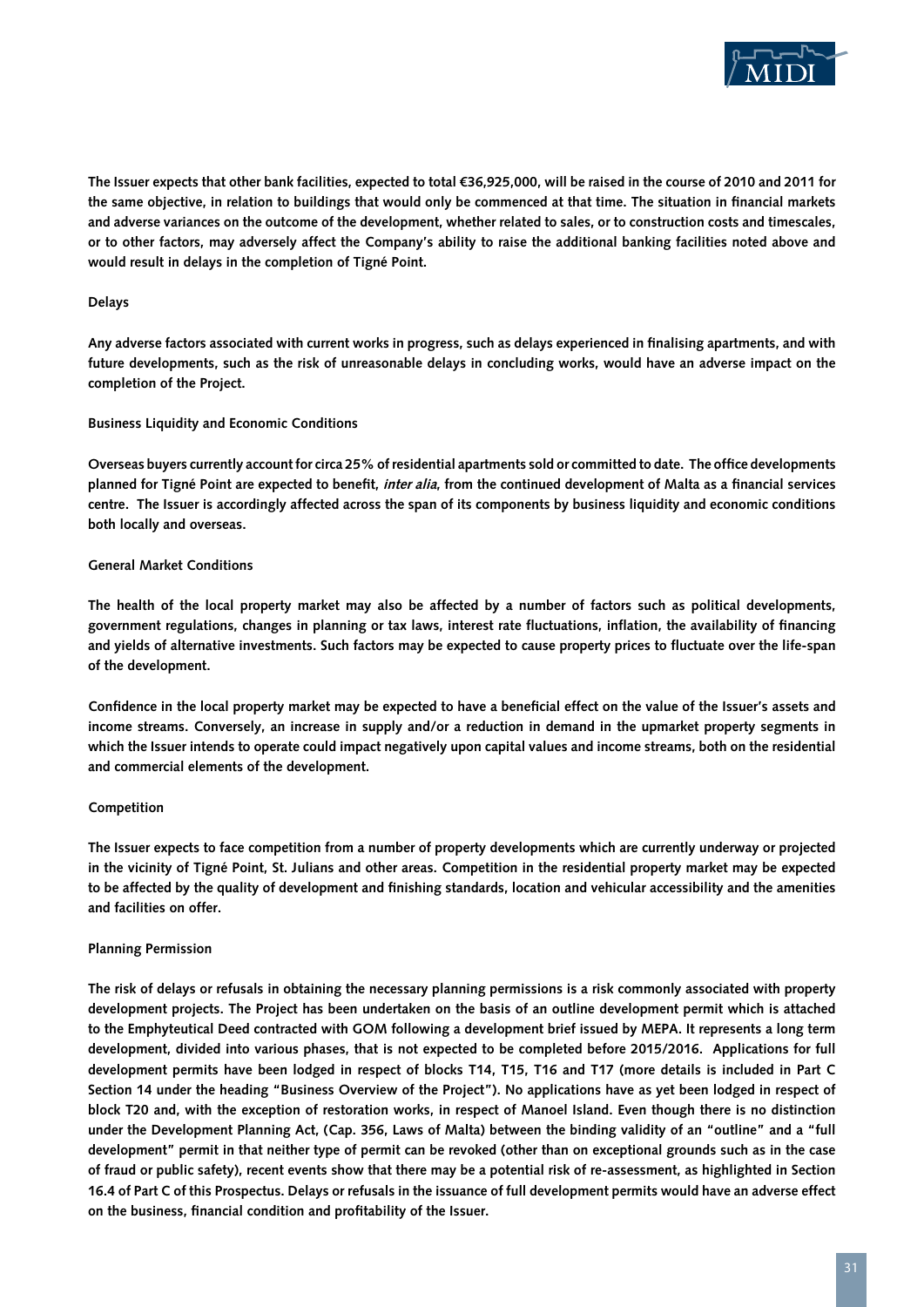

**Changes in Laws and Regulations**

**The Issuer is subject to taxation, planning, environmental, health and safety laws and regulations, including regulations relating to planning permissions. As with any business, the Issuer is at risk in relation to changes in the laws and regulations and the timing and effects of changes in the laws and regulations to which the Group is subject, including changes in the interpretation thereof which cannot be predicted; and in relation to other factors over which the Issuer has no control such as catastrophic events, terrorist attacks and other acts of war or hostility all of which could have an adverse affect on the business, financial condition and profitability of the Issuer.**

## **Counter-Party Risks**

**The Issuer is also subject to various counter-party risks, such as contractors and subcontractors engaged for the demolition, excavation, construction and finishing of the development, and prospective purchasers defaulting on their obligations with the Company. Such parties (which may include both third parties as well as related parties) may fail to perform or default on their obligations to the Issuer due to insolvency, lack of liquidity, market or economic downturns, operational failure or other reasons which are beyond the Issuer's control.**

## **Foreign Exchange Rate Risk**

**The Issuer's operational revenues and costs are primarily denominated in Euro. The issue of the GBP Bonds will therefore expose the Issuer to the risk of fluctuations in exchange rates between the Pound Sterling and the Euro.** 

**Upon the Issue of the Bonds, it is the intention of the Issuer to enter into currency swaps covering all future interests and capital payments due on any GBP Bonds in order to mitigate this risk.**

#### **11.2 Risks relating to the Bonds**

**An investment in the Bonds involves certain risks including but not limited to those described below:**

#### **Trading and Liquidity**

**There is currently no trading record in respect of the Bonds as there has never been a public market for the Bonds prior to the offering contained in this Prospectus. Application has been made to the Listing Authority for the admissibility of the Bonds to listing and to the Malta Stock Exchange for the Bonds to be listed and traded on its Official List. There can be no assurance, however, that an active secondary market for the Bonds will develop or, if it develops, that it will continue nor can there be any assurance that an investor will be able to re-sell his Bonds at or above the Bond Offer Price or at all. A public trading market having the desired characteristics of depth, liquidity and orderliness depends on a number of factors including the presence in the market place of willing buyers and sellers of the Issuer's Bonds at any given time, which presence is dependent upon the individual decisions of investors over which the Issuer has no control. Many other factors over which the Issuer has no control may affect the trading market for, and trading value of, the Bonds. These factors include the time remaining to the maturity of the Bonds, the outstanding amount of the Bonds and the level, direction and volatility of market interest rates generally. No prediction can be made about the effect which any future public offerings of the Issuer's securities or any takeover or merger activity involving the Issuer will have on the market price of the Bonds prevailing from time to time.**

#### **Foreign Exchange Rate Risk**

**An investor in the Bonds will bear the risk of any fluctuations in exchange rates between the currency of denomination of the Bonds and the investor's currency of reference if different.**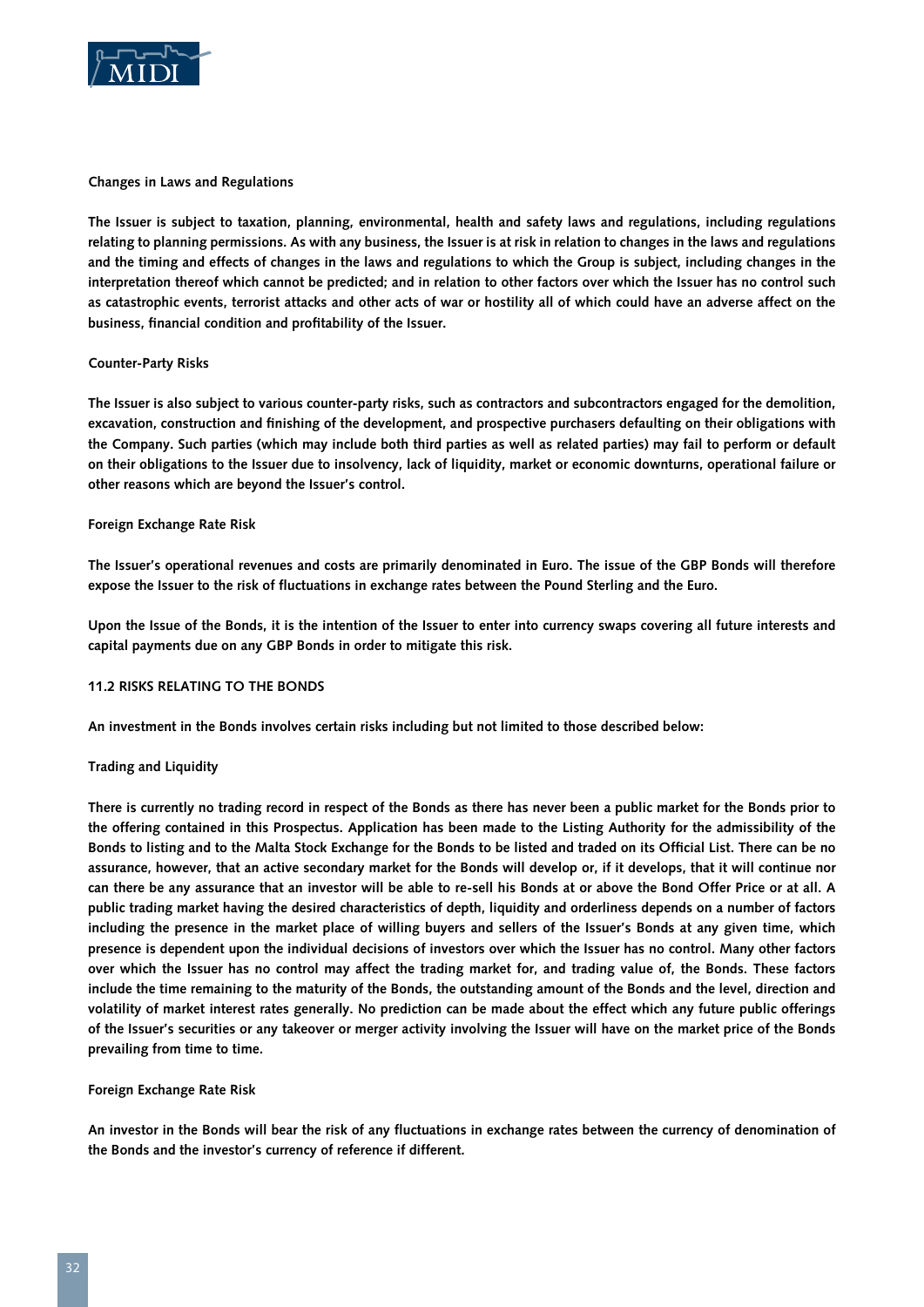

## **Early Redemption**

**The Bonds are subject to redemption prior to their Redemption Date, at the option of the Issuer, between 15 December 2016 and 14 December 2018 upon giving advance notice to Bondholders.**

**Changes in Laws and Regulations**

**The Bonds are based on the requirements of the Listing Rules of the Listing Authority, the Companies Act and the Commission Regulation EC No. 809/2004 of 29 April 2004 implementing Directive 2003/71/EC of the European Parliament and of the Council in effect as at the date of this Prospectus. No assurance can be given as to the impact of any possible judicial decision or change in law or administrative practice after the date of this Prospectus.**

## **Prior Ranking Charges**

**The Bonds shall constitute unsecured and unsubordinated obligations of the Issuer and will rank pari passu without any priority or preference with all other present and future unsecured and unsubordinated obligations of the Issuer, and accordingly in terms of priority shall rank subsequent to such security as indicated in Section 26.2 of Part D of this Prospectus.**

**Furthermore, third party interests which have or will be registered, will rank in priority to or with Bondholders against the assets of the Group for so long as such security interests remain in effect.**

**Amendments to the Terms and Conditions of the Bond Issue**

**The Terms and Conditions relating to the Bonds contain provisions in Section 27.9 of Part D for calling meetings of Bondholders in the event that the Issuer wishes to amend any of the Terms and Conditions of the Bond Issue. These provisions permit defined majorities to bind all Bondholders including Bondholders who did not attend and vote at the relevant meeting and Bondholders who vote in a manner contrary to the majority.**

#### **Credit Rating**

**The Issuer has not sought the credit rating of an independent rating agency and there has been no assessment by any independent rating agency of the Bonds.**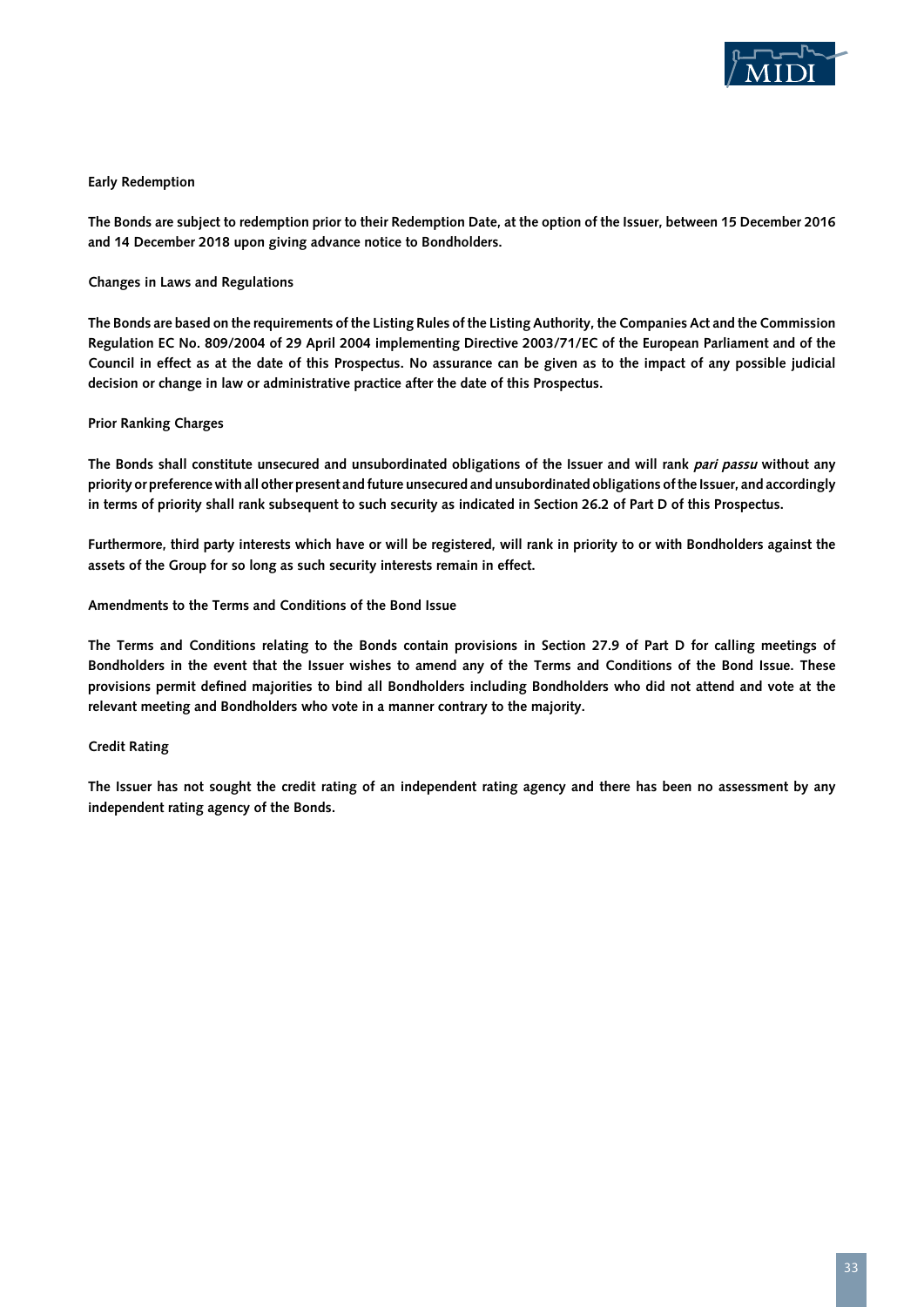

# Part C: Information Concerning The Issuer

12. ORGANISATIONAL STRUCTURE AND HISTORICAL DEVELOPMENT OF THE ISSUE AND THE EMPHYTEUTICAL GRANT

**12.1 Organisational Structure**



# **12.1.2 Organisation of Midi**

The Issuer is a public limited liability company incorporated under the Companies Act with an authorised share capital of fortyeight million nine hundred and thirty thousand Euro (€48,930,000), divided into twenty one million (21,000,000) ordinary shares of two point three three Euro (€2.33) each and an issued share capital of twenty nine million three hundred and fifty eight thousand Euro (€29,358,000) divided into twelve million six hundred thousand (12,600,000) ordinary shares of a nominal value of two point three three Euro (€2.33) each, subscribed and fully paid up.

# **12.1.3 Organisation of the Group**

The Issuer has a number of subsidiary companies (which together with the Issuer constitute a group of companies) through which it carries on some aspects of its operations. The Group is composed of the Issuer and its wholly owned subsidiary companies: Tigné Contracting Limited, Tigné Point Marketing Limited and Tigné Mall Limited. Midi also entered into a joint venture with Siemens S.p.A. through a company known as Solutions and Infrastructure Services Limited. The Issuer's principal business is the project of development of the Emphyteutical Land comprising Tigné Point and Manoel Island.

The Issuer is not dependent upon other entities within the Group.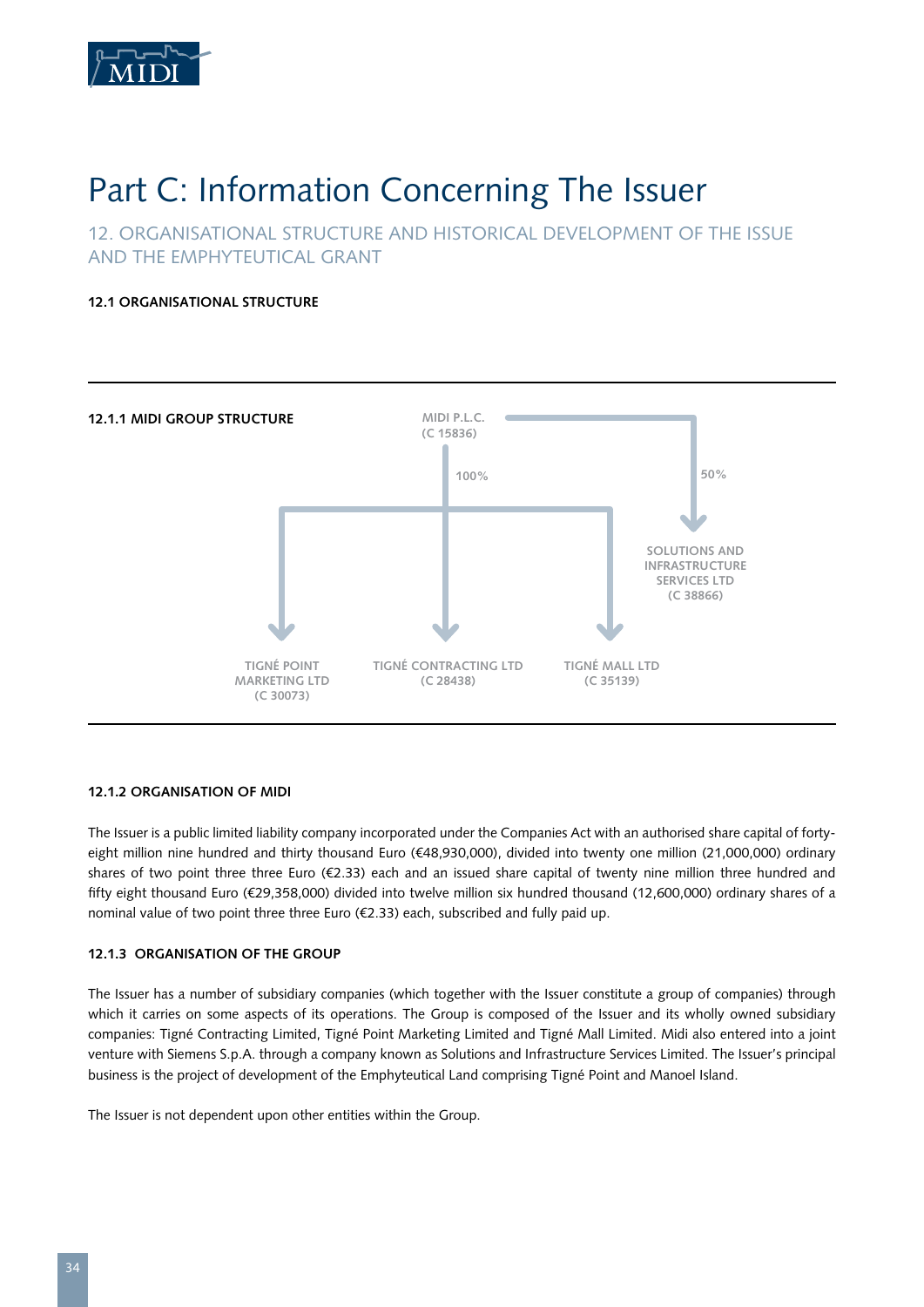

# **Tigné Contracting Limited**

Tigné Contracting Limited (C 28438) ("TCL") was established on 10 July 2001. It has an authorised share capital of €116,468.67 divided into 50,000 ordinary shares of €2.329373 each and an issued share capital of €23,293.73 divided into 10,000 ordinary shares of €2.329373, 20% paid up. TCL serves as the Midi's turnkey company through which almost all construction and related costs except for selling and marketing are accounted for. Most contracts with contractors are signed by this company.

# **Tigné Point Marketing Limited**

Tigné Point Marketing Limited (C 30073) ("TPML") was established on 7 August 2002. It has an authorised share capital of €116,468.67 divided into 50,000 ordinary shares of €2.329373 each and an issued share capital of €23,293.73 divided into 10,000 ordinary shares of €2.329373 each, 20% paid up. The company handles all marketing (including advertising and PR campaigns) and sales activities of Midi. It represents Midi's main point of contact with customers and is likely in future to handle all estate management activities. This company was set up in order for Midi to have its own specialised selling and marketing team.

# **Tigné Mall Limited**

Tigné Mall Limited (C 35139) ("TML") was established on 1 December 2004. It has an authorised share capital of €23,293,733.98 divided into 10,000,000 ordinary shares of €2.329373 each and an issued share capital of €23,293.73 divided into 10,000 ordinary shares of €2.329373 each, 20% paid up. TML was set up to build and operate a retail mall complex, and ancillary facilities, which are being constructed at Tigné Point.

The retail mall site and airspace currently still belong to Midi. Midi intends to grant the retail mall to TML by title of subemphyteusis, as permitted in the Emphyteutical Deed.

# **Solutions and Infrastructure Services Limited**

Solutions and Infrastructure Services Limited (C 38866) ("SIS") was established on 5 June 2006 and is regulated by its memorandum and articles of association and a joint venture agreement between Midi and Siemens S.p.A., each having a 50% stake. The purpose of the joint venture, inter alia, is that of supplying, installing and operating technological products, systems, solutions, plants and services related to the Project.

The authorised and issued share capital of SIS is four million Euro (€4,000,000) divided into two million (2,000,000) ordinary "A" shares of one Euro each (€1) and two million (2,000,000) ordinary "B" shares of one Euro each (€1).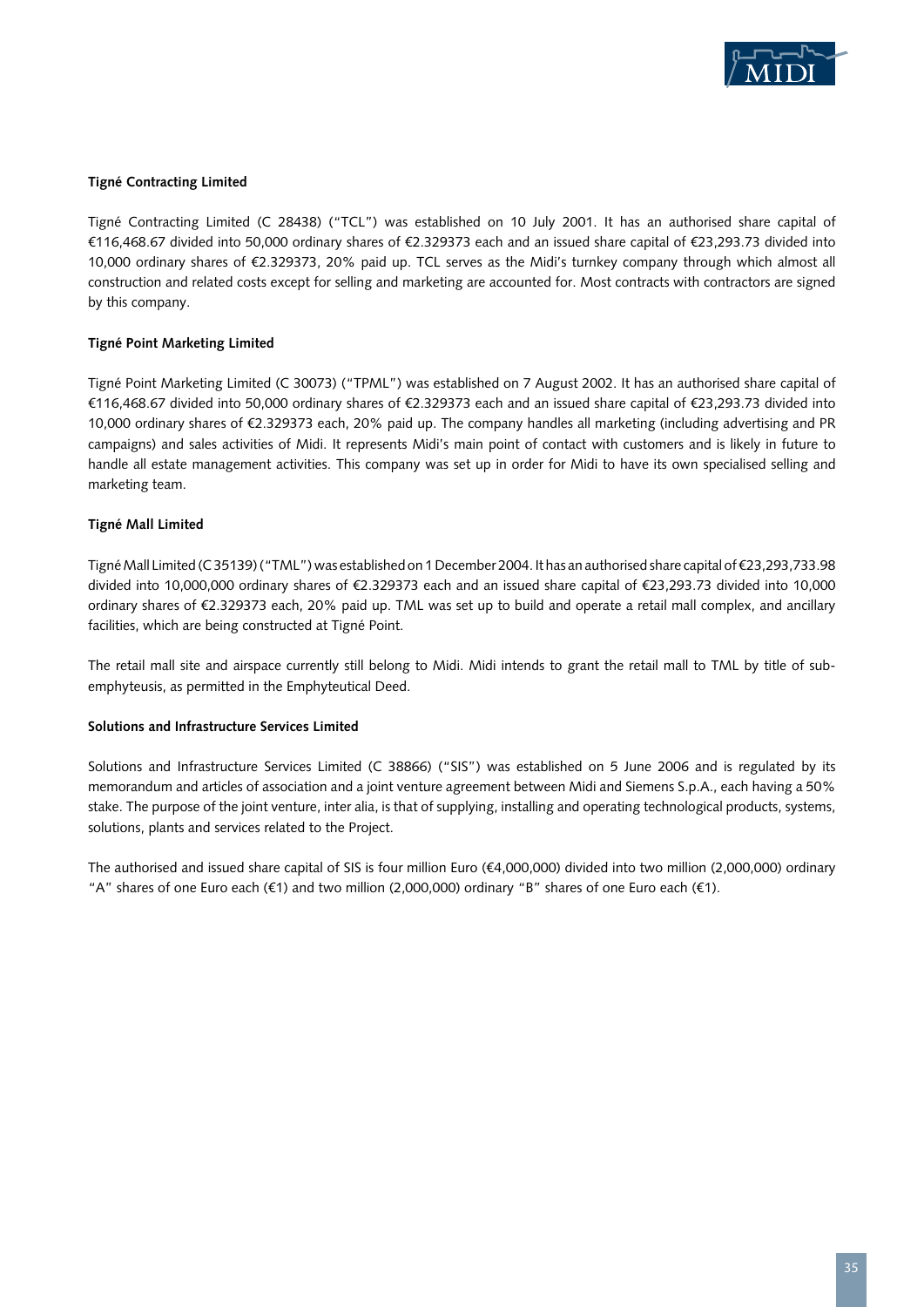

## **12.2 Historical Development of the Issuer**

## **12.2.1 General**

The origins of the Issuer can be traced back to a consortium originally formed in 1992 (although its composition has in some respects changed over the years) for the purpose of submitting a proposal in response to the request for submissions made by the GOM on the basis of the Development Brief for Manoel Island and Tigné Point.

The Issuer was incorporated as a private limited liability company with the name "International Resorts Management Limited" on 31 January 1994. Pursuant to a resolution passed on 4 June 1999 and registered with the MFSA on 9 June 1999 the Company was converted into a public limited liability company, with a new memorandum and articles of association under the name it is now known as, that is, Midi p.l.c. Midi is domiciled in Malta with its registered address at North Shore, Manoel Island, limits of Gzira. The telephone number of the registered office is 2065 5500.

By virtue of a public deed in the records of Notary Dr.Vincent Miceli of the fifteenth day of June of the year two thousand (15/6/2000) (the "Emphyteutical Deed"), the Issuer acquired the Emphyteutical Land from the Government of Malta ("GOM") by title of temporary emphyteusis for a period of ninety nine (99) years which commenced on the fifteenth day of June of the year two thousand (15/6/2000). Under the same Emphyteutical Deed, Midi also acquired from the Malta Maritime Authority, for a period of ninety nine (99) years, the right to develop and operate a yacht marina on a defined area facing the south shore of Manoel Island in Ta' Xbiex Creek, limits of Gzira. The Emphyteutical Grant is central to the Company's operations and is amplified upon below.

The large scale of the Project was from the outset recognised as constituting a unique challenge. Tigné Point and Manoel Island combined will entail a total gross development of approximately 500,000 square metres, making it by far the largest development within the Maltese Islands since the building of Valletta. The composition of the Midi consortium reflects the needs of a project of this scale, and includes a number of Malta's leading business enterprises and institutions:

Alf. Mizzi & Sons Ltd. Fortress Developments Limited Middlesea Valletta Life Assurance Co. Ltd. Bank of Valletta p.l.c. Investors Limited Gee Five Limited Gatt Investments Limited Polidano Brothers Limited Vassallo Builders Group Limited Pater Holding Company Limited Lombard Bank Malta p.l.c. First Gemini p.l.c. Pininfarina Extra s.r.l.

Development operations were commenced in late 2000 following the signing of the Emphyteutical Deed.

#### **12.2.2 Principal Objects of the Issuer**

The Issuer's principal objects are that of developing the Emphyteutical Land and to establish, promote and invest in the Project and in any other enterprise or undertaking connected thereto.

.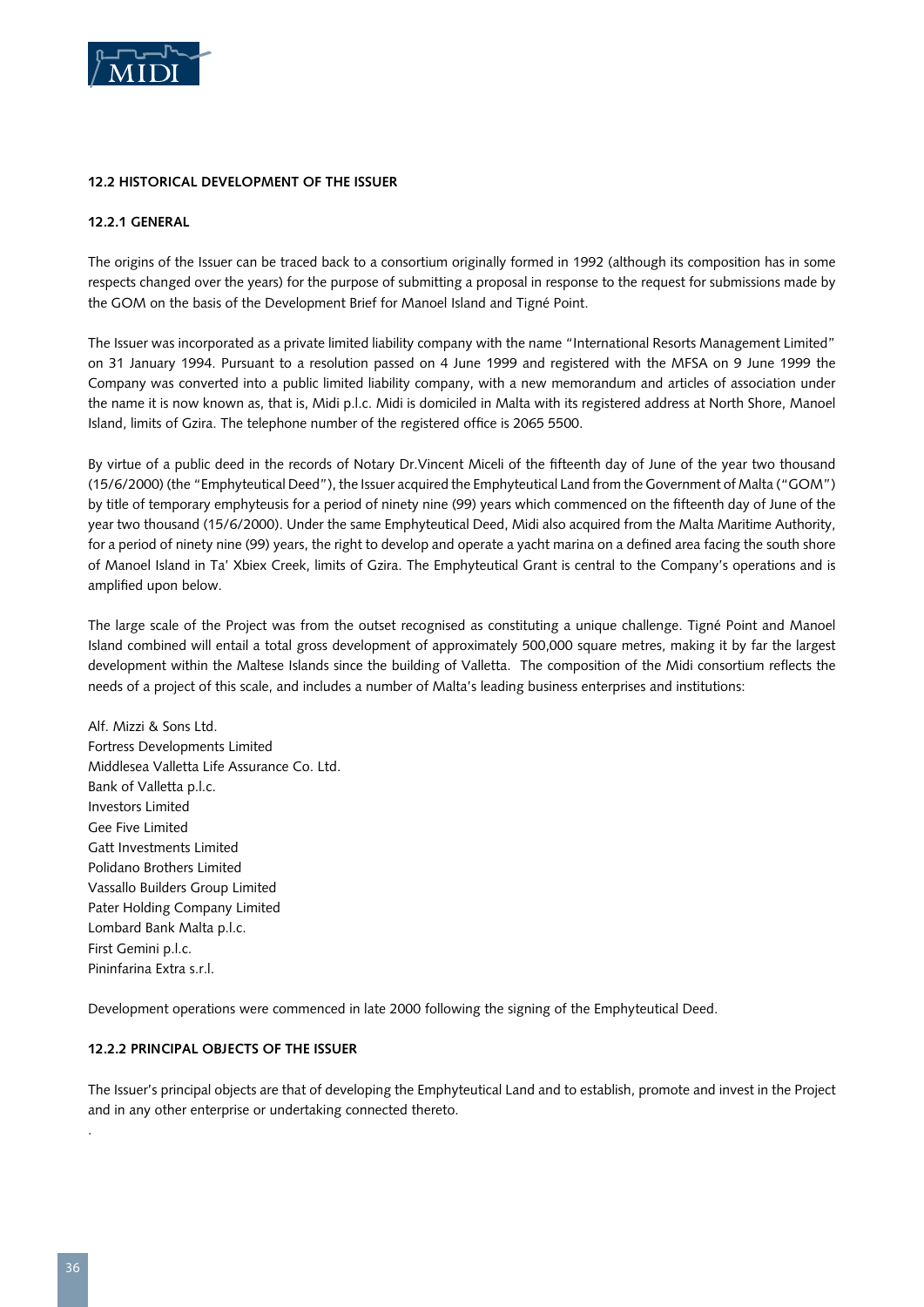

#### **12.3 The Emphyteutical Grant**

## **General**

A summary of the Emphyteutical Deed, with particular reference to the legal title, obligations and charges concerning Tigné Point is contained in Annex I of Part E. Points of particular commercial significance are further elaborated upon below.

All large scale projects entail particular commercial risks not encountered in smaller scale projects. These factors were recognised both by GOM and by the Issuer when the Emphyteutical Grant was negotiated, and various measures were agreed to limit and mitigate risk while ensuring an arms' length and adequately valued transaction.

## **Payment Terms**

The consideration payable by the Issuer for the Emphyteutical Grant is the payment of a premium of €91,707,431 and an annual ground rent which amounts to €1,118,100 until 31 March 2025, increasing to €1,956,673 per annum from 1 April 2025 until 31 March 2050 and increasing to €2,236,198 per annum from 1 April 2050 onwards.

It was recognised during contract negotiations that the first phases of both Tigné Point and Manoel Island entail high infrastructural elements and that the scale of the two sites which comprise the Emphyteutical Land is such that the development thereof will necessitate an extended timescale. The cash elements of the premium are accordingly to be settled over a period extending to 2023, while the payment of ground rent was abated in the early years of the Project.

The GOM holds a special privilege, in terms of law, over the whole Emphyteutical Land, in respect of the outstanding balance of premium and the performance of related obligations. The payment of groundrent and the performance of the other obligations arising under the Emphyteutical Deed are also secured by the said special privilege in terms of law over the Emphyteutical Land as well as a general hypothec over the Issuer's property present and future.

The Emphyteutical Deed also provides in certain circumstances for the postponement of the special privilege which secures the outstanding premium as well as the release of the emphyteutical property from the effects of the privilege under certain terms and conditions. The Emphyteutical Deed (clause 4.3 and Schedule 10) binds GOM to reduce the value of the privilege and release parts of the Emphyteutical Land from effects of the privilege (in so far as it secures the payment of premium) upon payment of premium in cash or by carrying out of works or upon the provision by Midi of first class bank guarantees or first ranking hypothecs on property.

The payment terms (gradual payment of land) with the GOM form a key competitive strength for Midi since it may adjust the pace of development to maximise market conditions, however it must always stay within the maximum time frame for completion of the various phase areas as stipulated in the Emphyteutical Deed.

#### **Completion of Project and Phasing**

The Emphyteutical Grant provides that the overall Project should be completed by 31 March 2023.

The two sites namely Tigné Point and Manoel Island are each divided into various phase areas. Each phase area constitutes a fairly sizeable development designed to ensure an adequate critical mass of adjacent development when completed. The Emphyteutical Deed sets out maximum construction duration periods for each phase but, with two exceptions, which are now at an advanced stage, it leaves it up to the Issuer to determine when a particular phase should be commenced. This permits the Issuer to phase the development in line with changes in market demand from time to time.

Each phase area is moreover assigned with specific premium obligations, in cash or in kind (by the carrying out of works related to that phase area), which when fulfilled enables the Issuer to release the phase area from the effects of the special privilege held by GOM in respect of the premium. It is possible for the Issuer to complete a phase area before the cash premium relating thereto has been settled. In such cases, alternative security must be provided to GOM to permit the release of the related privilege.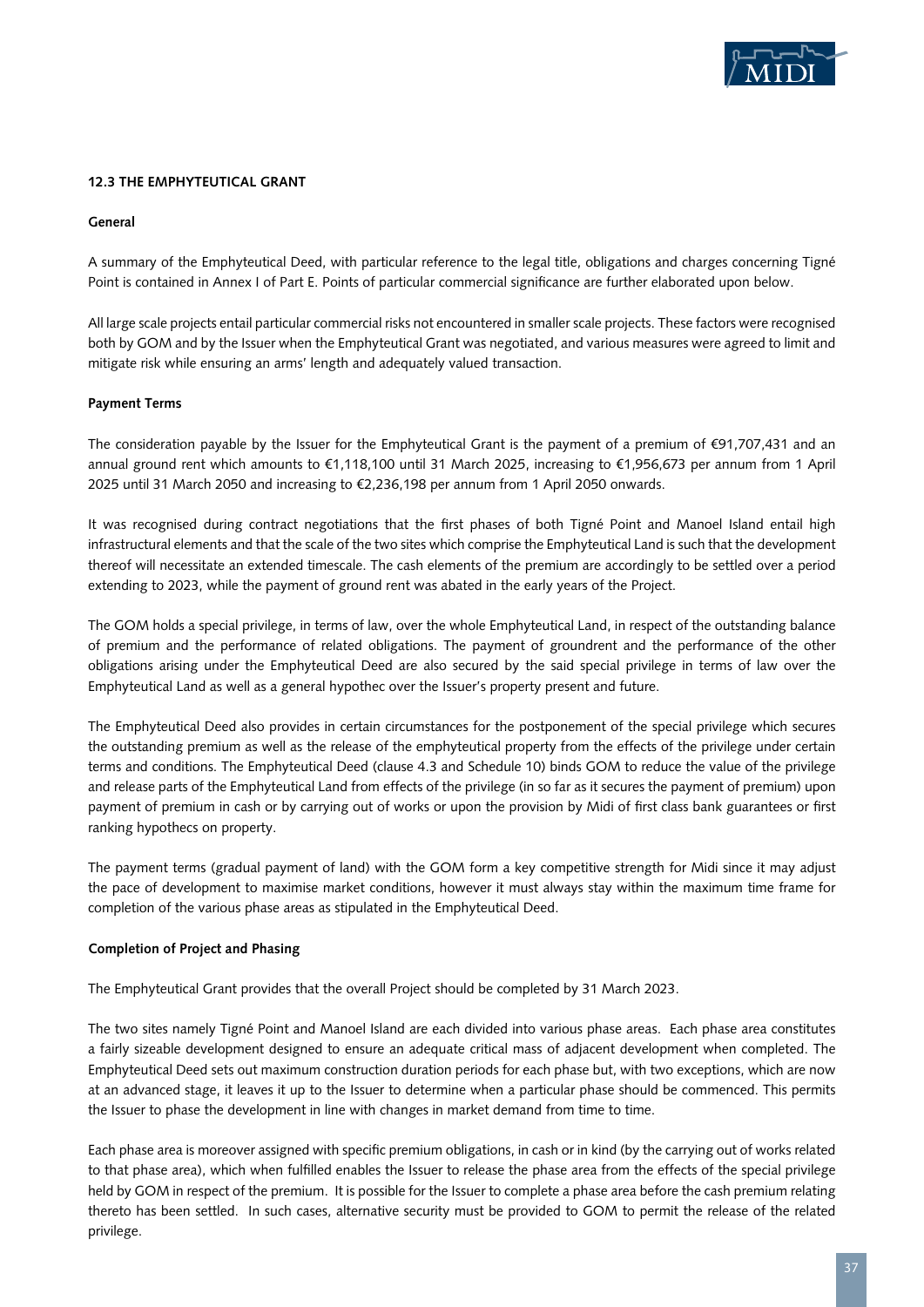

#### **Outline Development Permit**

The Project entails the regeneration of two key, central sites, including large scale restoration and infrastructure works, and was initiated on the initiative of GOM through a Development Brief that was drawn up and issued by the Planning Authority in 1992. The defining principles set out in the Brief were amplified upon in subsequent negotiations and the results were embodied in an outline development permit issued by the Malta Environment and Planning Authority ("MEPA") in 1999 and attached to the Emphyteutical Deed. This served to ensure that the Emphyteutical Deed clearly defined the type and volume of development that the Issuer was entitled to erect, and which it is required to complete by 2023.

The development is of a long term nature which is expected to continue, in subsequent phases, until 2015/2016. Full development permits are applied for in respect of each phase, or in respect of particular components of a phase, as the Project progresses.

The Issuer has to date applied for, and received, full development permits for circa 75% of the area encompassed by Tigné Point, dealing with buildings that have either been completed or that are currently under construction. Full development permits have also been applied for in respect of the next elements of Tigné Point (including the superstructure of the office block T14 and the adjacent residential blocks T17, together with commercial blocks T15 and T16). No applications for full development permits have to date been lodged in respect of the last phase of Tigné Point, residential block T20, which is not due for commencement before 2010.

Where Manoel Island is concerned, full development permits have been applied for, and received, in respect of the restoration of Fort Manoel. Applications have also been lodged in respect of the restoration of the Lazzaretto Buildings and the construction of a breakwater.

Full details of the status of the planning process are set out in the Architect's Valuation Report in Part E Annex VI.

# **Transfers to Subsidiaries**

The Emphyteutical Deed contains restrictions on the transfer of undeveloped land yet it allows the Issuer, without the need of obtaining GOM consent, to transfer undeveloped land to a Subsidiary. A "Subsidiary" is defined as "a company or commercial partnership in which at least sixty per cent (60%) of the ordinary share capital and of the voting rights are held by the Issuer". This provision, amongst other things, allows the Issuer to involve third parties as "partners" in the development of the Project. The Issuer may utilise this right particularly in the development of Manoel Island. In such an eventuality, although the land would not remain part of the assets of the Issuer, the price of the land would become an asset in the form of, for instance, equity in the Subsidiary, a right to the outstanding balance of price or cash depending on the nature and form of the transaction.

# **Simplicity vis-à-vis the Client**

To facilitate sales, and reassure buyers with respect to their legal rights in the context of a complex transaction, the Emphyteutical Deed provides pre-defined and simple formulae for calculating the ground rent due in respect of a unit within the Emphyteutical Land and the release of the special privilege for the premium in respect of any such unit.

# **Residential Accommodation**

The Emphyteutical Grant is a temporary concession with a duration of 99 years. Residential buyers are however entitled to convert the title of their property into that of perpetual emphyteusis upon payment of a sum equivalent to one year's ground rent.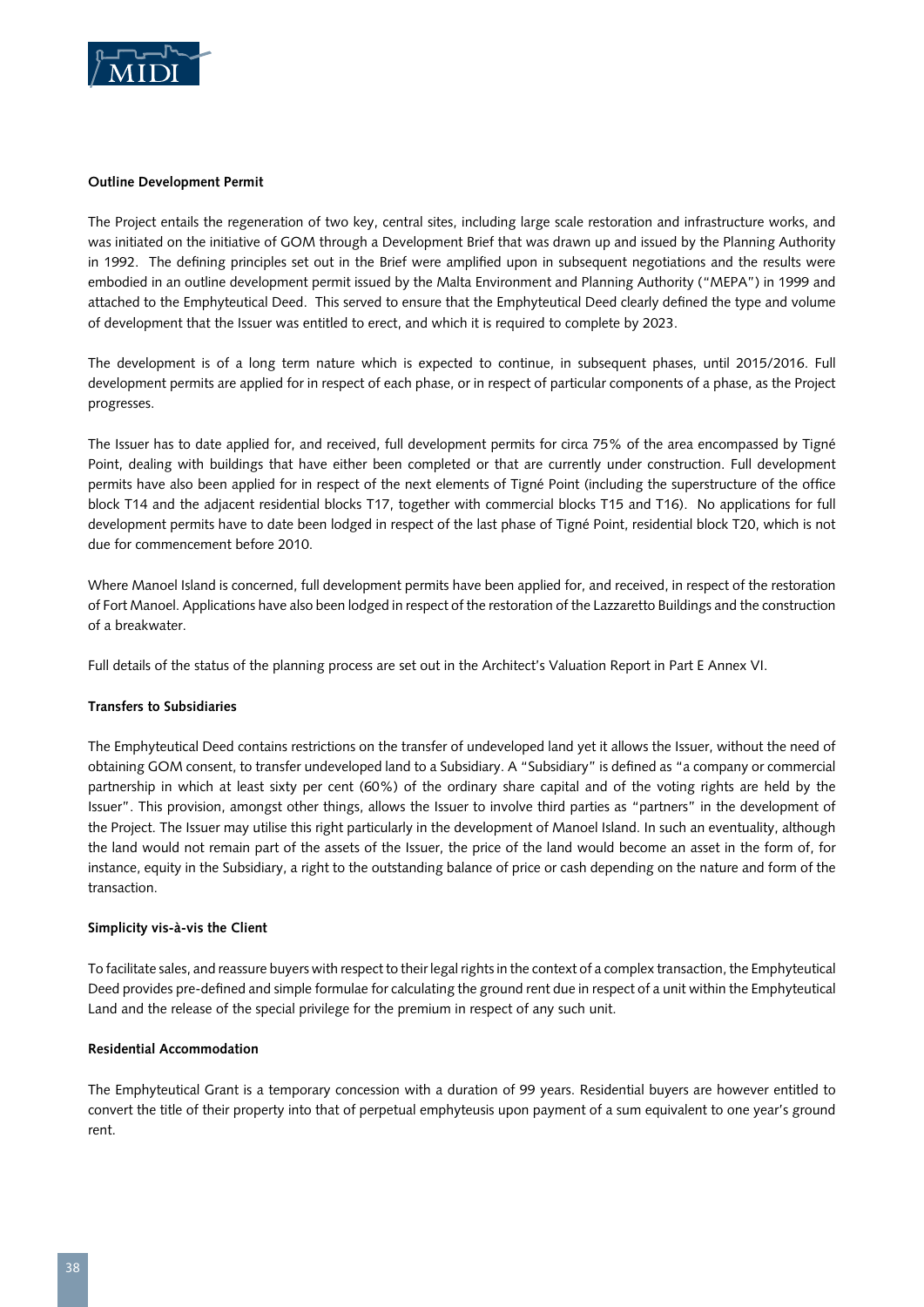

#### **Phase Re-designation**

The original Phase boundaries indicated in the Emphyteutical Deed were based on the plans forming the subject-matter of the outline development permit issued by MEPA in 1999. Subsequently, Midi applied for full development permits for a number of buildings at Tigné Point. The phasing boundaries have significance in the Emphyteutical Deed e.g. in relation to the release of privileges and in defining completion time limits.

The phase boundaries defined in the Emphyteutical Deed need to be adjourned to reflect current designs as approved by MEPA. Following discussions held between Midi and the Ministry for Urban Development and Roads a draft has been produced amending the Emphyteutical Deed to deal with the matter. This draft will require Parliamentary approval in terms of the Disposal of Government Land Act (Cap. 268 of the Laws of Malta).

#### **Public Infrastructure**

In terms of the Emphyteutical Deed, the Issuer is, inter alia, responsible for the construction and installation of the public infrastructure including the drainage, water, electricity and telecommunications distribution systems (referred to as "the Public Infrastructure"). On completion of each phase, the responsibility and control of the Public Infrastructure and the Public Areas comprised in that phase shall *ipso facto* pass to GOM (or to any authority, corporation, company or person designated by GOM), following which the Issuer is obliged, at the request of GOM, to appear on and sign a public deed for the purposes of vesting title in the said Public Areas and Public Infrastructure in favour of the GOM or any authority, corporation, company or person (as the case may be). There is disagreement between the Issuer and GOM regarding the "telecommunications" Public Infrastructure and what it consists of. GOM is insisting that the Issuer should deliver the physical infrastructure and the cables. There is no litigation as yet but correspondence on the matter has been exchanged.

#### **Commission for Fair Trading**

By virtue of a decision dated 6 October 2008, the Commission for Fair Trading ("the Commission") confirmed the decision of the director of the Office for Fair Competition dated 20 March 2007 rejecting a complaint filed by S & D Yachts Limited alleging, inter alia, that the grant of the yacht marina concession by the Malta Maritime Authority ("MMA") to the Issuer together with the Emphyteutical Land granted by the Government to the Issuer in terms of the Emphyteutical Deed was in breach of article 5 of the Competition Act (Cap. 379 of the Laws of Malta). The original complaint dated 21 February 2006 was made by S & D Yachts Limited and alleged that their business was affected when in terms of the Emphyteutical Deed, the Issuer was given the concession of the marina and following the concession the Issuer granted the operation of the marina to a company which is involved in the yacht agency business. The Commission found that there was nothing to be censored in the operations of the company running the Manoel Island marina, and that there was no breach of the Competition Act since the structure of the company running the marina does not appear in any way to have had the object or effect of preventing, restricting or distorting the operations of S & D Yachts Ltd in an anti-competitive manner. The Commission, however, commented negatively on the right of first refusal (following the expiry of the 99 year concession) granted by virtue of article 6.4 of the Emphyteutical Deed describing it as anti-competitive.

## 13. IDENTITY OF DIRECTORS, ADVISORS AND AUDITORS OF THE ISSUER

This document includes information given in compliance with the Listing Rules of the Listing Authority for the purpose of giving information with regards to the Issuer. All of the directors, listed hereunder ("the Directors"), accept responsibility for the information contained in this Prospectus. To the best of the knowledge and belief of the Directors of the Issuer, who have taken all reasonable care to ensure that such is the case, the information contained in this Prospectus is in accordance with the facts and does not omit anything likely to affect the import of such information. The Directors accept responsibility accordingly.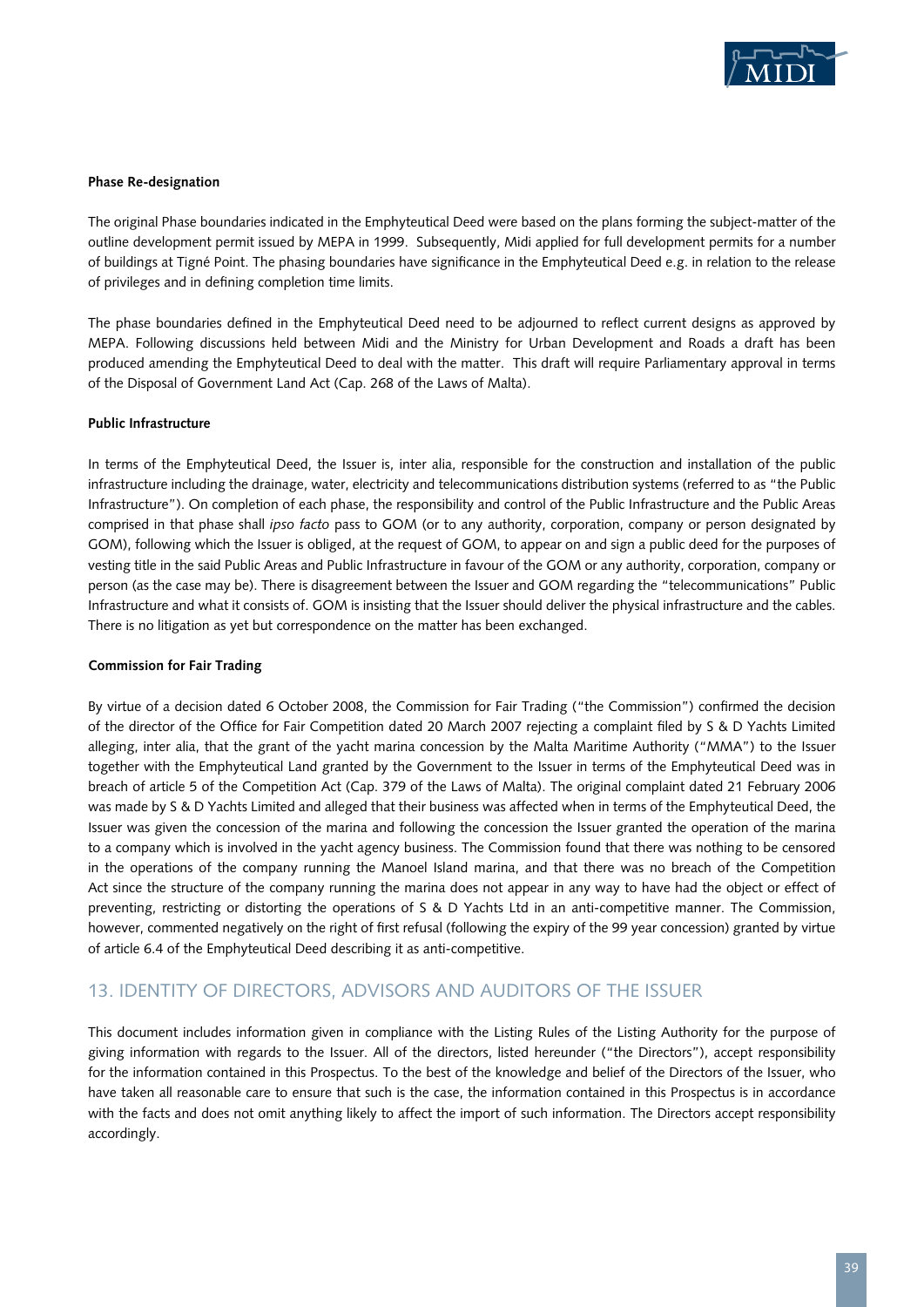

### **13.1 Directors and Company Secretary**

#### **Directors**

The current Directors of Midi are:

| NAME, FUNCTION AND ID NO. OF DIRECTOR                                   | <b>INTEREST HELD IN THE COMPANY'S SHARES</b>                       |
|-------------------------------------------------------------------------|--------------------------------------------------------------------|
| Mr. Albert Mizzi - ID 718127M<br>Chairman                               | Holds a beneficiary interest in Alf. Mizzi & Sons Ltd.             |
| Mr. Paul Bonello - ID 589858M<br><b>Non-Executive Director</b>          | Holds a beneficiary interest in Fortress Developments<br>Limited   |
| Mr. Tonio Depasquale - ID 944148M<br><b>Non-Executive Director</b>      | Chief Executive Officer of Bank of Valletta p.l.c.                 |
| Dr. Arthur Galea Salomone - ID 299662M<br><b>Non-Executive Director</b> | Holds a beneficiary interest in Fortress Developments<br>Limited   |
| Mr. Joseph A. Gasan - ID 311050M<br><b>Non-Executive Director</b>       | Holds a beneficiary interest in Gee Five Limited                   |
| Mr. John Mary Gatt - ID 299052M<br><b>Non-Executive Director</b>        | Holds a beneficiary interest in Gatt Investments Limited           |
| Mr. Mario C. Grech - ID 459849M<br><b>Non-Executive Director</b>        | Director of Middlesea Valletta Life Assurance Co. Ltd.             |
| Mr. Anthony Mamo - ID 587978M<br><b>Non-Executive Director</b>          | Holds a beneficiary interest in Pater Holding Company<br>Limited   |
| Dr. Alec A. Mizzi - ID 511256M<br><b>Non-Executive Director</b>         | Holds a beneficiary interest in Alf. Mizzi & Sons Ltd.             |
| Mr. Maurice F. Mizzi - ID 84036M<br><b>Non-Executive Director</b>       | Holds a beneficiary interest in Investors Limited                  |
| Mr. Nazzareno Vassallo - ID 19452M<br><b>Non-Executive Director</b>     | Holds a beneficiary interest in Vassallo Builders Group<br>Limited |

The address of the Directors is the same as that of the Issuer.

#### **Company Secretary**

The company secretary of the Issuer is Mr. Luke Coppini, with ID 10764M of 'Agadez' 17, Triq Ic-Cirasa, Naxxar, NXR 3339. Mr. Coppini is also the Financial Controller of the Issuer.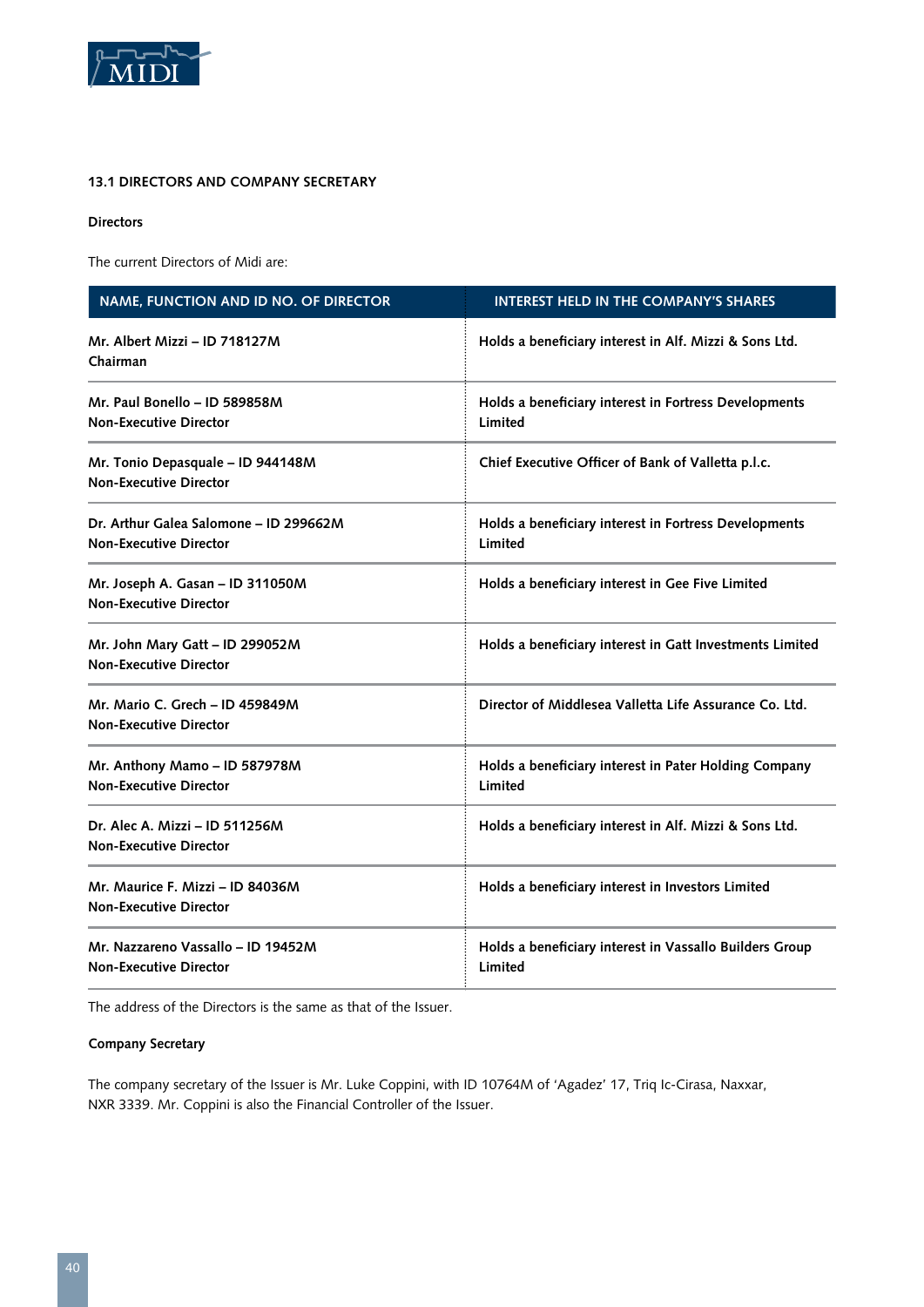

#### **13.2 Advisors to the Issuer**

#### **Legal Advisors**

Mamo TCV Advocates Palazzo Pietro Stiges, 90, Strait Street, Valletta, VLT 1436, Malta.

#### **Sponsoring Stockbroker**

Charts Investment Management Service Limited Valletta Waterfront, Vault 17, Pinto Wharf, Floriana, FRN 1913, Malta.

#### **Registrar**

Malta Stock Exchange p.l.c. Garrison Chapel, Castille Place, Valletta, VLT 1063, Malta.

#### **Joint Managers**

Bank of Valletta p.l.c. BOV Centre, Cannon Road, St. Venera, SVR 9030, Malta.

HSBC Bank Malta p.l.c. 233, Republic Street, Valletta, VLT 1116, Malta.

#### **13.3 Statutory Auditors and Financial Advisors**

PricewaterhouseCoopers 167, Merchants Street, Valletta, VLT 1174, Malta.

PricewaterhouseCoopers is a firm of Certified Public Accountants holding a practicing certificate to act as auditors in terms of the Accountancy Professions Act, 1979 (Cap. 281, Laws of Malta).

## 14. BUSINESS OVERVIEW OF THE PROJECT

#### **14.1 Tigné Point**

Tigné Point is a residential, commercial and leisure development located on the north-eastern coast of Malta, approximately one kilometre north of Malta's capital Valletta.

Development of Tigné Point commenced in December 2000. The development of apartments represents just over 50% of the total area. This is complemented by the office area, shopping mall, and the Pjazza Tigné - the heart of the Tigné development, comprising commercial and leisure outlets. Strong emphasis has been put on the restoration of historic sites (e.g. fort, chapel, army barracks and clock tower), which are merged into the modern architecture that characterises the site.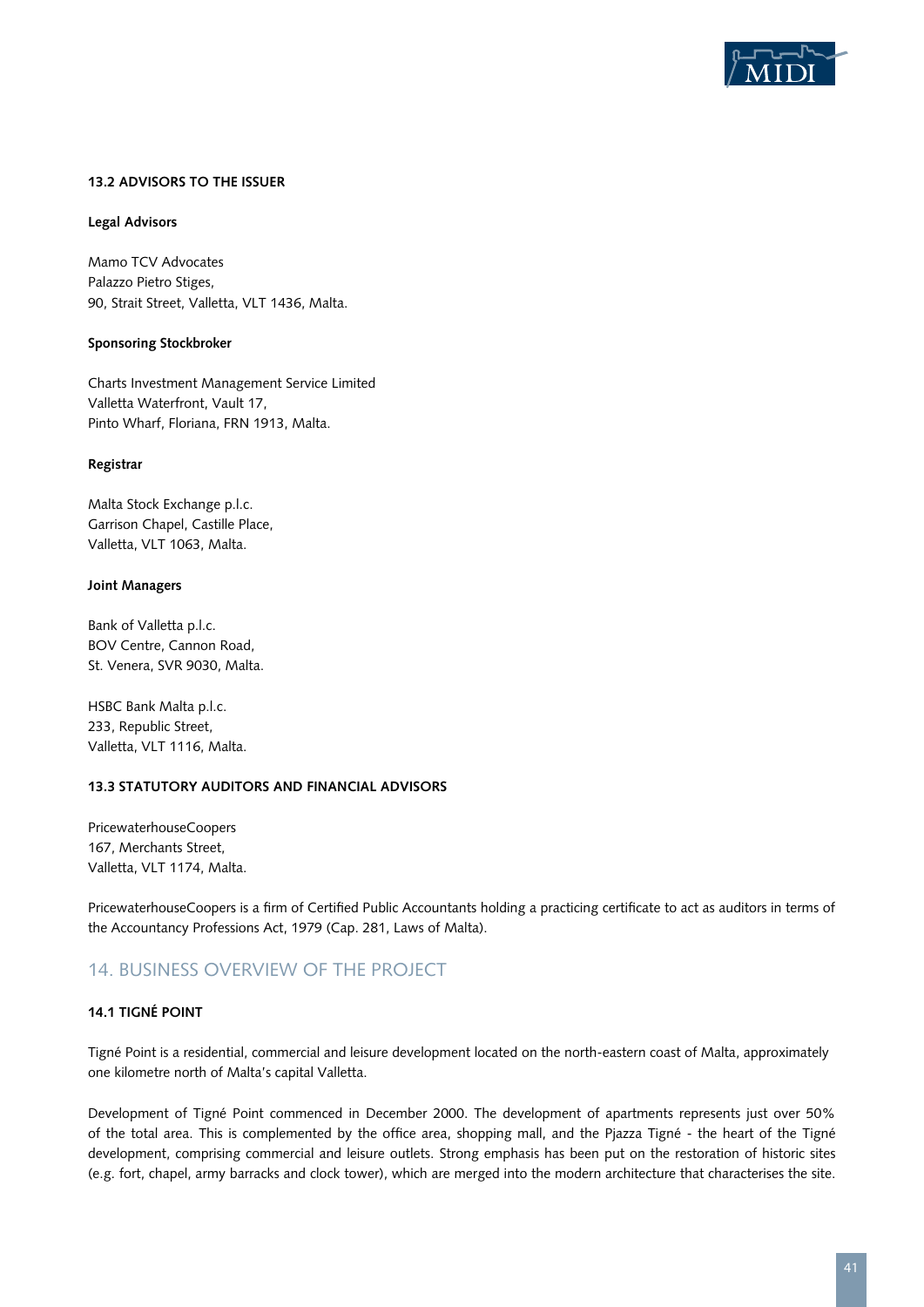

**SITE PLAN 1**



The development will offer leisure activities such as the fitness club, squash courts, swimming pool and bars, café and restaurant. All traffic is routed underground, providing a car-free zone at ground floor level. The development has extensive green areas and public spaces.

#### **14.1.1 Tigné Point Project Progress**

Project phases currently underway are:

- mechanical, electrical works and finishes for south facing residential blocks T4 to T9, which are virtually complete, and which have been fully sold;
- construction of T10, an adjacent residential block that was launched for sale in early July 2008;
- phase two of the underground relief road, which has recently been completed;
- construction of the Clubhouse;
- restoration of Fort Tigné, which is practically complete;
- construction of the multi-storey public car park and the residential units adjacent to the Pjazza;
- construction of a large shopping and retail mall referred to as T2, facing the Pjazza, the civil works of which are anticipated to be completed before the end of 2009.

Developments within the zone delineated in black in the plan above are set to commence shortly. Contracts have recently been issued for the substructure of T17, a set of two residential blocks, and preparatory works are currently underway. This will be followed by the superstructure works for the T17 east and west blocks, which are expected to be fully completed by 2011. Works in relation to the office block T14 will be carried out simultaneously with the construction of T17. The tower residential block (T20), and retail blocks T15 and T16 are expected to commence construction in 2010, to be completed by 2012/2013.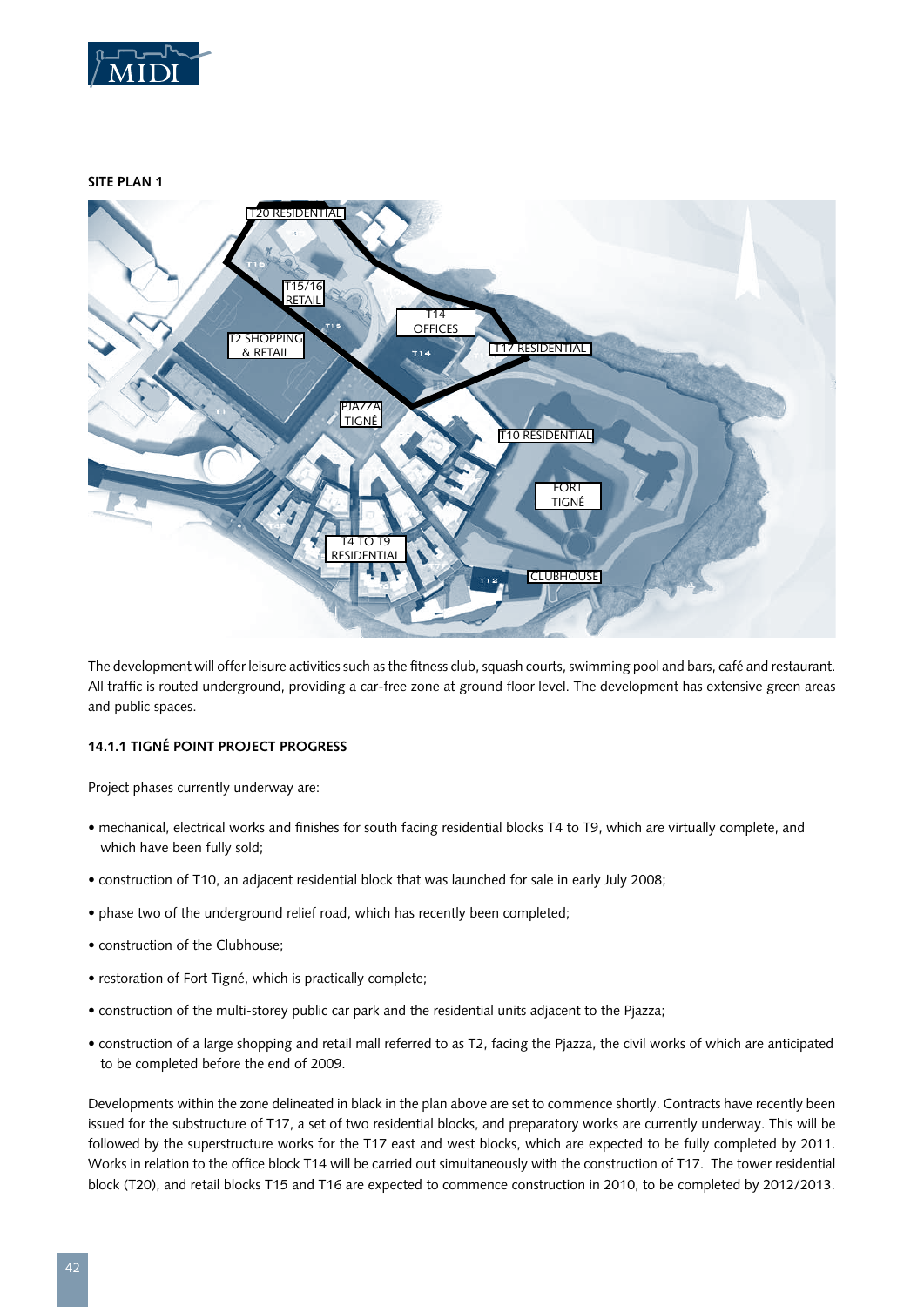

#### **14.1.2 Tigné Point Residential**

Tigné Point will, when completed, contain around 420 residential apartments with a wide selection of layouts, including penthouses, duplexes and split levels.

A large portion of Tigné Point apartments are stationed on the south shore, most of which offer a seaview facing Valletta. Midi has marketed 200 apartments in blocks T4-T9, which were sold on plan, before commencement of construction, within a very short period from their launch:

- 140 apartments in blocks T4-T7, Autumn 2002. Units sold in a 3-month period at an average price of €534,000.
- 60 apartments in blocks T8-T9, Summer 2003. Units sold in a 6-month period, at rates 20-30% higher than those pertaining to the earlier blocks, at an average price of €615,000.

Total revenues derived from the apartments in blocks T4 to T9 amounted to €108.4 million. Initially, 74% of the apartments were purchased by Maltese buyers, with the remaining 26% bought by overseas clients from the UK, Norway, the US, Ireland and other countries. However, the effect of the resale market has shifted the proportion of overseas tenants further towards 35%.

After an interval of over five years focused on construction activities, the next marketing phase encompassed the 59 apartments located in block T10, which were launched in early July 2008 when their construction in shell form was at an advanced stage.

Construction of T10 is expected to be completed by 2010. T10 includes a selection of 59 one, two and three bedroom apartments, as well as luxury penthouses, with views over Valletta and the open sea, partial sea, garden and Pjazza views. These apartments will enjoy superior standards of finish as part of the basic price, reflecting market expectations.

Up to the date of this Prospectus, 36 apartments within block T10 were subject to a promise of sale agreement for a total sales value of €28.1 million. The apartments in this block have to date realised average selling prices of €780,000, ranging from €2,253 to €6,029 per square metre of internal space (excluding verandahs).

Residential units are also currently under construction overlooking the central Pjazza that will constitute the heart of Tigné Point. The units will constitute city-style loft apartments planned to accommodate one, two or three bedrooms. These units will predominantly be open plan and of double height, complementing an urban lifestyle and enhancing their views over the Pjazza.

To the north shore of Tigné Point, will lie the east and west blocks of T17. Each block is planned to be 11 floors high and to have an additional 4 floors beneath ground level for parking facilities. The units in the two buildings range from compact one bedroom seaview units in T17 west, to luxury four-bedroom penthouses in both blocks.

A full development application for T17, based on a project statement report dated January 2006, has been submitted to the Malta Environment and Planning Authority and is pending approval. Excavation works relating to Tigné North are complete and a letter of intent for the construction of the parking facilities has also been issued. Many apartments are designed with built-in flexibility giving them an option of one or two bedroom layout.

The last phase in the development of Tigné Point, which is expected to commence in 2010, will encompass a residential tower, the T20 block. T20 is currently earmarked to accommodate around 54 modestly sized apartments, ranging in area from circa 70 square metres to 185 square metres, with the exception of four large apartments comprising a net area of 200 square metres to 320 square metres each. Complementing this property are 2 car spaces per unit which will be reserved for residents within the underground parking facilities.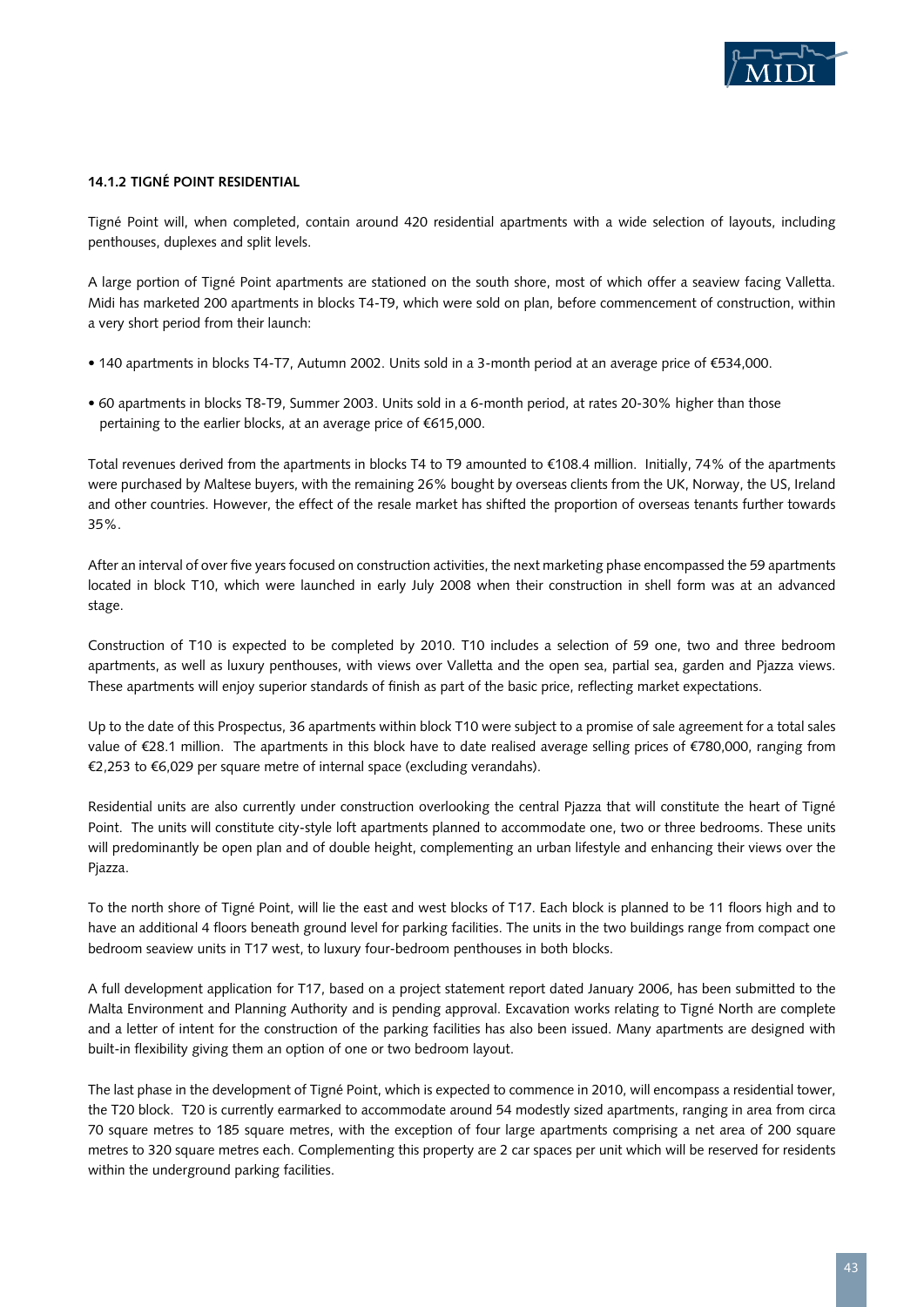

In total, but excluding blocks T4 to T9, which are today largely completed and paid for by buyers, the residential stock still to be completed on Tigné Point will represent a total volume of 35,938 square metres of internal saleable space finished to high quality standards, to be marketed over a period extending to circa 2015. If this stock achieves the average sales prices attained in recent weeks on block T10, excluding the impact of future price inflation, Midi would generate from its realisation total sales revenues of €156 million, which are reduced to €140 million after deducting sales commissions and provisional tax at 7%. This calculation is an approximate one, but is useful nevertheless for placing in context the Company's expectations from the Tigné Point project.

#### **14.1.3 Tigné Point Commercial**

The project includes the development of a total commercial gross area of 98,594 square metres. As illustrated in the table below, 79% of the total commercial offering is located in the Pjazza retail and public car park, T2 The Point commercial centre and T14 the office block. The Clubhouse health and leisure centre, retail units in T15 and T16, the Fort and the rest of the commercial units located within the development will account for 21% of the commercial area at Tigné Point.

#### **Tigné Point Commercial Areas**

|                                       | Gross Area<br>in square metres | %     |
|---------------------------------------|--------------------------------|-------|
| T <sub>2</sub> - The Point            | 33,604                         | 34%   |
| Pjazza - retail and public car park   | 19,917                         | 20%   |
| T <sub>14</sub> - office block        | 24,602                         | 25%   |
| Clubhouse - health and leisure centre | 6,383                          | 7%    |
| T15 & T16 - retail                    | 7,327                          | 7%    |
| Fort - commercial                     | 940                            | $1\%$ |
| Other commercial areas                | 5,821                          | 6%    |
| Total gross commercial area           | 98,594                         | 100%  |

Construction works for The Point commenced in May 2007 and the opening is scheduled for September 2009. The Point shopping centre, zone T2, will trade over three levels and will offer commercial outlets including a department store, a supermarket and individual boutiques and specialty stores. The shopping centre will be directly accessible from the Pjazza, as well as via designated parking bays and walkways. A large proportion (62%) of the retail space available is in the final stage of negotiations.

United Department Stores Limited, which is the Maltese Islands' franchisee for the Debenhams brand, was the first retailer to sign a promise to lease agreement for the shopping centre, taking 2,800 square metres (circa 20% of net floor area) of space under a 15-year lease. This will be the first Debenhams store in Malta.

At the heart of Tigné Point will lie Pjazza Tigné, the commercial heart of Tigné Point. Pjazza Tigné will comprise approximately 11 commercial units, which will include shops, cafés and bars. Above the shops and restaurants, apartments will overlook the Pjazza and underneath the Pjazza will be an extensive public car park offering approximately 400 car spaces. To the north, the Pjazza will be bordered by an office complex. To the south and east will be low rise office buildings, to provide a visual contrast against the office block to the north. Works on the public square are well underway, with over 50% of work completed up to the Pjazza level. The Pjazza will consist of a 2,225 square metres open square bordered by boutiques, banks, offices and cafes.

The Pjazza will not only be complemented by The Point shopping mall, but also by other retail and catering units that will be spread around the apartments located on the north shore. Approximately 25 commercial units are planned for buildings T17, T20, T15 and T14.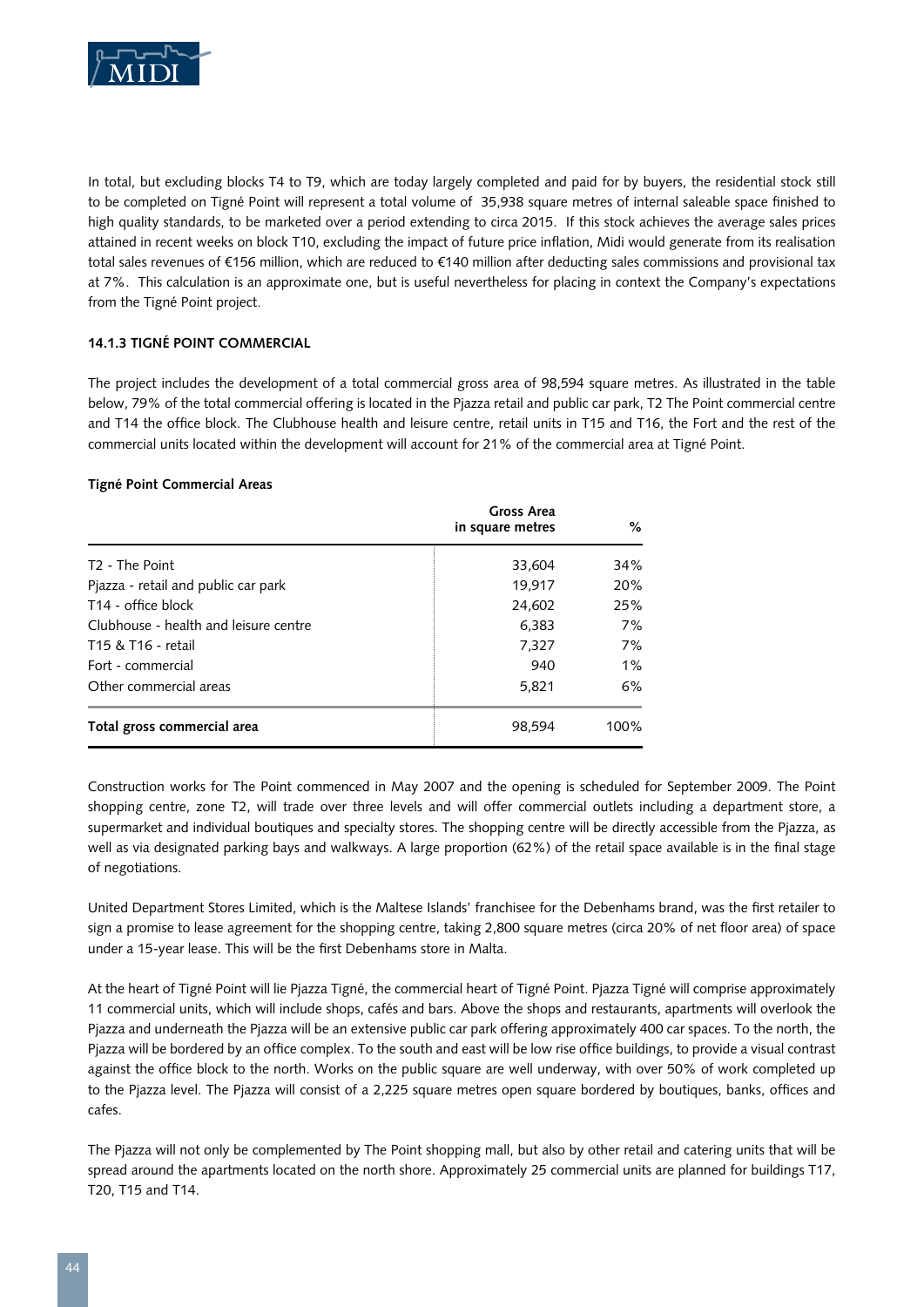

Located on the north shore with views on the sea and the Pjazza, T14 the office block has been designed to provide clients with access via various locations at different levels and is also easily accessible from the underground car park.

The office block will be divided into two blocks encompassing 13 floors in the north wing and 9 floors in the south wing. These will in turn be connected by an atrium bridge. Offices will be located from the first floor upwards. The ground floor and an additional amount of storage space located at basement level is to be reserved for retail and/or catering. 100 car parking spaces will be reserved for the use of the office tenants on a 24/7 basis. Adjacent, underneath the Piazza are a further 500 public car spaces which will be made available for use by tenants during office hours. The full development application for the construction of the office block was submitted to the Malta Environment and Planning Authority for approval in December 2005.

#### **14.1.4 Communal Facilities for Tigné Point**

The communal facilities area is projected to span over 6,383 square metres (gross). Only 35% of this area is expected to generate revenue, while the rest will provide services to complement the residential offering at Tigné Point. The Clubhouse will provide premium health and leisure facilities including:

- a health and fitness centre of 2,035 square metres (gross);
- a restaurant and lounge bar facilities, comprising a total gross area of 1,425 square metres;
- squash courts;
- residents' outdoor and indoor swimming pools.

The Board is in the process of evaluating offers from overseas for the operation of the health and fitness centre. The operator for the catering facilities has been appointed. The leisure centre is expected to be fully operational from 2009 onwards with the completion of the clubhouse. A training ground and football nursery will be created on the roof of the shopping centre.

#### **14.1.5 Tigné Point Infrastructure and ongoing management**

Tigné Point is designated as an above-ground car-free zone with an extensive underground traffic distribution system at various levels. The Tigné Point car parking facilities are expected to accommodate approximately 2,300 car spaces, of which circa 1,280 will be available to the public (55%) and 1,045 for Tigné Point residents (45%). The majority of parking facilities will lie within the central and northern parts of Tigné Point. These public parking facilities are expected to have high occupancy rates due to limited availability of parking spaces in the Sliema area. Midi has contracted SIS Ltd for the provision of parking management facilities such as access control, the management of electronic notice boards and continuous monitoring.

Provision is also being made for the ongoing management of the various condominiums and for the management of the estate as a whole. Public spaces within the Project will revert to GOM following the completion of each phase, and GOM will be responsible for their subsequent maintenance, for street lighting, etc. This ensures, inter alia, that residents within the Project will be encumbered solely with the cost of maintaining areas that are restricted for their enjoyment, and all sales contracts make full provision for this.

#### **14.1.6 Tigné Point Restoration Works**

One of the key features of the Tigné Point project is the combination of modern style living alongside a restored prestigious historical setting. The main buildings that require or required restoration are:

- Fort Tigné that is almost completely restored;
- St. Luke's Garrison Chapel was restored in 2002 and is now used by Midi as a sales and marketing office;
- the Clock Tower and Barrack Blocks now fully restored:
- the Tigné Point Garden Battery was restored, despite being excluded from the obligations laid down in the Emphyteutical Deed.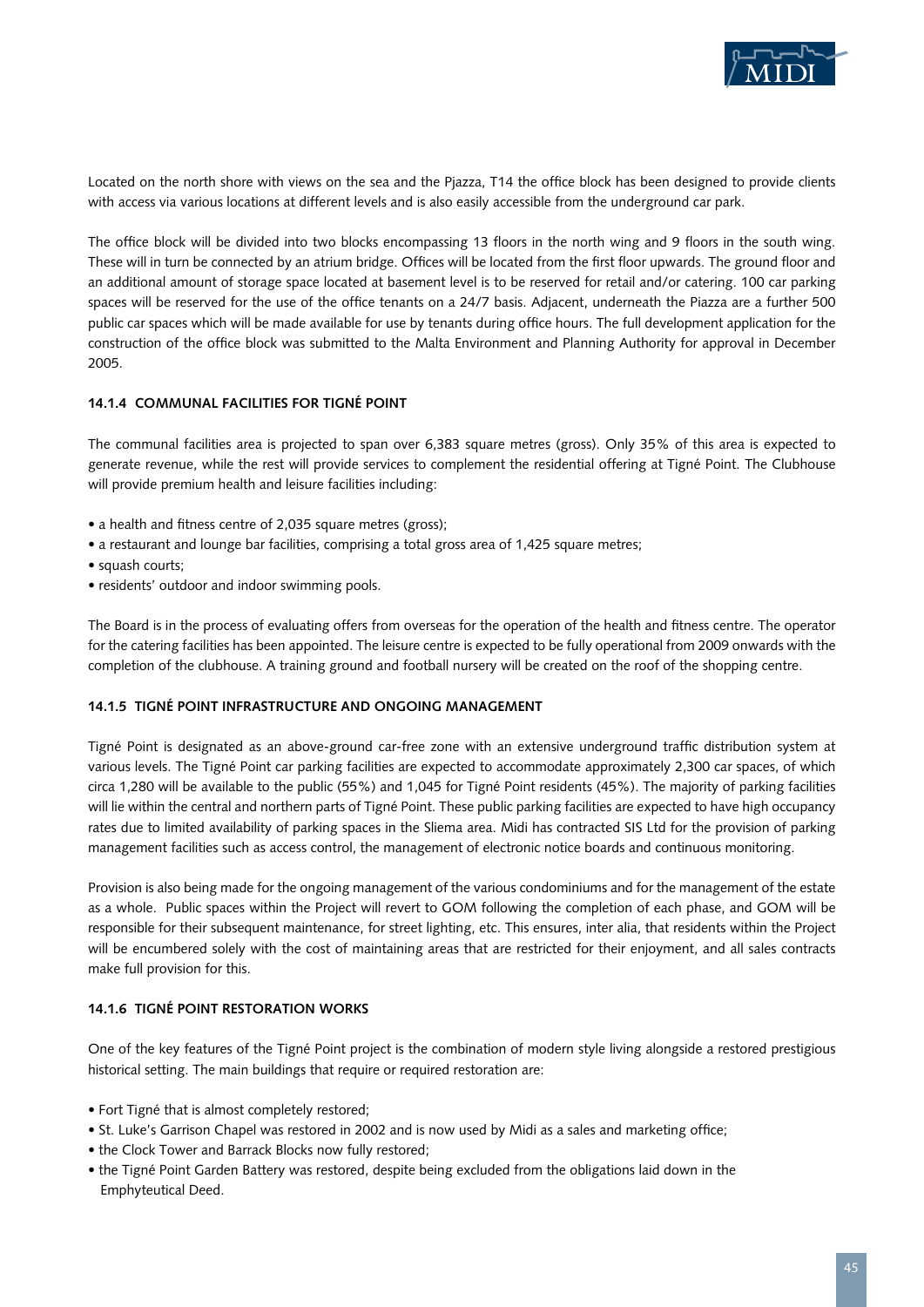

#### **14.2 Brief Overview of the Manoel Island Development**

Manoel Island is located on the north-eastern coast of Malta, approximately one kilometre north-west of Valletta. Manoel Island covers an area of about 340,000 square metres. The island flanks one side of the Valletta peninsula and creates Sliema creek to the North and Lazzaretto creek to the South.

The island's main feature is Fort Manoel, an 18th century fortification built by the Knights of St. John. The restoration of Fort Manoel is one of the Issuer's obligations as laid down in the Emphyteutical Deed. Restoration works at Fort Manoel commenced in 2004 and are now very close to completion.

The development will be characterised by its marina village which, together with Lazzaretto and Fort Manoel, will form the major part of the development. Manoel Island is currently at design stage, with construction scheduled for 2010 – 2014.



#### **SITE PLAN 2**

The development will have a wide variety of commercial developments and will include a casino, hotel facilities, a marina, a variety of restaurants, retail outlets, sporting facilities and parking, as summarised below:

#### **Manoel Island Area Analysis**

| <b><i>IVIAIIUCI ISIAIIU AICA AIIAIVSIS</i></b> | Gross area in<br>square metres |
|------------------------------------------------|--------------------------------|
| Residential                                    | 79,628                         |
| Commercial: Casino                             | 4,010                          |
| Commercial: retail/catering                    | 16,402                         |
| Commercial: ancillary                          | 7,807                          |
| Hotel                                          | 16,229                         |
| Car parking - public                           | 66,882                         |
| Car parking - residential                      | 37,754                         |
| Underground - plant space                      | 1,200                          |
| Total                                          | 229,912                        |
| No. of apartments                              | 442                            |
| No. of parking spaces - public                 | 1,632                          |
| No. of parking spaces - residential            | 787                            |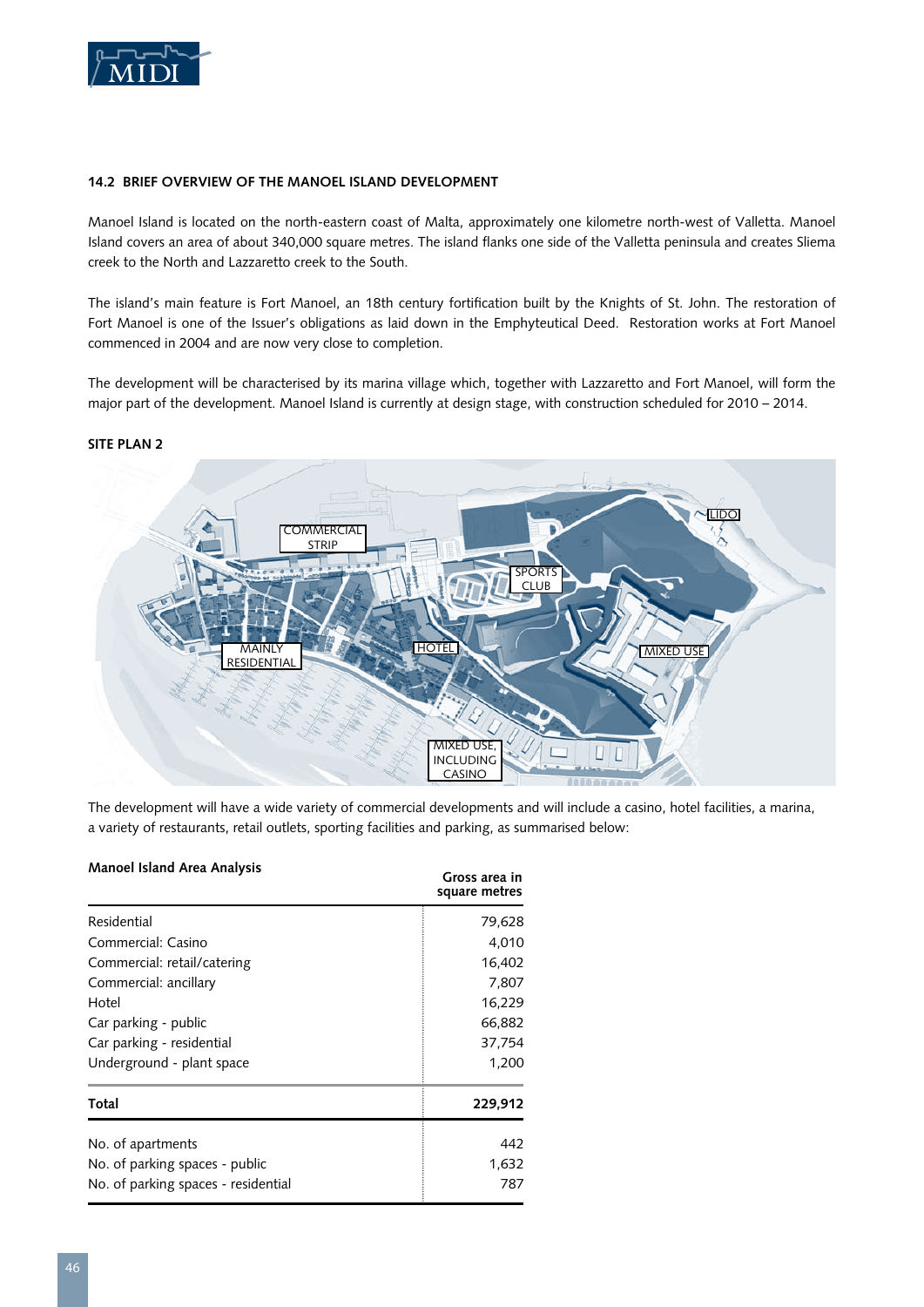

#### **14.3 Principal markets**

The Issuer operates exclusively in and from Malta.

# 15. KEY INFORMATION

#### **15.1 Selected Financial Information**

Extracts from the audited financial statements of the Issuer for the three financial years ended 31 December 2005 to 2007 and the forecast for the financial year ending 31 December 2008 as extracted from the accountants' report, included in Part E Annex IV of this Prospectus, are set out below. The audited financial statements have been prepared in Maltese lira (Lm) at a fixed exchange rate, subject to rounding, of €1:Lm0.4293

# **Profit and Loss Extracts**

| for the years ended 31 December | 2008<br>Forecast<br>€ 000 | 2007<br>Actual<br>€ 000 | 2006<br>Actual<br>€ 000 | 2005<br>Actual<br>€ 000 |
|---------------------------------|---------------------------|-------------------------|-------------------------|-------------------------|
| Turnover                        | 51,036                    | 36,489                  |                         |                         |
| Cost of sales                   | (42, 107)                 | (32,049)                |                         |                         |
| <b>Gross Profit</b>             | 8,929                     | 4,440                   |                         |                         |
| Operating income                | 303                       | 334                     | 301                     | 227                     |
| Administrative expenses         | (259)                     | (511)                   | (358)                   | (347)                   |
| Operating profit/(loss)         | 8,973                     | 4,263                   | (57)                    | (120)                   |
| Interest receivable             | 65                        | 45                      | 41                      | 45                      |
| Interest payable                | (12)                      | (75)                    |                         |                         |
| Other income                    | 178                       | 56                      | 51                      | 125                     |
| Share of loss of joint venture  | (520)                     | (494)                   | (151)                   |                         |
| Profit/(loss) before tax        | 8,684                     | 3,795                   | (116)                   | 50                      |
| Taxation                        | (3,246)                   | (1,585)                 | (24)                    | (7)                     |
| Profit/(loss) after tax         | 5,438                     | 2,210                   | (140)                   | 43                      |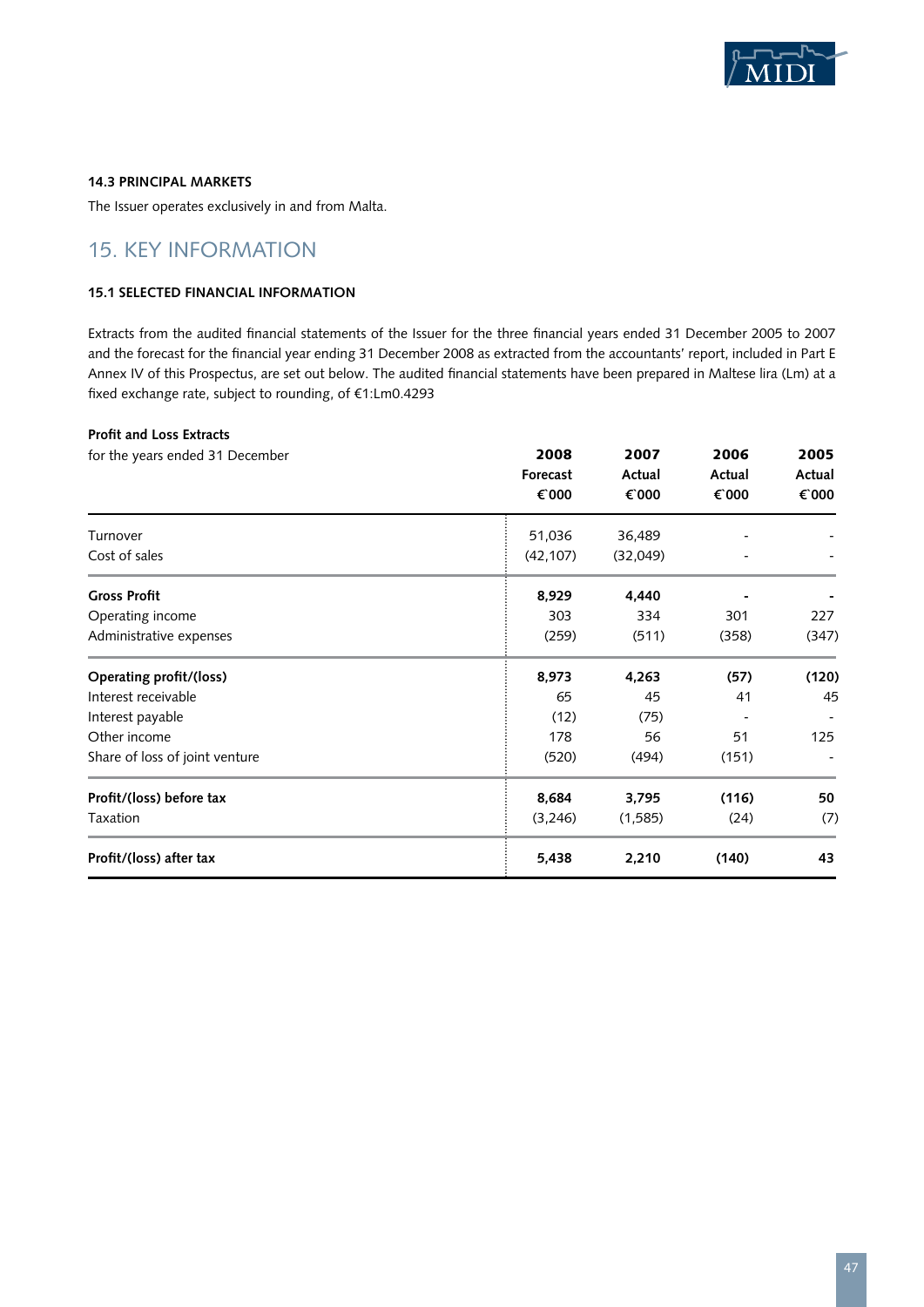

## **Balance Sheet Extracts**

| As at 31 December                                                                                                                     | 2008<br>Forecast<br>€ 000           | 2007<br>Actual<br>€ 000            | 2006<br>Actual<br>€ 000       | 2005<br>Actual<br>€ 000     |
|---------------------------------------------------------------------------------------------------------------------------------------|-------------------------------------|------------------------------------|-------------------------------|-----------------------------|
| Property, plant and equipment<br>Investment in joint venture                                                                          | 29,779<br>820                       | 15,920<br>355                      | 5,540<br>849                  | 4,449                       |
| Total non-current assets                                                                                                              | 30,599                              | 16,275                             | 6,389                         | 4,449                       |
| Stock - development project<br>Trade and other receivables<br>Taxation recoverable<br>Cash at bank and in hand                        | 168,047<br>4,284<br>3,767<br>21,351 | 155,305<br>5,575<br>1,611<br>2,260 | 155,472<br>3,725<br>14,449    | 123,133<br>3,028<br>8,348   |
| <b>Total current assets</b>                                                                                                           | 197,449                             | 164,751                            | 173,646                       | 134,513                     |
| <b>Total assets</b>                                                                                                                   | 228,048                             | 181,026                            | 180,035                       | 138,962                     |
| Deferred taxation<br>Trade and other payables<br>Interest bearing borrowings                                                          | 1,197<br>23,820<br>101,055          | 610<br>31,210<br>25,597            | 54,896<br>11,197              | 49,733                      |
| <b>Total non-current liabilities</b>                                                                                                  | 126,072                             | 57,417                             | 66,093                        | 49,733                      |
| Current taxation<br>Trade and other payables<br>Interest bearing borrowings                                                           | 64,855                              | 29<br>91,897                       | 8<br>79,916<br>6,697          | 63,596<br>4,626             |
| <b>Total current liabilities</b>                                                                                                      | 64,855                              | 91,926                             | 86,621                        | 68,222                      |
| <b>Total liabilities</b>                                                                                                              | 190,927                             | 149,343                            | 152,714                       | 117,955                     |
| Total equity                                                                                                                          | 37,121                              | 31,683                             | 27,321                        | 21,007                      |
| Total equity and liabilities                                                                                                          | 228,048                             | 181,026                            | 180,035                       | 138,962                     |
| <b>Cash Flow Extracts</b><br>For the years ended 31 December                                                                          | 2008<br>Forecast<br>€ 000           | 2007<br>Actual<br>€`000            | 2006<br>Actual<br>€ 000       | 2005<br>Actual<br>€ 000     |
| Net cash (used in)/from operating activities<br>Net cash used in investing activities<br>Net cash from/(used in) financing activities | (55, 226)<br>(1, 140)<br>75,457     | (11, 674)<br>(164)<br>10,334       | (12, 230)<br>(1,052)<br>8,698 | 11,065<br>(179)<br>(29,069) |
| Movements in cash and cash equivalents<br>Cash and cash equivalents at the beginning of the year                                      | 19,091<br>2,260                     | (1,504)<br>3,764                   | (4, 584)<br>8,348             | (18, 183)<br>26,531         |
| Cash and cash equivalents at the end of the year                                                                                      | 21,351                              | 2,260                              | 3,764                         | 8,348                       |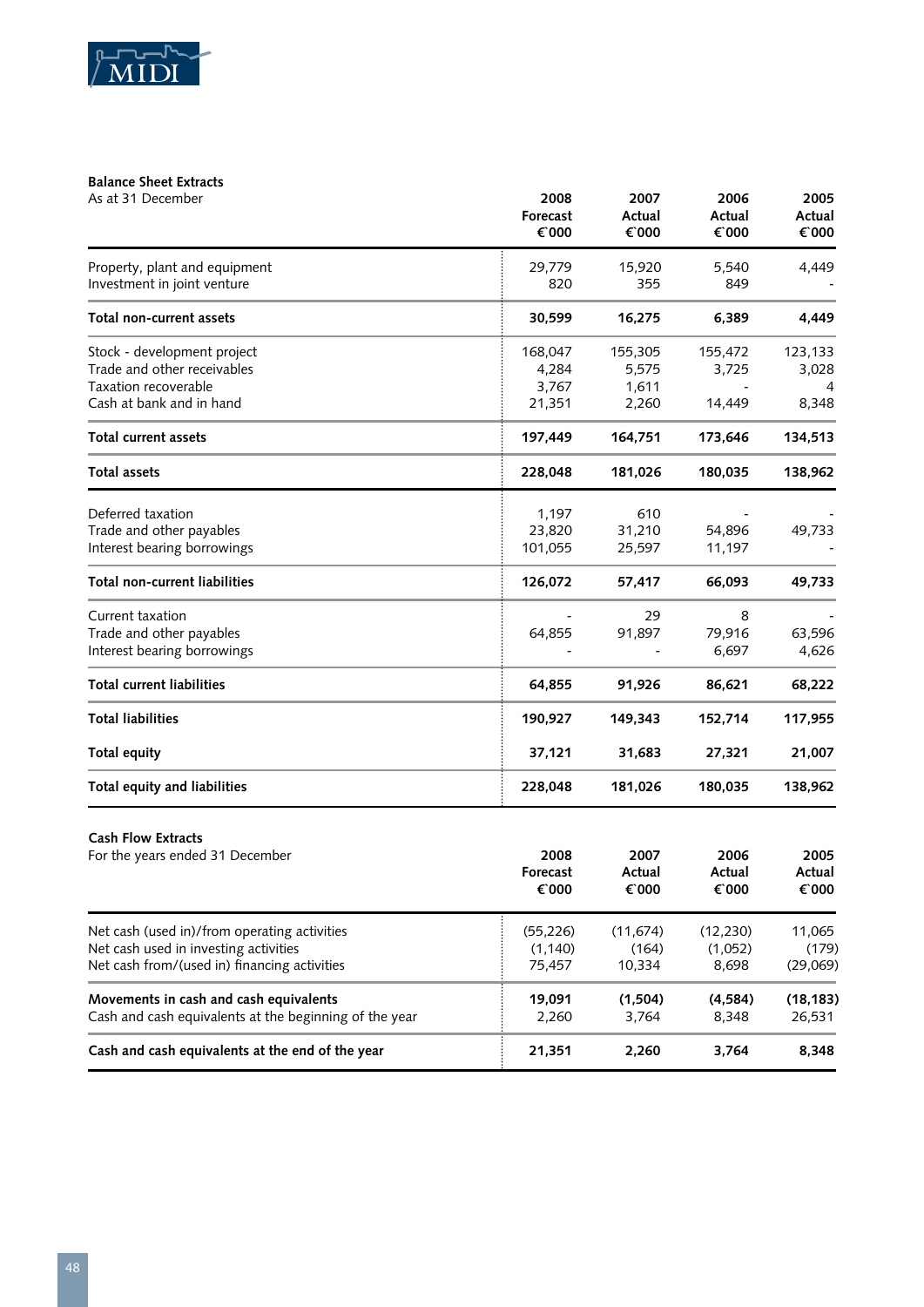

#### **15.2 Capitalisation and Indebtedness**

The Issuer's consolidated capitalisation and net indebtedness is summarised below:

|                                                             | 31 Dec 2008<br>Forecast <sup>2</sup><br>€'000 | 31 Dec 2007<br>Audited <sup>1</sup><br>€'000 |
|-------------------------------------------------------------|-----------------------------------------------|----------------------------------------------|
| Non-current assets                                          | 30,599                                        | 16,275                                       |
| Stock - development project                                 | 168,047                                       | 155,305                                      |
| Less net working capital                                    | (16, 584)                                     | (19, 481)                                    |
| Less payments on account received                           | (14,073)                                      | (47, 855)                                    |
| Total capital employed, net of working capital              | 167,989                                       | 104,244                                      |
| Due to GOM with respect to acquisition of land <sup>3</sup> |                                               |                                              |
| - Tigné Point                                               | 13,389                                        | 13,382                                       |
| - Manoel Island                                             | 36,578                                        | 35,225                                       |
| Bank borrowings <sup>4</sup>                                | 61,735                                        | 16,284                                       |
| Private Placement Bonds <sup>5</sup>                        | 9,320                                         | 9,320                                        |
| The Bonds which are the subject of this Issue               | 30,000                                        |                                              |
| Less cash and bank balances                                 | (21, 351)                                     | (2,260)                                      |
| Net indebtedness                                            | 129,671                                       | 71,951                                       |
| Deferred taxation                                           | 1,197                                         | 610                                          |
| Shareholders' funds                                         | 37,121                                        | 31,683                                       |
| Total capital employed                                      | 167,989                                       | 104,244                                      |
| Gearing:                                                    |                                               |                                              |
| Net indebtedness as a proportion of total capital employed  | 77%                                           | 69%                                          |

#### **Notes:**

1. Source – the Issuer's consolidated statutory financial statements for the year ended 31 December 2007.

2. Source – the Issuer's forecasts for the year ending on 31 December 2008, which are set out in Annex IV of Part E.

3. The amounts due to GOM with respect to the acquisition of land are secured by a first ranking special privilege on the emphyteutical concession with GOM through which Midi acquired its property at Tigné Point and Manoel Island. Further details on this concession are set out in Part E Annex I of this Prospectus. This debt is also secured through a general hypothec over the Company's property.

4. The Company's bank borrowings are principally secured by general hypothecs over the Company's assets and by special hypothecs and special privileges over the Company's temporary emphyteusis, ranking after prior charges in favour of prospective purchasers in respect of advance deposits affected with the Company and after the privilege in favour of GOM in respect of the amounts outstanding attributable to the purchase of land (see note 3 above).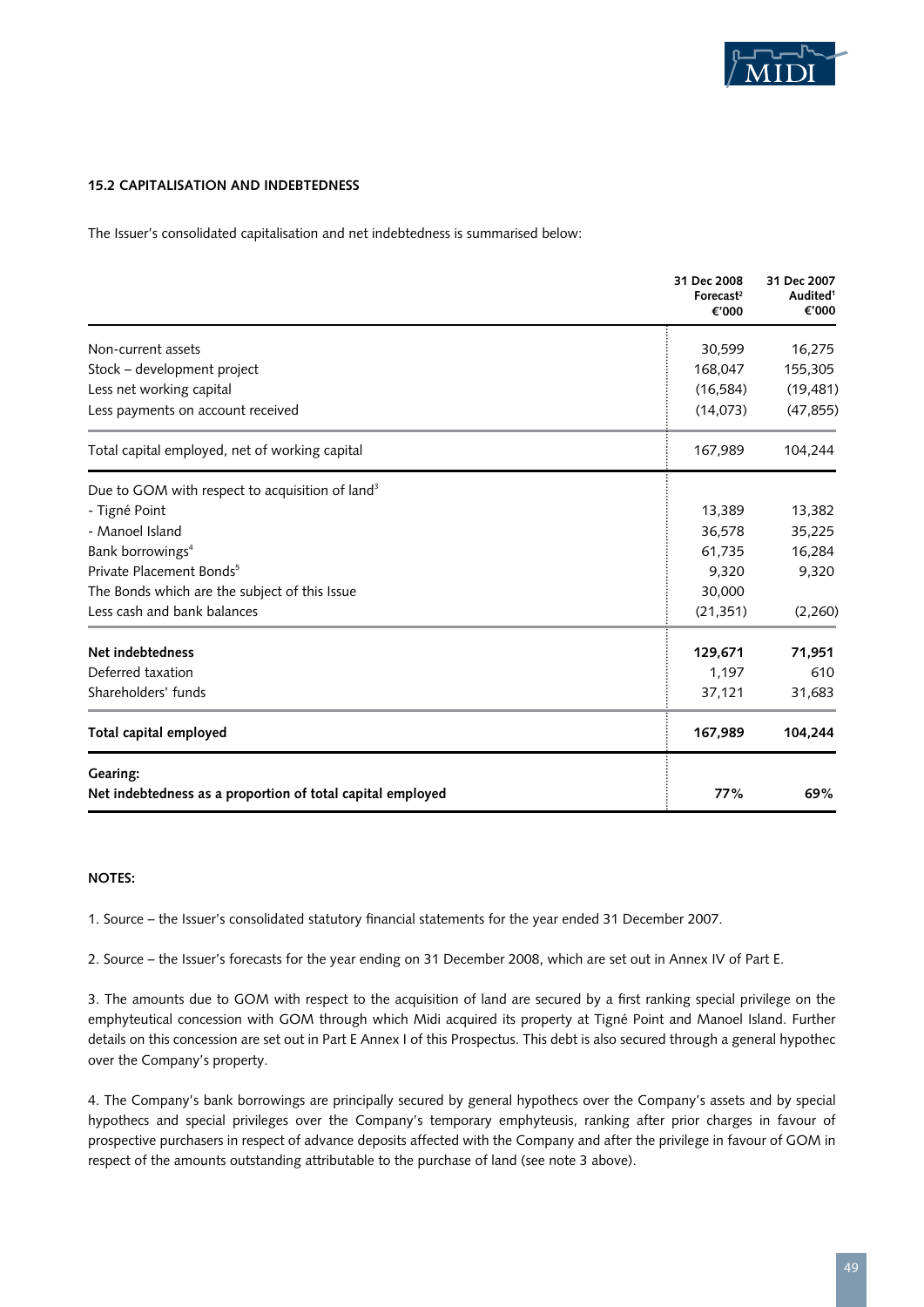

5. During the financial year ended 31 December 2006, Midi p.l.c. affected a Private Placement for secured bonds of €9.32 million (Lm4 million), which liability was intended to be partially redeemed in 2009 from the proceeds of a public bond issue. Arrangements have been made for a roll-over of the remaining part of the liability by means of a new placement for a total aggregate amount of €3.95 million. For more details see section 26.2 "Status" of Part D of this Prospectus. It is intended that the balance of the outstanding amount due on the said bond amounting to €5.37 million will be settled from the proceeds of the Bond Issue that is the subject of this Prospectus.

The gearing ratio illustrated above is computed by reference to the historical cost of the Company's land, based on the price negotiated with GOM in the period 1996 to 2000, before the grant of the emphyteutical concession.

A valuation of the development project in its current state has been drawn up for the purpose of this Prospectus by an appointed expert, Prof. Alex Torpiano, and is set out in Part E Annex VI. Prof. Torpiano has valued the development project at €238 million (comprising the open market value of Tigné Point in its current state at €124 million and the open market value of the Manoel Island site at €114 million).

The Company's gearing ratio is restated below on the basis of this valuation, adjusting also for development costs incurred since 31 December 2007 and estimated for the remainder of 2008:

|                                                                        | 31 Dec 2008<br>Forecast<br>€'000 | 31 Dec 2007<br>Actual<br>€'000 |
|------------------------------------------------------------------------|----------------------------------|--------------------------------|
| Adjusted value of capital employed                                     | 228,982                          | 165,237                        |
| Net indebtedness                                                       | 129,671                          | 71,951                         |
| Gearing:<br>Net indebtedness as a proportion of total capital employed | 57%                              | 43%                            |

#### **15.3 Reasons for the Offer and Use of Proceeds**

The proceeds from the Bonds, which net of commissions and expenses are expected to amount to €29.1 million shall be used principally to contribute towards the finalisation of the construction of Tigné Point. The sum of €5.37 million out of the said net proceeds will be used by the Issuer to repay part of the outstanding amount due under the Private Placement Bonds.

In the event that the Issuer exercises the Over-allotment Option, the proceeds thereof shall be applied for the further development of Tigné Point or for the reduction of associated borrowings.

#### **15.4 Completion of Tigné Point**

The finalisation of construction works at Tigné Point is expected to entail a program of development works that will extend over a five year period to 2012/13.

As explained in the valuation report drawn up by Prof. Alex Torpiano, which is set out in Part E Annex VI, this further development is expected to result in an investment in the region of €207 million. This estimate includes all direct construction costs, making due allowance for inflation and contingencies, together with all indirect costs and overheads that are necessarily expected to be incurred to bring to fruition a large project of this nature. Excluding selling commissions that are settled from sales proceeds once these are realised, the total planned development expenditure amounts to €199.6 million.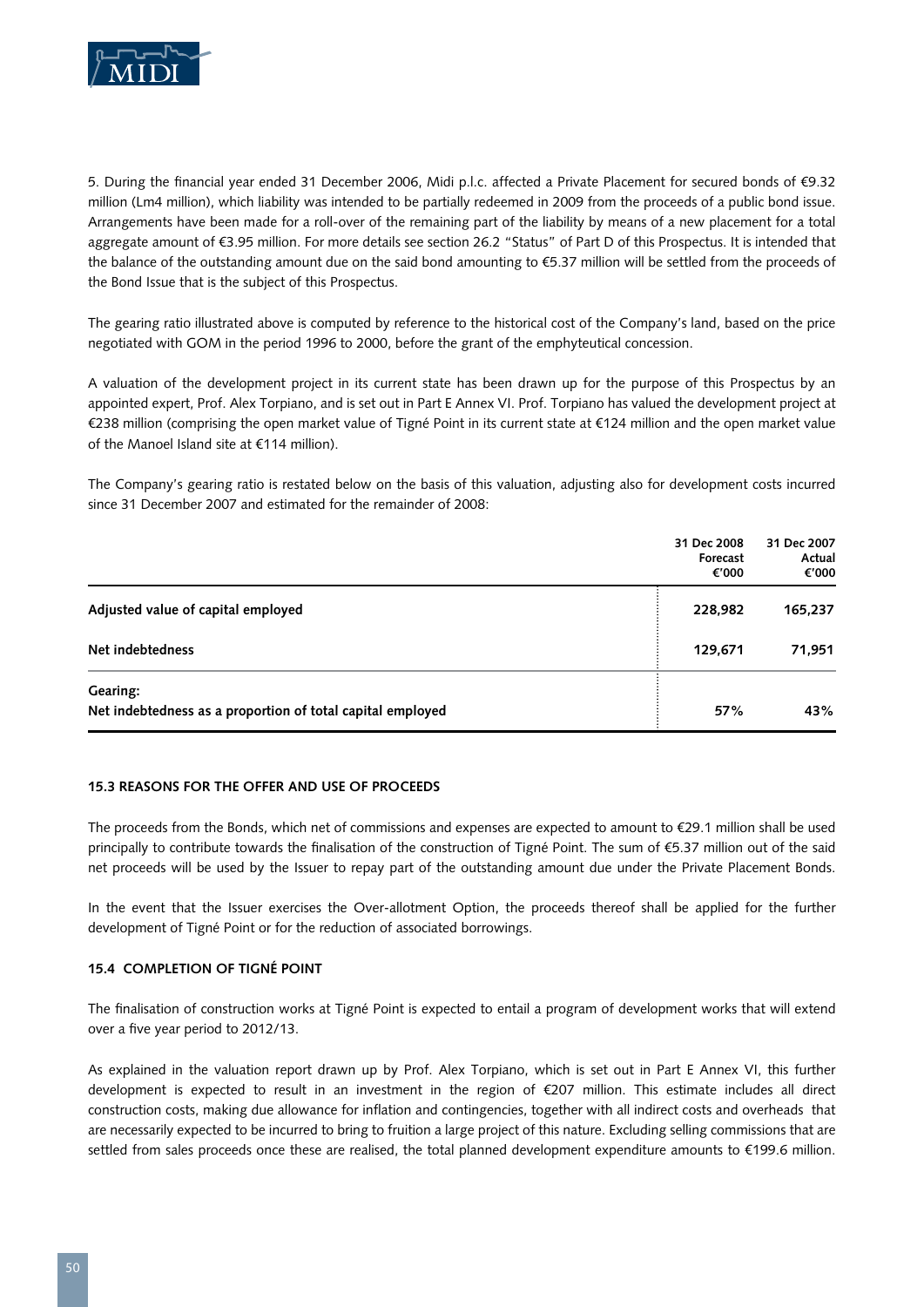

On the basis of existing arrangements, Midi expects that this development expenditure will be funded as follows:

|                                                                                                                | €'000   |
|----------------------------------------------------------------------------------------------------------------|---------|
| From internal sources, including own funds and from proceeds from sales on plan                                | 53,640  |
| From loan capital to be made available by shareholders                                                         | 10,000  |
| From the proceeds of the Bond Issue, net of issue expenses and part repayment of the<br>Private Placement Bond | 23,733  |
| From bank sources - secured for committed phases (refer analysis below)                                        | 75,323  |
| From bank sources - projected for phases commencing in 2010                                                    | 36,925  |
|                                                                                                                | 199.621 |

At the date of approval of this Prospectus, Midi has agreed banking facilities with local commercial banks, all on a secured basis, for the following amounts and objectives:

**€'000**

| Bank funding currently available for the completion of works (see note below)                                                                                                                 | 75.323  |
|-----------------------------------------------------------------------------------------------------------------------------------------------------------------------------------------------|---------|
| Amounts utilised at date of approving this Prospectus                                                                                                                                         | 35,846  |
| Total approved facilities                                                                                                                                                                     | 111,169 |
| Construction of the next phases of the Tigné Point development, including commercial offices (T14)<br>and residential accommodation (T17) - Facilites currently in the course of finalisation | 35,000  |
| Construction of Tigné Retail and Leisure Mall                                                                                                                                                 | 34,008  |
| Construction of the residential units and commercial area surrounding the Pjazza Tigné                                                                                                        | 17,703  |
| Construction of apartment block T10, underground relief road and other infrastructure at Tigné Point                                                                                          | 24,458  |

#### NOTE:

In addition to the principal banking facilities noted above, the Company is currently utilising a temporary banking facility of €9.5 million which will be settled in early 2009 from the proceeds on residential blocks T8 and T9, which blocks are in their final stages of completion and of delivery to their contracted buyers.

The above facilities are intended to ensure the completion of all phases currently under construction, together with the completion of the phases intended for commencement in the foreseeable future. Terms of repayment are structured as follows:

• Loans to be settled primarily from the proceeds of the sales of residential property, account for 69% of the above facilities (€77 million). Substantial surpluses are expected to arise from the proceeds of such sales, after settling the capital and interests on the related bank loans, and the associated income tax liabilities. These surpluses will be utilised, in part, to secure the repayment of the capital and interests on the Bonds.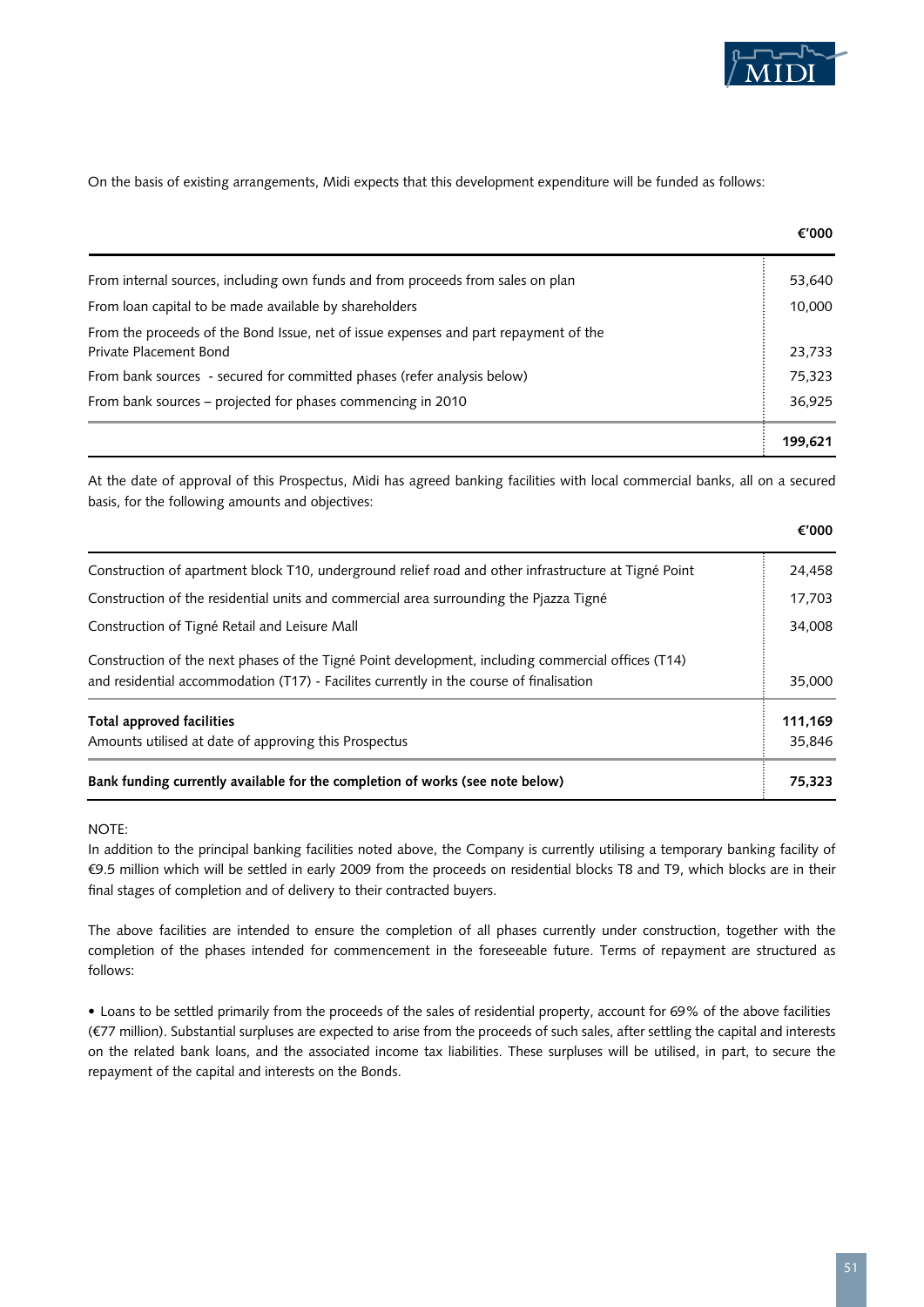

• Loans on commercial and retail developments are generally payable over 10 years after an initial moratorium period of circa 2 to 3 years. During the term of the Bonds, cash inflows generated from The Point are expected to be utilised, in the main, for the settlement of capital and interests on bank loans relating thereto. Cash inflows from other commercial developments including the T14 office block, the retail and catering units surrounding the Pjazza, the commercial units at the ground floor of T17 and the public car park (T11) beneath the Pjazza will be available to secure the repayment of the capital and interests on the Bonds.

Additional shareholders' funds of €10 million will also be made available to the Project by virtue of a shareholders' agreement dated 3 December 2008 ("the Shareholders' Agreement). The Issuer's shareholders have committed themselves to make available funds (pro rata to their shareholding in the Company) up to an aggregate amount of €10 million.

The Issuer expects that other bank facilities, expected to total circa €36,925,000, will need to be put in place in the course of 2010 and 2011 in relation to the final stages of Tigné Point (blocks T15, T16 and T20 – see Part C Section 14.1.1 above), that are planned to be commenced in 2010, for completion in 2012/13.

The term of the Bonds has been set in the light of these plans, and has been designed to accommodate a margin of safety to cater for potential delays, whether these result from a slower sales take-up, from the construction schedule and/or from other factors, including the risk factors set out in Part B of this Prospectus.

## 16. TREND INFORMATION

There have been no material adverse changes to the prospects of the Issuer since the date of its last published financial statements.

At the date of publication of this Prospectus, the Directors consider that the Issuer will be subject to the normal risks associated with the development of the property market in Malta and do not anticipate any trends, uncertainties, demands, commitments or events outside the ordinary course of business that could be deemed likely to have a material effect on the upcoming prospects of the Issuer and its business for at least the current financial year. The term of the Bond Issue has been set by reference to these expectations to ensure that there is sufficient time for the generation of a constant income stream in line with the development phasing program, to service the interest payments and capital repayment.

### **16.1 Development Phasing ProgramME**

It is anticipated that the remaining works for the development of Tigné Point will span over a period of approximately 5 years. To date a significant proportion of the construction works, more specifically the preparatory works, demolition, excavation, restoration and the construction of more than 200 apartment units has been completed. On this basis, the Directors expect the Tigné Point development to be completed in the second half of 2012 to early 2013.

The factors and trends which are expected to have an impact on the key areas of operations of the Issuer may be analysed in two main stages.

The focus of the first stage, 2008 – 2010 will be on development. This period will be characterised, on the one hand, by substantial capital investment and on the other hand low income streams. Following this initial stage, beyond 2012, the Group is expected to experience considerable growth, which will be characterised by substantial income streams. After 2012/13, following practical completion of the Tigné Point development, mature income streams are expected both from the residential and commercial components of Tigné Point, adding to both the profitability and cash flow generation of the Issuer.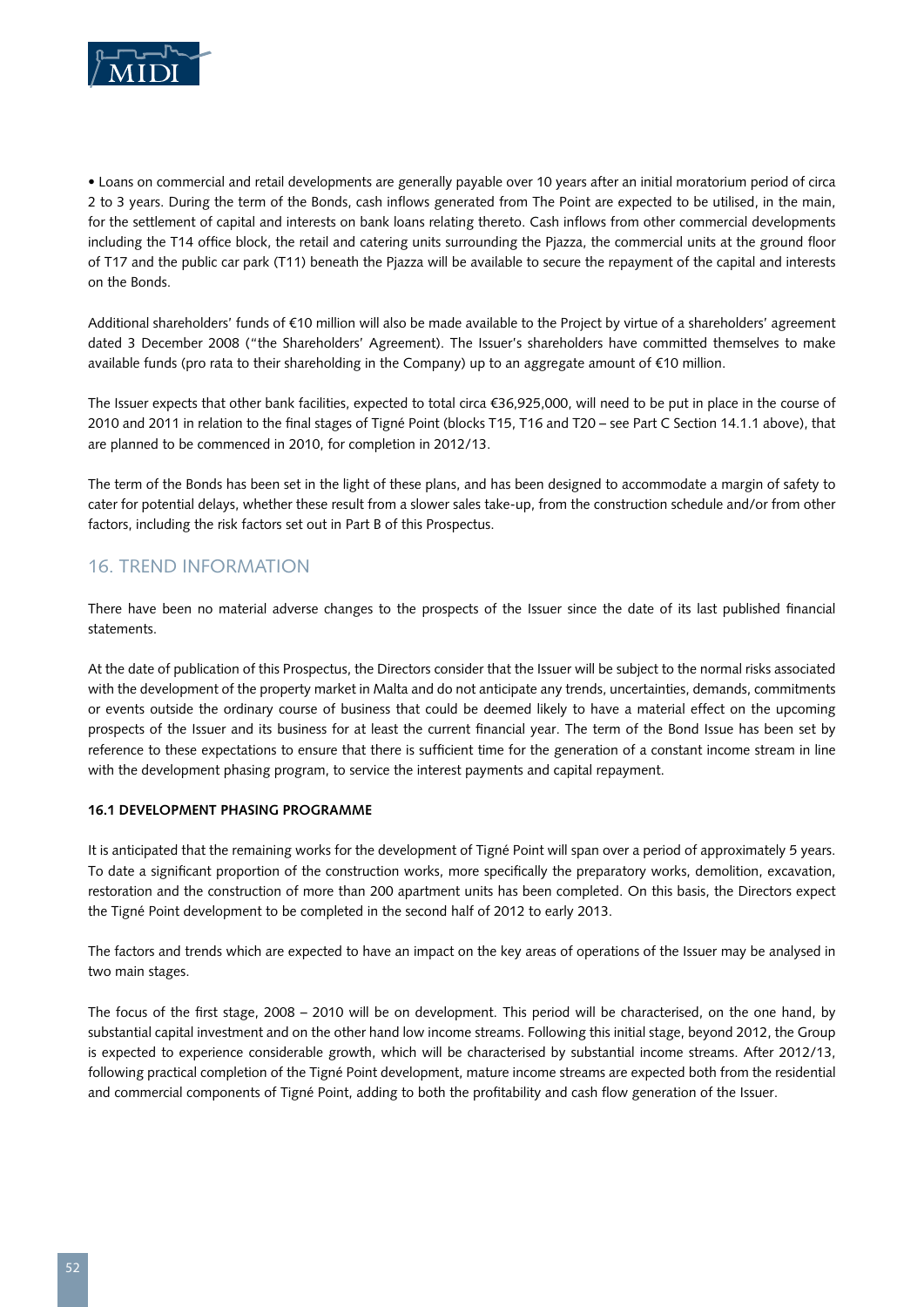

#### **16.2 Mixed-use Development**

Once the development stage of Tigné Point is completed, the commercial elements - more specifically the offices, retail and other related commercial activities - will represent circa 53% of the total developable area of the site. The Directors consider that this mix is justified as they anticipate scope for growth in commercial activities, particularly so for the office rental market. The considerable amounts invested to date in the construction of the underground relief road, the provision of residential units, the public areas and extensive parking facilities are expected to lead to an increase in the economic activity within the zone and to act as a catalyst for the growth in commercial activities.

#### **16.3 Property Market**

The Tigné Point development faces competition from other qualitative, mixed use projects which are currently underway in Malta and that will eventually offer residential units, offices and retail space. Despite the level of supply on the market, the Directors believe that there remains significant scope for growth in the high-end market segment and believe that Midi offers an advantage due to its timing as the project is already well underway. The Directors are also of the view that a trend which is emerging in this segment of the property market is a preference for high quality accommodation, particularly highly finished apartments forming part of a complex offering lifestyle and comfort. The Tigné Point development is targeted to buyers with such preferences.

#### **16.4 Development Permit and High Rise Buildings**

Midi enjoys an outline development permit that covers the execution of all works at Tigné Point. The Issuer has to date applied for, and received, full development permits for circa 75% of the area encompassed by Tigné Point, dealing with buildings that have either been completed or that are currently under construction. Full development permits have also been applied for in respect of the next elements of Tigné Point (including the superstructure of the office block T14 and the adjacent residential block T17). No applications for full development permits have to date been lodged in respect of the later phases of Tigné Point, which are not due for commencement before 2010.

As stated above in Section 11.1 of Part B, the Development Act (Cap. 356 of the Laws of Malta) makes no distinction between the binding validity of an "outline" and a "full development" permit in that neither type of permit may be revoked (other than on exceptional grounds such as in the case of fraud or public safety). Notwithstanding, recent events indicate a potential risk whereby an outline development permit for a project with 23 floors was subsequently re-assessed. In this particular case, MEPA suggested that the developer would present a new proposal for a building with a reduced number of floors, albeit without reducing the overall volume of the project. Similar risks may attach to other parts of the development, however these are immaterial to the overall volume of the project and are anticipated to have a minimum consequence on its commercial outcome.

MEPA's "Planning Policy on the Use and Applicability of the Floor Area Ratio" has paved the way for high-rise developments in predetermined designated areas in Malta. The Directors believe that an overview of current planning guidance and development trends in European cities in the last decade evidences the potential high-rise building developments as catalyst for investment and the regeneration of inner city areas.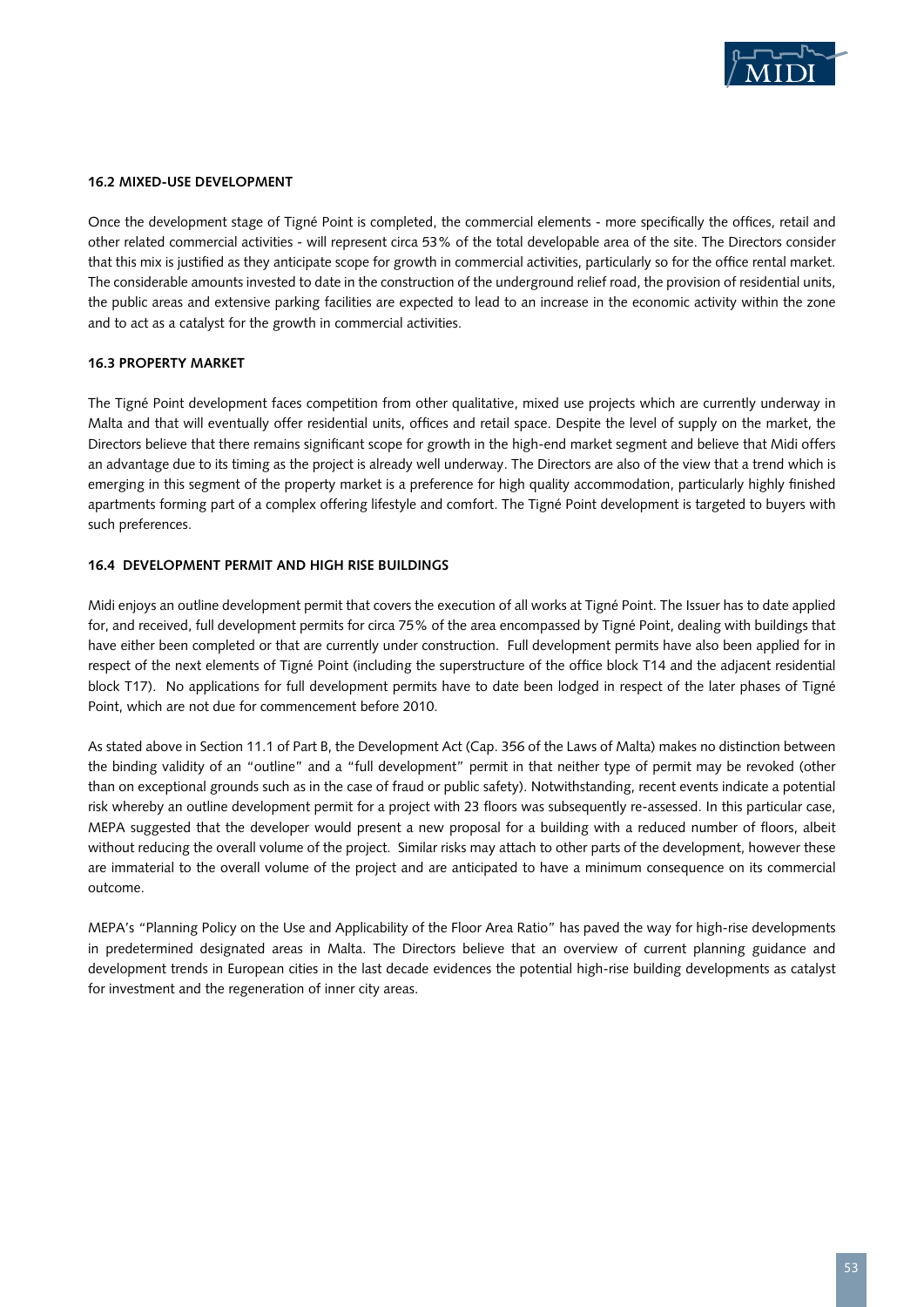

#### **16.5 Cost of Land**

The emphyteutical concession under the Emphyteutical Deed is being made in consideration of a total premium of  $\epsilon$ 92.2 million. The cash element totalling €59.6 million is divided into two components; the first component is €12.9 million already fully paid up and the second component is €46.7 million payable in instalments without interest starting in 2010 until 2023. The other elements of the emphyteutical concession are the infrastructural works and restoration works which will be incurred over the life of the Project.

The cost of land reflects the market value of the Issuer's property as determined by the GOM and also on the basis of expert advice at the time that negotiations were being held between 1996 and 2000. The value of the Issuer's property has increased considerably since that time and the market value of Midi's properties has been assessed by independent valuers at €238 million, comprising the open market values of Tigné Point in its current state at €124 million and the open market value of the Manoel Island site at €114 million (see Part E Annex VI), compared to a current carrying amount, including construction costs to date, of €177 million.

#### **16.6 Project Flexibility**

As with any other project, the Issuer shall be subject to the economic cycles and normal business risks associated with the industry in which it is involved. The Directors do not anticipate that these trends, uncertainties, demand commitments or events would have a material effect on the long term prospects of Midi's business.

The Directors' confidence with respect to the Project's resilience in the face of cyclical swings in economic circumstances is principally based on the structure of the payments for the land acquisition outlined in the Emphyteutical Grant which are reflective of the extended timescale of the development (also refer to Part C Section 16.5 above). These include infrastructure and restoration obligations that are only triggered when Midi decides to commence a new phase within the development. They also include cash premia payable over an extended timescale. Given that Midi has already fulfilled the more onerous obligations associated with the initial phases of the Project and has advanced significantly with the restoration of Fort Manoel, it is now well placed to phase future developments without any undue pressures being caused by land cost related financial burdens.

The Directors believe that this factor constitutes a material advantage, enhancing the flexibility with which the Project can be managed and phased to dampen the effects, if any, of economic cyclical swings.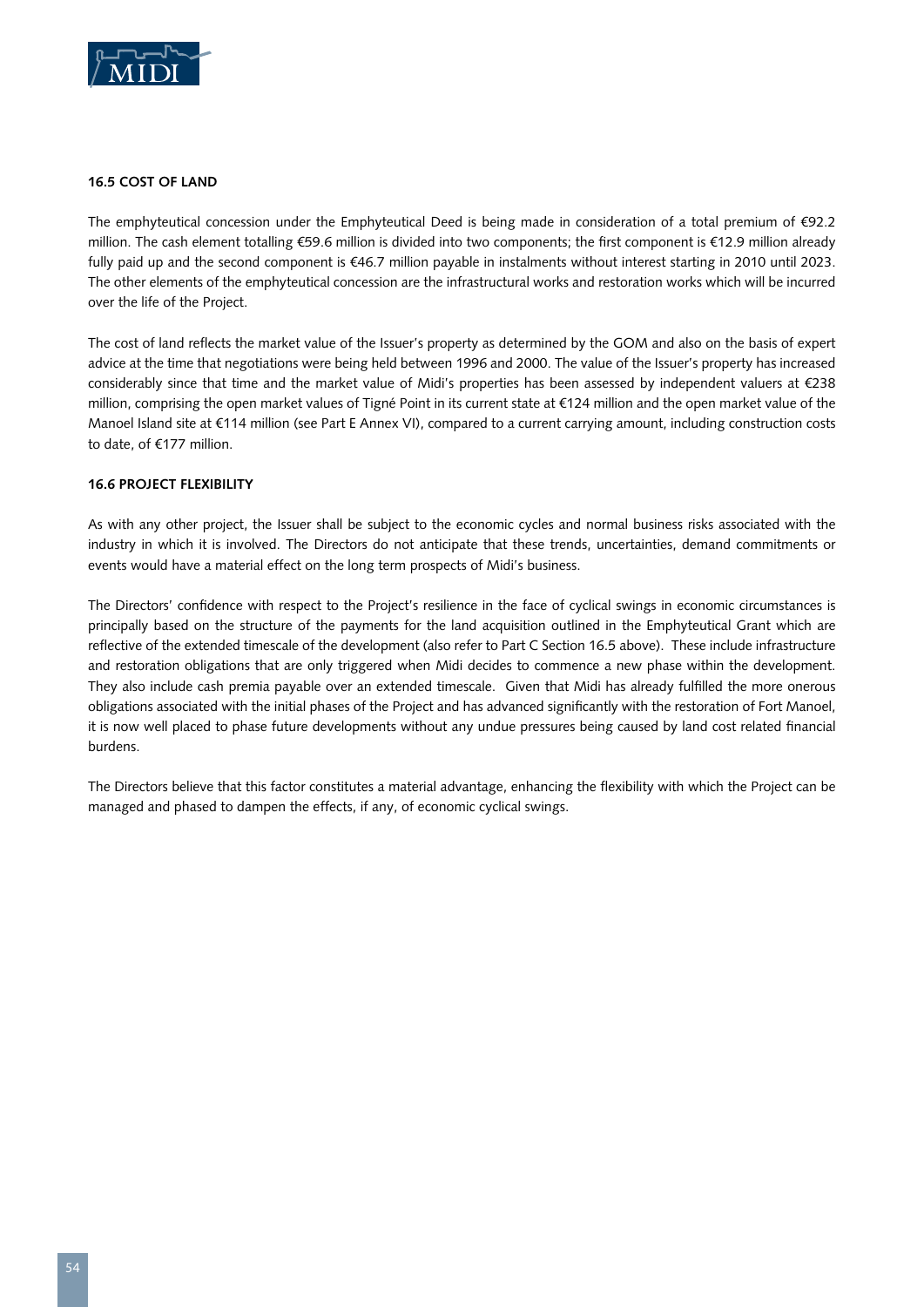

## 17. DIRECTORS AND EMPLOYEES

#### **17.1 The Board of Directors of the Issuer**

The Issuer is managed by a Board of Directors consisting of a minimum of six and a maximum of eleven members, which is entrusted with the administration and management of the Issuer.

The principal function of the Board is to establish policy for the Issuer and to appoint all executive officers and other key members of the management. The powers of the Directors emanate directly from the Memorandum and Articles of Association of the Issuer and the law.

The Directors are empowered to act on behalf of the Issuer and in this respect have the authority to enter into contracts, sue and be sued in representation of the Issuer. In terms of the Memorandum and Articles of Association they may transact all business of whatever nature of the Issuer not expressly reserved by the Memorandum and Articles of Association to the shareholders in general meeting or by any provision contained in any law for the time being in force.

Meetings of the Directors usually take place in Malta but may with the consent of all the Directors be held elsewhere.

#### **17.1.1 Curriculum Vitae of the Directors of the Issuer**

Hereunder is a brief curriculum vitae of each of the current Directors:

**i. Mr. Albert Mizzi** joined the family business Alf. Mizzi & Sons Ltd. in 1946 and was Chairman for several years. In the 1960s he was appointed Director of Medport Ltd. Albert Mizzi was instrumental in establishing some of Malta's most important parastatal companies amongst which: Air Malta, Sea Malta, Medserv, Mediterranean Insurance Brokers and Middlesea Insurance. During his business life, Albert Mizzi has built up extensive interests in trade, tourism, real estate development (both local and overseas), and industry, with involvement in diverse industrial ventures. At present he occupies the post of Chairman of Plaza Centres p.l.c., Mizzi Associated Enterprises Ltd., Kemmuna Ltd., Mellieha Bay Hotel Ltd., Consolidated Biscuit Company Ltd., Supermarkets (1960) Ltd., Joseph Arrigo Ltd. and Premium Realty Ltd. Albert Mizzi's greatest and longest-standing achievement to-date is undoubtedly Air Malta – an airline which he spearheaded in April 1973. He served as Executive Chairman of Air Malta for 19 years. In 1992 Albert Mizzi was given the task of chairing the Malta Council for Economic Development (a consultative body including employer, union and GOM representatives). Mr. Mizzi has served as non-executive Chairman of HSBC Bank Malta p.l.c. since June 1999. In 1992 he was elected Fellow of the Chartered Institute of Transport (U.K.) and in 1993 he was decorated Member of the National Order of Merit by the GOM. In 2005 he was decorated by Her Majesty the Queen and awarded the OBE, Order of the British Empire.

**ii. Mr. Paul Bonello** joined Barclays Bank International in 1974. Having successfully passed the Banking Diploma examinations, he was elected Associate of the London Institute of Bankers in 1976. He pursued the study of Accountancy and completed the UK Certified Accountants exams in 1983, of which Association he is now a Fellow. He holds the Certified Public Accountant warrant. After ten (10) years in banking, he worked for a time as Financial Controller of a group of companies with varied interests. Since 1988, he has been involved on a full-time basis in personal and corporate financial and investment consultancy. He is Managing Director of the Finco Trust Group of Companies which is a multi-disciplinary professional services organisation. He has acted as Director of Mid-Med Bank for six (6) years from 1992 to 1997 and acted as Chairman of various sub-Committees of the said bank, including a Computer Project Steering Committee, the Risk Management Committee and the Audit Committee. He has occupied the position of Director of Air Malta p.l.c. since 1999 where he also acts as Chairman of the Audit Committee. He is also a director of Marsh Management Malta Ltd., a subsidiary of Marsh & McLennan.

**iii. Mr. Tonio Depasquale** was appointed Chief Executive Officer of Bank of Valletta p.l.c. in July 2004 with overall responsibility for the conduct of the operations of the Bank and its management. He had joined the Bank in 1969 and has since held a series of senior management positions within the Group. In 1995 he was appointed General Manager of Valletta Investment Bank, which was then the corporate finance subsidiary of Bank of Valletta. He was responsible for the introduction of investment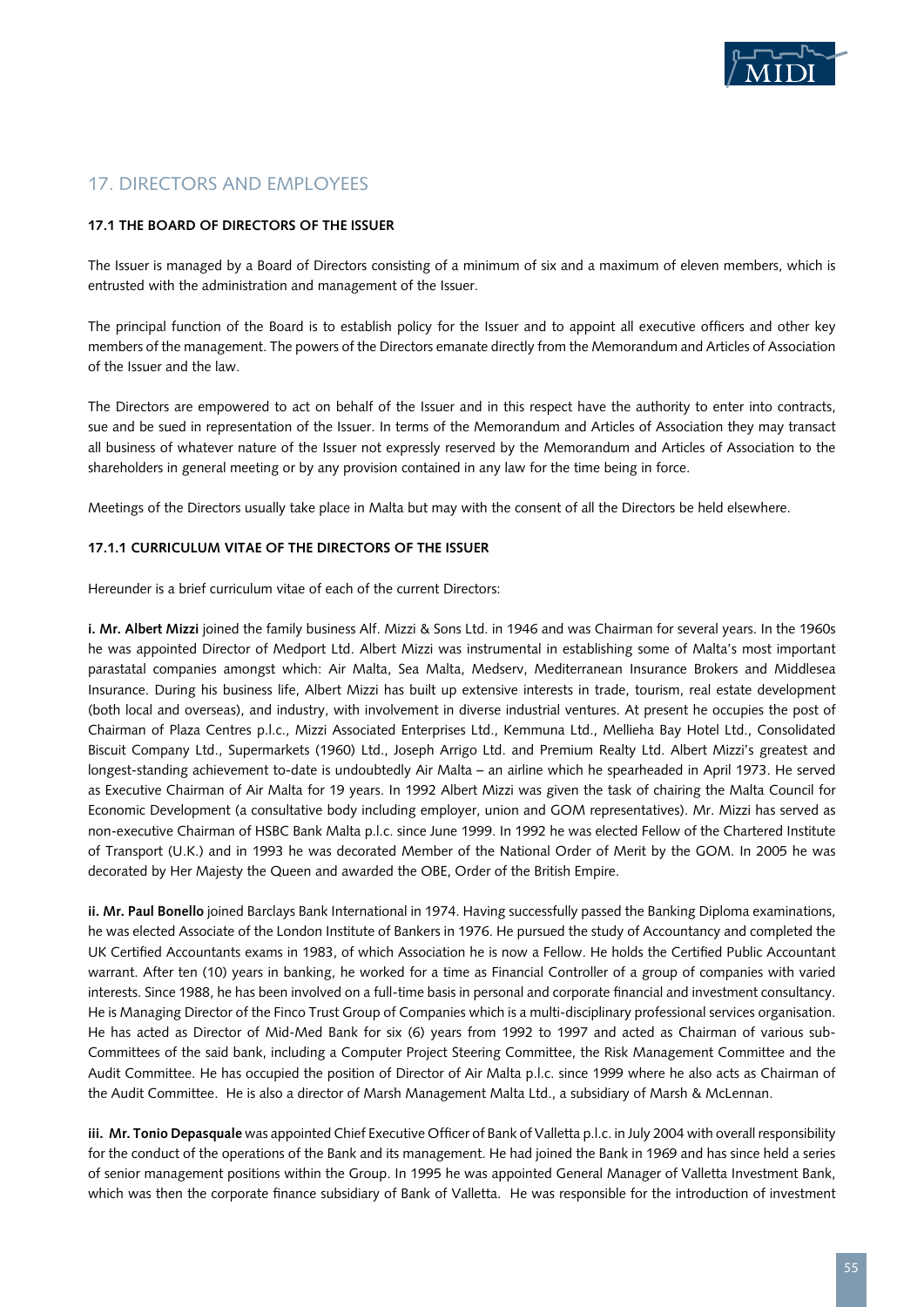

banking and other relative services within the Group, and also spearheaded the setting up of BOV Stockbrokers Ltd in 2000. He also has considerable experience in fund management and sits on the board of Valletta Fund Management Limited, as well as two main SICAVS of the Group. He is also a Director on the Boards of Middlesea Insurance and Middlesea Valletta Life Assurance and represents the banking sector on the Board of Governors of Finance Malta. On 19 June 2007, Mr. Depasquale was re-appointed Chief Executive Officer of the BOV Group for a further period through to November 2009.

**iv. Dr. Arthur Galea Salomone LL.M., (Toronto) LL.D** is a lawyer by profession and practices commercial law at Galea Salomone & Associates with a focus on Corporate and Commercial Law, Financial Services Law, Maritime Law, Real Estate Law, Foreign Investment. He is a partner and director of the Finco Trust Group, which comprises a number of companies including licencees in terms of the Investment Services Act. Arthur Galea Salomone is Deputy Chairman of the Malta Stock Exchange, Deputy Chairman of the Malta Arbitration Centre and Director at APS Bank Ltd., where he also chairs the Risk Management Committee of the Bank. He sits on the Board of Directors of a number of companies in the insurance and affiliated insurance field including Multi Risk Benefits Limited, Propgen Insurance Limited, Central Life Limited and Rhenas Insurance Company Limited. Arthur Galea Salomone is also a lecturer and examiner in the Commercial Law department of the Faculty of Laws at the University of Malta. He has lectured widely on various aspects of Commercial and Corporate Law, including Mergers and Acquisitions, Capital Markets Regulation, Insolvency Law and Financial Services.

**v. Mr. Joseph A. Gasan** started running the family business in 1971. In the mid-1970s he initiated and directed an expansion and diversification programme which resulted in the evolvement of the Gasan Group to its present level of development. Joe Gasan is the Chairman and Chief Executive of the Gasan Group of Companies. Under his Chairmanship, the group successfully expanded its portfolio of activities; established leadership of the automotive business; captured a significant share of the Insurance market; secured a strong presence in the development of residential and commercial property and maximised business opportunities in the engineering and information and communications technology sectors. The result has been the creation of a dynamic enterprise with the necessary human and financial resources to continue to seek fresh opportunities at home and abroad. He is also the Chairman of GasanMamo Insurance Limited and Melita Cable p.l.c.

**vi. Mr. John Mary Gatt** is the Chairman of Gatt Brothers (Mosta) Limited which was formed in 1966 and is mainly engaged in the construction industry. He is also the Chairman of Gatt lnvestments Ltd. which is one of the shareholders in Midi p.l.c. He serves as a Director in various other companies which are presently undertaking major residential and commercial developments in Malta.

**vii. Mr. Mario C. Grech** who was formerly the Managing Director of the Mediterranean Insurance Brokers Group, Director on the Board of Mediterranean Survey Bureau, Governor of the Malta International Business Authority, Chairman of the Malta Green Card Bureau, Governor on the Board of the Malta Financial Services Centre, member of the Protection & Compensation Fund Board, Director of Plaza Centres p.l.c., Deputy President – Insurance Trade Section of the Chamber of Commerce, President – Malta Insurance Association, Executive Chairman of the Malta International Training Centre, Governor on the Board of the Malta College of Arts, Science & Technology. At present he occupies the post of Executive Chairman of Middlesea Insurance p.l.c., President of Progress Assicurazioni S.p.A., Deputy Chairman of Middlesea Valletta Life Assurance Co. Ltd., Chairman of Growth Investments Ltd., Executive Chairman of International Insurance Management Services Ltd. and Euroglobe Ltd., Director of Euromed Risk Solutions Ltd., Chairman of the Middlesea Group Investment Committee and the Group Executive Committee, Governor on the Board of the Malta Arbitration Centre, Director of Midi, Director of Tigné Mall Ltd., and of Premium Realty Ltd., Life Vice President – Chartered Insurance Institute U.K. and Council Member (as past President) of the Malta Insurance Association.

**viii. Mr. Anthony Mamo** graduated in Management and Public Policy at the University of Malta. He has been a Director with Pater Holding Company Limited and formerly held the post of Director also with TFA Auto Garage Tripoli, Libya a subsidiary company of Pater Holding Company Limited, concerned with the importation, distribution, and servicing of motor vehicles in Libya (2000 – 2002) and TFAuto S.p. Z.o.o. Czetochowa, Poland.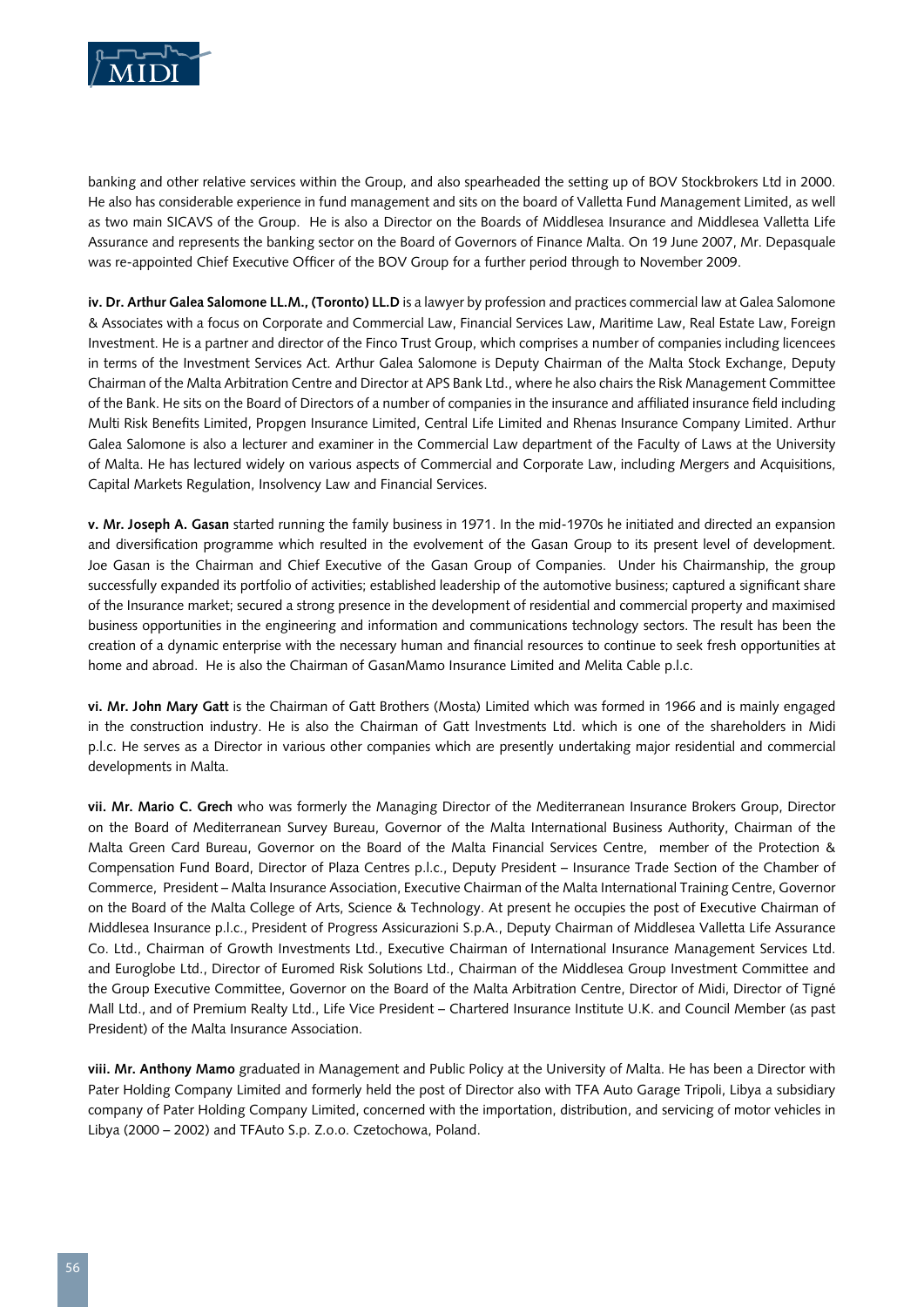

**ix. Dr. Alec A. Mizzi** graduated as Doctor of Laws from the University of Malta in 1979 and Master of Laws from the University of London in 1980, in which year he joined Alf. Mizzi & Sons Group. He has been Managing Director of Alf. Mizzi & Sons (Marketing) Ltd. since 1986 and became CEO of Alf. Mizzi & Sons Group in 1993. He is non-executive Director of a number of Alf. Mizzi & Sons subsidiary and associated companies, including Intercomp Ltd., Consolidated Biscuit Co Ltd., Macpherson Mediterranean Ltd., Homemate Ltd. and Aplan Ltd. Apart from being a Director in Midi p.l.c. he holds the post of Chairman in Tigné Mall Ltd and in Solutions and Infrastructure Services Ltd. Dr. Mizzi has also been appointed by the Government of Malta as non-executive Chairman of Malta Enterprise Corporation (2006-2008) and Malta Industrial Parks Ltd (2005-2008), as well as Director of Water Services Corp, Malta External Trade Corp (METCO), Malta Venture Capital p.l.c. and Grand Harbour Rehabilitation Project. He has also served as Director of HSBC Fund Management Ltd.

**x. Mr. Maurice F. Mizzi** obtained the diploma of Legal Procurator at the University of Malta. He joined the family business in 1957 and was appointed Director of a number of the Mizzi Organisation companies. Maurice held a number of chairmanships over the years including Mediterranean Film Studios (1984 - 1990) and Malta Development Corporation (1997 - 1998). He has been the Honorary Consul of Iceland since 1978. He is currently managing director of Continental Cars Ltd. and Titan International Ltd. He currently also holds the post of Director of *inter alia* Datatrak Holdings p.l.c., Datatrak Systems Limited, Datatrak Mena Ltd., Banif Bank Malta p.l.c., Sky Telecom Ltd., Mizzi Associated Enterprises Ltd., Mellieha Bay Hotel, MM2 Ltd. and Premium Realty Ltd.

**xi. Mr. Nazzareno Vassallo** is the Chairman of one of Malta's leading construction companies Vassallo Builders Group, which is made up of twenty six (26) subsidiary companies with business activities also in hotel operations, outside catering and elderly care. He was also Chairman of NOVITA Ltd. and more recently NOVITA Construction Co. Ltd., which were the two largest building consortia ever formed in Malta entrusted to build the Malta International Airport and the Malta Freeport. Nazzareno Vassallo was instrumental in the Group's new venture into elderly care through the development and operation of Malta's first purposely built home for the elderly in Mosta namely Casa Arkati. Nazzareno Vassallo was also the first Mayor of Mosta.

#### **17.1.2 Remuneration of Directors**

The aggregate emoluments of all Directors in any one financial year, and any increases thereto, shall be such amount as may from time to time be determined by the Company in General Meeting, and any notice convening the General Meeting during which an increase in the maximum limit of such aggregate emoluments shall be proposed, shall contain a reference to such fact. The Directors may also be paid all travelling, hotel and other expenses properly incurred by them in attending and returning from meetings of the Directors or any committee of the Directors or general meetings of the Company or in connection with the business of the Company.

Presently, none of the Directors receive remuneration.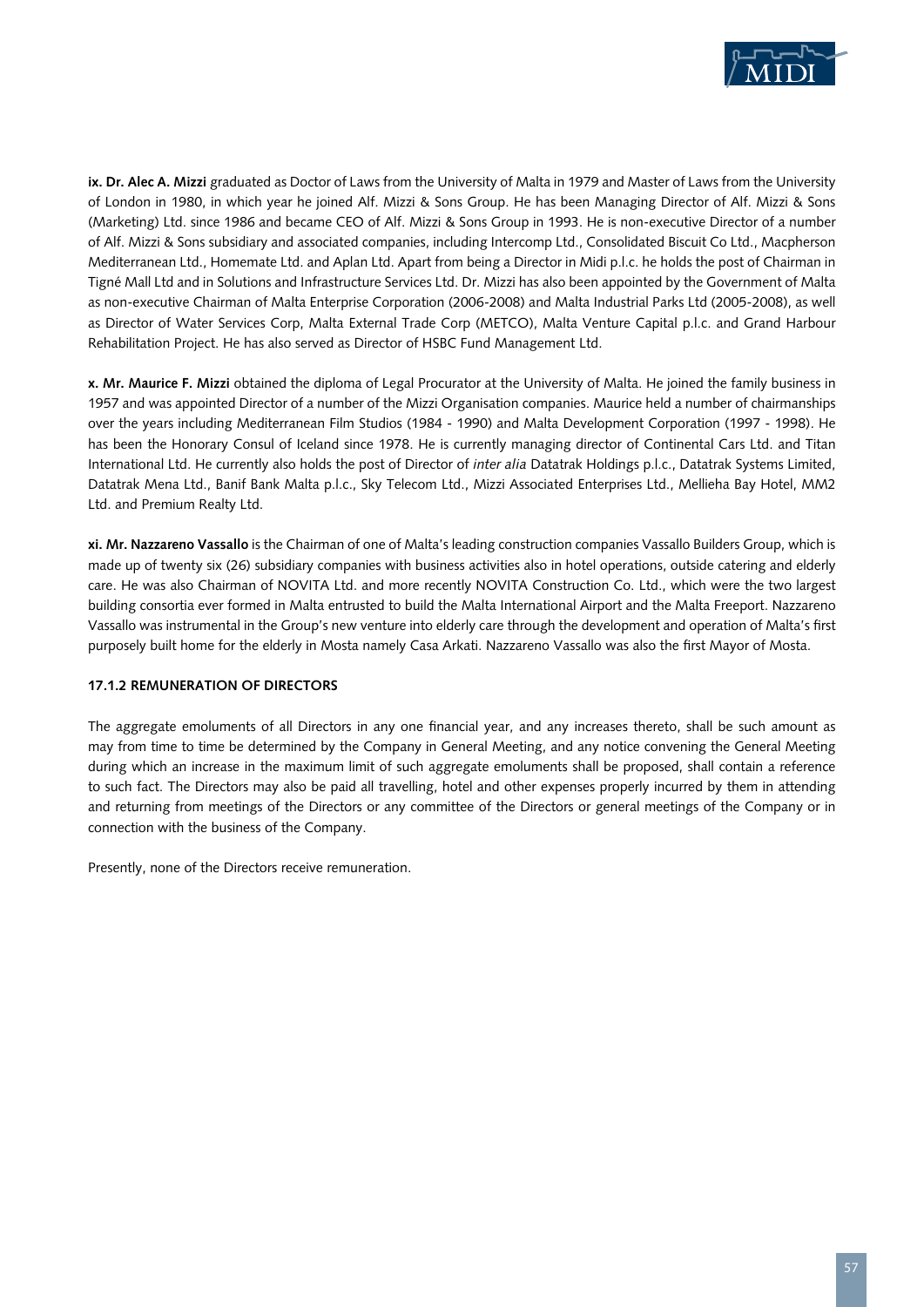

#### **17.1.3 Loans to Directors**

At the date of the Prospectus, there are no loans outstanding by the Issuer to any of its Directors, or any guarantees issued for their benefit by the Issuer.

#### **17.1.4 Removal of Directors**

The Company may by ordinary resolution, of which special notice has been given in accordance with the provisions of the Companies Act, remove any Director before the expiration of his period of office. Such removal shall be without prejudice to any claim such Director may have for damages for breach of any agreement between him and the Company.

#### **17.1.5 Powers of Directors**

By virtue of the Memorandum and Articles of Association of the Issuer, the Directors are empowered to transact all business of the Issuer which is not expressly reserved by the Memorandum and Articles of Association or by any provision contained in any law for the time being in force to be exercised by the Company in general meeting. The powers of the Directors of the Issuer are further elaborated in Section 23.2.4 of Part C below.

#### **17.2 Employees**

As at the date of the Prospectus, the Issuer has 92 employees.

## 18. MANAGEMENT STRUCTURE AND SHAREHOLDING

#### **18.1 Management structure of the Issuer**

The overall management of the Issuer is vested in a Board of Directors consisting of a minimum of six and a maximum of eleven Directors. In terms of the Memorandum and Articles of Association they may transact all business of whatever nature of the Company not expressly reserved by the Memorandum and Articles of Association to the shareholders in general meeting or by any provision contained in any law for the time being in force.

The Directors may from time to time appoint any person to the office of Chief Executive of the Company for such period and on such terms as they think fit, and, subject to the terms of any agreement entered into in any particular case, may revoke such appointment. The Chief Executive may be asked to attend Board meetings or General Meetings of the Company provided that he shall have no right to vote thereat. If the person appointed to the office of Chief Executive is a director of the Company he shall be designated as Managing Director. In such case, such person shall have the right to attend and vote at Board Meetings qua director of the Company. The Directors may entrust to and confer upon a Chief Executive or Managing Director any of the powers exercisable by them upon such terms and conditions and with such restrictions as they may think fit, and either collaterally with or to the exclusion of their own powers and may from time to time revoke, withdraw, alter or vary all or any of such powers.

The Directors have appointed Albert Mizzi as Chairman and Benjamin Muscat as CEO of the Issuer. As indicated in Section 19.1 of Part C, the CEO of the Issuer, being a Director of other members of the Group, may be subject to conflicts between the potentially divergent interests of the Issuer and such members of the Group. The Issuer is not aware of any private interests or duties unrelated to the Group which may or are likely to place the CEO in conflict with any interests in, or duties towards the Issuer.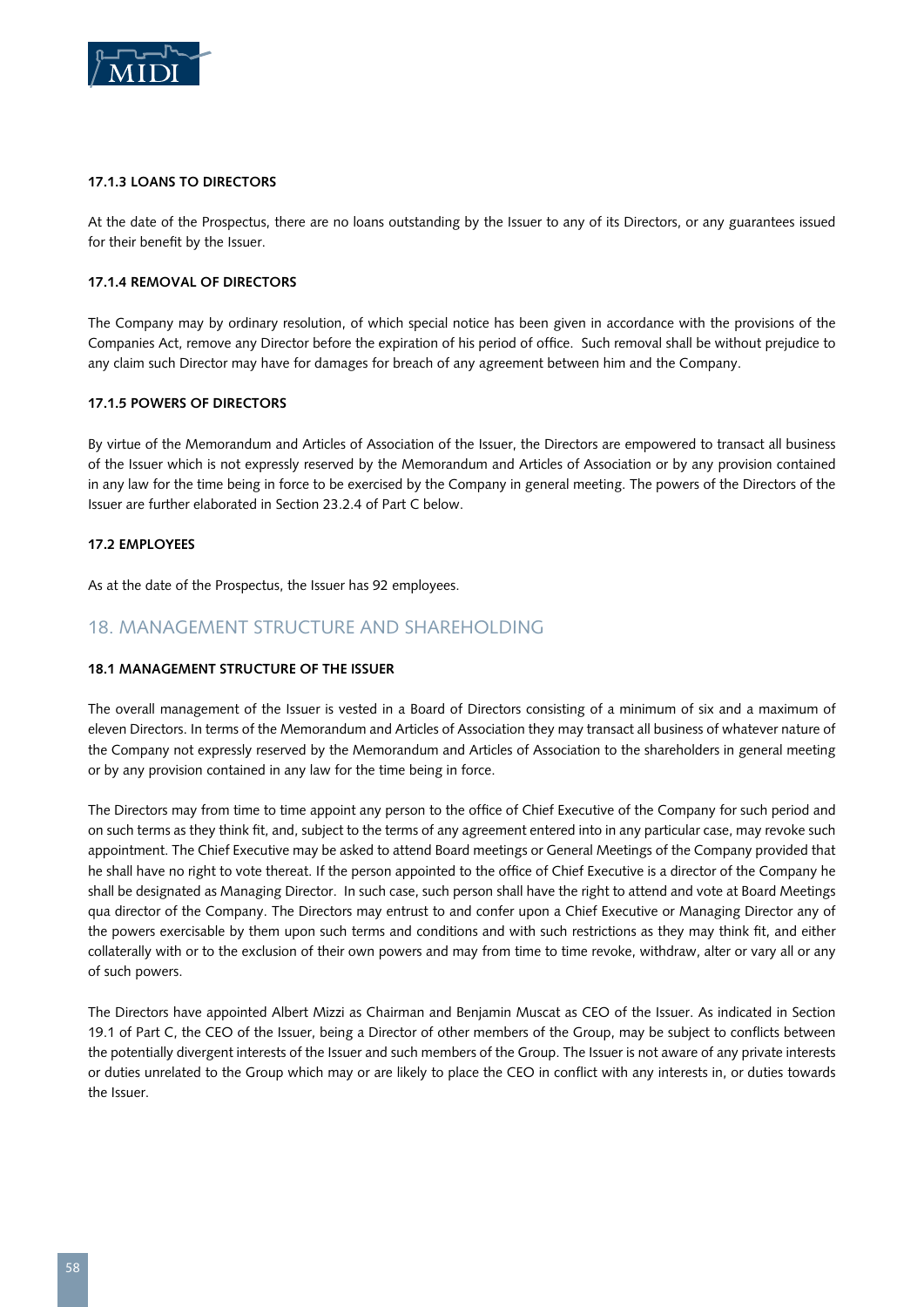

## **18.2 Shareholders of the Issuer**

As at the date of this Prospectus, the following are the shareholders of the Issuer:

| Names and Addresses of Shareholders                                                                 | Number of Shares taken up by each<br>Shareholder and amount paid up of such shares                                                           | Shareholder<br>Percentage |
|-----------------------------------------------------------------------------------------------------|----------------------------------------------------------------------------------------------------------------------------------------------|---------------------------|
| Alf. Mizzi & Sons Ltd<br>C.203<br>Zachary House<br>Marsa Industrial Estate<br>Marsa                 | Two million two hundred sixty eight thousand<br>(2,268,000) ordinary shares of two point three<br>three Euro (€2.33) each fully paid up      | 18%                       |
| <b>Fortress Developments Limited</b><br>C 22994<br>Level 5, The Mall Complex<br><b>Floriana</b>     | One million eight hundred and ninety thousand<br>(1,890,000) ordinary shares of two point three<br>three Euro (€2.33) each fully paid up     | 15%                       |
| Middlesea Valletta Life Assurance Co. Ltd.<br>$C$ 15722<br>Middle Sea House<br>Floriana             | One million six hundred and thirty eight thousand<br>(1,638,000) ordinary shares of two point three three<br>Euro (€2.33) each fully paid up | 13%                       |
| Bank of Valletta p.l.c.<br>C <sub>2833</sub><br>58 Zachary Street<br>Valletta                       | One million two hundred thousand (1,200,000)<br>ordinary shares of two point three three Euro<br>(€2.33) each fully paid up                  | 9.52%                     |
| <b>Investors Limited</b><br>C <sub>26602</sub><br>Ras Rihana, Triq tal-Milord<br>Bidnija, L/O Mosta | One million and eight thousand (1,008,000) ordinary<br>shares of two point three three Euro (€2.33) each<br>fully paid up                    | 8%                        |
| <b>Gee Five Limited</b><br>C 5958<br>Gasan Centre<br>Mriehel By-Pass, B-Kara                        | Seven hundred and ninety two thousand (792,000)<br>ordinary shares of two point three three Euro (€2.33)<br>each fully paid up               | 6.29%                     |
| <b>Gatt Investments Limited</b><br>C.24122<br>Josmar House<br>Triq id-Difiza Civili<br>Mosta        | Seven hundred and fifty six thousand (756,000)<br>ordinary shares of two point three three Euro (€2.33)<br>each fully paid up                | 6%                        |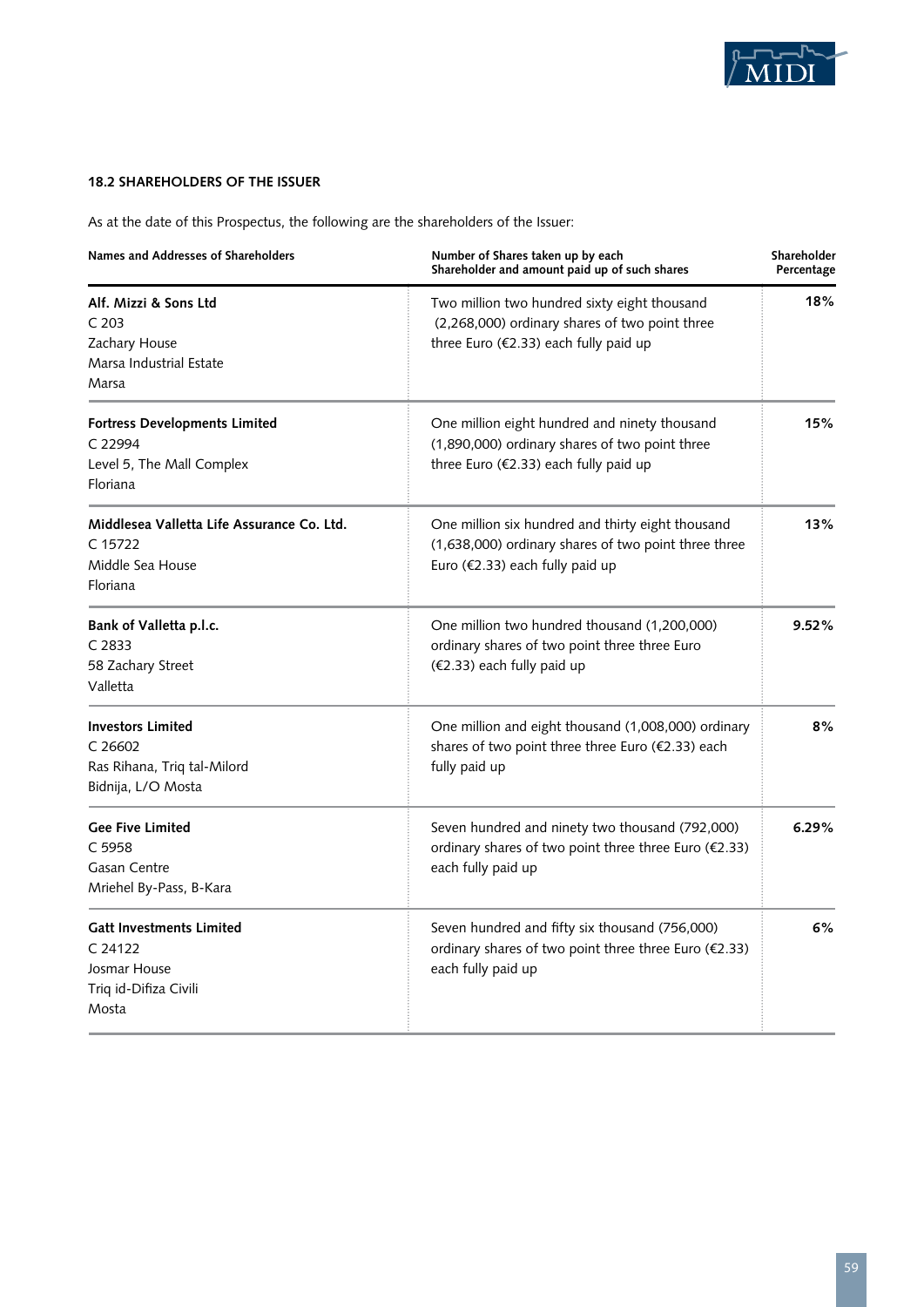

| Names and Addresses of Shareholders                                                                              | Number of Shares taken up by each<br>Shareholder and amount paid up of such shares                                            |    | Shareholder<br>Percentage |  |
|------------------------------------------------------------------------------------------------------------------|-------------------------------------------------------------------------------------------------------------------------------|----|---------------------------|--|
| <b>Polidano Brothers Limited</b><br>C 8884<br>Hal Farrug Road<br>Luqa                                            | Seven hundred and fifty six thousand (756,000)<br>ordinary shares of two point three three Euro (€2.33)<br>each fully paid up | 6% |                           |  |
| Vassallo Builders Group Limited<br>C <sub>2448</sub><br>The Three Arches<br>Valletta Road<br>Mosta               | Seven hundred and fifty six thousand (756,000)<br>ordinary shares of two point three three Euro<br>(€2.33) each fully paid up | 6% |                           |  |
| <b>Pater Holding Company Limited</b><br>C 3334<br>U.C.I.M. Co. Buildings<br>Birkirkara Road<br><b>Birkirkara</b> | Six hundred and thirty thousand (630,000)<br>ordinary shares of two point three three Euro<br>(€2.33) each fully paid up      | 5% |                           |  |
| Lombard Bank Malta p.l.c.<br>C <sub>1607</sub><br>67, Republic Street<br>Valletta                                | Six hundred and thirty thousand (630,000) ordinary<br>shares of two point three three Euro (€2.33) each<br>fully paid up      | 5% |                           |  |
| First Gemini p.l.c.<br>C <sub>368</sub><br>2, Airways House<br><b>High Street</b><br>Sliema                      | One hundred and fifty thousand (150,000) ordinary<br>shares of two point three three Euro (€2.33) each<br>fully paid up       |    |                           |  |
| Pininfarina Extra s.r.l.<br>Via Nazionale 30<br>10020 Cambiano<br>Turin, Italy                                   | One hundred twenty six thousand (126,000)<br>ordinary shares of two point three three Euro (€2.33)<br>each fully paid up      | 1% |                           |  |

In terms of the Memorandum and Articles of Association, the Board shall consist of a minimum of six and a maximum of eleven directors, who are appointed as follows:

**(i)** Any shareholder holding shares conferring not less than 9% of the total voting rights shall be entitled by letter to appoint one Director for each and every 9% of the total voting rights held by him.

**(ii)** Any voting rights remaining unused in the appointment procedure set out in paragraph (i) above may be aggregated by agreement between shareholders to form the required percentage.

**(iii)** The other Director or Directors (being not more than such number as would together with the Directors appointed by letter make more than eleven Directors) shall be elected at the Annual General Meeting. For the purposes of such election, only those voting rights remaining unused in the appointment of Directors by letter shall be used; voting shall take place on the basis that one share entitles the holder to vote for only one candidate for election; and the Chairman of the Meeting shall declare elected that candidate or candidates who obtain the greater number of votes on that basis.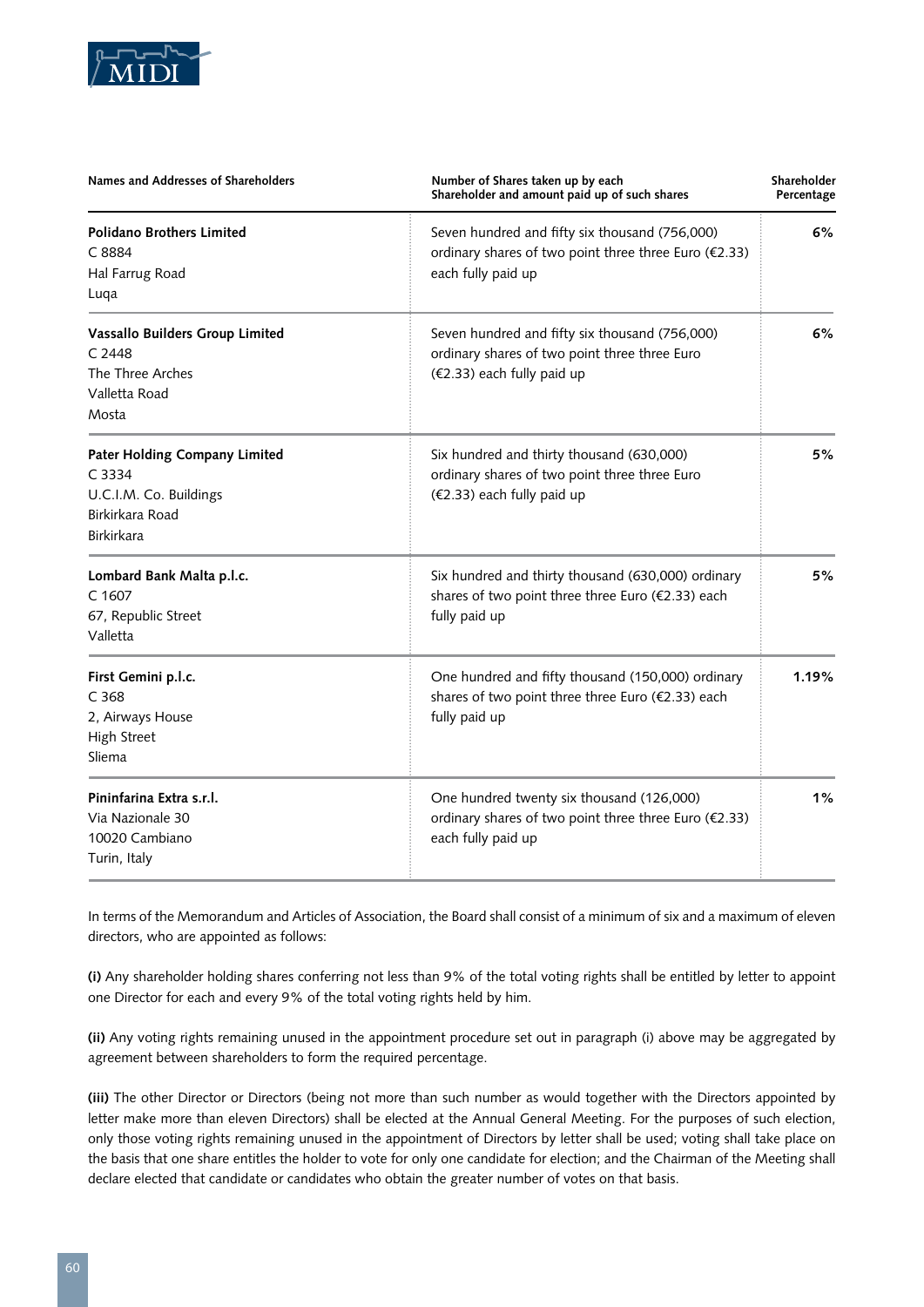

**(iv)** If and so long as there is a shareholder who holds shares conferring more than fifty per cent (50%) but less than fifty four per cent (54%) of the total voting rights in the Company, then notwithstanding the provisions contained in the preceding paragraphs, such shareholder shall be entitled by letter to appoint six Directors but if the said shareholder exercises his right under this paragraph, the shares held by him may only be used to appoint the said six Directors in terms of this paragraph and may not be used to appoint or elect Directors as contemplated in paragraphs (i), (ii) and (iii) above.

#### **18.3 Senior Management of the Issuer**

The Senior Management team of the Issuer consists of:

**1.** Mr. Ben Muscat (CEO) – joined Midi in February 2000 immediately after the Emphyteutical Deed was signed. He is a warranted accountant (FCCA) by profession and has thirty years working experience in positions covering finance, management and business development. He has occupied senior management and group director positions in companies and groups as varied as switchgear manufacturing, food processing and production, beer and soft drink production to construction, property development and hospitality based business groups. He is responsible for building the Midi organisation and for the Project's ongoing development.

**2.** Mr. James Vassallo (Sales and Marketing Manager) – joined in June 2002 and his main responsibilities include sales, marketing, PR functions and all launch, pricing and sales strategies. He is also involved in design planning support, client, media & estate agency relationship management and the supervision of Tigné Point Marketing Ltd. Mr. Vassallo has fifteen years of management experience in the real estate, hospitality and leisure fields. He has established a wide network of industry and media contacts both locally and overseas.

**3.** Mr. Luke Coppini (Financial Controller) – is the most recent addition to the management team. He holds an accountancy warrant having graduated with the Association of Chartered Certified Accountants in 1991 and appointed as Fellow in 1997. Mr. Coppini is responsible for the Finance and Administration functions at Midi. He comes with 25 years working experience having held a number of key management positions within the local automotive, beverage and building industries.

**4.** Mr. Edwin Borg (Business Development Manager) - joined Midi as Business Development Manager in September 2006. Prior to joining Midi, Mr. Borg worked for both state-owned and private enterprises and acquired extensive experience in varied sectors including office furniture, enterprise promotion, beverage production and even the postal service. At Midi, he is actively involved in the commercial phases of the development and is currently focusing on the retail centre and the office block at Tigné Point. He is also secretary of the Company's Advisory Board and Management Committee.

## 19. CORPORATE GOVERNANCE

The Issuer supports the Code of Principles of Good Corporate Governance (the "Code") originally issued by the Malta Stock Exchange which now forms part of the Listing Rules.

The Board shall take such measures as are necessary in order for the Issuer to comply with the requirements of the Code to the extent that this is considered appropriate and complementary to the size, nature and operations of the Issuer.

#### **19.1 Conflicts of Interests**

Some of the Directors of the Issuer are also directors of other members of the Group. Also, the Chief Executive Officer sits, as a director, on the board of some of the subsidiary companies of the Issuer.

Given the current shareholding of Midi, and in line with expectations upon the commencement of the Company, conflicts of interest affecting board members have arisen/will arise with regards to:

**1.** Contracts for goods and services, including the provision of construction services, civil and mechanical and engineering works which have been/may be entered into between Midi and the companies that its board members may represent (or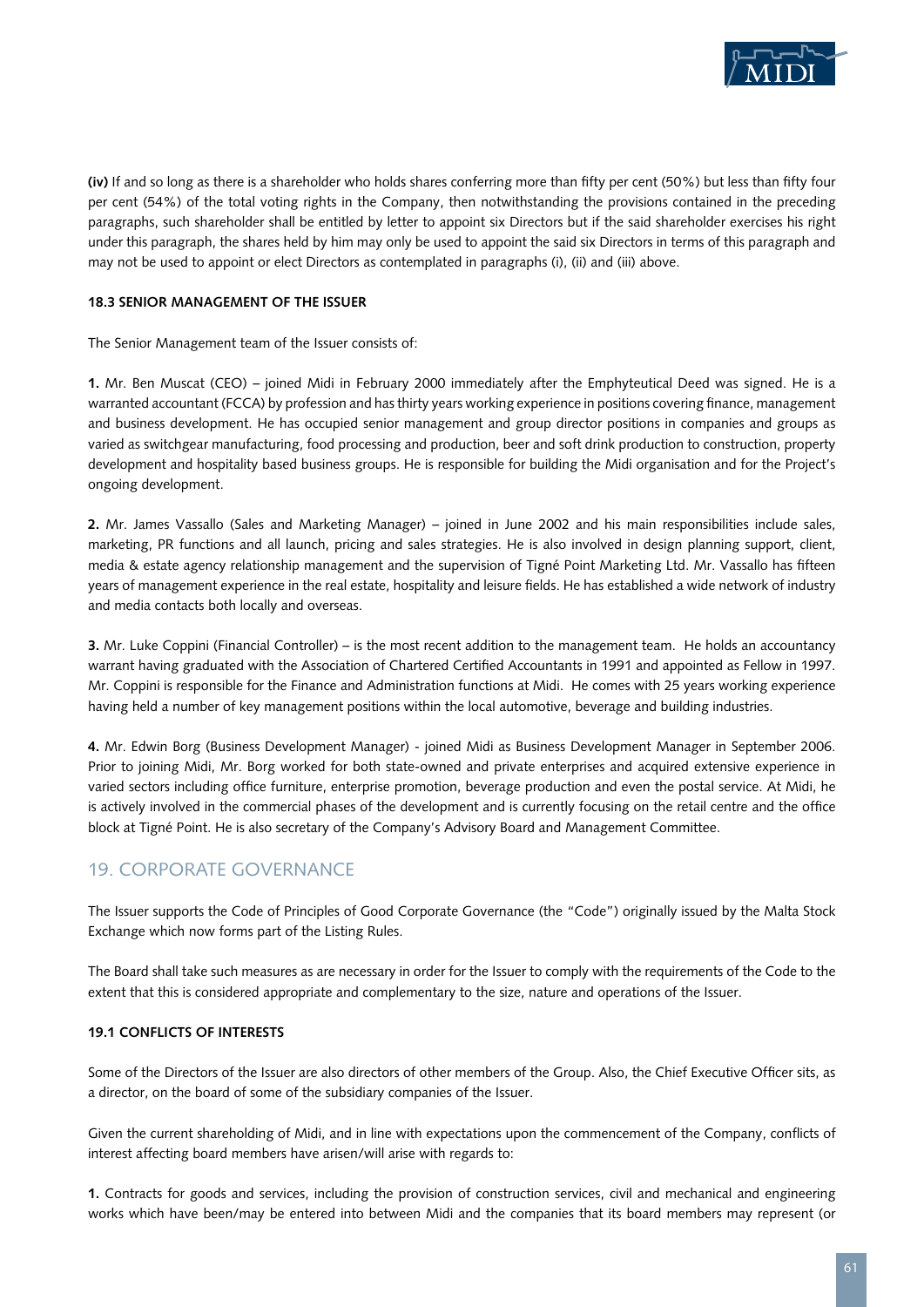

otherwise have an interest in). Material contracts under this category have been entered into by Mr. Joseph A. Gasan, Mr. Maurice F. Mizzi, Mr. John Mary Gatt, Mr. Nazzareno Vassallo and Mr. Charles Polidano;

**2.** Financing and insurance services which have been/may be provided to Midi by the companies that its board members may represent (or otherwise have an interest in). This category affects particularly Mr. Albert Mizzi, Mr. Tonio Depasquale and Mr. Mario C. Grech;

**3.** Activities, including retail projects, carried on by Midi which may compete with similar activities carried on, in the close proximity of the Project by companies which its board members may represent (or otherwise have an interest in). This category affects particularly Mr. Albert Mizzi, Dr. Alec A. Mizzi, Mr. Maurice F. Mizzi, Mr. Joseph A. Gasan and Mr. Mario C. Grech;

**4.** Purchases of apartments by Directors or by companies that its board members may represent (or otherwise have an interest in). All Directors or companies that they may represent (or otherwise have an interest in), excluding Mr. Tonio Depasquale and Mr. Joseph A. Gasan, have had an interest in the acquisition of 32 apartments, out of the 259 apartments which as at the date of this Prospectus were put on the market at Tigné Point, at a cost of €20.7 million as follows:

**(i)** Between December 2007 and May 2008, 9 sales contracts were concluded for a total consideration of €5.3 million;

**(ii)** Promise of sale agreements were entered into for a further 16 apartments for a total consideration of €13.5 million between December 2002 and December 2004;

**(iii)** Further promise of sale agreements for 7 apartments for a total consideration of €1.9 million were entered in July and August 2008.

Mr. Paul Bonello is a Managing Director of Finco Treasury Management Limited, a company that is a Category 2 Investment Services Act licence holder. In this respect, Mr. Bonello declares that neither he nor Finco Treasury Management Limited will provide any investment advice in respect of the Bonds. Mr. Paul Bonello further declares that Finco Treasury Management Limited will not trade in the Bonds except on an execution-only basis.

#### **19.2 How the Issuer Manages Conflicts of Interests**

#### **19.2.1 Tendering Process**

All contracts for goods and services, including the provision of construction services, civil and mechanical and engineering works, and any other purchases are based upon the principle of competitive bidding.

The CEO negotiates with suppliers in order to ensure that the best quality goods and services are procured by Midi at the least possible price.

The Advisory Board is responsible to supervise such tendering process. In particular it is responsible for assisting and directing the CEO in negotiations with contractors, suppliers and service providers and is ultimately responsible for the award of such tenders.

#### **19.2.2 Disclosure of Interest by Directors**

By virtue of Article 80(1) of the Memorandum and Articles of Association, the Directors are obliged to keep the Board advised, on an ongoing basis, of any interest that could potentially conflict with that of the Company. The Board member concerned shall not take part in the assessment by the Board as to whether a conflict of interest exists. A Director shall not vote in respect of any contract, arrangement, transaction or proposal in which he has material interest (Article 80(2) of the Memorandum and Articles of Association).

Article 80(6) of the Memorandum and Articles of Association states that if any question arises at any meeting as to the materiality of a Director's interest or as to the entitlement of any Director to vote and such question is not resolved by his voluntarily agreeing to abstain from voting, then such question shall be referred to the Auditors and their ruling shall be final and conclusive except in a case where the nature or extent of the interests of the Director concerned have not been fairly disclosed.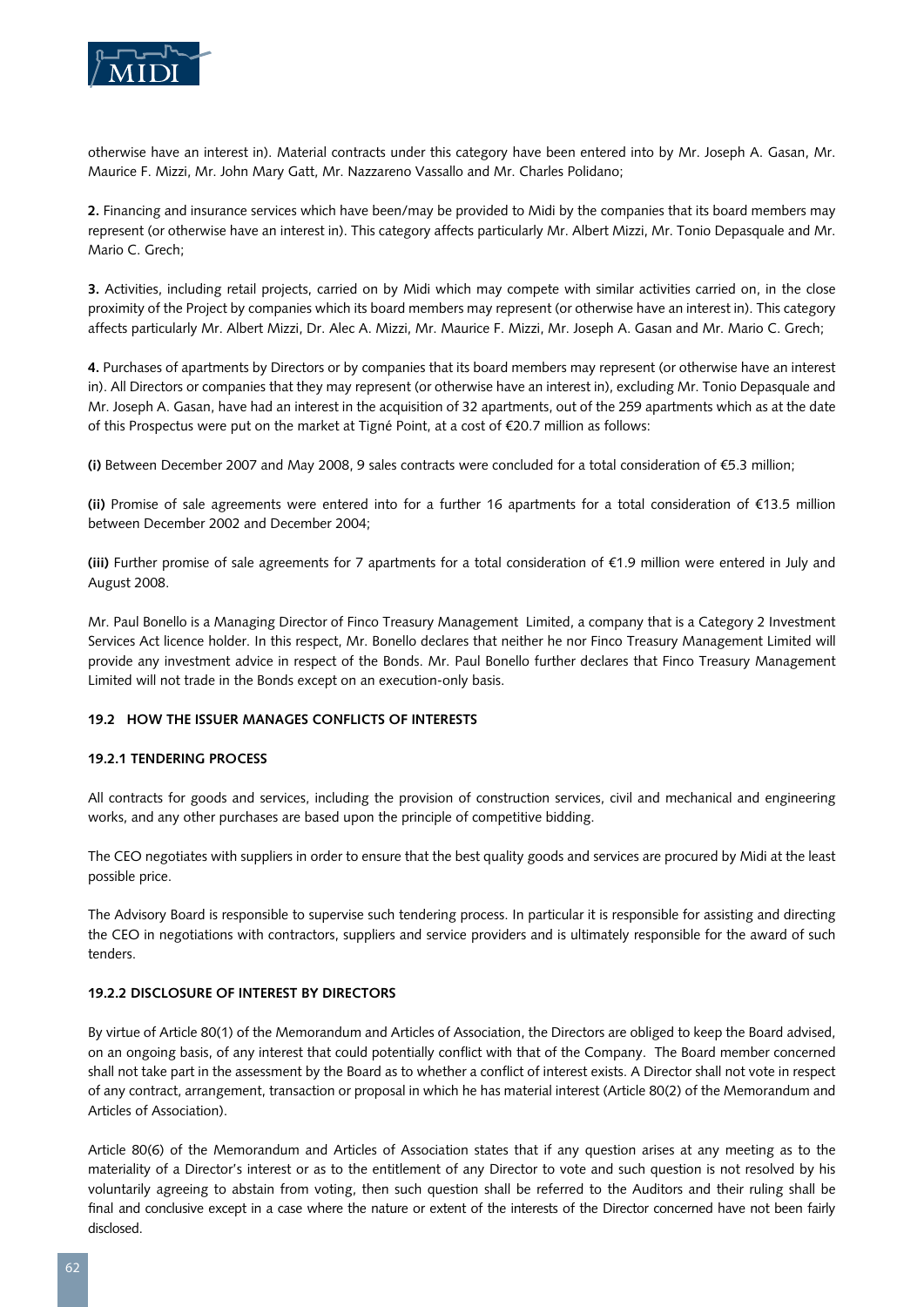

Furthermore, the Issuer operates according to certain broad principles in terms of the Board of Directors' Charter, including but not limited to the following:

**(i)** In all cases, when participating as a Director on Midi's Board, individuals should bear in mind their statutory duties towards the Company and conduct themselves accordingly. In some instances, depending on the immediacy and extent of a conflict, it may be appropriate for them to abstain from participating in certain discussions. In many cases, it would be appropriate for the Directors not to request, or remove from the Company's premises, papers or reports which comment at a detailed level on a competing activity;

**(ii)** Management, in conjunction with the Advisory Board, should assist the Board in managing potential conflicts by ensuring that Board papers or reports provide all the material necessary to direct the business, while abstaining from irrelevant detail;

**(iii)** It will be appropriate from time to time to enter into other arrangements to govern particular situations. An example of this was the Issuer's decision to form a separate subsidiary, with its own Board, to handle the development of the retail mall.

#### **19.2.3 The Audit Committee**

The Audit Committee has the task to ensure that any potential conflicts of interest are resolved in the best interests of the Group.

## 20. AUDIT PRACTICES

#### **Audit Committee**

The Audit Committee`s primary purpose is to:

**(a)** protect the interests of the Company`s shareholders; and

**(b)** assist the Directors in conducting their role effectively so that the Company's decision-making capability and the accuracy of its reporting and financial results are maintained at a high level at all times.

The Board has set formal terms of reference of the Audit Committee that establish its composition, role and function. The Audit Committee is a committee appointed by the Board and is directly responsible and accountable to the Board. The Board reserves the right to change these terms of reference from time to time.

The main role and responsibilities of the Audit Committee are:

**(a)** to review procedures and assess the effectiveness of the internal control systems, including financial reporting;

**(b)** to assist the Board of Directors in monitoring the integrity of the financial statements, the internal control structures, the financial reporting processes and financial policies of the Company;

**(c)** to maintain communications on such matters between the Board, management, the independent auditors and (where applicable) the internal auditors;

**(d)** to review the Company`s internal financial control system and, unless addressed by a separate risk committee or the Board itself, risk management systems;

**(e)** to monitor and review the effectiveness of the Company`s internal audit function (if and when established) on a regular basis;

**(f)** to make recommendations to the Board in relation to the appointment of the external auditor and to approve the remuneration and terms of engagement of the external auditor following appointment by the shareholders in general meeting;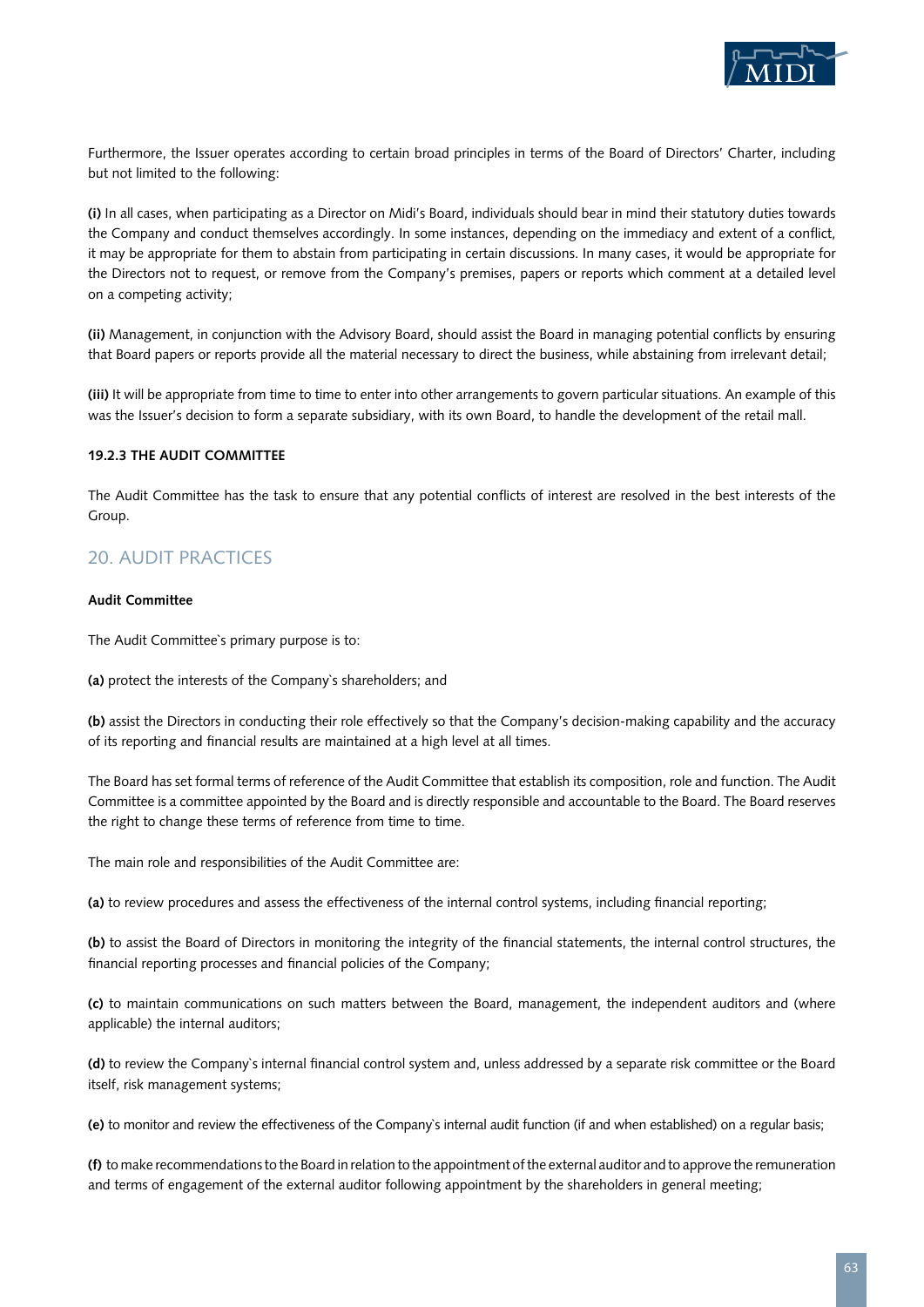

**(g)** to monitor and review the external audit functions, including the external auditor`s independence, objectivity and effectiveness;

**(h)** to develop and implement policy on the engagement of the external auditor to supply non-audit services;

**(i)** to establish internal procedures and to monitor these on a regular basis;

**(j)** to establish and maintain access between the internal and external auditors of the Company and to ensure that this is open and constructive;

**(k)** to review and challenge where necessary, the actions and judgements of management, in relation to the interim (if applicable) and annual financial statements before submission to the Board, focusing particularly on:

- **(i)** critical accounting policies and practices and any changes in them;
- **(ii)** decisions requiring a major element of judgement;
- **(iii)** the extent to which the financial statements are affected by any unusual transactions in the year and how they are disclosed;
- **(iv)** the clarity of disclosures and compliance with International Financial Reporting Standards;
- **(v)** significant adjustments resulting from the audit;
- **(vi)** compliance with stock exchange (if applicable) and other legal requirements;
- **(vii)** reviewing the Company's statement on Corporate Governance prior to endorsement by the Board;

**(l)** to gain an understanding of whether significant internal control recommendations made by internal and external auditors have been implemented by management;

**(m)** reviewing the internal audit function of the Company (if any), including its plans, activities, staffing and organisational structure;

**(n)** monitoring the statutory audit of the annual and consolidated accounts;

**(o)** discuss Company policies with respect to risk assessment and risk management, review contingent liabilities and risks that may be material to the Company; and

**(p)** to consider other matters that are within the general scope of the Committee that are referred to it by the Board of Directors.

When the Audit Committee`s monitoring and review activities reveal cause for concern or scope for improvement, it shall make recommendations to the Board on the action needed to address the issue or make improvements.

The Audit Committee consists of Mr. Paul Bonello, who is independent and competent in accounting and Mr. Anthony Mamo, and is chaired by Mr. Tonio Depasquale. They are all non-executive Directors.

Mr. Bonello is considered to be independent because he is free from any business, family or other relationship with the Company, the shareholder appointing him as Director, any other shareholder or the management of either, that creates a conflict of interest such as to jeopardise exercise of his judgement.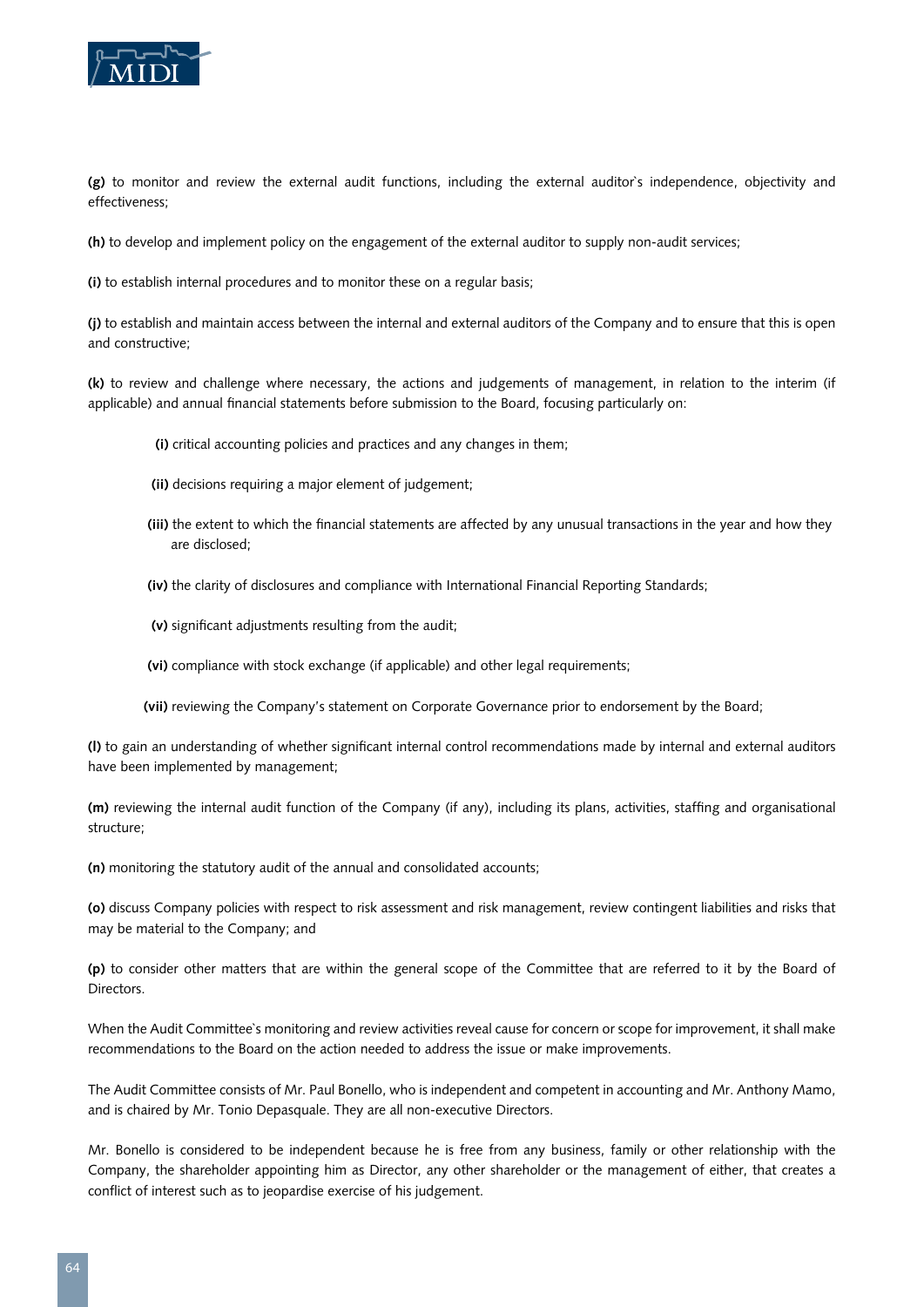

## 21. FINANCIAL INFORMATION

This document makes reference to the financial statements of the Issuer for the financial years ended 31 December 2005, 31 December 2006 and 31 December 2007. The financial statements referred to have been audited by PricewaterhouseCoopers and copies thereof are available for inspection as set out in Section 23.5 of Part C below.

There is no significant change in the financial or trading position of the Issuer which occurred since the end of the financial period to which the audited financial statements for the year ended 31 December 2007 relate.

Interim unaudited financial statements covering the six month period to 30 June 2008, drawn up in accordance with International Accounting Standard 34, are set out in Annex V of Part E.

## 22. LITIGATION

Save for what is stated below, neither the Issuer nor any member of the Group is or has been engaged in nor, so far as the Issuer or any member of the Group is aware, has pending or threatened, any governmental, legal or arbitration proceedings which may have, or have had during the 12 months preceding the date of this Prospectus, a significant effect on the Issuer's or the Group's financial position or profitability.

- Dr. Josette Grech noe vs. Int Med Plastering Limited and Mediterranean Building Finishes Limited (Case No. 895/2007RCP). The plaintiff in this case represents the family of Marwan Mohamed Mossa Abdelaati who lost his life while working on the Tigné Point site for Int Med Plastering Limited. The case is an employers' liability claim whereby the deceased's family are claiming damages from Int Med Plastering Limited, the deceased's employer. The employers' liability insurers of Int Med Plastering Limited have repudiated liability on the basis that the deceased was not regularly employed. Int Med Plastering Limited on their part are alleging that in terms of the relative contract of works, the Issuer was obliged to provide insurance cover for third party liability and that this would include the claim in question. Int Med Plastering Limited sent correspondence to the Issuer in this regard. The claim of Int Med Plastering Limited contained in the said correspondence is being contested by the Issuer. The Issuer is not a party to the above-mentioned court case and the amount of damages is, in any case to be liquidated by the Court.

- The Issuer has received a few legal and judicial letters from property buyers mainly relating to damages allegedly incurred by them due to alleged delays. To date, none of the pending claims were pursued in Court.

- The Issuer has received invoices and letters from the Malta Environment and Planning Authority ("MEPA") requesting payment of €4,557,206.40 as a fee for disposal of excavated material at sea. By means of a letter dated 23 October 2008 MEPA's legal advisor requested payment of the above-mentioned fee and threatened legal action in the event of failure to pay. Responses rebutting the claim were sent by the Issuer's legal advisors on 4 and 5 November 2008. The Issuer is contesting the invoices and the claim, *inter alia*, on the basis that it is time-barred and that it was not the person who disposed of the material. The Issuer, without prejudice to its contestation of the claim, also contends that any charges should ultimately be paid by the contractors who were engaged to carry out the excavation works in terms of the relative contracts of works.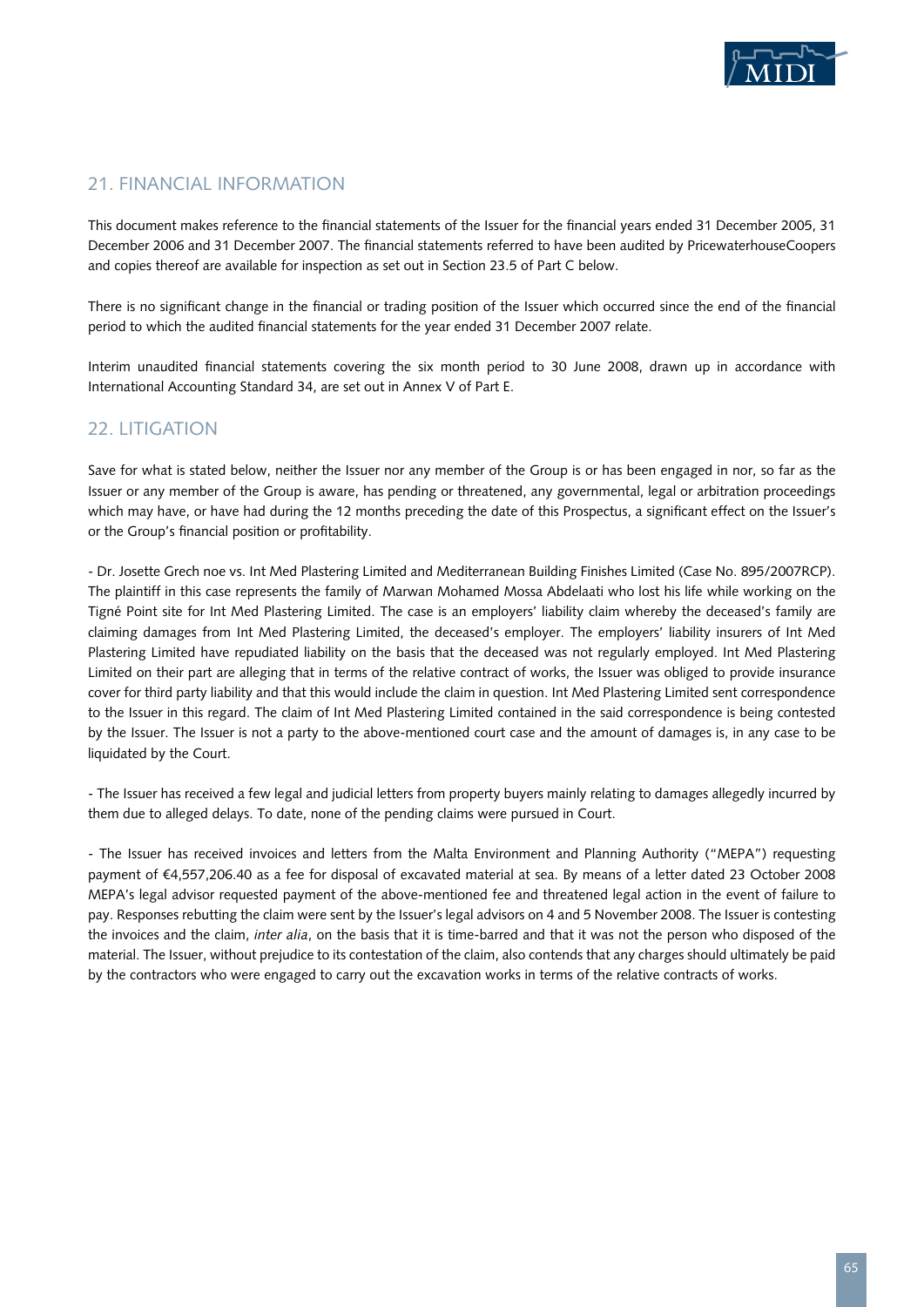

## 23. ADDITIONAL INFORMATION

#### **23.1 Share Capital**

As at the date of this Prospectus, the Issuer has an authorised share capital of forty eight million nine hundred and thirty thousand Euro (€48,930,000), divided into twenty one million (21,000,000) ordinary shares of two point three three Euro (€2.33) each and an issued share capital of twenty nine million three hundred and fifty eight thousand Euro (€29,358,000) divided into twelve million six hundred thousand (12,600,000) ordinary shares of a nominal value of two point three three Euro (€2.33) each, subscribed and fully paid up.

Since incorporation, the Issuer has allotted shares as detailed in the following table:

| Date of Allotment                                   | Number of Shares <sup>1</sup> | Shareholder                                   |
|-----------------------------------------------------|-------------------------------|-----------------------------------------------|
| Initial Share Capital, issued on<br>31 January 1996 | 400 Ordinary "A" Shares       | Alf. Mizzi & Sons Ltd.                        |
| Initial Share Capital, issued on<br>31 January 1996 | 400 Ordinary "B" Shares       | Gee Five Limited                              |
| Initial Share Capital, issued on<br>31 January 1996 | 400 Ordinary "C" Shares       | Carmelo Caruana Co. Limited                   |
| 22 February 1999                                    | 597,385 Ordinary "A" Shares   | Alf. Mizzi & Sons Ltd.                        |
| 22 February 1999                                    | 597,385 Ordinary "B" Shares   | Gee Five Limited                              |
| 22 February 1999                                    | 597,385 Ordinary "C" Shares   | Hili Developments Limited <sup>4</sup>        |
| 22 February 1999                                    | 292,134 Ordinary "D" Shares   | Vassallo Builders Group Limited               |
| 22 February 1999                                    | 292,134 Ordinary "E" Shares   | Gatt Investments Limited                      |
| 22 February 1999                                    | 292,134 Ordinary "F" Shares   | Polidano Brothers Limited                     |
| 22 February 1999                                    | 444,189 Ordinary "A" Shares   | Alf. Mizzi & Sons Ltd.                        |
| 22 February 1999                                    | 444,189 Ordinary "B" Shares   | Gee Five Limited                              |
| 22 February 1999                                    | 444,189 Ordinary "C" Shares   | Hili Developments Limited <sup>4</sup>        |
| 22 February 1999                                    | 187,866 Ordinary "D" Shares   | Vassallo Builders Group Limited               |
| 22 February 1999                                    | 187,866 Ordinary "E" Shares   | Gatt Investments Limited                      |
| 22 February 1999                                    | 187,866 Ordinary "F" Shares   | Polidano Brothers Limited                     |
| 7 October 1999                                      | 114,815 Ordinary Shares       | Alf. Mizzi & Sons Ltd.                        |
| 7 October 1999                                      | 114,815 Ordinary Shares       | Gee Five Limited                              |
| 7 October 1999                                      | 114,815 Ordinary Shares       | Hili Developments Limited <sup>4</sup>        |
| 7 October 1999                                      | 480,000 Ordinary Shares       | Devilhena Limited <sup>2</sup>                |
| 7 October 1999                                      | 800,000 Ordinary Shares       | Valletta Investment Bank Limited <sup>3</sup> |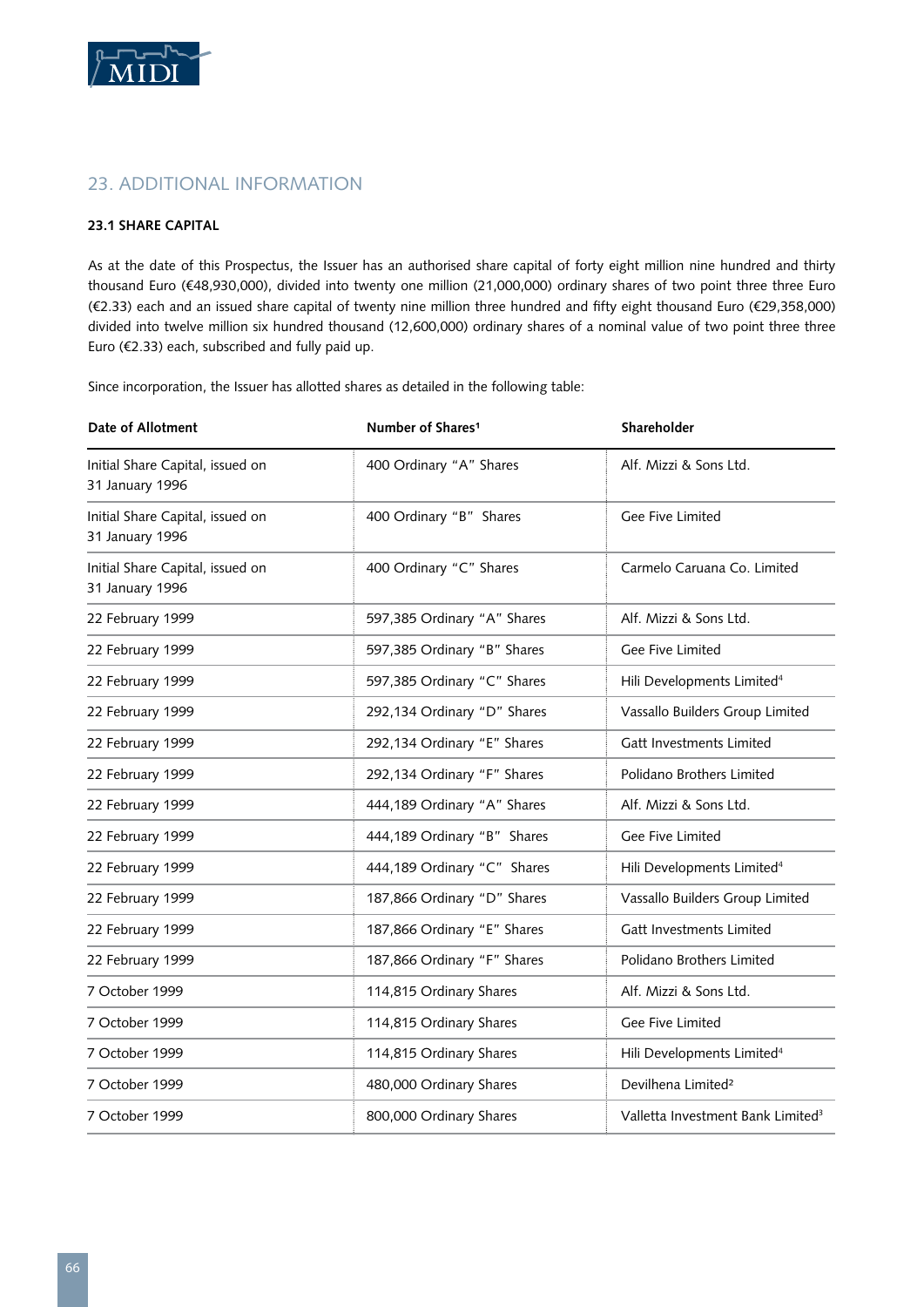

| Date of Allotment | Number of Shares <sup>1</sup> | Shareholder                                   |  |
|-------------------|-------------------------------|-----------------------------------------------|--|
| 7 October 1999    | 800,000 Ordinary Shares       | Middlesea Valletta Life Assurance Co. Ltd     |  |
| 7 October 1999    | 800,000 Ordinary Shares       | Pater Holding Company Limited                 |  |
| 7 October 1999    | 80,000 Ordinary Shares        | Pininfarina Extra s.r.l.                      |  |
| 16 December 1999  | 43,211 Ordinary Shares        | Alf. Mizzi & Sons Ltd.                        |  |
| 16 December 1999  | 43,211 Ordinary Shares        | Gee Five Limited                              |  |
| 16 December 1999  | 43,211 Ordinary Shares        | Hili Developments Limited <sup>4</sup>        |  |
| 2 November 2000   | 600,000 Ordinary Shares       | Alf. Mizzi & Sons Ltd.                        |  |
| 2 November 2000   | 600,000 Ordinary Shares       | Gee Five Limited                              |  |
| 2 November 2000   | 600,000 Ordinary Shares       | Hili Developments Limited <sup>4</sup>        |  |
| 2 November 2000   | 240,000 Ordinary Shares       | Vassallo Builders Group Limited               |  |
| 2 November 2000   | 240,000 Ordinary Shares       | Gatt Investments Limited                      |  |
| 2 November 2000   | 240,000 Ordinary Shares       | Polidano Brothers Limited                     |  |
| 2 November 2000   | 240,000 Ordinary Shares       | Devilhena Limited <sup>2</sup>                |  |
| 2 November 2000   | 400,000 Ordinary Shares       | Valletta Investment Bank Limited <sup>3</sup> |  |
| 2 November 2000   | 400,000 Ordinary Shares       | Middlesea Valletta Life Assurance Co. Ltd     |  |
| 2 November 2000   | 400,000 Ordinary Shares       | Pater Holding Company Limited                 |  |
| 2 November 2000   | 40,000 Ordinary Shares        | Pininfarina Extra s.r.l.                      |  |
| 2 May 2002        | 90,000 Ordinary Shares        | Alf. Mizzi & Sons Ltd.                        |  |
| 2 May 2002        | 90,000 Ordinary Shares        | Fortress Developments Limited                 |  |
| 2 May 2002        | 150,000 Ordinary Shares       | First Gemini p.l.c.                           |  |
| 2 May 2002        | 60,000 Ordinary Shares        | Middlesea Valletta Life Assurance Co. Ltd.    |  |
| 2 May 2002        | 60,000 Ordinary Shares        | Pater Holding Company Limited                 |  |
| 2 May 2002        | 36,000 Ordinary Shares        | Vassallo Builders Group Limited               |  |
| 2 May 2002        | 36,000 Ordinary Shares        | Polidano Brothers Limited                     |  |
| 2 May 2002        | 36,000 Ordinary Shares        | Devilhena Limited <sup>2</sup>                |  |
| 2 May 2002        | 36,000 Ordinary Shares        | Gatt Investments Limited                      |  |
| 2 May 2002        | 6,000 Ordinary Shares         | Pininfarina Extra s.r.l.                      |  |

<sup>1</sup> Designations given from 1996 to 1999 have now been done away with and there are no classes of shares.

² The shares are now held by Investors Limited following a division of Devilhena Limited on 8 April 2007.

4 Hili Developments Limited changed its name to Fortress Developments Limited on 29 March 2001.

 $^{\rm 3}$ The shares are now held by Bank of Valletta p.l.c. as a result of Valletta Investment Bank Limited's merger with Bank of Valletta p.l.c. on 6  $\,$ January 2001.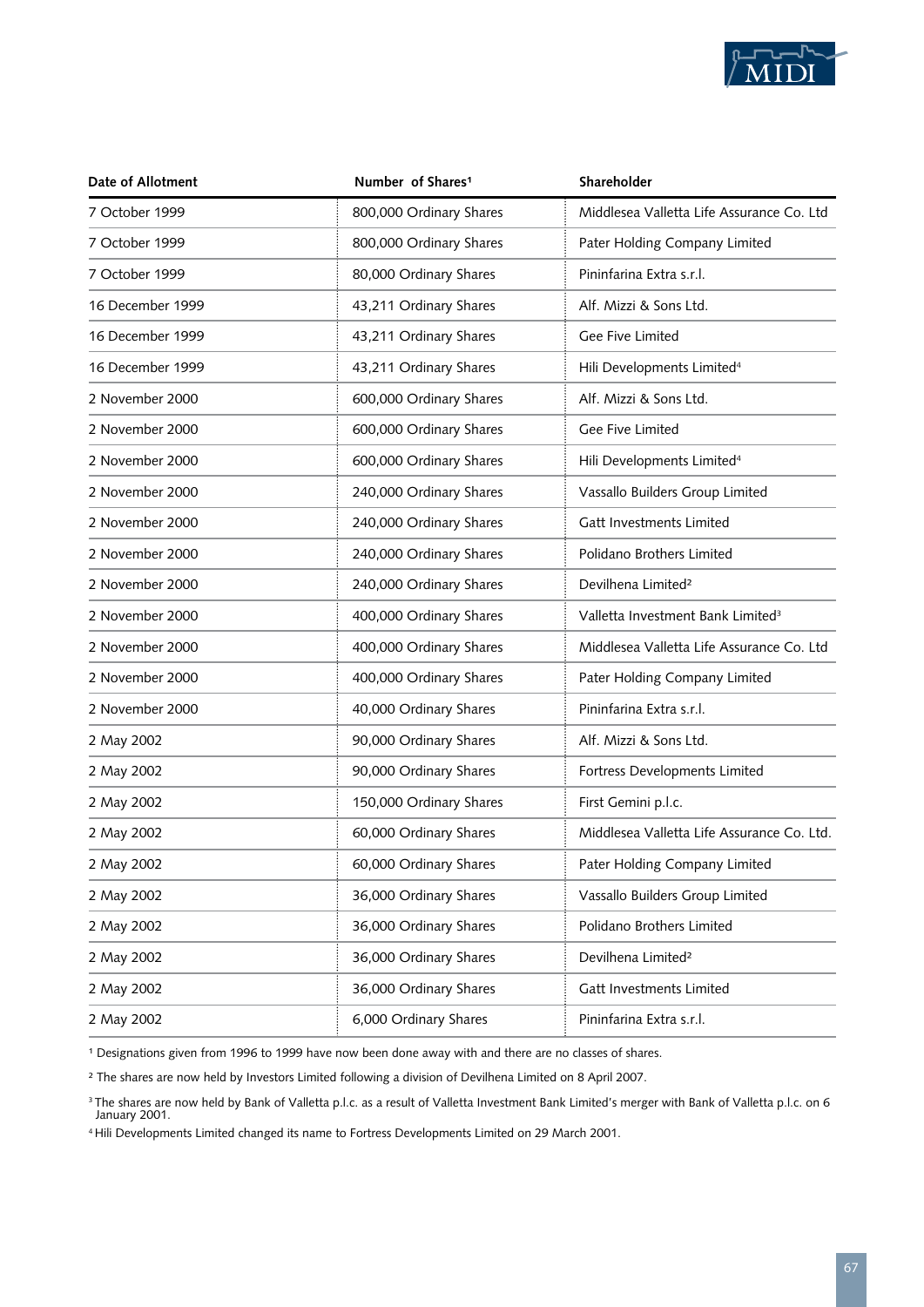

| Date of Transfer | <b>Number of Shares</b> | <b>Transferor</b>             | <b>Transferee</b>                             |
|------------------|-------------------------|-------------------------------|-----------------------------------------------|
| 22 February 1999 | 400 Ordinary "C" Shares | Greenfoods Company Limited    | Hili Developments Limited                     |
| 21 January 2004  | 378,000 Ordinary Shares | Gee Five Limited              | Alf. Mizzi & Sons Ltd.                        |
| 21 January 2004  | 252,000 Ordinary Shares | Gee Five Limited              | Devilhena Limited                             |
| 21 January 2004  | 378,000 Ordinary Shares | Gee Five Limited              | Middlesea Valletta Life<br>Assurance Co. Ltd. |
| 6 November 2008  | 630,000 Ordinary Shares | Pater Holding Company Limited | Lombard Bank Malta p.l.c.                     |

Since incorporation, transfers of shares in Midi have taken place in the following manner:

In terms of the Memorandum and Articles of Association of the Issuer, any increase in the issued share capital of the Company may be made by ordinary resolution.

By virtue of a resolution passed at a general meeting of the Company held on 3 March 2008, the Board of Directors is authorised in terms of Article 85(2) of the Companies Act, for a period commencing from the date of the resolution and ending on 15 May 2009, to issue and allot such number of ordinary shares in the Company the nominal value of which would not, following such issue, amount to more than forty per cent (40%) of the total issued share capital of the Company.

By virtue of another resolution taken at the aforementioned meeting, the shareholders of the Company unanimously waived their respective rights of pre-emption, conferred on them by the Memorandum and Articles of Association of the Company (in particular the rights granted under articles 6 and 7 of the Articles of Association) and/or conferred on them by law (in particular the rights granted under article 88 of the Companies Act), over any new shares to be issued and allotted by the Board of Directors pursuant to the aforementioned authority granted to the Board.

#### **23.2 Memorandum and Articles of Association**

#### **23.2.1 Objects**

The Issuer is registered under the Companies Act with registration number C 15836.

The principal object and purpose of the Issuer, in terms of Clause 3 of its Memorandum of Association, is that of acquiring, developing and disposing of the immovable property or rights over such immovable property consisting of land and buildings at Manoel Island and Tigné Point in Malta; and to establish, promote and invest in the Project and in any other enterprise or undertaking connected thereto. The other objects in the Objects clause (clause 3) of the Memorandum of Association are limited by reference to the Project as defined above. A copy of the Memorandum and Articles of Association of the Issuer may be inspected during the lifetime of this Prospectus at the registered office of the Issuer and at the Registrar of Companies of the Malta Financial Services Authority.

#### **23.2.2 Voting Rights and Restrictions**

Each ordinary share is entitled to one vote.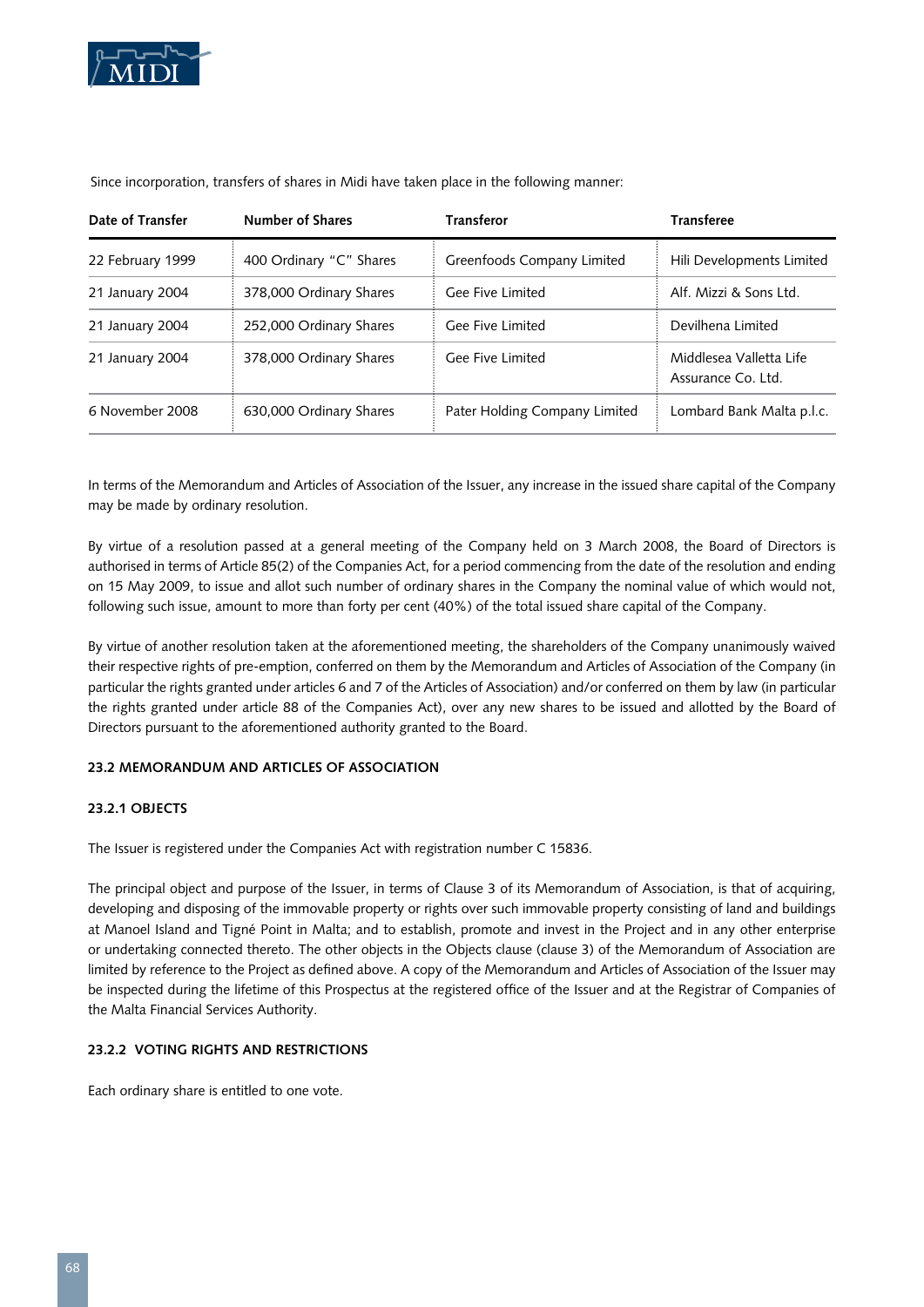

#### **23.2.3 Appointment of Directors**

In terms of the Memorandum and Articles of Association, the Board shall consist of a minimum of six and a maximum of eleven directors, who are appointed as follows:

**(i)** Any shareholder holding shares conferring not less than 9% of the total voting rights shall be entitled by letter to appoint one Director for each and every 9% of the total voting rights held by him;

**(ii)** Any voting rights remaining unused in the appointment procedure referred to in paragraph (i) above may be aggregated by agreement between shareholders to form the required percentage;

**(iii)** The other Director or Directors (being not more than such number as would together with the Directors appointed by letter make more than eleven Directors) shall be elected at the Annual General Meeting. For the purposes of such election, only those voting rights remaining unused in the appointment of Directors by letter shall be used; voting shall take place on the basis that one share entitles the holder to vote for only one candidate for election; and the Chairman of the Meeting shall declare elected that candidate or candidates who obtain the greater number of votes on that basis;

**(iv)** If and so long as there is a shareholder who holds shares conferring more than fifty per cent (50%) but less than fifty four per cent (54%) of the total voting rights in the Company, then notwithstanding the provisions contained in the preceding paragraphs, such shareholder shall be entitled by letter to appoint six Directors but if the said shareholder exercises his right under this paragraph, the shares held by him may only be used to appoint the said six Directors in terms of this paragraph and may not be used to appoint or elect Directors as contemplated in paragraphs (i), (ii) and (iii) above.

#### **23.2.4 Powers of Directors**

In terms of Article 76 of the Memorandum and Articles of Association, the business of the Issuer shall be managed by the Directors, who may exercise all such powers of the Company as are not, by the Companies Act or by the Articles, required to be exercised by the Company in General Meeting, subject, nevertheless, to the provisions of the Articles and of the Companies Act and to such directions, being not inconsistent with any provisions of the Articles and of the Companies Act, as may be given by the Company in General Meeting: provided that no direction given by the Company in General Meeting shall invalidate any prior act of the Directors which would have been valid if such direction had not been given. The general powers conferred upon the Directors by this Article shall not be deemed to be abridged or restricted by any specific power conferred upon the Directors by any other Article.

All the powers of the Issuer to borrow money are exercised by the Directors as provided for under Article 84 of the Issuer's Articles of Association – "Subject to the provisions of these Articles, the Board of Directors may exercise all the powers of the Company to borrow money and to hypothecate or charge its undertaking, property and uncalled capital or any part thereof, and to issue debentures and other securities, whether outright or as security for any debt, liability or obligation of the Company or of any third party."

A Director who is in any way, whether directly or indirectly, interested (even if such direct or indirect interest relates to the shareholder(s) who appointed him to office) in any contract or arrangement or proposed contract or arrangement with the Company shall declare the nature of his interest at a meeting of the Directors. Except in respect of certain specified matters, a Director shall not vote in respect of any contract, arrangement, transaction or any other proposal whatsoever in which he has any material interest (even if such interest relates to the shareholder(s) who appointed him to office), whether direct or indirect, otherwise than by virtue of his interests in shares or debentures or other securities of or otherwise in or through the Company. A Director shall not be counted in the quorum at a meeting in relation to any resolution on which he is debarred from voting. The Company may at any time with the unanimous consent of all the shareholder(s) suspend or relax these provisions to any extent or ratify any transaction not duly authorised by reason of a contravention of this Article.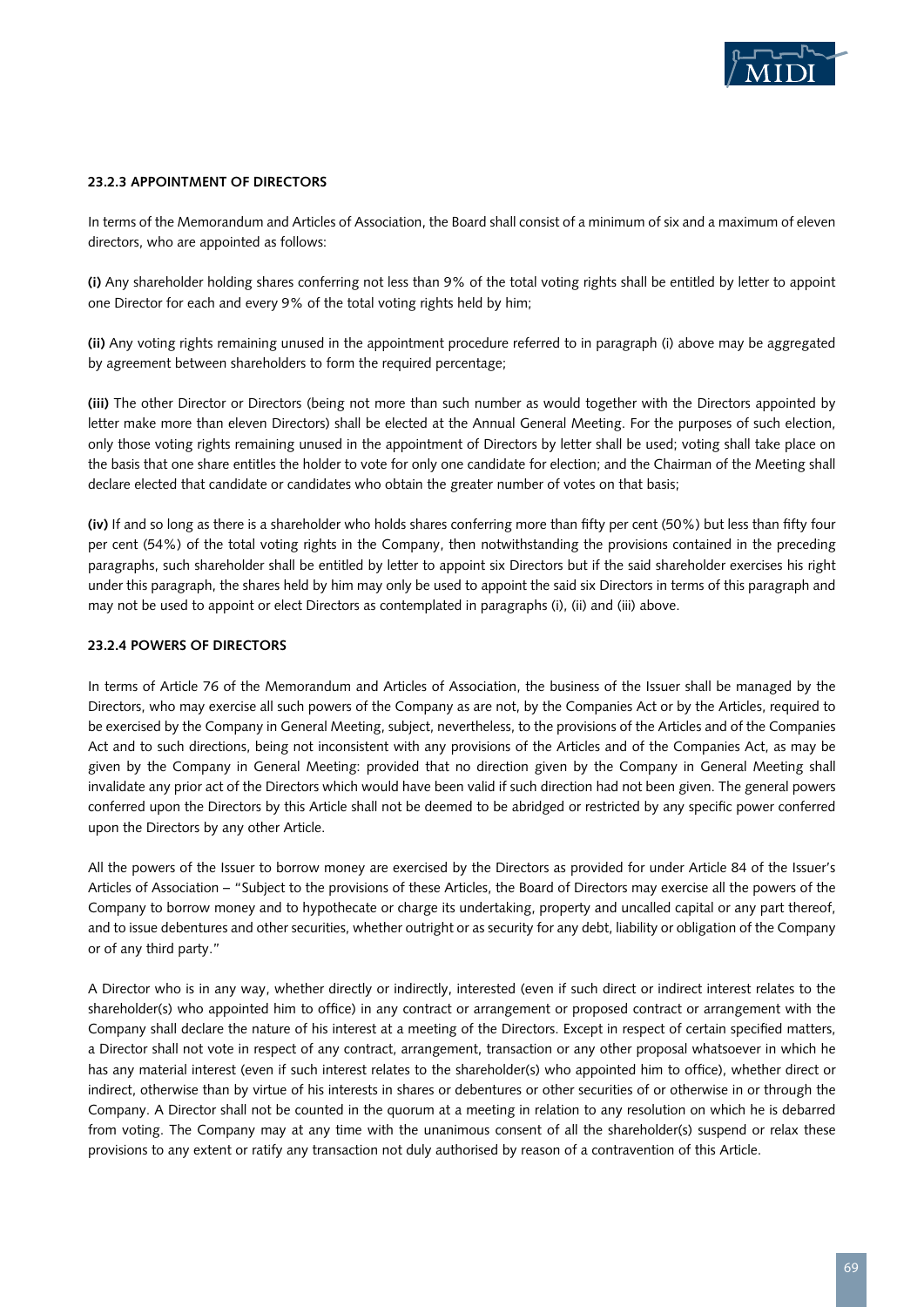

#### **23.2.5 Retirement of Directors**

At each Annual General Meeting of the Company all the Directors shall retire from office. A Director retiring from office shall retain office until the dissolution of such Meeting. A retiring Director shall be eligible for re-election or re-appointment.

#### **23.3 Material Contracts**

Save for the Emphyteutical Deed, a summary of which is contained in Annex I of this Prospectus, the Issuer has not entered into any other material contract which is not in the ordinary course of its business.

#### **23.4 Statement by Experts**

Save for the Accountants' Report – Forecast for the current financial year ending 31 December 2008 (which is annexed to this Prospectus as Part E Annex IV and which may be read together with the audited financial statements of the Issuer as laid out under the heading "Documents on Display" below), and the Architect's Valuation Report set out as Part E Annex VI, this Prospectus does not contain any statement or report attributed to any person as an expert.

The Accountants' Report – Forecast for the current financial year ending 31 December 2008 and the Architect's Valuation Report dated 17 November 2008 and 20 October 2008 respectively have been included in the form and context in which they appear with the authorisation of Mr. John Zarb, partner of PricewaterhouseCoopers of 167, Merchants Street, Valletta, Malta and Prof. Alex Torpiano, of aoM Partnership of Fort Manoel Street, Manoel Island, Gzira, Malta respectively who have given and have not withdrawn their consent to its inclusion herein.

None of the foregoing experts have any beneficial interest in the Issuer. The Issuer confirms that the Accountants' Report dated 17 November 2008 and the Architect's Valuation Report dated 20 October 2008 respectively have been accurately reproduced in this Prospectus and that there are no facts of which the Issuer is aware that have been omitted and which would render the reproduced information inaccurate or misleading.

#### **23.5 Documents on Display**

For the duration period of this Prospectus the following documents shall be available for inspection at the registered address of the Issuer:

- (a) Memorandum and Articles of Association;
- (b) Audited Financial Statements of the Issuer for the financial year ended 31 December 2007;
- (c) Audited Financial Statements of the Issuer for the financial year ended 31 December 2006;
- (d) Audited Financial Statements of the Issuer for the financial year ended 31 December 2005;
- (e) The Emphyteutical Deed; and
- (f) All reports, letters, and other documents, valuations and statements prepared by any expert at the Issuer's request which are included or referred to in this Prospectus.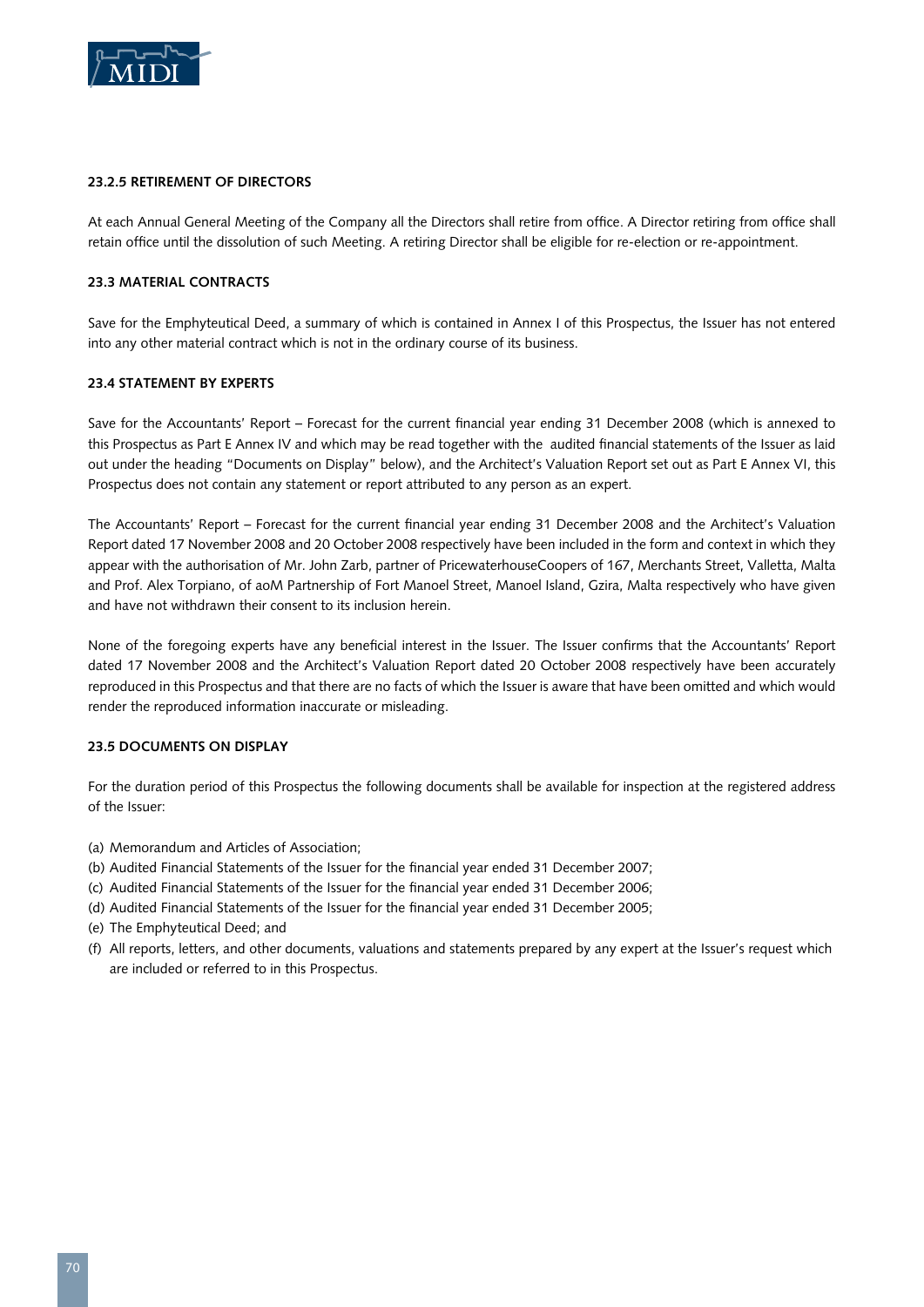

# Part D: Information about the Bonds

## 24. DETAILS OF THE OFFER AND ADMISSION TO TRADING

#### **24.1 The Bond Issue**

The Issuer is making an offering of the equivalent of €30,000,000 aggregate principal amount of Bonds which are being offered and made available to investors in any one or any combination of two currencies. The actual amount of EUR Bonds and GBP Bonds will depend on the value of the applications received for the Bonds. Accordingly, the Issuer may issue up to a maximum of:

(i) €30,000,000 EUR Bonds of a nominal value of €100 each Bond, issued at par and redeemable on the Redemption Date at €100 each EUR Bond unless the Issuer exercises its option to redeem all or any part of the Bonds on a Designated Optional Redemption Date; or

(ii)  $£26,085,000$  GBP Bonds of a nominal value of  $£100$  each Bond, issued at par and redeemable on the Redemption Date at £100 each GBP Bond unless the Issuer exercises its option to redeem all or any part of the Bonds on a Designated Optional Redemption Date; or

(iii) Any combination of the above provided that the aggregate principal amount of the Bonds issued shall not exceed the total value of €30,000,000. For the purpose of ascertaining the aggregate principal amount of the GBP Bond reference will be made to the Rate of Exchange.

Pursuant to the Over-allotment Option to meet applications for subscriptions, the Issuer may, at its option, increase the issue of the Bonds by the equivalent of an additional €10,000,000 up to a maximum combined aggregate principal amount of the equivalent of €40,000,000 in the event that during the Offer Period the Issuer receives applications for Bonds in excess of the combined aggregate principal amount of the equivalent of €30,000,000.

The Bond issue is not underwritten. In the event that the total aggregate principal amount of the Bonds amounting to €30,000,000 is not fully subscribed, no allotment of the Bonds shall be made, the applications for Bonds shall be deemed not to have been accepted by the Issuer and all money received from Applicants for Bonds shall be refunded accordingly.

#### **24.2 Distribution of the Bonds**

The Bonds are open for subscription to all categories of investors, subject to what is provided under the section titled "Important Information" at the beginning of this Prospectus.

The Issuer may enter into conditional subscription agreements prior to the commencement of the Offer Period up to an amount not exceeding 40%, in aggregate of the Offering with a number of Authorised Intermediaries for the subscription of the Bonds whereby it will bind itself to allocate Bonds to such Authorised Intermediaries upon closing of subscription lists. In terms of each subscription agreement the Issuer will be conditionally bound to issue, and each Authorised Intermediary will bind itself to subscribe for, a number of Bonds, subject to the Bonds being admitted to trading on the Official List of the Malta Stock Exchange. The subscription agreements will become binding on each of the Issuer and the Authorised Intermediaries upon delivery, provided that the Authorised Intermediaries would have paid to the Issuer all subscription proceeds in cleared funds on delivery of the subscription agreement.

Intermediaries subscribing for Bonds may do so for their own account or for the account of underlying customers, including retail customers, and shall in addition, be entitled to distribute any portion of the Bonds subscribed for upon commencement of trading.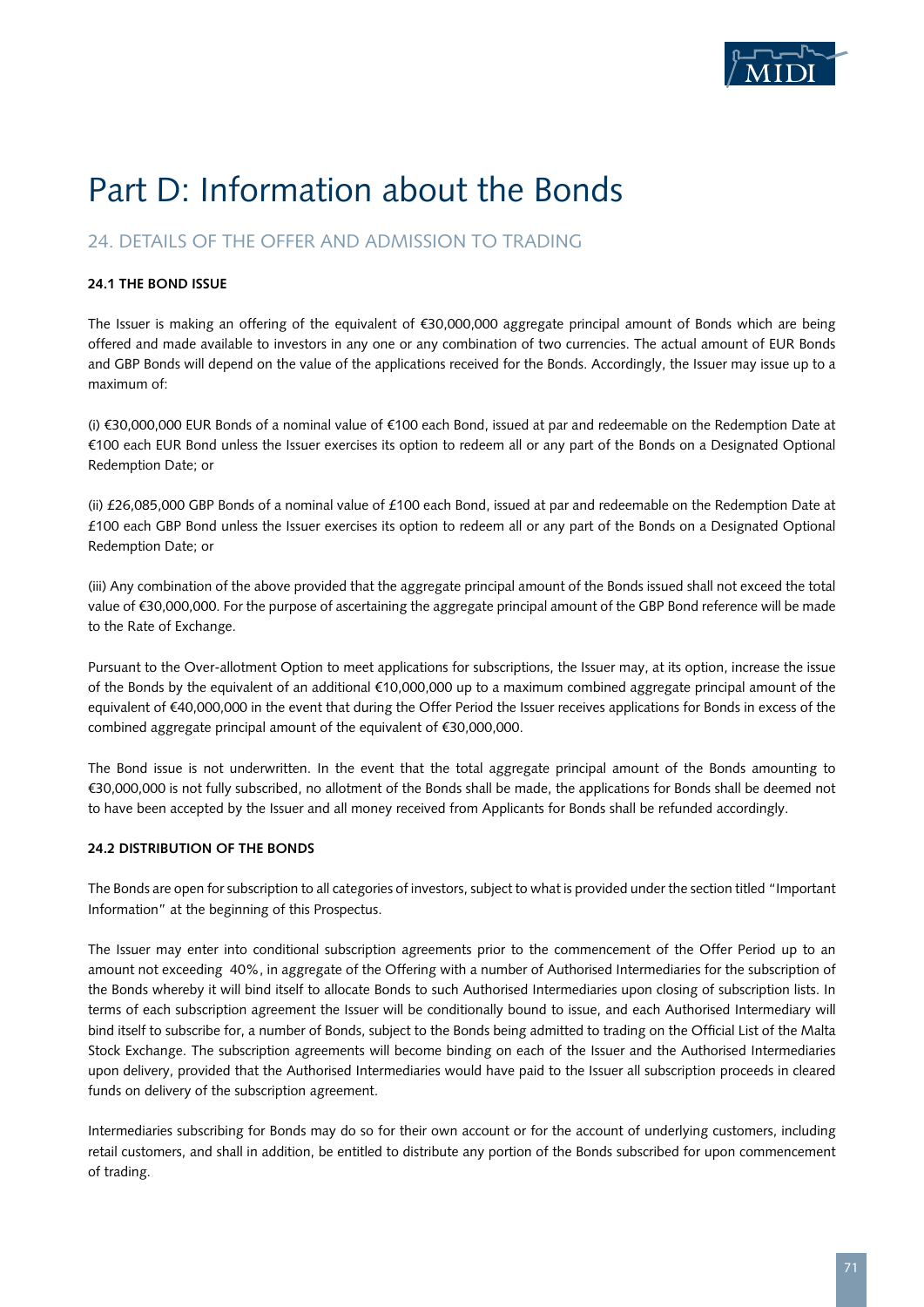

#### **24.3 Allocation Policy**

The Issuer will determine and announce the allocation policy for the allotment of the Bonds within five Business Days of the closing of subscriptions in, at least, one newspaper. It is expected that an allotment advice to Applicants will be dispatched within five Business Days of the announcement of the allocation policy.

Dealing shall commence upon admission to trading of the Bonds by the MSE and subsequent to the above-mentioned notification.

#### **24.4 Offer Period**

The Bonds will be available for subscription during the Offer Period commencing on 13 January 2009 up to and including 20 January 2009, subject to the right of the Issuer to close subscription lists before such date in the event of over-subscription.

The Terms and Conditions applicable to any Application for Bonds are set out in Section 28 of Part D of this Prospectus.

#### **24.5 Refunds**

If any Application is not accepted, or is accepted for fewer Bonds than those applied for, the monies or the balance of the amount paid but not allocated, as the case may be, will be returned by the Issuer without interest by direct credit into the Applicant's bank account as indicated by the Applicant on the Application Form. The Issuer will not be responsible for any loss or delay in transmission.

#### **24.6 Admission to Trading**

The Bonds are expected to be admitted to the Official List of the Malta Stock Exchange with effect from 4 February 2009 and trading is expected to commence on 5 February 2009.

#### **24.7 Expenses of the Issue**

Professional fees, costs related to publicity, advertising, printing, listing, registration, sponsor, management and registrar fees, a 1% selling commission, and other miscellaneous expenses in connection with this Bond Issue, are estimated not to exceed €900,000 or in the case of exercise of the Over-allotment Option €1,000,000, and shall be borne by the Issuer.

The overall amount of the placing commission payable to Authorised Intermediaries entering into conditional subscription agreements in terms of Section 24 of Part D will not exceed €120,000.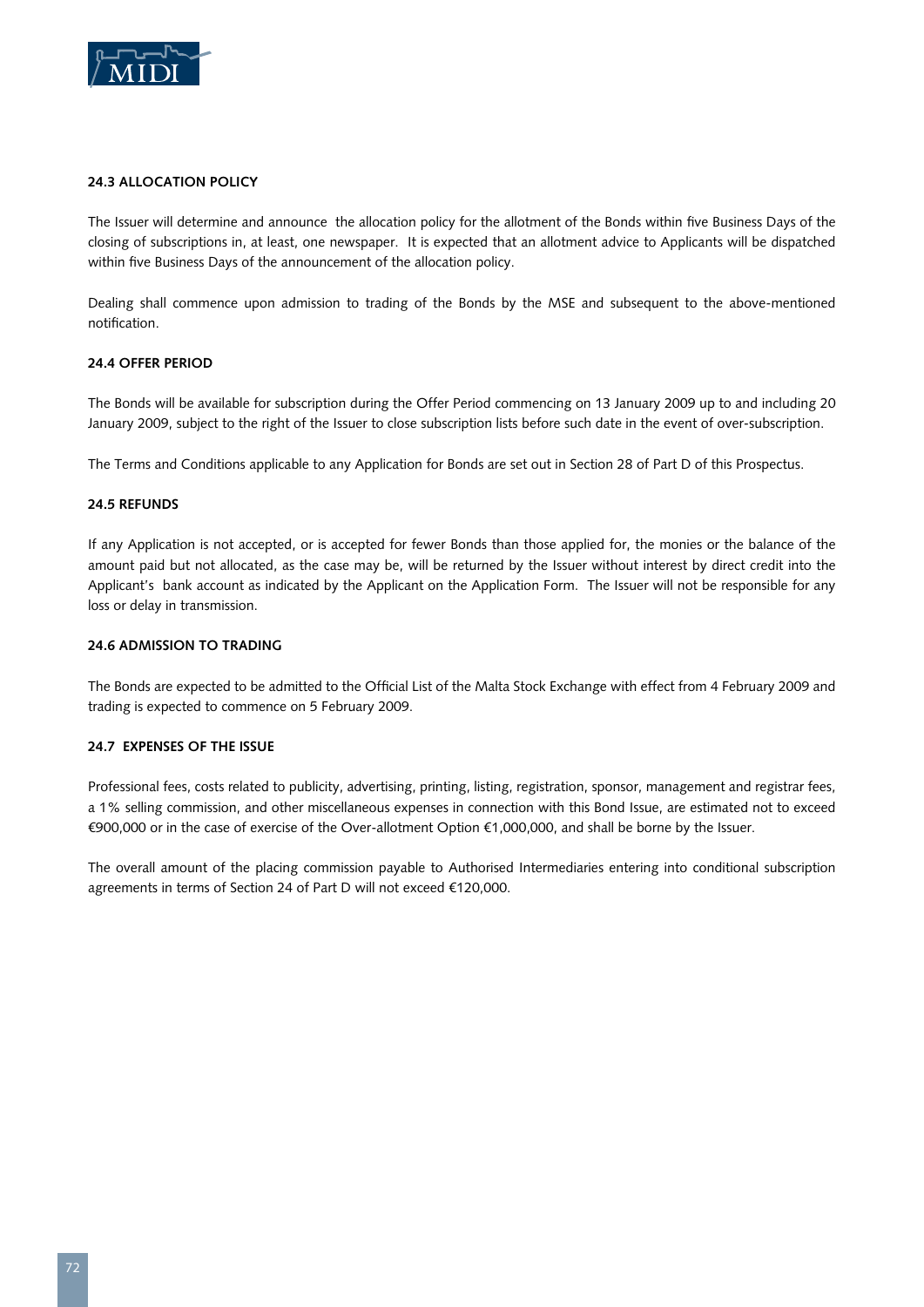

# 25. OFFER STATISTICS AND EXPECTED TIMETABLE

### **25.1 Offer Statistics**

| <b>Issuer</b>                   | Midi p.l.c., a company registered in Malta with registration number C 15386;                                                                                                                                                                                                                                                                                                                                                                                                                                                                                                             |  |
|---------------------------------|------------------------------------------------------------------------------------------------------------------------------------------------------------------------------------------------------------------------------------------------------------------------------------------------------------------------------------------------------------------------------------------------------------------------------------------------------------------------------------------------------------------------------------------------------------------------------------------|--|
| <b>Issue</b>                    | Bonds denominated in Euro, having a nominal value of €100 each, which will be<br>issued at par and shall bear interest at the rate of 7% per annum (the "EUR<br>Bonds") and Bonds denominated in Pound Sterling having a nominal value of<br>£100 each which will be issued at par and shall bear interest at the rate of 7%<br>per annum (the "GBP Bonds");                                                                                                                                                                                                                             |  |
| <b>ISIN</b>                     | MT0000421207 for EUR Bonds or MT0000421215 for GBP Bonds;                                                                                                                                                                                                                                                                                                                                                                                                                                                                                                                                |  |
| Amount                          | The equivalent of €30,000,000 aggregate principal amount, in either or each<br>of the EUR Bonds and GBP Bonds respectively depending on the value of the<br>applications received for the Bonds, subject to the option to increase<br>the issue of the Bonds by the equivalent of an additional €10,000,000 up to<br>a maximum combined aggregate principal amount of the equivalent of<br>€40,000,000 in the event that during the Offer Period the Issuer receives<br>Applications for Bonds in excess of the combined aggregate principal<br>amount of the equivalent of €30,000,000; |  |
| Form                            | The Bonds will be issued in fully registered form, without interest coupons. If and<br>for as long as the Bonds are admitted to listing on the Malta Stock Exchange,<br>certificates will not be delivered to Bondholders in respect of the Bonds as<br>each Bondholder's entitlement will be represented in uncertificated form by the<br>appropriate entry in the electronic register maintained on behalf of the Issuer at<br>the Central Securities Depository, or at such other equivalent securities depository;                                                                   |  |
| Denomination                    | Euro $(\epsilon)$ for the EUR Bonds or Pound Sterling $(f)$ for the GBP Bonds;                                                                                                                                                                                                                                                                                                                                                                                                                                                                                                           |  |
| Minimum amount per subscription | Minimum of €2,500 for EUR Bonds or £2,000 for GBP Bonds and integral<br>multiples of €100 for EUR Bonds and £100 for GBP Bonds thereafter;                                                                                                                                                                                                                                                                                                                                                                                                                                               |  |
| <b>Redemption Date</b>          | 15 December 2018 subject to redemption of all or part of the Bonds prior to their<br>Redemption Date, at the option of the Issuer, as described herein;                                                                                                                                                                                                                                                                                                                                                                                                                                  |  |
| <b>Bond Offer Price</b>         | At par (€100 for each EUR Bond or £100 for each GBP Bond);                                                                                                                                                                                                                                                                                                                                                                                                                                                                                                                               |  |
| <b>Status of the Bonds</b>      | The Bonds shall constitute the unsecured and unsubordinated obligations of<br>the Issuer and will rank pari passu without any priority or preference with all other<br>present and future unsecured and unsubordinated obligations of the Issuer;                                                                                                                                                                                                                                                                                                                                        |  |
| Listing                         | Application has been made to the Listing Authority for the admissibility of the<br>Bonds to listing and to the Malta Stock Exchange for the Bonds to be listed and<br>traded on its Official List;                                                                                                                                                                                                                                                                                                                                                                                       |  |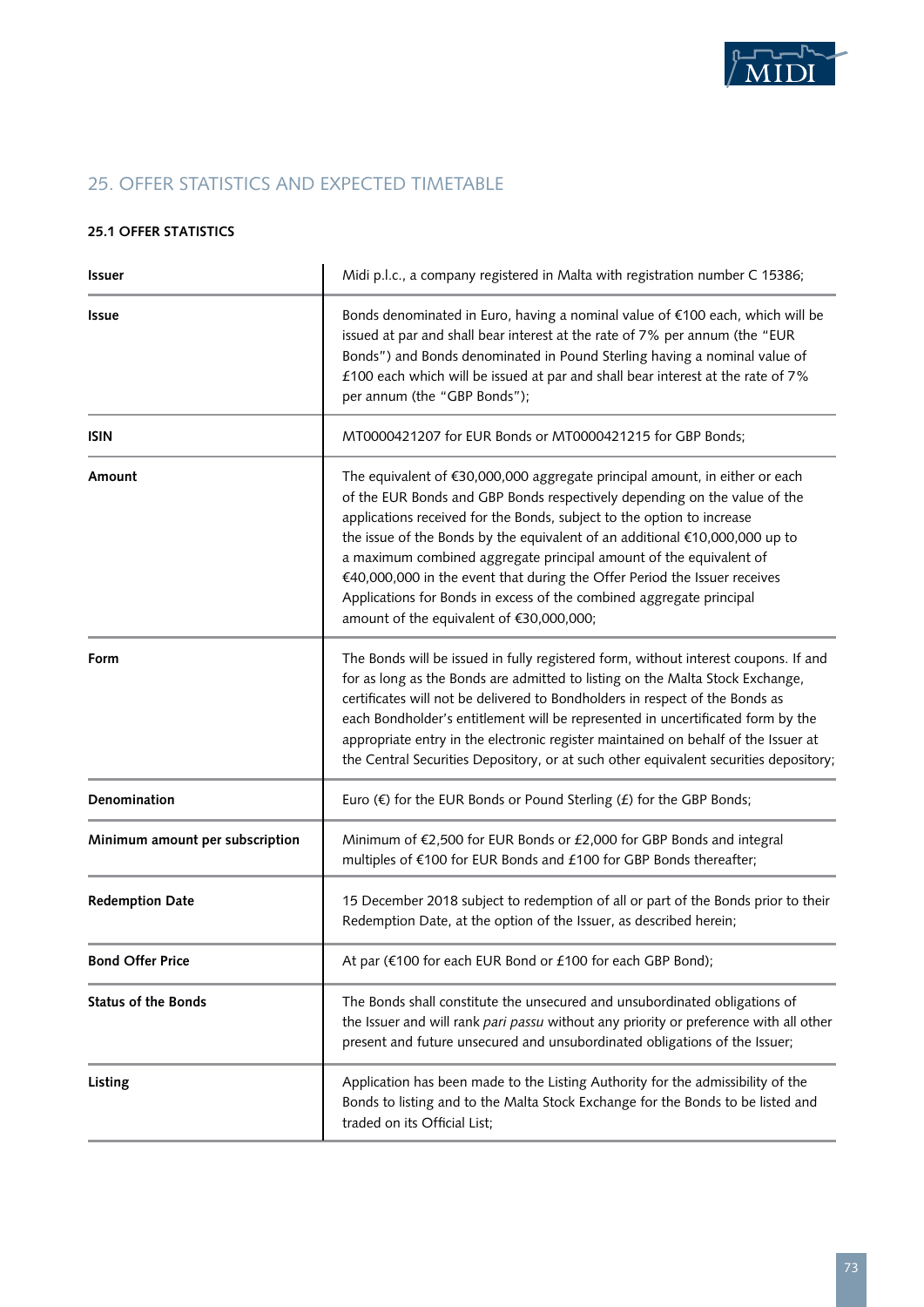

| <b>Offer Period</b>                                   | The period between 13 January 2009 and 20 January 2009 (or such earlier<br>date as may be determined by the Issuer in the event of over-subscription) during<br>which the Bonds are on offer;                                                                                                                                                                                                                       |  |
|-------------------------------------------------------|---------------------------------------------------------------------------------------------------------------------------------------------------------------------------------------------------------------------------------------------------------------------------------------------------------------------------------------------------------------------------------------------------------------------|--|
| Interest                                              | Seven per cent (7%) per annum for the EUR Bonds or seven per cent (7%) per<br>annum for the GBP Bonds;                                                                                                                                                                                                                                                                                                              |  |
| Yield                                                 | The gross yield calculated on the basis of the Interest, the Bond Offer Price and<br>the Redemption Value of the Bonds at maturity is seven per cent (7%) for the<br>EUR Bonds or seven per cent (7%) for the GBP Bonds;                                                                                                                                                                                            |  |
| Interest Payment Date(s)                              | 15 December of each year, between 2009 and the year in which the Bonds are<br>redeemed (both years included), the first such payment to be made on 15<br>December 2009, provided that if any such day is not a Business Day, such Interest<br>Payment Date will be carried over to the next following day that is a Business<br>Day;                                                                                |  |
| <b>Redemption Value</b>                               | At par (€100 for each EUR Bond or £100 for each GBP Bond);                                                                                                                                                                                                                                                                                                                                                          |  |
| <b>Designated Optional Redemption</b><br><b>Dates</b> | The Issuer has the option to redeem all or any part of the Bonds at their nominal<br>value on any day falling between 15 December 2016 and 14 December 2018<br>(both dates inclusive) by giving not less than sixty (60) days advance notice in<br>writing to Bondholders;                                                                                                                                          |  |
| <b>Joint Managers</b>                                 | HSBC Bank Malta p.l.c. and Bank of Valletta p.l.c.;                                                                                                                                                                                                                                                                                                                                                                 |  |
| Registrar                                             | Malta Stock Exchange p.l.c.;                                                                                                                                                                                                                                                                                                                                                                                        |  |
| Sponsor                                               | Charts Investment Management Service Limited;                                                                                                                                                                                                                                                                                                                                                                       |  |
| <b>Notices</b>                                        | Notices will be mailed to Bondholders at their registered addresses and shall<br>be deemed to have been served at the expiration of twenty-four (24) hours after<br>the letter containing the notice is posted, and in proving such service, it shall<br>be sufficient to prove that a prepaid letter containing such notice was properly<br>addressed to such Bondholder at his/her registered address and posted; |  |
| <b>Governing Law</b>                                  | The Bonds are governed by and shall be construed in accordance with<br>Maltese law;                                                                                                                                                                                                                                                                                                                                 |  |
| Submission to Jurisdiction                            | The Maltese Courts shall have exclusive jurisdiction to settle any disputes that<br>may arise out of or in connection with the Bonds and accordingly any legal action<br>or proceedings arising out of or in connection with the Bonds shall be brought<br>exclusively before the Maltese Courts.                                                                                                                   |  |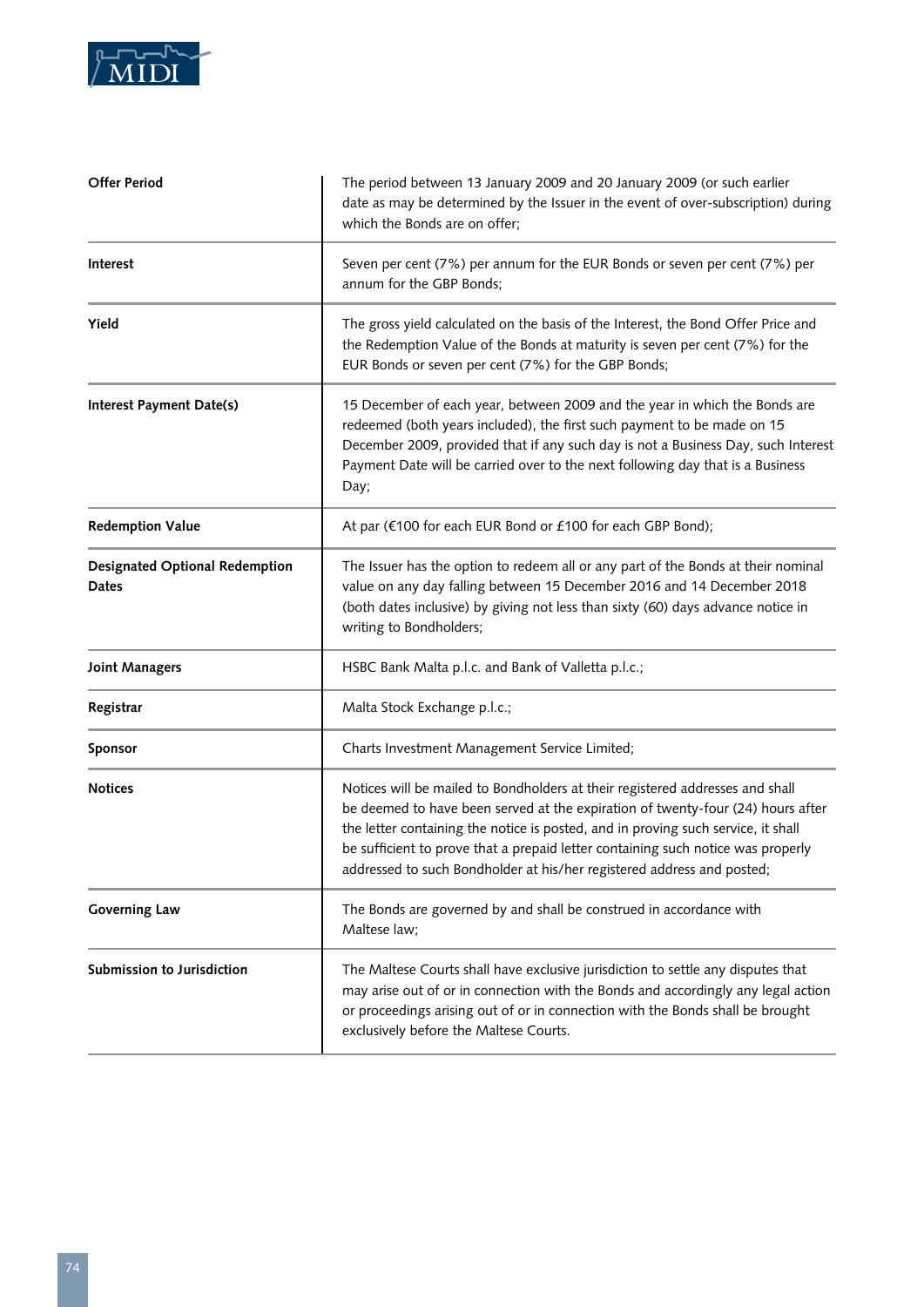

#### **25.2 Expected Time-table of Principal Events**

| <b>Application Forms available</b>                                      | Thursday 18 December 2008 |
|-------------------------------------------------------------------------|---------------------------|
| <b>Opening of Subscription Lists</b>                                    | Tuesday 13 January 2009   |
| <b>Closing of Subscription Lists</b>                                    | Tuesday 20 January 2009   |
| Announcement of basis of acceptance                                     | Tuesday 27 January 2009   |
| Commencement of interest on the Bonds                                   | Tuesday 27 January 2009   |
| Expected dispatch of allotment advices and refund of unallocated monies | Tuesday 3 February 2009   |

The Issuer reserves the right to close the Offering before Tuesday 20 January 2009 in the event of over-subscription, in which case, the remaining events set out in the "Expected Time-table of Principal Events" shall be anticipated in the same chronological order in such a way as to retain the same number of Business Days between the said principal events.

# 26. INFORMATION CONCERNING THE SECURITIES

#### **26.1 Description and Type of Securities**

Once issued, the Bonds shall constitute the debt obligations of the Issuer that bind the Issuer to pay to Bondholders interest on each Interest Payment Date and the nominal value of the Bonds on the Redemption Date or a Designated Optional Redemption Date, as the case may be. The Bonds shall be issued at a nominal value of €100 for each EUR Bond or £100 for each GBP Bond.

The Bonds have been created in terms of the Companies Act. The Bonds will be issued in dematerialised form, and following admission of the Bonds to the Official List of the Malta Stock Exchange, the Bonds shall be held in book-entry form by the Central Securities Depository of the Malta Stock Exchange.

Subject to the admission to listing of the Bonds to the Official List of the Malta Stock Exchange, the Bonds are expected to be assigned the following ISIN code: MT0000421207 for the EUR Bonds and MT0000421215 for the GBP Bonds.

# **26.2 Status**

The Bonds shall constitute the unsecured and unsubordinated obligations of the Issuer and will rank *pari passu* without any priority or preference with all other present and future unsecured and unsubordinated obligations of the Issuer, and accordingly rank after the securities listed hereunder.

In terms of article 1995 of the Civil Code (Chapter 16 of the Laws of Malta), the property of a debtor is the common guarantee of his creditors, all of whom have an equal right over such property, unless there exist between them lawful causes of preference. Privileges and hypothecs are lawful causes of preference. Accordingly, any debts which are secured by privileges and hypothecs, whether existing now or which may come to existence in the future would rank prior to indebtedness arising under the Bonds.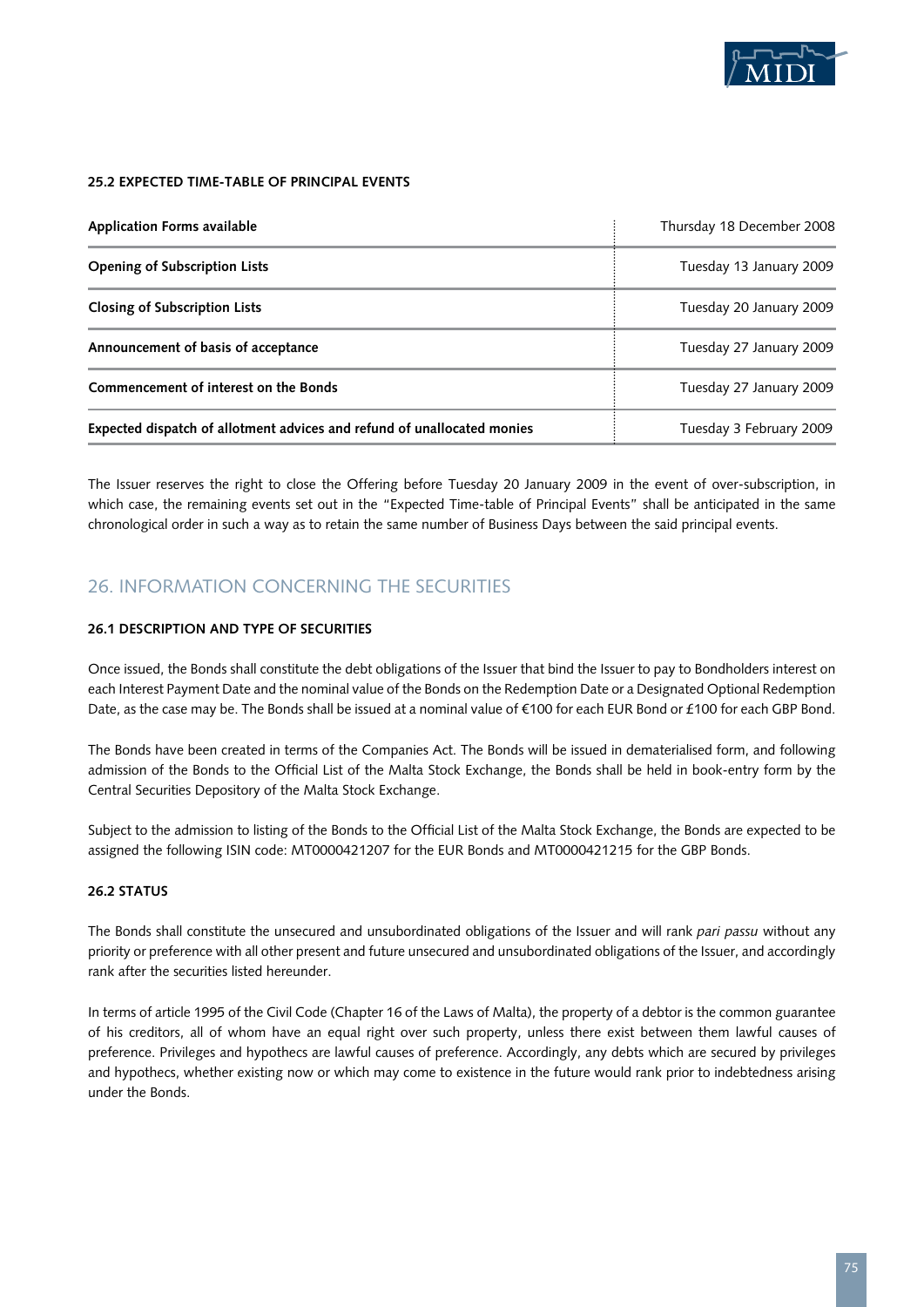

The following sets out:

i) a summary of the registered privileges and hypothecs in respect of which the Issuer is the debtor which resulted from searches which were carried out up to 19 October 2008; and

ii) a description of the causes of preference/security which will be granted by the Issuer in the near future in respect of indebtedness which is currently being negotiated.

The indebtedness being created by the Bonds ranks after all these debts and, in addition, would also rank after any future debts which may be secured by a cause of preference such as a privilege and a hyptothec.

# **i) Summary of existing registered privileges and hypothecs resulting from searches carried out up to 19 October 2008:**

| <b>CREDITOR</b>            | <b>GOM</b>                                                                                                                                                                                                                                                                                                                                                                                                                                                                                                                                                                                                                                                                                                                                                                                                                                                                                                                                                                                   |
|----------------------------|----------------------------------------------------------------------------------------------------------------------------------------------------------------------------------------------------------------------------------------------------------------------------------------------------------------------------------------------------------------------------------------------------------------------------------------------------------------------------------------------------------------------------------------------------------------------------------------------------------------------------------------------------------------------------------------------------------------------------------------------------------------------------------------------------------------------------------------------------------------------------------------------------------------------------------------------------------------------------------------------|
| <b>CAUSE OF PREFERENCE</b> | Special Privilege over the whole of Tigné Point and Manoel Island and a General<br>Hypothec (only for the groundrent).                                                                                                                                                                                                                                                                                                                                                                                                                                                                                                                                                                                                                                                                                                                                                                                                                                                                       |
| <b>OBLIGATION</b>          | Balance of premium €91,707,431 (Lm39,370,000) and groundrent per annum<br>of €1,118,100 (Lm480,000) until 30 March 2025; €1,956,673 (Lm840,000)<br>from 1 April 2025 until 30 March 2050; and $\epsilon$ 2,236,198 (Lm960,000) onwards.<br>By virtue of a deed in the Records of Notary Vincent Miceli of 22 December<br>2006 the GOM has agreed that the premium has been reduced and the<br>outstanding balance is of €78,732,821 (Lm33,800,000) and GOM has<br>waived its hypothecary rights arising from the above note in relation to the<br>residential blocks known as Blocks T4 and T5 (Vol.r.472/07).<br>By virtue of another deed in the Records of Notary Vincent Miceli of 24<br>October 2007 the GOM has agreed that the premium has been reduced and the<br>outstanding balance is of €75,331,936 (Lm32,340,000) and GOM has waived<br>its hypothecary rights arising from the above note in relation to the residential<br>blocks known as Blocks T6 and T7 (Vol.r. 9144/07). |
| <b>REGISTRATION</b>        | 9973/2000 of 10 July 2000.                                                                                                                                                                                                                                                                                                                                                                                                                                                                                                                                                                                                                                                                                                                                                                                                                                                                                                                                                                   |

| <b>CREDITOR</b>            | Bank of Valletta p.l.c.                                                                                                                                                                                                                                                                                                                                                                                                                                                                                                         |
|----------------------------|---------------------------------------------------------------------------------------------------------------------------------------------------------------------------------------------------------------------------------------------------------------------------------------------------------------------------------------------------------------------------------------------------------------------------------------------------------------------------------------------------------------------------------|
| <b>CAUSE OF PREFERENCE</b> | Special Hypothec over the whole of Tigné Point and Manoel Island and General<br>Hypothec - by a deed dated 20 June 2005 (R4683/2005) creditor waived its<br>privileged and hypothecary rights arising from the above note in relation to all<br>the property except in respect of the residential blocks known as T8 and T9 and<br>by virtue of another deed dated 27 November 2007 (R10484/2007) the creditor<br>also waived its hypothecary rights on Blocks T6F, T6B, T7F and T7B already<br>incorporated in note R.4683/05. |
| <b>OBLIGATION</b>          | Overdraft of €232,937 (Lm100,000).                                                                                                                                                                                                                                                                                                                                                                                                                                                                                              |
| <b>REGISTRATION</b>        | 4254/2001 of 22 March 2001.                                                                                                                                                                                                                                                                                                                                                                                                                                                                                                     |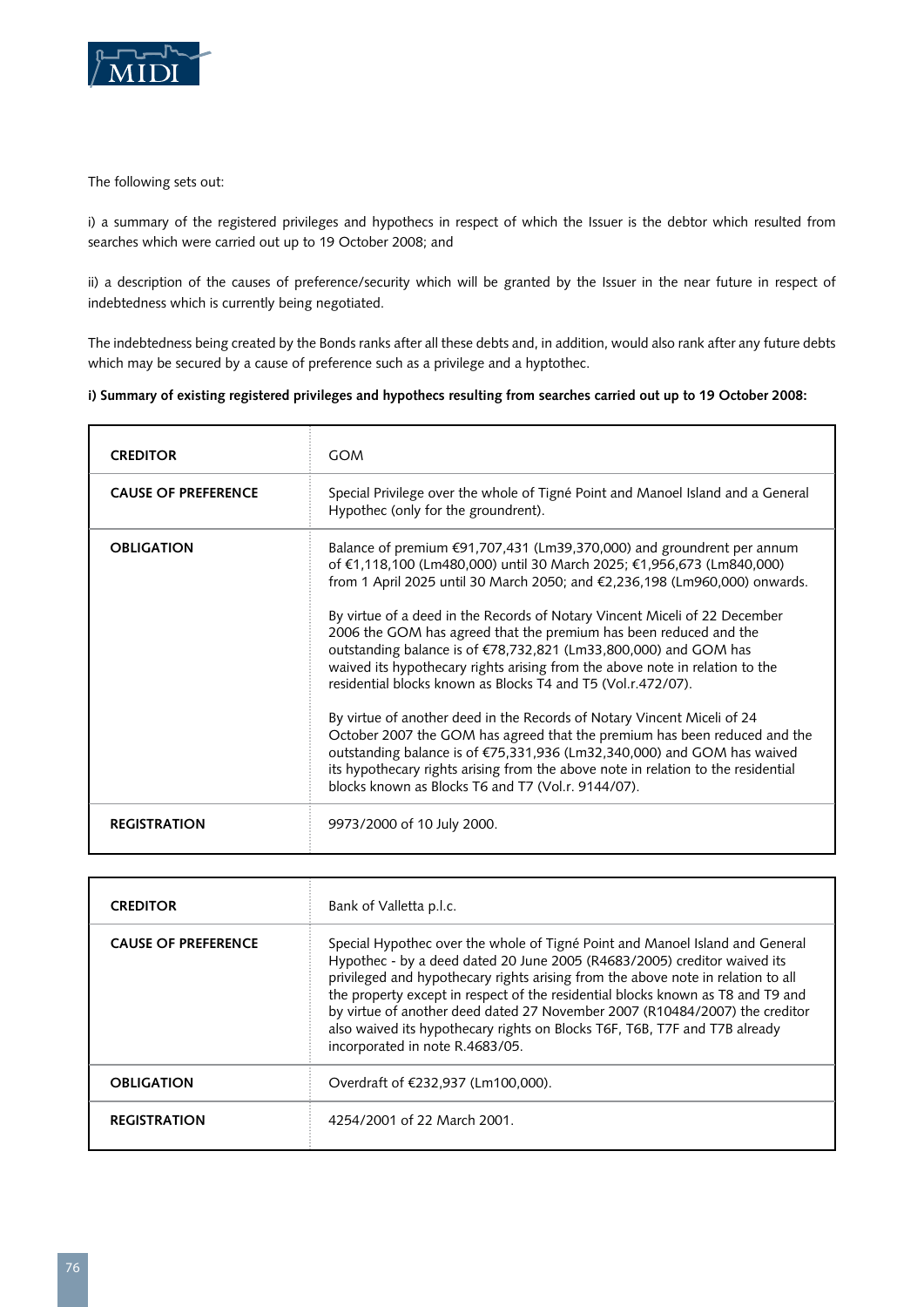

| <b>CREDITOR</b>            | Bank of Valletta p.l.c.                                                                                                                                                                                                                                                                                                                |
|----------------------------|----------------------------------------------------------------------------------------------------------------------------------------------------------------------------------------------------------------------------------------------------------------------------------------------------------------------------------------|
| <b>CAUSE OF PREFERENCE</b> | General Hypothec and Special Hypothec (excluding the blocks of<br>apartments referred to as Blocks T4, T5, T6, T7, T8, T9, and T10 at<br>Tigné Point, Sliema) over Pjazza Tigné (T11) with its underlying garage<br>spaces and the peripheral apartment blocks commonly referred to as T4P,<br>T7P and T9P for €1.863.499 (Lm800.000). |
| <b>OBLIGATION</b>          | Extension of overdraft amounting to $\epsilon$ 1,863,499 (Lm800,000).<br>Total facility of €2,096,436.06 (Lm900,000).<br>This note ranks pari passu with note no.21888/06.                                                                                                                                                             |
| <b>REGISTRATION</b>        | 20642/2006 of 8 November 2006.                                                                                                                                                                                                                                                                                                         |

| <b>CREDITOR</b>            | Bank of Valletta p.l.c.                                                                                                                                                                                                                                                                                                                                               |
|----------------------------|-----------------------------------------------------------------------------------------------------------------------------------------------------------------------------------------------------------------------------------------------------------------------------------------------------------------------------------------------------------------------|
| <b>CAUSE OF PREFERENCE</b> | General Hypothec (excluding the blocks of apartments referred to<br>as Blocks T4, T5, T6, T7, T8, T9, and T10 at Tigné Point, Sliema)<br>and Special Hypothec and Special Privilege over Pjazza Tigné (T11)<br>with its underlying garage spaces and the peripheral apartment<br>blocks commonly referred to as T4P, T7P and T9P for €17,703,238<br>$(Lm7,600,000)$ . |
| <b>OBLIGATION</b>          | Loan of €17,703,238 (Lm7,600,000). This note ranks pari passu with<br>note no. 21888/06.                                                                                                                                                                                                                                                                              |
| <b>REGISTRATION</b>        | 20643/2006 of 8 November 2006.                                                                                                                                                                                                                                                                                                                                        |

| <b>CREDITOR</b>            | HSBC Bank Malta p.l.c.                                                                                                                                                                                                                                                                                                                                                                                                                                                                                                                                                                                                                                                                                                                                                                                                                                                                                                                                                                                                                                                      |
|----------------------------|-----------------------------------------------------------------------------------------------------------------------------------------------------------------------------------------------------------------------------------------------------------------------------------------------------------------------------------------------------------------------------------------------------------------------------------------------------------------------------------------------------------------------------------------------------------------------------------------------------------------------------------------------------------------------------------------------------------------------------------------------------------------------------------------------------------------------------------------------------------------------------------------------------------------------------------------------------------------------------------------------------------------------------------------------------------------------------|
| <b>CAUSE OF PREFERENCE</b> | General Hypothec (excluding the blocks of apartments referred<br>to as Blocks T4, T5, T6, T7, T8 and T9, Pjazza Tigné (T11) and its<br>underground parking and peripheral apartments k/a T4P, T7P and<br>T9P and underlying car park of Block T1, Retail Mall [T2] and Block<br>T17 at Tigné Sliema) and Special Hypothec and Special Privilege<br>over Block T10. The General Hypothec and Special Hypothec for<br>€24,458,421 (Lm10,500,000) and the Special Privilege for €16,305,614<br>(Lm7,000,000). Also, a Special Hypothec for €24,458,421<br>(Lm10,500,000) over Block T17W and T17E by a deed dated 24<br>September 2007 (R9391/2007) the creditor postponed its privileged<br>and hypothecary rights arising from the above note in relation to Block<br>T17W and T17E in favour of the privileged and hypothecary rights<br>arising from note of hypothec number 18674/2007 as corrected by<br>note 18709/2007 registered in favour of Bank of Valletta p.l.c., which<br>rights were postponed limitedly to the amount of €34,008,851.61<br>$(Lm14,600,000)$ . |
| <b>OBLIGATION</b>          | Loan of €24,458,421 (Lm10,500,000). This note ranks pari passu with<br>notes no 20642/06 and 20643/06.                                                                                                                                                                                                                                                                                                                                                                                                                                                                                                                                                                                                                                                                                                                                                                                                                                                                                                                                                                      |
| <b>REGISTRATION</b>        | 21888/2006 of 23 November 2006.                                                                                                                                                                                                                                                                                                                                                                                                                                                                                                                                                                                                                                                                                                                                                                                                                                                                                                                                                                                                                                             |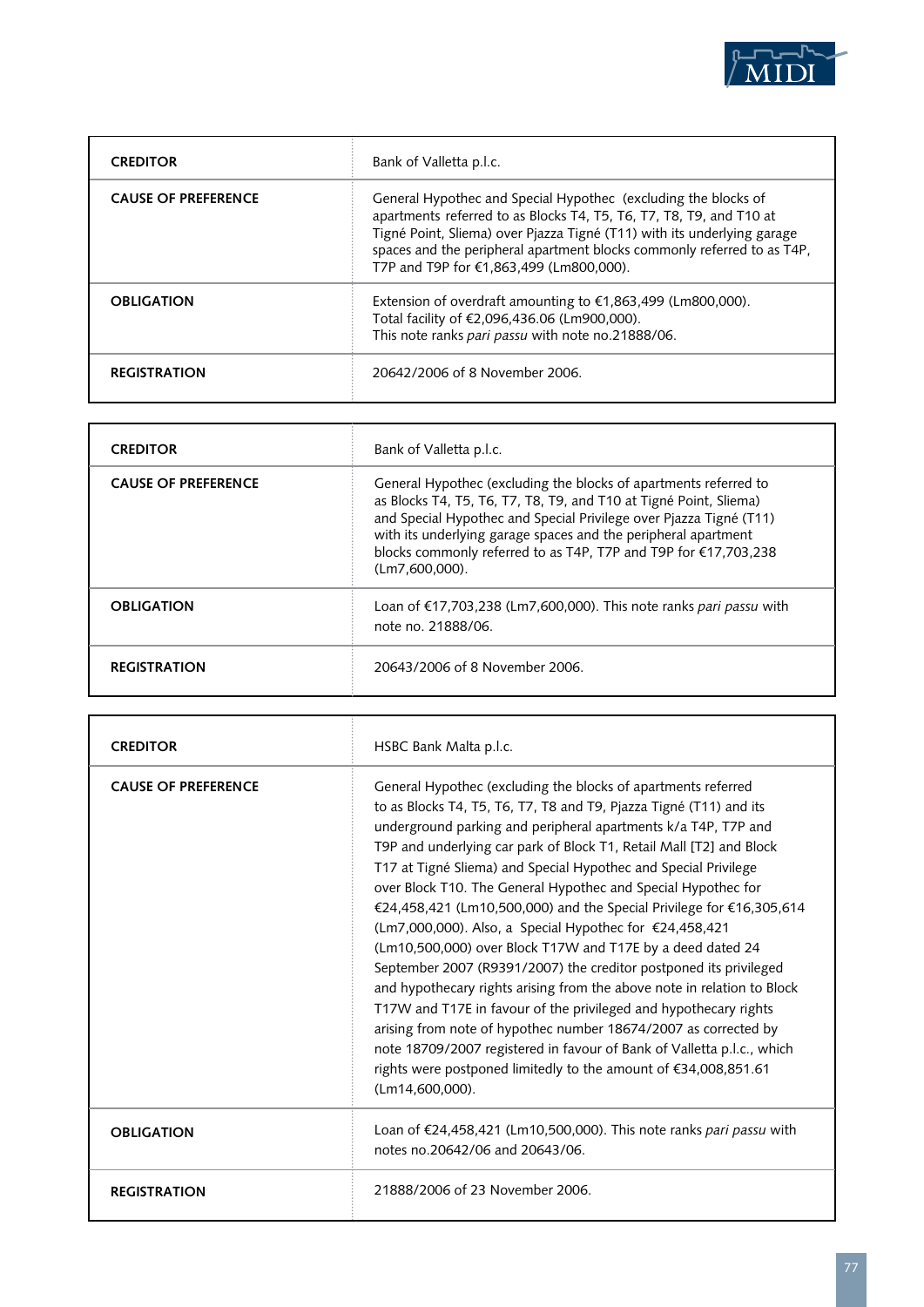

| <b>CREDITOR</b>            | Various purchasers on promise of sale agreements in respect of<br>apartments in the residential blocks known as T4, T5, T6, T7, T8 and T9<br>or their lending banks.                                                                                                                             |
|----------------------------|--------------------------------------------------------------------------------------------------------------------------------------------------------------------------------------------------------------------------------------------------------------------------------------------------|
| <b>CAUSE OF PREFERENCE</b> | Special Hypothecs on the various apartments and garages which are the<br>subject of the particular promise of sale agreement - HSBC Bank Malta<br>p.l.c. and Bank of Valletta p.l.c. waived their hypothecary and privileged<br>rights (above outlined) in favour of the said Special Hypothecs. |
| <b>OBLIGATION</b>          | The progress payments which are paid on account of the purchase price<br>and which are refundable if the final deed of sale is not signed.                                                                                                                                                       |
| <b>REGISTRATION</b>        | Various.                                                                                                                                                                                                                                                                                         |

| <b>CREDITOR</b>            | HSBC Bank Malta p.l.c. as Security Trustee                                                                                                                                                                                                                                                                                                                                                                                                                                                                                                                                                                                                                                                                                                                                                                                                                                                                                                                                                                                                                                                                                                                                                                                                                                                                                                                                                                                                                                                                                                                                                                                                                                                                                                                                                                                                                                                                                                                                                                                                                                                                                                                                                                                                                                                                                                                  |
|----------------------------|-------------------------------------------------------------------------------------------------------------------------------------------------------------------------------------------------------------------------------------------------------------------------------------------------------------------------------------------------------------------------------------------------------------------------------------------------------------------------------------------------------------------------------------------------------------------------------------------------------------------------------------------------------------------------------------------------------------------------------------------------------------------------------------------------------------------------------------------------------------------------------------------------------------------------------------------------------------------------------------------------------------------------------------------------------------------------------------------------------------------------------------------------------------------------------------------------------------------------------------------------------------------------------------------------------------------------------------------------------------------------------------------------------------------------------------------------------------------------------------------------------------------------------------------------------------------------------------------------------------------------------------------------------------------------------------------------------------------------------------------------------------------------------------------------------------------------------------------------------------------------------------------------------------------------------------------------------------------------------------------------------------------------------------------------------------------------------------------------------------------------------------------------------------------------------------------------------------------------------------------------------------------------------------------------------------------------------------------------------------|
| <b>CAUSE OF PREFERENCE</b> | General Hypothec over all of Midi's property present and future<br>(excluding the blocks of apartments referred to as Blocks T4, T5, T6,<br>T7, T8 and T9, the areas consisting of underground parking underlying<br>Block T1, and the sites which are as yet undeveloped or in the process<br>of development which are commonly referred to as the Pjazza Tigné<br>(Block T11) including the space underlying it to consist of underground<br>parking as well as the blocks of apartments to be constructed on its<br>periphery known as Blocks T4P, T7P and T9P, the Retail Mall (Block<br>T2) and Block T17 which blocks and sites are contiguous to each other<br>situate at Tigné Point, Sliema and are without an official number or<br>name) and Special Hypothec over the immovable property consisting<br>of the temporary utile dominium for a period of ninety nine (99) years<br>reckoned from the fifteenth day of June of the year two thousand<br>(15/6/2000) granted by the Emphyteutical Deed of (a) a portion of land<br>at Manoel Island, limits of Gzira, partly occupied by land and having<br>an area of approximately forty eight thousand two hundred and ninety<br>five square metres (48,295m <sup>2</sup> ) including the structures thereon and any<br>improvements to be erected thereon, without number, and bounded on<br>the North by the foreshore, and on the South-East and North-East by<br>other property granted by title of temporary emphyteusis to the Issuer<br>by virtue of the Emphyteutical Deed and partly occupied by the sea<br>having an area of approximately sixty seven thousand four hundred and<br>sixty two square metres (67,462m <sup>2</sup> ) and bounded on the North-East by<br>the foreshore, and on the South-East and South-West by the sea, and is<br>shown edged in yellow on the plan Land Drawing LD174C/99 marked<br>Schedule Fifteen (15) attached to the Emphyteutical Deed, which site<br>is referred to in the Emphyteutical Deed as "the Marina South Phase<br>Area"; (b) a portion of land at Manoel Island, limits of Gzira, having an<br>area of approximately twenty three thousand and twenty square metres<br>(23,020m <sup>2</sup> ) including the structures thereon and any other improvements<br>to be erected thereon, without number, and all together bounded on all |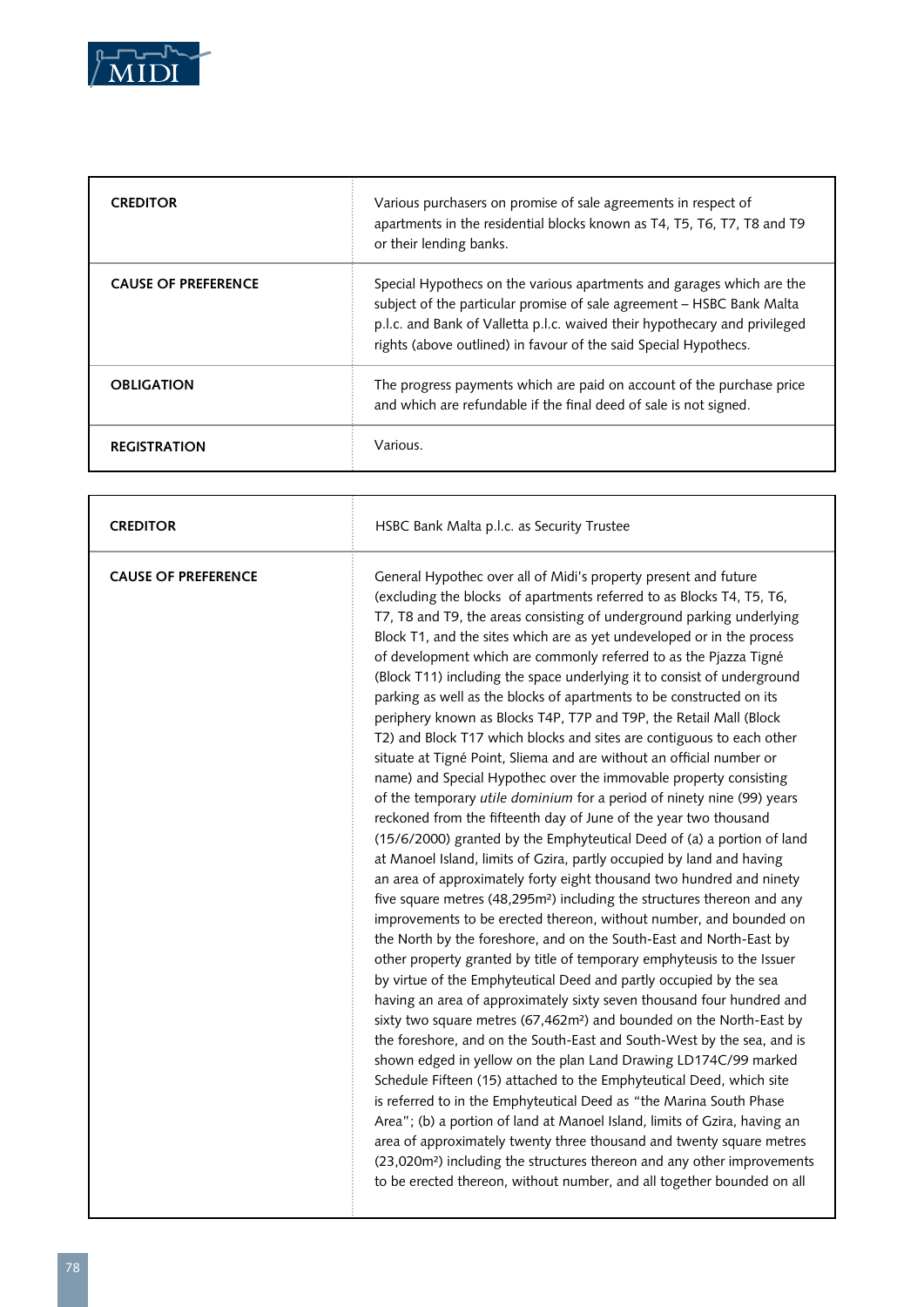

| <b>CAUSE OF PREFERENCE</b><br>(cont.) | sides by other property granted by title of temporary emphyteusis to the<br>Issuer by virtue of the Emphyteutical Deed and is shown edged in yellow<br>on the said attached plan Land Drawing LD174C/99 marked Schedule<br>Fifteen (15) attached to the Emphyteutical Deed which portion of land<br>is referred to in the Emphyteutical Deed as "the Marina Central Phase<br>Area"; and (c) part of a portion of land at Manoel Island, limits of Gzira,<br>having an area of approximately twenty seven thousand four hundred<br>and eighty square metres (27,480m <sup>2</sup> ), including the structures thereon<br>and any other improvements to be erected thereon, without number,<br>and all together bounded on all sides by other property granted by title<br>of temporary emphyteusis to the Issuer by virtue of the Emphyteutical<br>Deed and is shown edged in yellow on the said attached plan Land<br>Drawing LD174C/99 marked Schedule Fifteen (15) attached to the<br>Emphyteutical Deed which portion of land is situated within the area<br>referred to in the Emphyteutical Deed as "The Manoel Sports Club<br>Phase Area" for €9,317,494 (Lm4,000,000). <sup>1</sup> |
|---------------------------------------|--------------------------------------------------------------------------------------------------------------------------------------------------------------------------------------------------------------------------------------------------------------------------------------------------------------------------------------------------------------------------------------------------------------------------------------------------------------------------------------------------------------------------------------------------------------------------------------------------------------------------------------------------------------------------------------------------------------------------------------------------------------------------------------------------------------------------------------------------------------------------------------------------------------------------------------------------------------------------------------------------------------------------------------------------------------------------------------------------------------------------------------------------------------------------------------------|
| <b>OBLIGATION</b>                     | Bond of €9,317,494 (Lm4,000,000).                                                                                                                                                                                                                                                                                                                                                                                                                                                                                                                                                                                                                                                                                                                                                                                                                                                                                                                                                                                                                                                                                                                                                          |
| <b>REGISTRATION</b>                   | 1208/2007 of 19 January 2007 (Property Title number 00000008).                                                                                                                                                                                                                                                                                                                                                                                                                                                                                                                                                                                                                                                                                                                                                                                                                                                                                                                                                                                                                                                                                                                             |

| <b>CREDITOR</b>            | Bank of Valletta p.l.c.                                                                                                                                                  |
|----------------------------|--------------------------------------------------------------------------------------------------------------------------------------------------------------------------|
| <b>CAUSE OF PREFERENCE</b> | General Hypothec and Special Hypothec - joint and several suretyship of<br>Midi with Tigné Mall Ltd (who is the principal debtor) over the T2 site<br>and T17W and T17F. |
| <b>OBLIGATION</b>          | Joint and several liability of Midi p.l.c. with Tigné Mall Limited of<br>€9,783,368.27 (Lm4,200,000).                                                                    |
| <b>REGISTRATION</b>        | 18674/2007 of 15 September 2007 (as corrected by note 18709/2007<br>regarding the ownership of the property hypothecated).                                               |

| <b>CREDITOR</b>            | Bank of Valletta p.l.c.                                                                                                                                                  |
|----------------------------|--------------------------------------------------------------------------------------------------------------------------------------------------------------------------|
| <b>CAUSE OF PREFERENCE</b> | General Hypothec and Special Hypothec - joint and several suretyship of<br>Midi with Tigné Mall Ltd (who is the principal debtor) over the T2 site<br>and T17W and T17F. |
| <b>OBLIGATION</b>          | Joint and several liability of Midi p.l.c. with Tigné Mall Limited of<br>€24.225.000 (Lm10.399.793).                                                                     |
| <b>REGISTRATION</b>        | 5705/2008 of 15 April 2008.                                                                                                                                              |

1 The security described above will be reduced by the property described under "Private Placement Bond" below.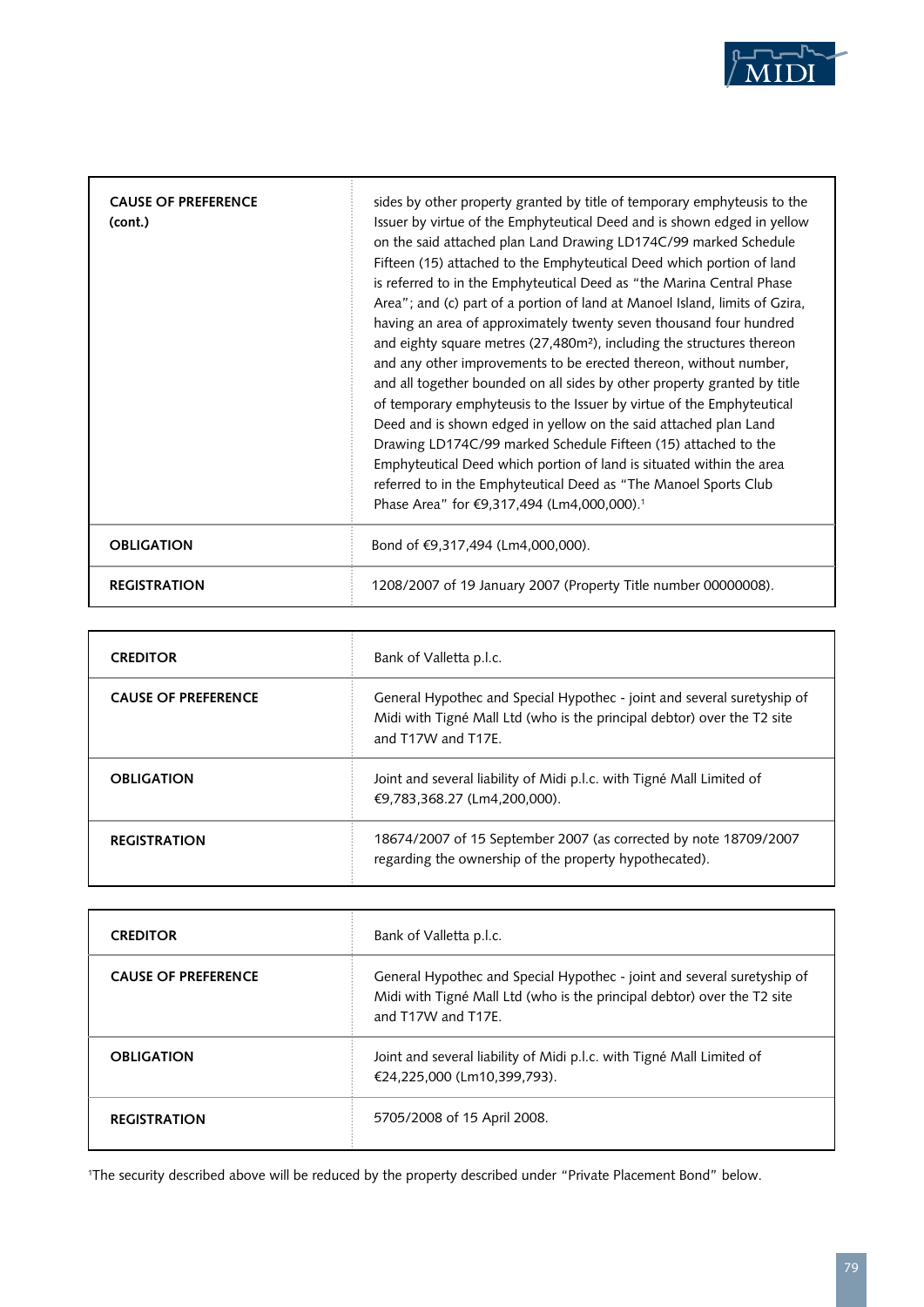

Since the Emphyteutical Land over which the Project is being developed belongs to the GOM, when the Emphyteutical Grant was transferred in favour of Midi, this transaction was registered at the Land Registry in terms of the Land Registry Act 1981 (Cap. 296 of the Laws of Malta) by virtue of Title Number 59000695. All charges encumbering the said Emphyteutical Land have been duly registered at the Public Registry in terms of law.

On each final deed of sale Midi gives a general hypothec on all its property in favour of the purchaser in warranty of peaceful possession and the purchaser specifically renounces to his right under section 2016 of the Civil Code to cause to be registered, as a further security, a special hypothec over Midi's property.

Furthermore, the Issuer is also subject to other security interests of third parties created by operation of law, which may or may not be subject to registration in terms of law.

# **ii) Indebtedness which is currently being finalised and which will be secured:**

#### **Syndicated Loan**

The Issuer is currently in the final stages of negotiating two syndicated bank loan facilities for a total amount of €35,000,000 for the construction of T14 commercial offices and T17 residential accommodation.

The new facilities which will be made available by HSBC Bank Malta p.l.c. and by Bank of Valletta p.l.c. will be secured on the T14 and T17 Blocks.

#### **Shareholders' Agreement**

By virtue of a Shareholders' Agreement referred to in Part C Section 15.4 of this Prospectus, the Issuer's shareholders have committed themselves to make available funds (pro rata to their shareholding in the Company) up to an aggregate amount of €10,000,000.

# **Private Placement Bond**

The Issuer is also currently in the final stages of negotiating a partial roll-forward of the secured bond of €9.32 million (Lm4 million) issued on 22 December 2006 by way of a private placement to HSBC Bank Malta p.l.c. as trustee. The security is listed in the above table numbered 1208/2007 of 19 January 2007 (Property Title number 00000008). The Private Placement Bonds are variable interest rate secured bonds due 2012/2013. The aggregate principal amount of the bond issue will be €3.95 million. The bonds will, unless previously purchased and cancelled, be redeemed at 100% of their principal amount (together with interest accrued to the date fixed for redemption) at any date between 27 December 2012 and 27 December 2013, as the Issuer may determine, on giving not less than thirty (30) days' notice to the relative holders of bonds subject to the Issuer's option to redeem earlier in certain specified circumstances.

The bonds will be represented by a single global bond in fully registered form without coupons ("the Global Bond") deposited with and registered in the name of HSBC Bank Malta p.l.c. as trustee (the "Trustee"). Beneficial interests in the Global Bond will be shown on records maintained by the Trustee. Except as described herein, definitive bonds will not be issued in exchange for beneficial interests in the Global Bond. Certain restrictions on transfer will apply to the beneficial interests represented by the Global Bond.

The bonds will constitute direct, unconditional and unsubordinated obligations of the Issuer which will be secured by: (a)(1) a Special Hypothec over: (i) the commercial units at ground floor level surrounding the Pjazza at Tigné Point (ii) the public underground car parking spaces beneath the Pjazza and beneath Block T1 (c.537 car spaces) at Tigné Point, and (iii) Tigné Fort and the Clubhouse; (2) an undertaking that all proceeds from the sale of the residential components of the blocks surrounding the Pjazza are utilised to settle the secured loan in favour of Bank of Valletta p.l.c. of €17,703,238 (Lm7,600,000), registered on 8 November 2006 (20643/2006) ("the BOV Loan"). This should be cancelled upon full settlement of the BOV loan; and (b) Special Hypothec over (i) the Marina South Phase Area (edged in yellow in schedule 15 of the land drawing LD174C/99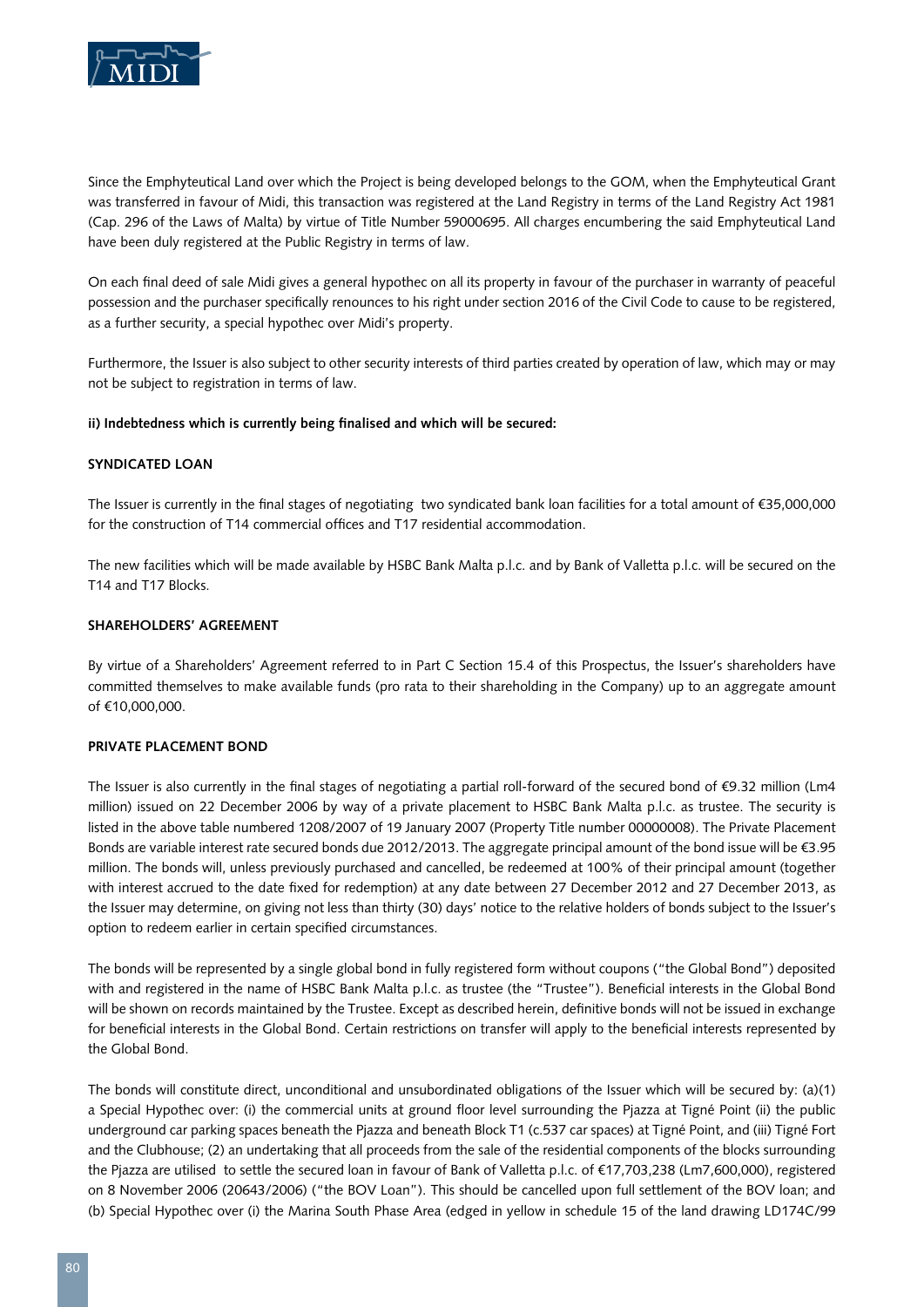

attached to the Emphyteutical Deed) – the land area measures approximately 48,295 square metres (ii) the Marina Central Phase Area (per above) measuring approximately 23,020 square metres (iii) the Marina Sports Club Phase Area (per above) measuring approximately 27,480 square metres, subject to the condition that the Special Hypothec over the Manoel Island properties will be cancelled upon full settlement of the BOV loan. The Special Hypothecs outlined above will be constituted for the amount of €3.95 million and interest thereon and the security for the amount of €9.32 million (Lm4 million) described in the above-mentioned table numbered 1208/2007 of 19 January 2007 (Property Title number 00000008) will be cancelled and replaced with the said Special Hypothecs outlined above.

It is possible that this bond issue of €3.95 million will be replaced by an addition to the syndicated bank loan facilities noted above.

# **26.3 Terms and Conditions of Issue**

The full terms and conditions of the issue of the Bonds are contained in Section 27 of Part D of this Prospectus

#### **26.4 Interest**

The Bonds shall accrue interest at the rate of 7% per annum in the case of EUR Bonds or 7% per annum in the case of GBP Bonds payable annually on 15 December of each year. Interest shall accrue as from 27 January 2009. The first Interest Payment Date shall be 15 December 2009.

#### **26.5 Maturity and Redemption**

The Bonds shall become due for final redemption on 15 December 2018. The Issuer reserves the right to redeem the Bonds or any part thereof at any date between 15 December 2016 and14 December 2018, as the Issuer may determine, on giving not less than sixty (60) days notice to Bondholders. Redemption of the Bonds shall be made at the nominal value of the Bonds. In addition, the Issuer reserves the right to purchase Bonds from the market at any time after issue.

#### **26.6 Public Offer**

The Bonds shall be issued and offered to the general public in Malta as well as to Authorised Intermediaries either for their own account or on behalf of investors represented by such Intermediaries. The Issuer shall not, unless due notice in writing is given to it, verify the relations existing between an Intermediary and its client and shall only and at all times recognise as a Bondholder the person registered as such in the register of bonds held for this purpose.

#### **26.7 Authorisations**

The issue of the Bonds was authorised by the Issuer's Board of Directors by resolution dated 29 August 2008. The Listing Authority authorised the Bonds as admissible to listing on the Official List of the Malta Stock Exchange pursuant to the Listing Rules by virtue of a letter dated 17 November 2008. The Bonds are being created as debt instruments of the Issuer under the Companies Act.

#### **26.8 Expected date of issue of the Bonds**

The expected date of issue of the Bonds is 13 January 2009.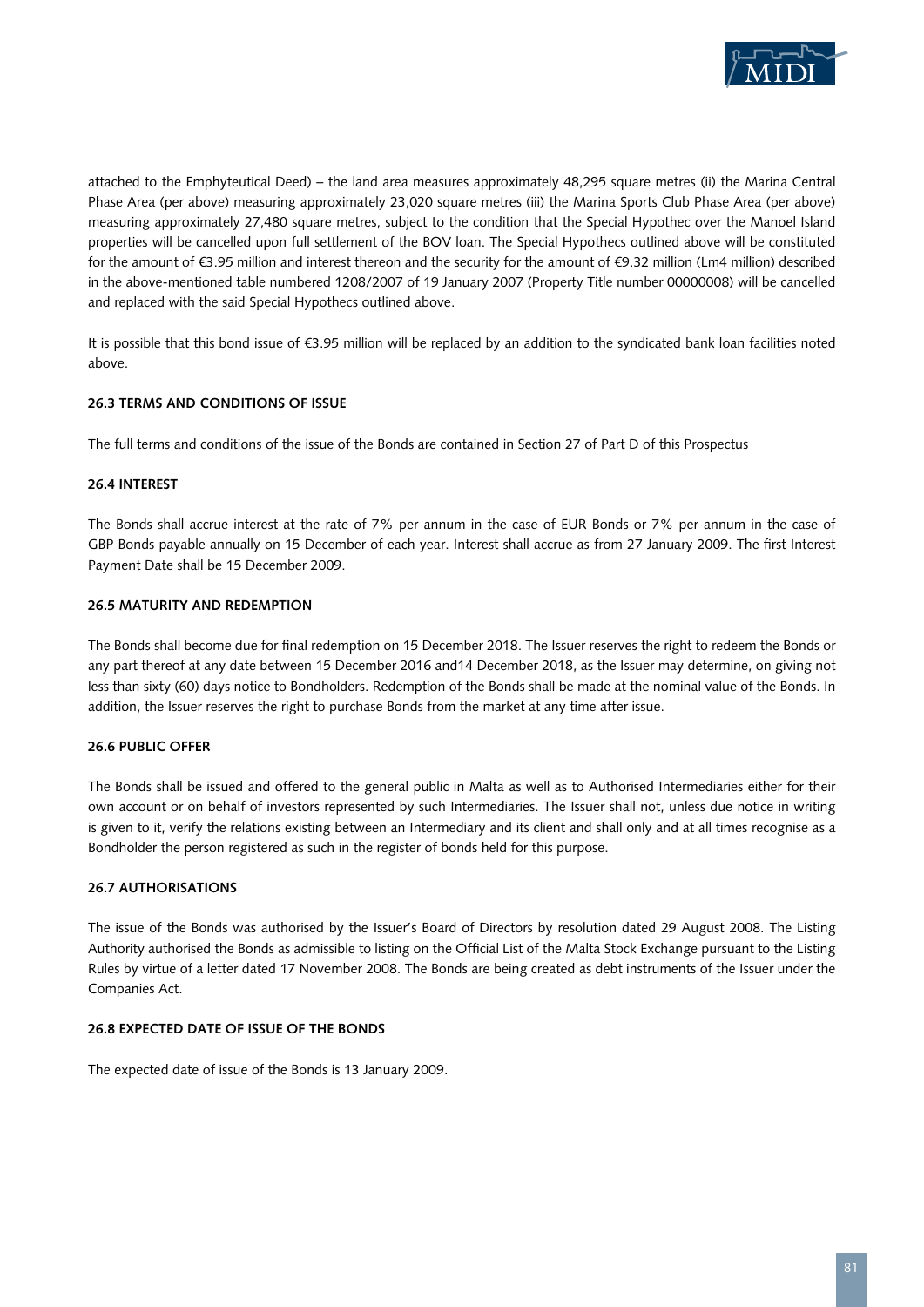

#### **26.9 Reserve Account**

The Issuer will, with effect from the end of the financial year ending 31 December 2010, over the period up to the Redemption Date, build a reserve equivalent at least to 50% of the aggregate outstanding principal amount of the issued Bonds at the relevant time thus creating a cash reserve from its annual surpluses with a view to funding in part the repayment of capital on the Bonds on the Redemption Date.

The Issuer shall set aside such monies for the purposes of building this reserve in a segregated account (the "Reserve Account") which shall be held in the name of an authorised trustee for the benefit of Bondholders. The authorised trustee may, at the request of the Issuer, utilise such funds standing to the credit of the Reserve Account for any one or more of the following purposes:

**(i)** any interest bearing deposit with a credit institution licensed under the Banking Act, 1994 or authorised in a EU Member State or EEA State or with such other credit institution agreed to between the Company and the authorised trustee; or

**(ii)** investment or re-investment in any EU Government debt securities or other debt securities issued or guaranteed by an OECD sovereign state and without any currency exchange risk, or in such other instruments as the authorised trustee may approve in its absolute discretion; or

**(iii)** redemption of the Bonds on any of the Designated Optional Redemption Dates; or

**(iv)** re-purchase of the Bonds in terms of Section 27.6 below;

and any interest or investment income in relation to such monies standing to the credit of the Reserve Account or the investment or re-investment of such monies as aforesaid shall accrue in favour of and for the benefit of the Issuer.

Provided that the authorised trustee may, but shall not be required or bound, to ensure, monitor or otherwise procure the creation and funding of the said Reserve Account by the Issuer.

#### **26.10 Taxation**

#### **General**

Investors and prospective investors are urged to seek professional advice as regards both Maltese and any foreign tax legislation which may be applicable to them in respect of the Bonds, including their acquisition, holding and disposal as well as any income/gains derived therefrom or made on their disposal. The following is a summary of the anticipated tax treatment applicable to Bondholders in so far as taxation in Malta is concerned. This information does not constitute legal or tax advice and does not purport to be exhaustive.

The information below is based on an interpretation of tax law and practice relative to the applicable legislation, as known to the Issuer at the date of the Prospectus, in respect of a subject on which no official guidelines exist. Investors are reminded that tax law and practice and their interpretation as well as the levels of tax on the subject matter referred to in the preceding paragraph, may change from time to time.

This information is being given solely for the general information of investors. The precise implications for investors will depend, among other things, on their particular circumstances and on the classification of the Bonds from a Maltese tax perspective, and professional advice in this respect should be sought accordingly.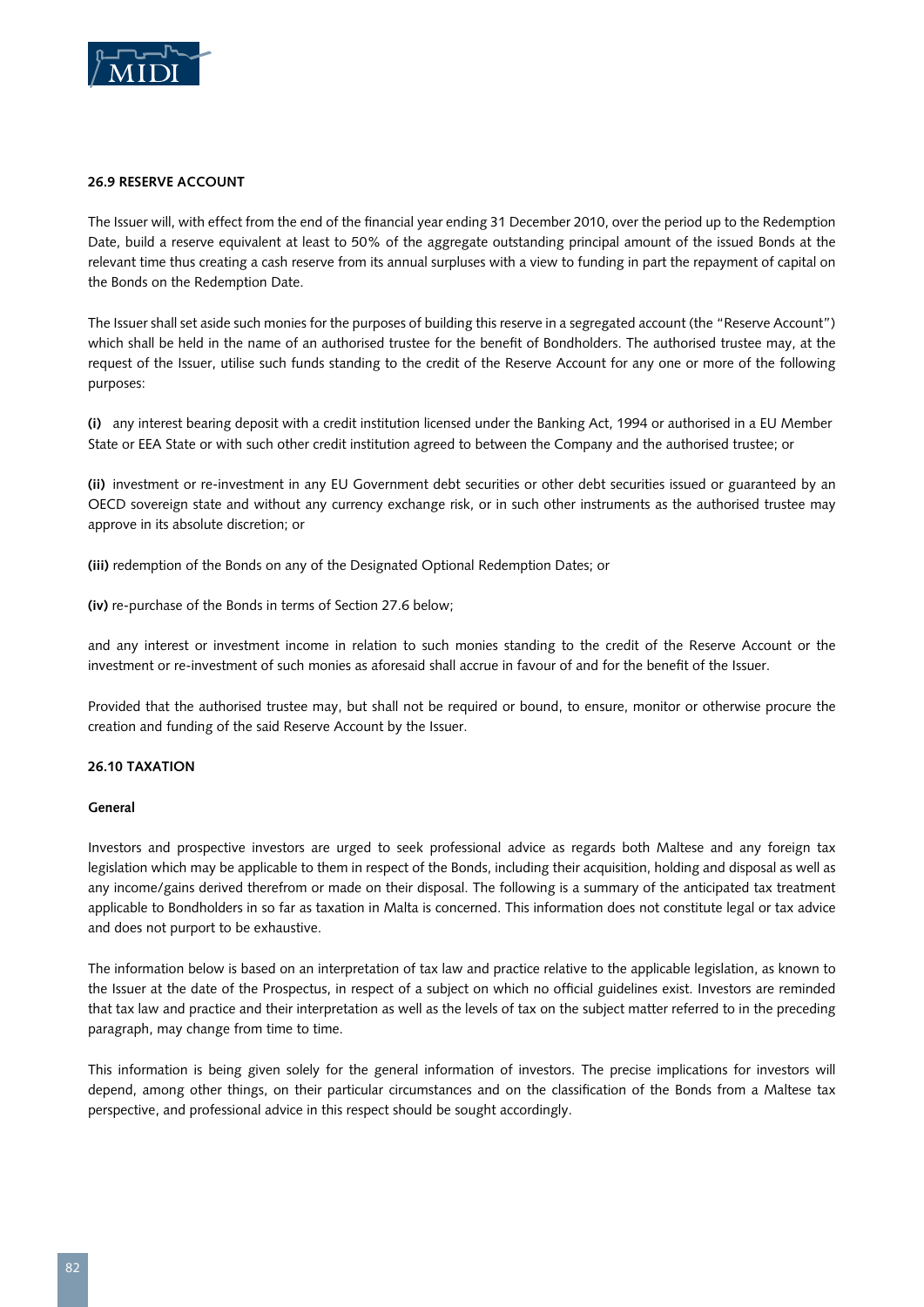

#### **Malta tax on interest**

Since interest is payable in respect of a Bond which is the subject of a public issue, unless the Issuer is otherwise instructed by a Bondholder or unless the Bondholder does not fall within the definition of "recipient" in terms of article 41(c) of the Income Tax Act, (Cap. 123, Laws of Malta), interest shall be paid to such person net of a final withholding tax, currently at the rate of 15% of the gross amount of the interest, pursuant to article 33 of the Income Tax Act (Cap. 123, Laws of Malta). Bondholders who do not fall within the definition of a "recipient" do not qualify for the said rate and should seek advice on the taxation of such income as special rules may apply.

This withholding tax is considered as a final tax and a Maltese resident individual Bondholder need not declare the interest so received in his income tax return. No person shall be charged further tax in respect of such income. However, tax withheld shall in no case be available to any person for a credit against that person's tax liability or for a refund as the case may be.

In the case of a valid election made by an eligible Bondholder resident in Malta to receive the interest due without the deduction of final tax, interest will be paid gross and such person will be obliged to declare the interest so received in his income tax return and be subject to tax on it at the standard rates applicable to that person at that time. Additionally, in this latter case the Issuer will advise the Inland Revenue on an annual basis in respect of all interest paid gross and of the identity of all such recipients unless the beneficiary is a non-resident of Malta. Any such election made by a resident Bondholder at the time of subscription may be subsequently changed by giving notice in writing to the Issuer. Such election or revocation will be effective within the time limit set out in the Income Tax Act.

In terms of article 12(1)(c) of the Income Tax Act, Bondholders who are not resident in Malta satisfying the applicable conditions set out in the Income Tax Act are not taxable in Malta on the interest received and will receive interest gross, subject to the requisite declaration/evidence being provided to the Issuer in terms of law.

# **European Union Savings Directive**

Non-residents of Malta should note that payment of interest to individuals and certain residual entities residing in another EU Member State is reported on an annual basis to the Malta Commissioner of Inland Revenue who will in turn exchange the information with the competent tax authority of the Member State where the recipient of interest is resident. This exchange of information takes place in terms of the EU Savings Directive 2003/48/EC.

#### **Malta capital gains on transfer of the Bonds**

On the assumption that the Bonds would not fall within the definition of "securities" in terms of article 5(1)(b) of the Income Tax Act, that is, "shares and stocks and such like Instrument that participate in any way in the profits of the Company and whose return is not limited to a fixed rate of return", no tax on capital gains is chargeable in respect of transfer of the Bonds.

# **Duty on documents and transfers**

In terms of article 50(2) of the Financial Markets Act, (Cap 345, Laws of Malta) as the Bonds constitute financial instruments of a Company quoted on a Recognised Investment Exchange, as is the MSE, redemptions and transfers of the Bonds is exempt from Maltese duty.

**INVESTORS AND PROSPECTIVE INVESTORS ARE URGED TO SEEK PROFESSIONAL ADVICE AS REGARDS BOTH MALTESE AND ANY FOREIGN TAX LEGISLATION APPLICABLE TO THE ACQUISITION, HOLDING AND DISPOSAL OF BONDS AS WELL AS INTEREST PAYMENTS MADE BY THE ISSUER. THE ABOVE IS A SUMMARY OF THE ANTICIPATED TAX TREATMENT APPLICABLE TO THE BONDS AND TO BONDHOLDERS. THIS INFORMATION, WHICH DOES NOT CONSTITUTE LEGAL OR TAX ADVICE, REFERS ONLY TO BONDHOLDERS WHO DO NOT DEAL IN SECURITIES IN THE COURSE OF THEIR NORMAL TRADING ACTIVITY.**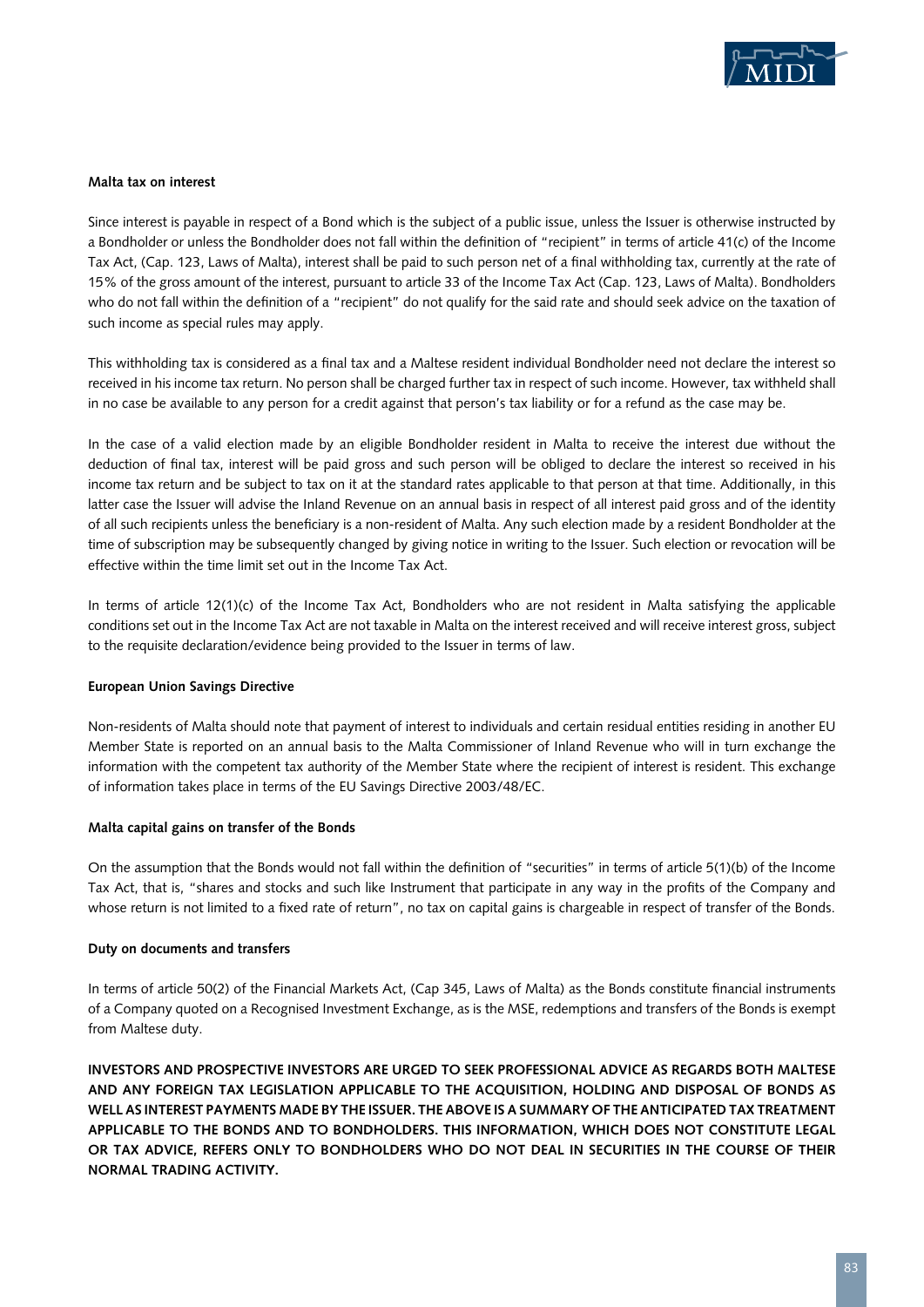

# 27. TERMS AND CONDITIONS OF THE BONDS

The following are the terms and conditions, which will be applicable to the Bonds (the "Terms and Conditions"). Each Bondholder and any person claiming through or under a Bondholder is deemed to have notice and knowledge of, and is bound by, these Terms and Conditions.

#### **27.1 General**

**(1)** Each Bond forms part of a duly authorised issue of €30,000,000 aggregate principal amount of Bonds due 2016-2018, in either or each of two issues denominated in Euro and Pound Sterling respectively namely 7% Bonds due 2016-2018 denominated in Euro having a nominal value of €100 each (the "EUR Bonds") and /or 7% Bonds due 2016-2018 denominated in Pound Sterling having a nominal value of £100 each (the "GBP Bonds") (collectively, the "Bonds"). The aggregate principal amount of each of the EUR Bonds and the GBP Bonds will be determined by the Issuer upon allocation at its option depending on the value of the Applications received for the Bonds, provided that their combined aggregate principal amount is the equivalent of €30,000,000 except in the event of the exercise of the Over-allotment Option (as provided and defined herein) or as otherwise provided under Section 27.10 "Further Issues".

**(2)** In the event that during the Offer Period the Issuer receives applications for Bonds in excess of the combined aggregate principal amount of the equivalent of €30,000,000, the Issuer, at its option, may increase the issue of the Bonds by the equivalent of an additional €10,000,000 in either or a combination of the EUR Bonds and the GBP Bonds up to an aggregate principal amount of the equivalent of €40,000,000 (the "Over-allotment Option").

**(3)** For the purpose of ascertaining the aggregate principal amount of the GBP Bond, reference will be made to the Rate of Exchange.

#### **27.2 Form, Denomination and Title**

The Bonds will be issued, without interest coupons. EUR Bonds will be issued in denominations of integral multiple of one hundred Euro (€100) provided that on subscription they will be issued for a minimum €2,500. GBP Bonds will be issued in denominations of integral multiple of one hundred Pounds Sterling (£100) provided that on subscription they will be issued for a minimum of £2,000. The Bonds will be issued in dematerialised form and shall accordingly be evidenced by a book-entry in the register of Bondholders held by the Central Securities Depository of the Malta Stock Exchange or as may be stipulated by the Malta Stock Exchange Bye-Laws from time to time. The nominal value of each Bond is being established to facilitate trading therein. The Bonds, and transfer thereof, shall be registered as provided under "Registration, replacement, transfer and exchange" below. A person in whose name a Bond shall be registered shall (to the fullest extent permitted by law) be treated at all times and for all purposes as the absolute owner of such Bond regardless of any notice of ownership or trust.

#### **27.3 Status and negative pledge**

**(1)** The Bonds constitute unsecured and unsubordinated obligations of the Issuer and rank *pari passu* without any priority or preference with all other present and future unsecured and unsubordinated obligations of the Issuer.

**(2)** The Issuer undertakes, for as long as any principal or interest under the Bonds or any of the Bonds remains outstanding, not to create or permit to subsist any Security Interest (as defined below), other than a Permitted Security Interest (as defined below), upon the whole or any part of its respective present or future assets or revenues to secure any Relevant Indebtedness (as defined below) of the Issuer unless the Issuer, in the case of the creation of a Security Interest, before or at the same time and, in any other case, promptly, takes any and all action necessary to ensure that:

**(i)** all amounts payable by it under the Bonds are secured by a Security Interest equally and rateably with the Relevant Indebtedness in question being so secured; or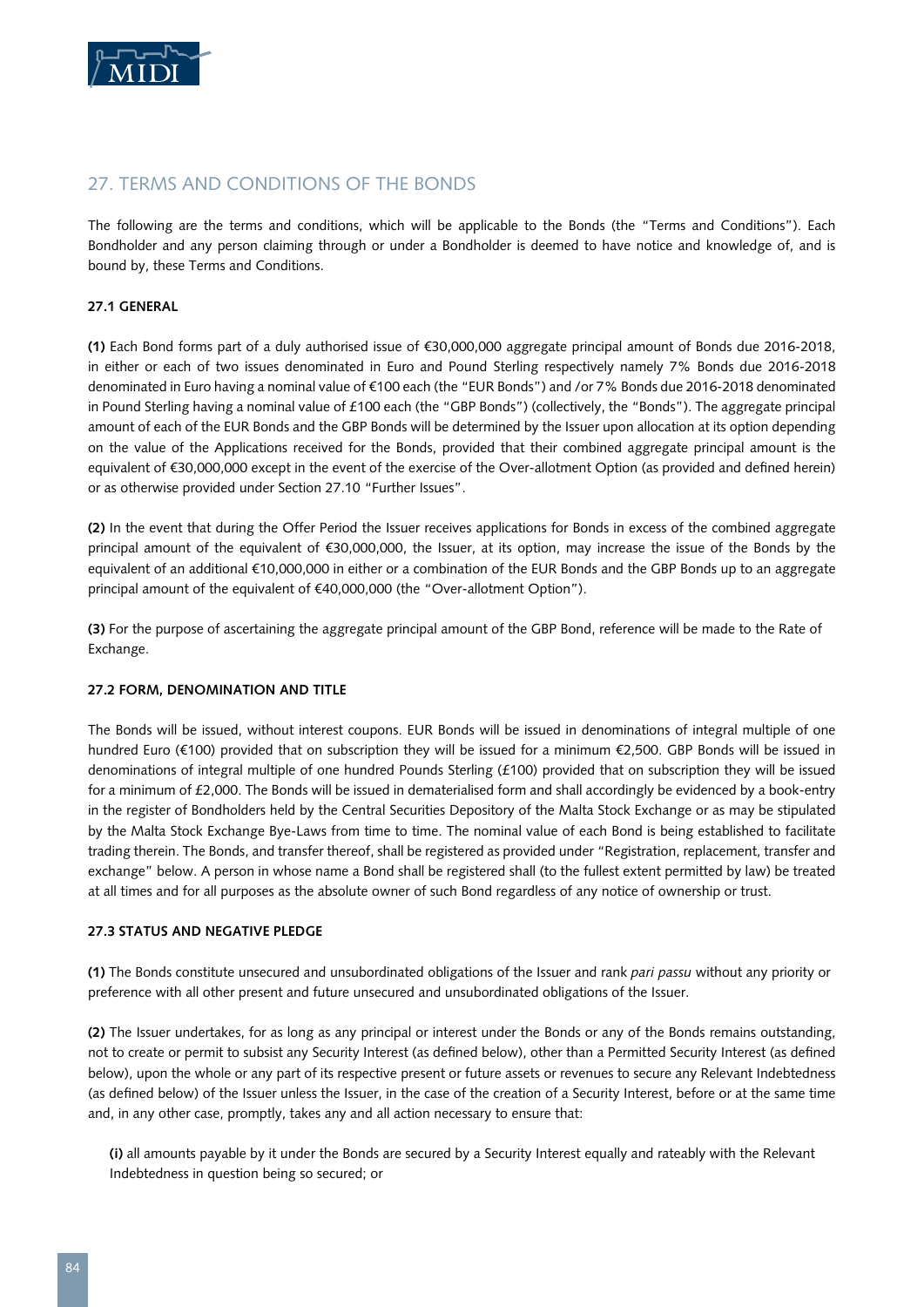

**(ii)** such other Security Interest is approved by a resolution duly passed by the Bondholders.

**(3)** For the purpose of this Section 27.3 and of Section 27.7 entitled "Events of Default":

"Relevant Indebtedness" means any indebtedness in respect of:

**(A)** monies borrowed;

**(B)** any debenture, bond, note, loan stock or other security creating or acknowledging indebtedness;

**(C)** any acceptance credit;

**(D)** the acquisition cost of any asset to the extent payable before or after the time of acquisition or possession by the party liable where the advance or deferred payment is arranged primarily as a method of raising finance or financing the acquisition of that asset;

**(E)** leases entered into primarily as a method of raising finance or financing the acquisition of the asset leased;

**(F)** amounts raised under any other transaction having the commercial effect of borrowing or raising of money;

**(G)** any guarantee, indemnity or similar assurance in respect of any such indebtedness;

"Security Interest" means any privilege, hypothec, pledge, lien, charge or other encumbrance which grants rights of preference to a creditor over the assets of the debtor;

"Permitted Security Interest" means:

**(A)** any Security Interest arising by operation of law;

**(B)** any Security Interest arising out of or created pursuant to the Emphyteutical Deed (as defined in the Prospectus to which these Terms and Conditions are attached);

**(C)** any Security Interest securing payment refund obligations under promise of sale agreements relating to immovable property forming part of the Project;

**(D)** any Security Interest securing any indebtedness of the Issuer created for the sole purpose of financing or raising finance for the redemption of all the Bonds;

**(E)** any Security Interest securing any Relevant Indebtedness, including bank loans or overdrafts, in the ordinary course of business;

**(F)** any other Security Interest (in addition to those referred to in (A), (B), (C), (D) and (E) above) securing Relevant Indebtedness of the Issuer in an aggregate outstanding amount, from time to time, not exceeding eighty five percent (85%) of the amount resulting after taking the Relevant Value and subtracting therefrom (i) the aggregate value of the liabilities of the Issuer secured by Security Interests referred to in (A), (B) (C), (D) and (E) above and (ii) the aggregate principal amount of the Bonds still outstanding at the time.

Provided that the aggregate Security Interests referred to in (E) and (F) above do not result in the amount arrived at after taking the Relevant Value and subtracting therefrom the aggregate value of the liabilities of the Issuer secured by Security Interests referred to in (A), (B), (C) and (D) above being less than one hundred and seven per cent (107%) of the aggregate principal amount of the Bonds still outstanding;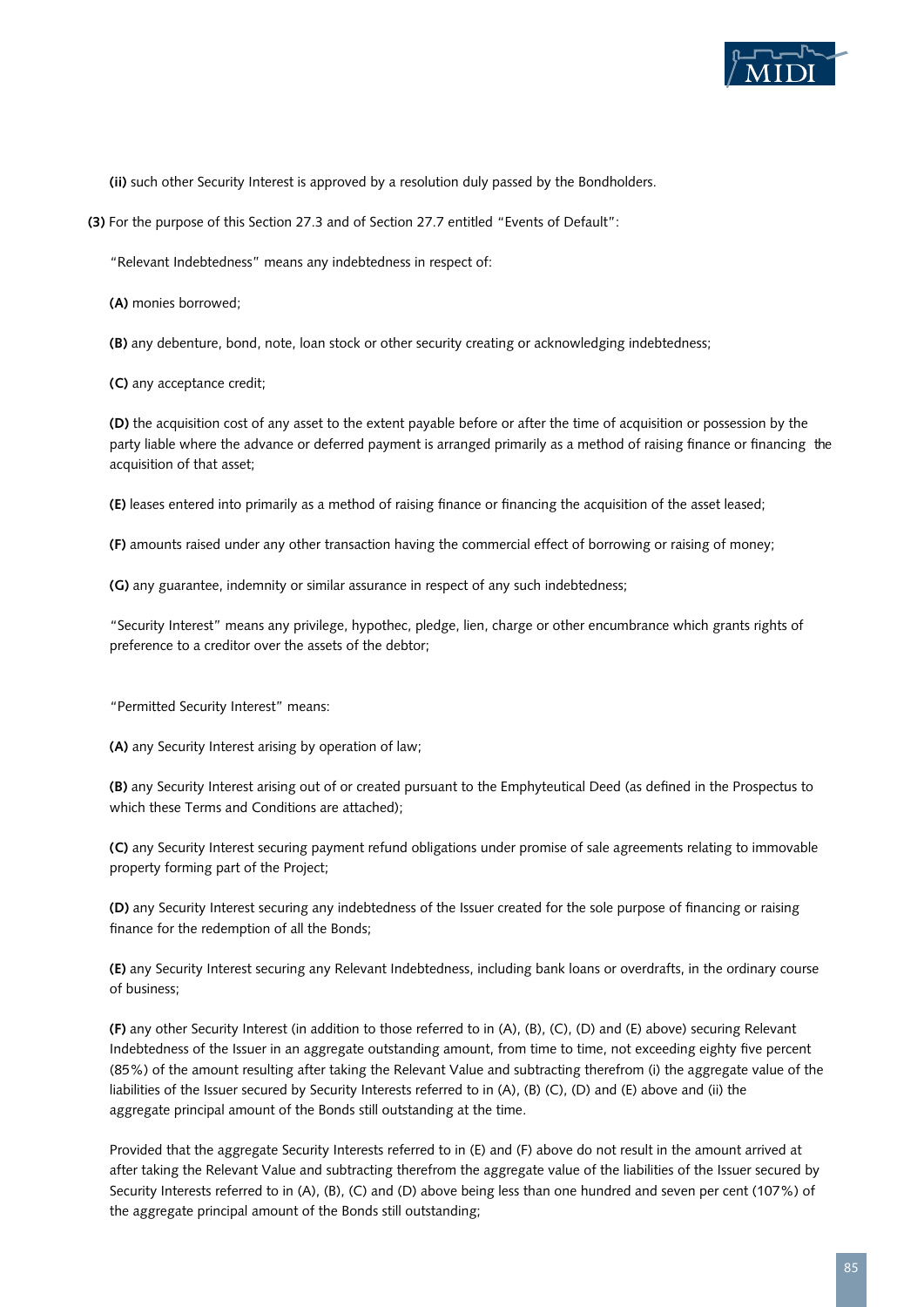

"Relevant Value" means the value of the assets of the Issuer calculated on the basis of their book value (as reflected in the accounts of the Issuer) adjusted by reference to the open market value of the immovable property of the Issuer as determined by the Directors on the basis of independent professional advice/valuation procured by them.

# **27.4 Interest**

**(1)** The Bonds bear interest from and including the Issue Date, in case of the EUR Bonds at the rate of 7% and in case of the GBP Bonds at the rate of 7% per annum on the nominal value thereof, payable annually in arrears on 15 December of each year (the "Interest Payment Date"): provided that any Interest Payment Date which falls on a day other than a Business Day, will be carried over to the next following day that is a Business Day. The first Interest Payment Date shall be on 15 December 2009. The period commencing on and including one Interest Payment Date (or in the case of the first such period, commencing on and including the Issue Date) and ending on but excluding the immediately following Interest Payment Date is referred to in these Terms and Conditions as an ''Interest Period''.

**(2)** Each Bond will cease to bear interest from and including its due date for redemption unless, payment of the principal in respect of the Bond is improperly withheld or refused or unless default is otherwise made in respect of payment, in any of which events interest shall continue to accrue at the rate specified herein above or at the rate of two per cent (2%) per annum above the European Central Bank's Refinancing Rate in respect of the Bonds denominated in Euro, or above, the official Bank Rate determined by the Bank of England in respect of the GBP Bonds, on the first day of such Interest Period, whichever is the greater.

**(3)** When interest is required to be calculated for any period of less than a full Interest Period, it shall be calculated on the basis of the actual number of days elapsed from and including the most recent Interest Payment Date, or as appropriate, the Issue Date divided by the actual number of days (365 or 366 as the case may be) in the respective year.

#### **27.5 Payments**

**(1)** Payment of the principal amount (with interest accrued to the due date for redemption) as well as payment of any instalment of interest of a EUR Bond will be made in Euro to the person in whose name such Bond is registered as at the close of business fifteen (15) days prior to the due date for redemption or fifteen (15) days prior to the Interest Payment Date (as the case may be) by direct credit or transfer to a Euro account (or any other account to which Euro may be credited or transferred) specified by the Bondholder. The Issuer shall not be responsible for any loss or delay in transmission. Such payment shall be effected within seven (7) days of the due date for redemption or the Interest Payment Date (as the case may be).

**(2)** Payment of the principal amount (with interest accrued to the due date for redemption) as well as payment of any instalment of interest of a GBP Bond will be made in Pound Sterling to the person in whose name such Bond is registered as at the close of business fifteen (15) days prior to the due date for redemption or fifteen (15) days prior to the Interest Payment Date (as the case may be) by direct credit or transfer to a Pound Sterling account (or any other account to which Pound Sterling may be credited or transferred) specified by the Bondholder. The Issuer shall not be responsible for any loss or delay in transmission. Such payment shall be effected within seven (7) days of the due date for redemption or the Interest Payment Date (as the case may be).

**(3)** All payments are subject in all cases to any pledge (duly constituted) of the Bonds and to any applicable fiscal or other laws and regulations. In particular, but without limitation, all payments by the Issuer in respect of the Bonds shall be made net of any amount which the Issuer is compelled by law to deduct or withhold for or on account of any present or future taxes, duties, assessments or other GOM charges of whatsoever nature imposed or levied by or on behalf of the GOM or authority thereof or therein having power to tax.

**(4)** No commissions or expenses shall be charged to the Bondholders in respect of such payments.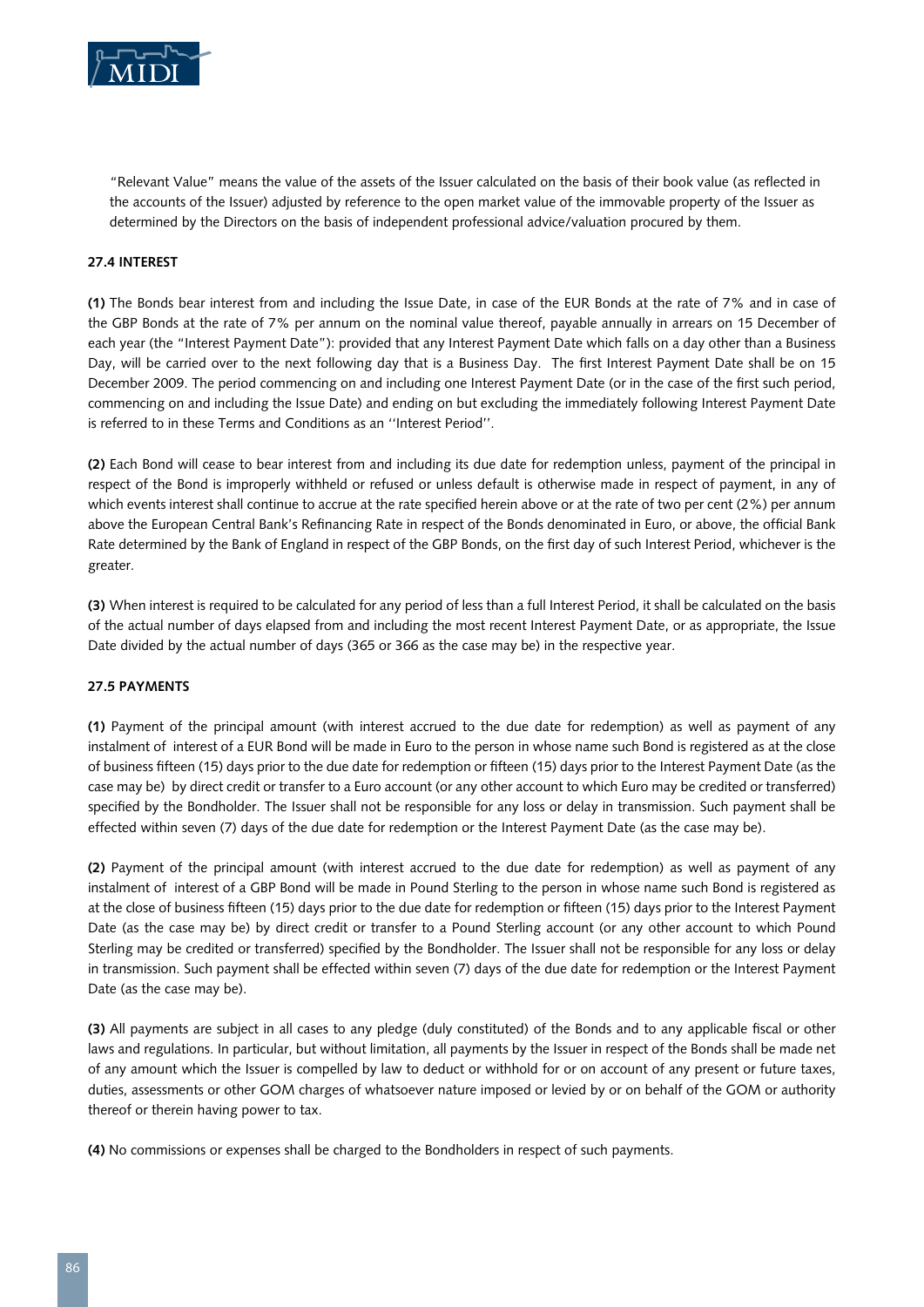

#### **27.6 Redemption and Purchase**

**(1)** The Bonds will be redeemed at their nominal value (together with interest accrued to the due date for redemption) on 15 December 2018 (the "Redemption Date"). The Issuer reserves the right to redeem all or any of the Bonds on any date between 15 December 2016 and 14 December 2018 (both dates inclusive), as the Issuer may determine, on giving not less than sixty (60) days' notice (a "Designated Optional Redemption Date"). Any notice of a Designated Optional Redemption Date shall specify the number of Bonds that the Issuer has opted to redeem on the Designated Optional Redemption Date and, if not all the Bonds are to be redeemed, the manner in which the Issuer will select the Bonds for redemption on such Designated Optional Redemption Date.

**(2)** All Bonds so redeemed will be cancelled forthwith and may not be reissued or resold.

**(3)** The Issuer and any Group Company may, at any time, purchase Bonds in the open market or otherwise at any price. Any purchase by tender shall be made available to all Bondholders alike. All Bonds so purchased by the Issuer will be cancelled forthwith and may not be re-issued or re-sold. All Bonds so purchased by any Group Company may be cancelled or held, reissued or resold at the discretion of the relevant purchaser. The Bonds so purchased, while held by or on behalf of any Group Company, shall not entitle the holder to vote at any meetings of the Bondholders and shall not be deemed to be outstanding for the purposes of these Terms and Conditions including, without limitation, for the purposes of Sections 27.3 and 27.7.

# **27.7 Events of Default**

The Bonds shall become immediately due and repayable at their principal amount together with accrued interest if any of the following events ("Events of Default") shall occur:-

**(1)** the Issuer shall fail to pay any interest on any Bond when due and such failure shall continue for sixty (60) days after written notice thereof shall have been given to the Issuer by any Bondholder; or

**(2)** the Issuer shall fail duly to perform or shall otherwise be in breach of any other material obligation contained in these Terms and Conditions and such failure shall continue for sixty (60) days after written notice thereof shall have been given to the Issuer by any Bondholder; or

**(3)** an order is made or resolution passed or other action taken for the dissolution, termination of existence, liquidation, winding-up or bankruptcy of the Issuer; or

**(4)** the Issuer stops or suspends payments (whether of principal or interest) with respect to all or any class of its debts or announces an intention to do so or ceases or threatens to cease to carry on its business or a substantial part of its business; or

**(5)** the Issuer is unable, or admits in writing its inability, to pay its debts as they fall due or otherwise becomes insolvent; or

**(6)** there shall have been entered against the Issuer a final judgment by a court of competent jurisdiction from which no appeal may be or is taken for the payment of money in excess of one million two hundred fifty thousand Euro (€1,250,000) or its equivalent and ninety (90) days shall have passed since the date of entry of such judgment without its having been satisfied or stayed; or

**(7)** any default occurs and continues for ninety (90) days under any contract or document relating to any Relevant Indebtedness (as defined above) of the Issuer in excess of one million two hundred fifty thousand Euro (€1,250,000) or its equivalent at any time.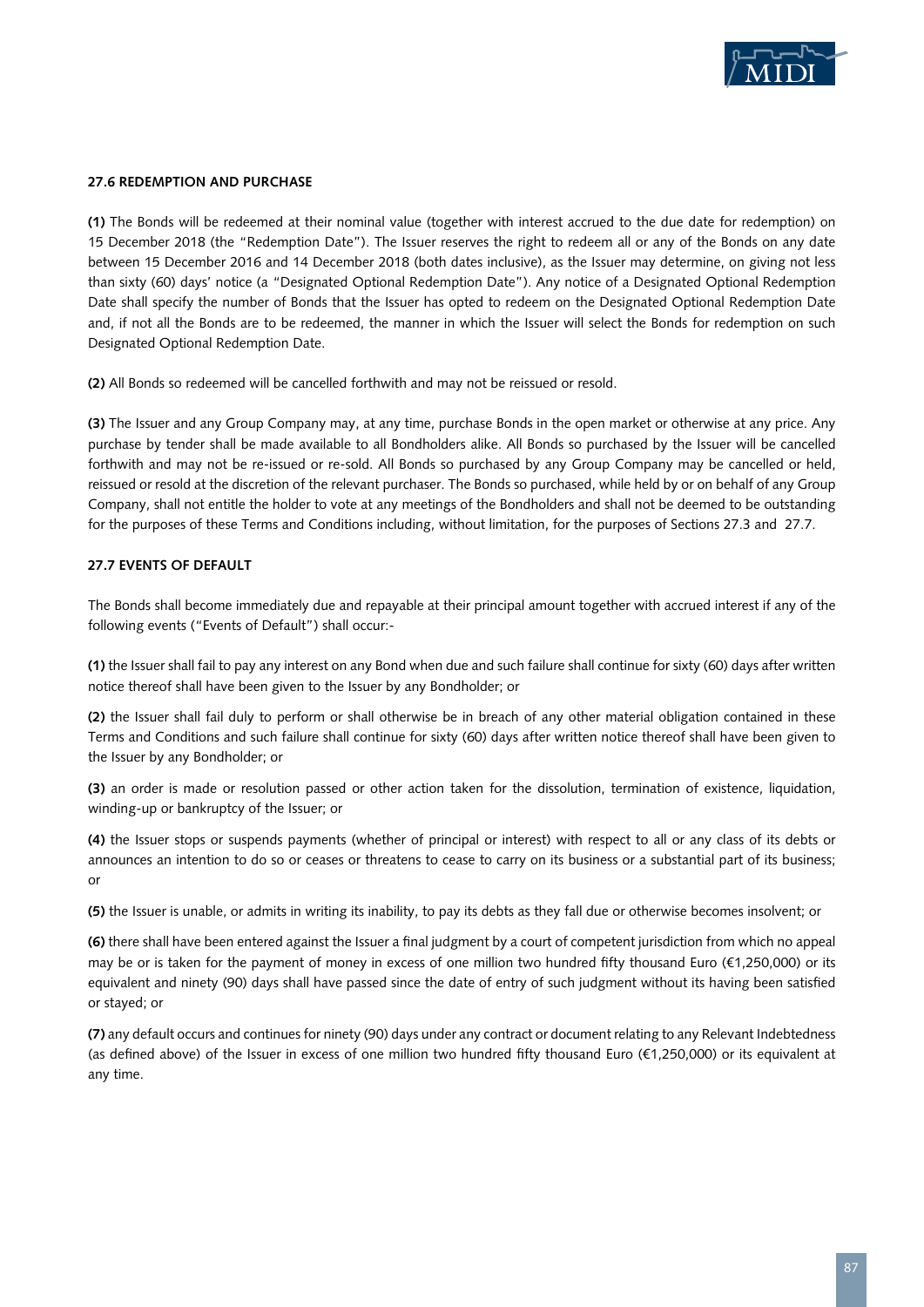

#### **27.8 Registration, Replacement, Transfer and Exchange**

**(1)** A register of the Bonds will be kept by the Issuer at the Central Securities Depository of the Malta Stock Exchange or as may be stipulated by the Malta Stock Exchange Bye-Laws, wherein there will be entered the names and addresses of the Bondholders and particulars of the Bonds held by them respectively and a copy of such register will, at all reasonable times, during business hours be open to inspection at the registered office of the Issuer. The said Central Securities Depository will issue on a twelve-monthly basis or at such other intervals as the Malta Stock Exchange Bye-Laws shall from time to time determine, a statement of holdings to Bondholders evidencing their entitlement to Bonds held in the register kept by the said Central Securities Depository.

**(2)** A Bond may be transferred or transmitted only in whole in accordance with the rules and procedures applicable from time to time at the Malta Stock Exchange. If Bonds are transferred or transmitted in part, the transferee thereof will not be registered as a Bondholder.

**(3)** Any person becoming entitled to a Bond in consequence of the death, bankruptcy or winding-up of a Bondholder may, upon such evidence being produced as may from time to time properly be required by the Issuer or the MSE, elect either to be registered himself as Bondholder or to have some person nominated by him registered as the transferee thereof. If the person so becoming entitled shall elect to be registered himself, he shall deliver or send to the Issuer a notice in writing signed by him stating that he so elects. If he shall elect to have another person registered, he shall testify his election by executing to that person a transfer of the Bond.

**(4)** All transfers and transmissions are subject in all cases to any pledge (duly constituted) of the Bonds and to any applicable laws and regulations.

**(5)** The cost and expenses of effecting any exchange or registration of transfer or transmission except for the expenses of delivery by regular mail (if any) and except, if the Issuer shall so require, the payment of a sum sufficient to cover any tax, duty or other governmental charge or insurance charges that may be imposed in relation thereto, will be borne by the Issuer.

**(6)** The Issuer will not register the transfer or transmission of Bonds for a period of fifteen (I5) days preceding the due date for any payment of interest on the Bonds or the due date for redemption.

#### **27.9 Resolutions and Meetings of Bondholders**

**(1)** Bondholders have the following powers exercisable by a resolution voted for, at a meeting of the Bondholders convened and held in accordance with the provisions of this Section 27.9, by a majority of Bondholders holding not less than seventy-five per cent (75%) of the outstanding principal amount for the time being of the Bonds:

**(i)** power to approve any release, modification, waiver or compromise of any of the rights of the Bondholders (however arising) against the Issuer, except that they do not have powers to affect rights in respect of payments of interest payable on the Bonds or the payment of the principal amount upon redemption;

**(ii)** power to authorise the Issuer to modify, alter, amend or add to the provisions contained in the Terms and Conditions and power to ratify and adopt any such modification, alteration, amendment or addition;

**(iii)** power to approve any scheme of reconstruction of the Issuer or for the amalgamation of Issuer with any other company or corporation;

**(iv)** power to approve the creation of a Security Interest in terms of Section 27.3(2)(ii) above.

**(2)** The Issuer may, at any time, convene a meeting of the Bondholders and if it receives a written request by Bondholders holding ten per cent (10%) of the outstanding principal amount for the time being of the Bonds and is indemnified to its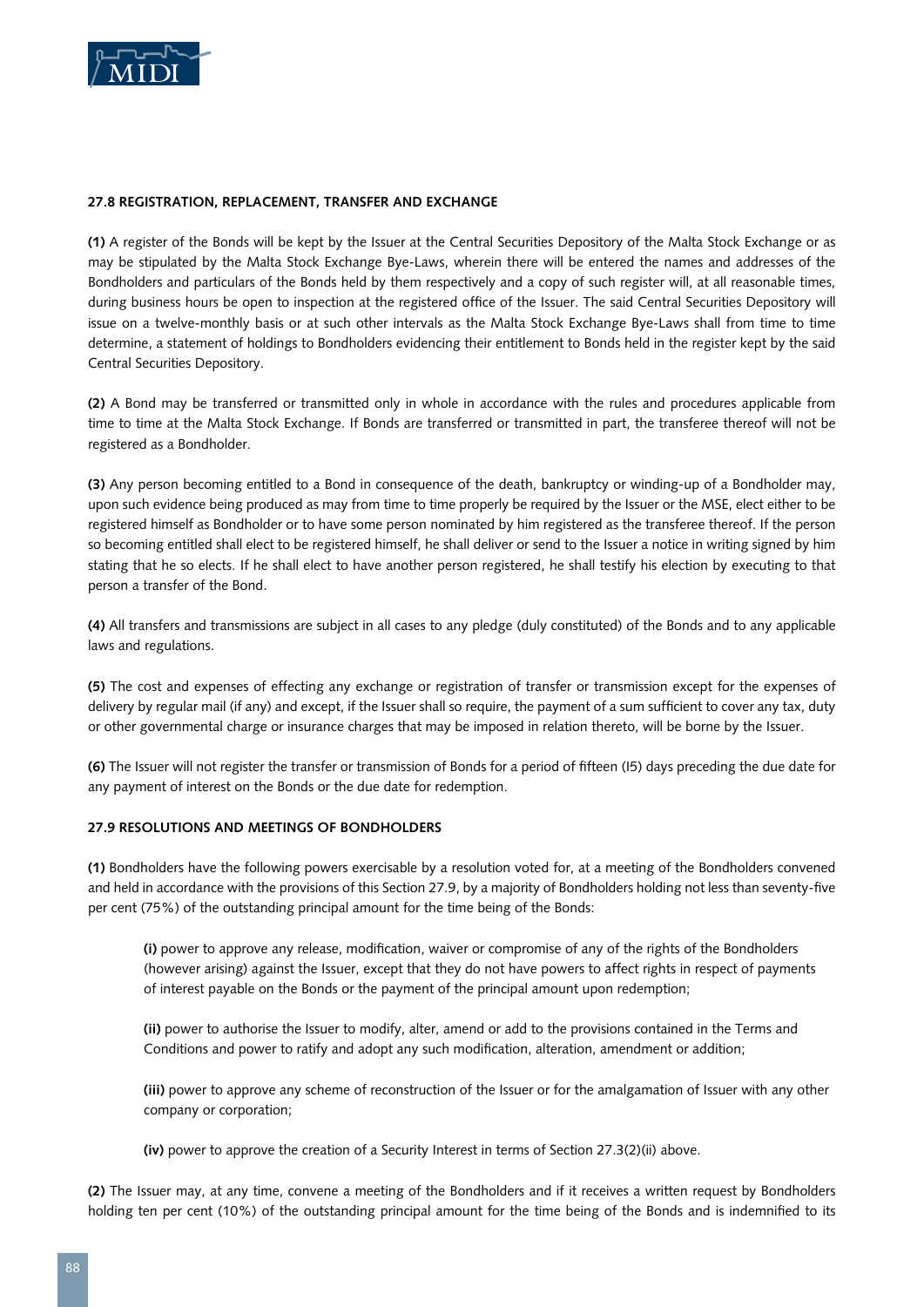

satisfaction against all costs, losses and expenses, the Issuer must convene a meeting of Bondholders. Meetings shall be convened and requested only for the purpose of considering a resolution specified in the immediately preceding paragraph. The time and place of the meeting must be specified by the Issuer.

**(3)** A meeting of Bondholders shall only validly and properly proceed to business if there is a quorum present at the commencement of the meeting. For this purpose a quorum shall be considered present if there are Bondholders present, in person or by proxy, accounting for at least fifty per cent (50%) of the outstanding principal amount for the time being of the Bonds.

**(4)** Once a quorum is declared present by the Chairman of the meeting (who shall be the person who in accordance with the memorandum and articles of the Issuer would chair a general meeting of shareholders) the meeting may then proceed to business and the Directors of the Issuer or the Bondholder(s) who requested the meeting (as the case may be) or their representatives shall present to the Bondholders the reasons for proposing the resolution. The meeting shall allow reasonable and adequate time to Bondholders to present their views to the Issuer and the other Bondholders. The meeting shall then put the resolution to a vote of the Bondholders present.

**(5)** The voting process shall be managed by the Company Secretary under the supervision and scrutiny of the Auditors of the Issuer.

**(6)** Save for the above, the rules generally applicable to the Issuer during general meetings of shareholders shall apply.

**(7)** In the event that the Bonds are listed, and for so long as the Bonds remain listed, any resolution which may be proposed shall be subject to any laws, regulations, rules or bye-laws which may be applicable from time to time.

# **27.10 Further Issues**

The Issuer may, from time to time, without the consent of the Bondholders, create and issue further bonds, debentures or any other debt securities either having the same terms and conditions as the Bonds in all respects (except for the first payment of interest on them) and so that such further issue shall be consolidated and form a single series with the Bonds or otherwise upon such terms and conditions as the Issuer may determine. Any further debt securities so issued may rank *pari passu* in all respects with the Bonds but shall not rank ahead of the Bonds.

# **27.11 Bonds held Jointly**

In respect of a Bond held jointly by several persons (including husband and wife), the joint holders shall nominate one of their number as their representative and his/her name will be entered in the register with such designation. The person whose name shall be inserted in the field entitled "Applicant" on the Application Form, or first-named in the register of Bondholders shall for all intents and purposes be deemed to be such nominated person by all those joint holders whose names appear in the field entitled "Additional Applicants" in the Application Form or joint holders in the register as the case may be. Such person shall, for all intents and purposes, be deemed to be the registered holder of the Bond/s so held.

# **27.12 Bonds held Subject to Usufruct**

In respect of a Bond held subject to usufruct, the name of the bare owner and the usufructuary shall be entered in the register. The usufructuary shall, for all intents and purposes, be deemed *vis-a-vis* the Issuer to be the holder of the Bond/s so held and shall have the right to receive interest on the Bond/s and to vote at meetings of the Bondholders but shall not, during the continuance of the Bond/s, have the right to dispose of the Bond/s so held without the consent of the bare owner.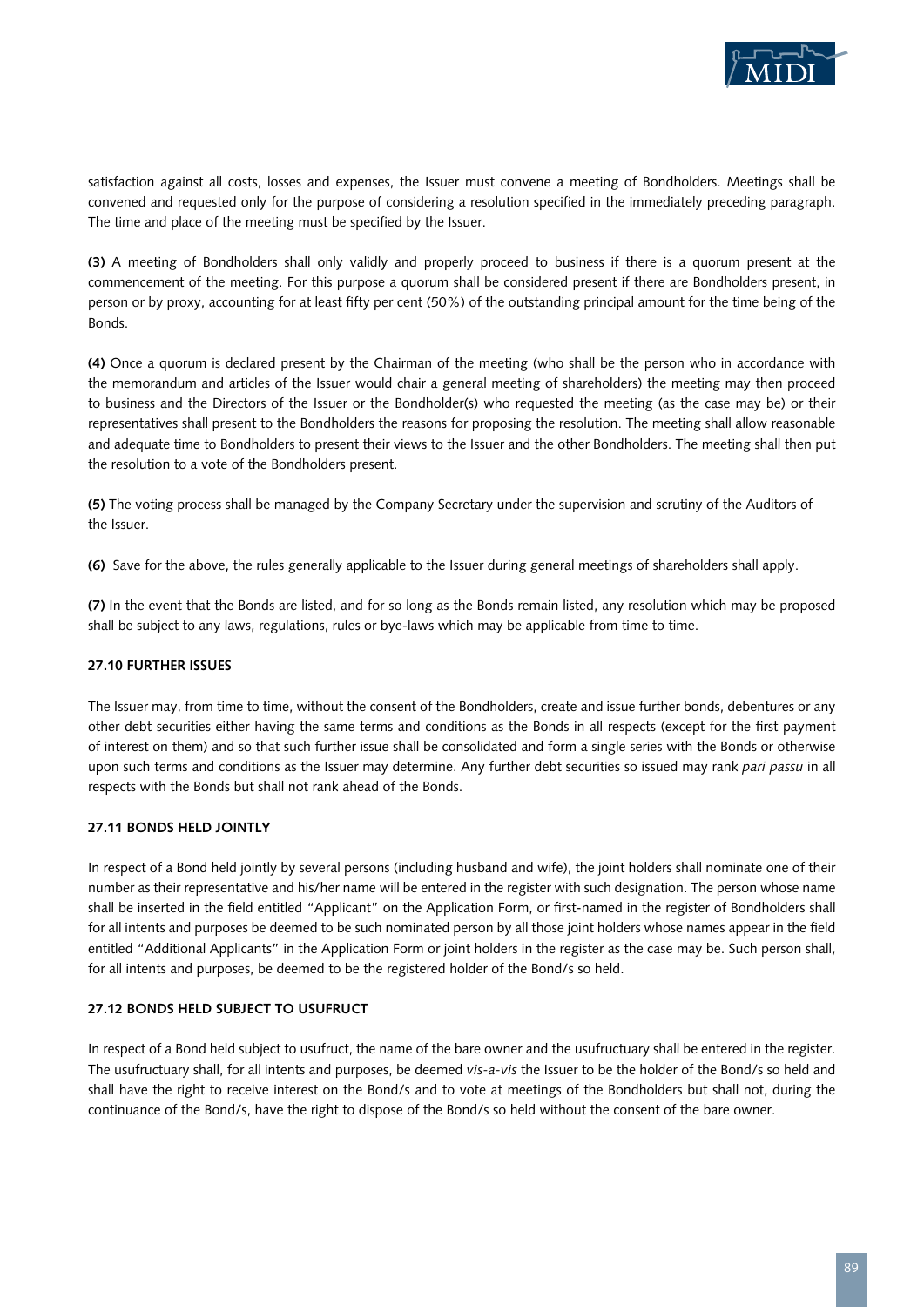

# **27.13 Governing Law and Jurisdiction**

**(1)** The Bonds are governed by and shall be construed in accordance with Maltese law.

**(2)** Any legal action, suit or proceeding against the Issuer arising out of or in connection with the Bonds shall be brought exclusively before the Maltese Courts and the Bondholders shall, upon and by submitting an Application, acknowledge that they are submitting to the exclusive jurisdiction of the Maltese Courts as aforesaid.

# **27.14 Notices**

Notices will be mailed to Bondholders at their registered addresses and shall be deemed to have been served at the expiration of twenty-four (24) hours after the letter containing the notice is posted, and in proving such service it shall be sufficient to prove that a prepaid letter containing such notice was properly addressed to such Bondholders at his registered address and posted.

# **27.15 Listing**

The Bonds, upon issue and subscription, shall be admitted to the Official List of the Malta Stock Exchange, accordingly all these Terms and Conditions shall be read in conjunction with the Listing Rules of the Listing Authority and with the Bye-Laws of the Malta Stock Exchange applicable from time to time.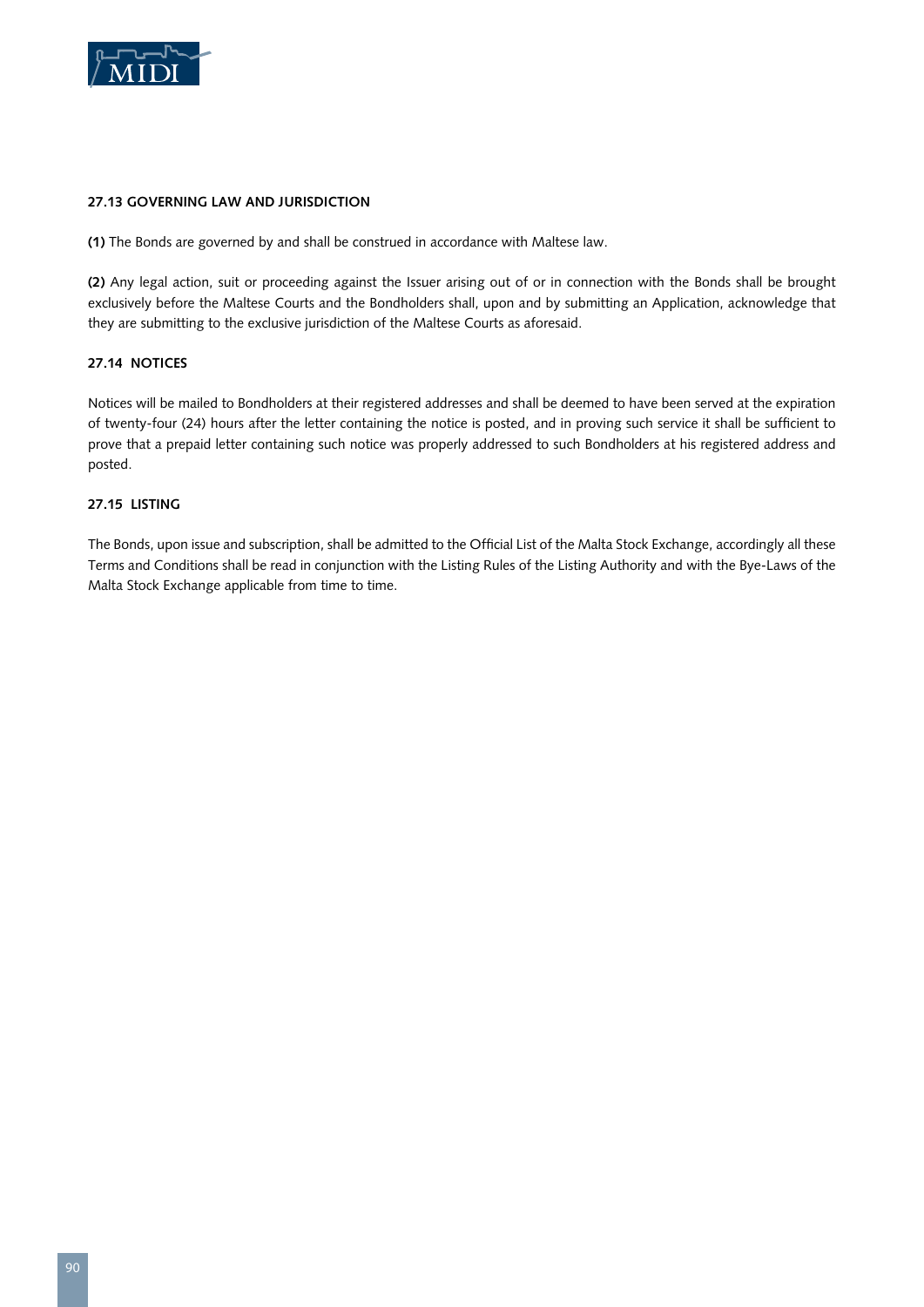

# 28. TERMS AND CONDITIONS OF APPLICATION

The following are the terms and conditions which are applicable to Applications. Any Applicant is deemed to have notice of, and is bound by, these terms and conditions.

**1.** Subject to all other terms and conditions of Application, the Issuer reserves the right to reject, in whole or in part, or to scale down any Application, including multiple or suspected multiple Applications, and to present any cheques and/or drafts for payment upon receipt. The right is also reserved to refuse any Application, which in the opinion of the Issuer is not properly completed in all respects in accordance with the instructions or is not accompanied by the required documents. Only original Application Forms will be accepted and photocopies/facsimile copies will not be accepted.

**2.** If any Application is not accepted, or if any Application is accepted for fewer Bonds than those applied for, then the Applicant shall receive a refund of the price of the Bonds applied for but not allocated. The Application monies or the balance of the amount paid on Application will be returned by direct credit into the Applicant's bank account as indicated in the Application Form within five (5) Business Days from the date of final allocation. No interest shall be due on refunds and any risk of loss or gain that may emerge on exchange of refunds from the currency of denomination of the Bonds applied for into the base currency of the Applicant shall be at the charge or for the benefit of the Applicant.

**3.** In the case of joint Applications, reference to the Applicant in these Terms and Conditions of Application is a reference to each Applicant, and liability therefor is joint and several. Furthermore, as joint Applicants, each Applicant warrants that he/she has only submitted one Application Form in his/her name.

**4.** Any person, whether natural or legal, shall be eligible to submit an Application, and any one person, whether directly or indirectly, should not submit more than one Application Form. In the case of corporate Applicants or Applicants having separate legal personality, the Application Form must be signed by a person authorised to sign on behalf of, and bind, such Applicant. It shall not be incumbent on the Issuer or Registrar to verify whether the person or persons purporting to bind such an Applicant is or are in fact authorised.

**5.** Applications in the name and for the benefit of minors shall be allowed provided that they are signed by both parents or by the legal guardian/s and accompanied by a Public Registry birth certificate of the minor in whose name and for whose benefit the Application Form is submitted. Any Bonds allocated pursuant to such an Application shall be registered in the name of the minor as Bondholder, with interest payable to the parents or legal guardian/s signing the Application Form until such time as the minor attains the age of eighteen (18) years, following which all interests shall be payable directly to the registered holder, provided that the Issuer has been duly notified in writing of the fact that the minor has attained the age of eighteen (18) years.

**6.** All Applications must be submitted on Application Forms within the time limits established herein (refer to Expected Timetable of Principal Events set out Part D Section 25.2 of this Prospectus). The minimum subscription of the EUR Bonds is €2,500 in value and the minimum subscription of the GBP Bonds is £2,000 in value. Applications in excess of the said minimum thresholds must be in multiples of €100 or £100, as the case may be. The completed Application Forms are to be lodged with any of the Authorised Intermediaries mentioned in this Prospectus. Unless other arrangements are concluded with the Registrar or the Issuer, all Application Forms must be accompanied by the full price of the Bonds applied for in the currency of designation of the Bonds applied for. Payment may be made either in cash or by cheque payable, to "The Registrar – Midi Bond Issue". In the event that a cheque accompanying an Application Form is not honoured on its first presentation, the Issuer and the Registrar reserve the right to invalidate the relative Application Form.

**7.** By completing and delivering an Application Form you (as the Applicant(s)):

**(a)** irrevocably offer to purchase the number of Bonds specified in your Application Form (or any smaller number for which the Application is accepted) at the Bond Offer Price subject to the Prospectus, the Terms and Conditions and the Memorandum and Articles of Association of the Issuer;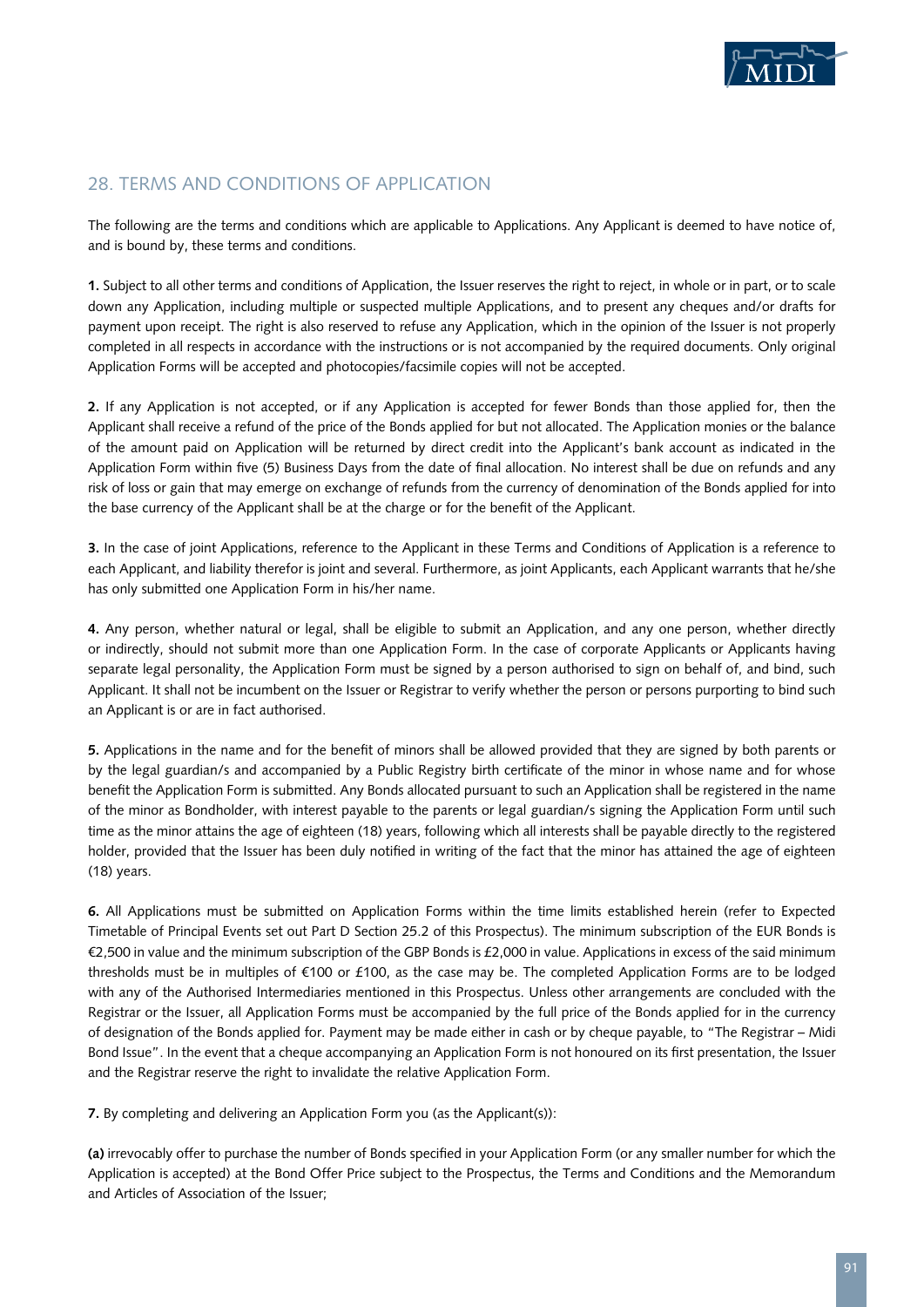

**(b)** authorise the Registrar and the Directors of the Issuer to include your name or in the case of joint Applications, the firstnamed applicant, in the register of Debentures of the Issuer in respect of the Bonds allocated to you;

**(c)** warrant that your remittance will be honoured on first presentation and agree that, if such remittance is not so honoured, you will not be entitled to receive a registration advice, or to be registered in the register of Debentures or to enjoy or receive any rights in respect of such Bonds unless and until you make payment in cleared funds for such Bonds and such payment is accepted by the Issuer (which acceptance shall be made in its absolute discretion and may be on the basis that you indemnify it against all costs, damages, losses, expenses and liabilities arising out of or in connection with the failure of your remittance to be honoured on first presentation) and that, at any time prior to unconditional acceptance by the Issuer of such late delivery of consideration in respect of such Bonds, the Issuer may (without prejudice to other rights) treat the agreement to allocate such Bonds as void and may allocate such Bonds to some other person, in which case you will not be entitled to any refund or payment in respect of such Bonds (other than return of such late payment);

**(d)** agree that the registration advice and other documents and any monies returnable to you may be retained pending clearance of your remittance and any verification of identity as required by the Prevention of Money Laundering Act 1994 (and regulations made thereunder) and that such monies will not bear interest;

**(e)** agree that all Applications, acceptances of Applications and contracts resulting therefrom will be governed by, and construed in accordance with Maltese law and that you submit to the jurisdiction of the Maltese Courts and agree that nothing shall limit the right of the Issuer to bring any action, suit or proceeding arising out of or in connection with any such Applications, acceptances of Applications and contracts in any other manner permitted by law in any court of competent jurisdiction;

**(f)** warrant that, if you sign the Application Form on behalf of another party or on behalf of a corporation or corporate entity or association of persons, you have due authority to do so and such person, corporation, corporate entity, or association of persons will also be bound accordingly and will be deemed also to have given the confirmations, warranties and undertakings contained in these terms and conditions of Application and undertake to submit your power of attorney or a copy thereof duly certified by a lawyer or notary public if so required by the Registrar;

**(g)** agree that all documents in connection with the Issue of the Bonds will be sent at the Applicant's own risk and may be sent by post at the address (or, in the case of joint Applications, the address of the first-named Applicant) as set out in the Application Form;

**(h)** agree that, having had the opportunity to read the Prospectus, you have and shall be deemed to have had, notice of all information and representations concerning the Issuer and the issue of the Bonds contained therein;

**(i)** confirm that in making such Application you are not relying on any information or representation in relation to the Issuer or the issue of the Bonds other than those contained in the Prospectus and you accordingly agree that no person responsible solely or jointly for the Prospectus or any part thereof will have any liability for any such other information or representation;

**(j)** confirm that you have reviewed and you will comply with the restriction contained in paragraph 8 below and the warning in this Section 28;

**(k)** warrant that you are not under the age of eighteen (18) years or if you are lodging an Application in the name and for the benefit of a minor, warrant that you are the parents or legal guardian/s of the minor;

**(l)** agree that such Application Form is addressed to the Issuer and that in respect of those Bonds for which your Application has been accepted, you shall receive a registration advice confirming such acceptance;

**(m)** confirm that in the case of a joint Application the first-named Applicant shall be deemed the holder of the Bonds;

**(n)** agree to provide the Registrar and/or Issuer as the case may be, with any information which it may request in connection with your Application(s);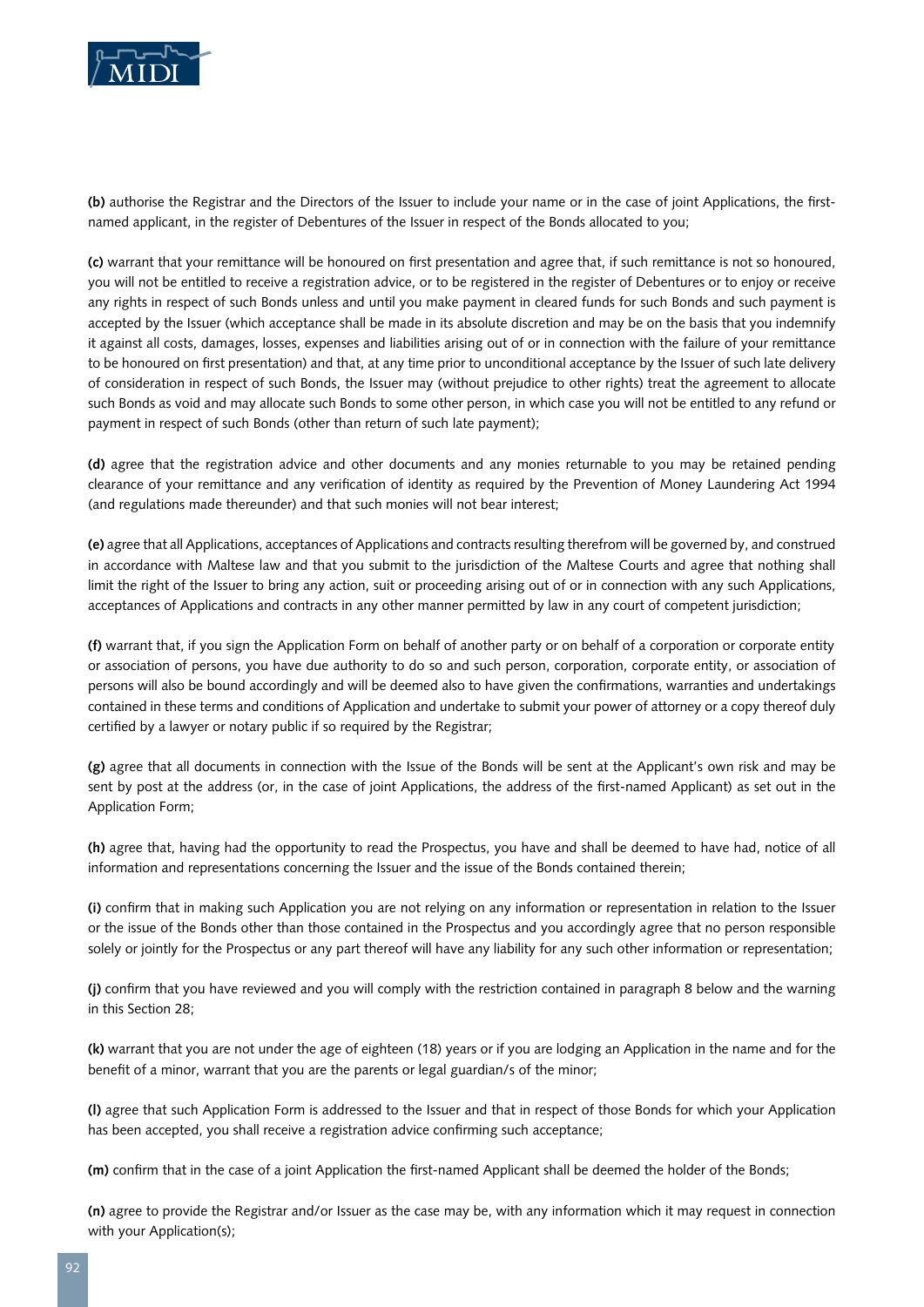

**(o)** agree that Charts Investment Management Service Limited will not, in its capacity of Sponsoring Stockbroker, treat you as its customer by virtue of your making an Application for the Bonds and that Charts Investment Management Service Limited will owe you no duties or responsibilities concerning the price of the Bonds or their suitability for you;

**(p)** warrant that, in connection with your Application, you have observed all applicable laws, obtained any requisite governmental or other consents, complied with all requisite formalities and paid any issue, transfer or other taxes due in connection with your Application in any territory and that you have not taken any action which will or may result in the Issuer or the Registrar acting in breach of the regulatory or legal requirements of any territory in connection with the Bond Issue or your Application;

**(q)** warrant that all applicable exchange control or other regulations (including those relating to external transactions) have been duly and fully complied with;

**(r)** represent that you are not a U.S. person (as such term is defined in Regulation S under the U.S. Securities Act of 1933, as amended (the "Securities Act")) and that you are not accepting the invitation comprised in the Prospectus from within the United States of America, its territories or its possessions, any State of the United States of America or any area subject to its jurisdiction (the "United States") or on behalf or for the account of anyone within the United States or anyone who is a U.S. person, unless you indicate otherwise on the Application Form in accordance with the instructions of the Application Form.

**8.** The Bonds have not been and will not be registered under the Securities Act and accordingly may not be offered or sold within the United States or to or for the account or benefit of a U.S. person.

**9.** No person receiving a copy of the Prospectus or an Application Form in any territory other than Malta may treat the same as constituting an invitation or offer to him nor should he in any event use such Application Form, unless, in the relevant territory, such an invitation or Offer could lawfully be made to him or such Application Form could lawfully be used without contravention of any registration or other legal requirements. It is the responsibility of any person outside Malta wishing to make any Application to satisfy himself as to full observance of the laws of any relevant territory in connection therewith, including obtaining any requisite governmental or other consents, observing any other formalities required to be observed in such territory and paying any issues, transfer or other taxes required to be paid in such territory.

**10.** For the purposes of the Prevention of Money Laundering and Funding of Terrorism Regulations 2008 as subsequently amended, all Authorised Intermediaries are under a duty to communicate, upon request, all information they hold about clients, pursuant to Articles 1.2(d) and 2.4 of the "Code of Conduct for Members of the Malta Stock Exchange" appended as Appendix IV to Chapter 3 of the Malta Stock Exchange Bye-Laws, irrespective of whether the Authorised Intermediaries are Malta Stock Exchange members or not. Such information shall be held and controlled by the Malta Stock Exchange in terms of the Data Protection Act (Cap. 440, Laws of Malta) for the purposes, and within the terms of, the Malta Stock Exchange's Data Protection Policy as published from time to time.

**11.** Within five (5) Business Days from the closing of the subscription lists, the Issuer shall determine, and either directly or through the Registrar, announce by way of press release, the basis of acceptance of applications and allocation policy to be adopted.

**12.** Save where the context requires otherwise, terms defined in the Prospectus bear the same meaning when used in these terms and conditions of Application, in the Application Form and in any other document issued pursuant to the Prospectus.

**13.** Application has been made to the Listing Authority in its capacity as the competent authority under the Financial Markets Act (Chapter 345 of the laws of Malta) for the Bonds to be admitted to listing on a regulated market and to the board of directors of the Malta Stock Exchange for the Bonds to be admitted to the Official List. Dealing shall commence upon admission to trading of the Bonds by the MSE, and following notification of the applicants as aforesaid.

**14.** The Application lists for the Bonds will open at 8.30 hours on 13 January 2009 and will close as soon thereafter as may be determined by the Issuer but not later than 12.00 hours on 20 January 2009.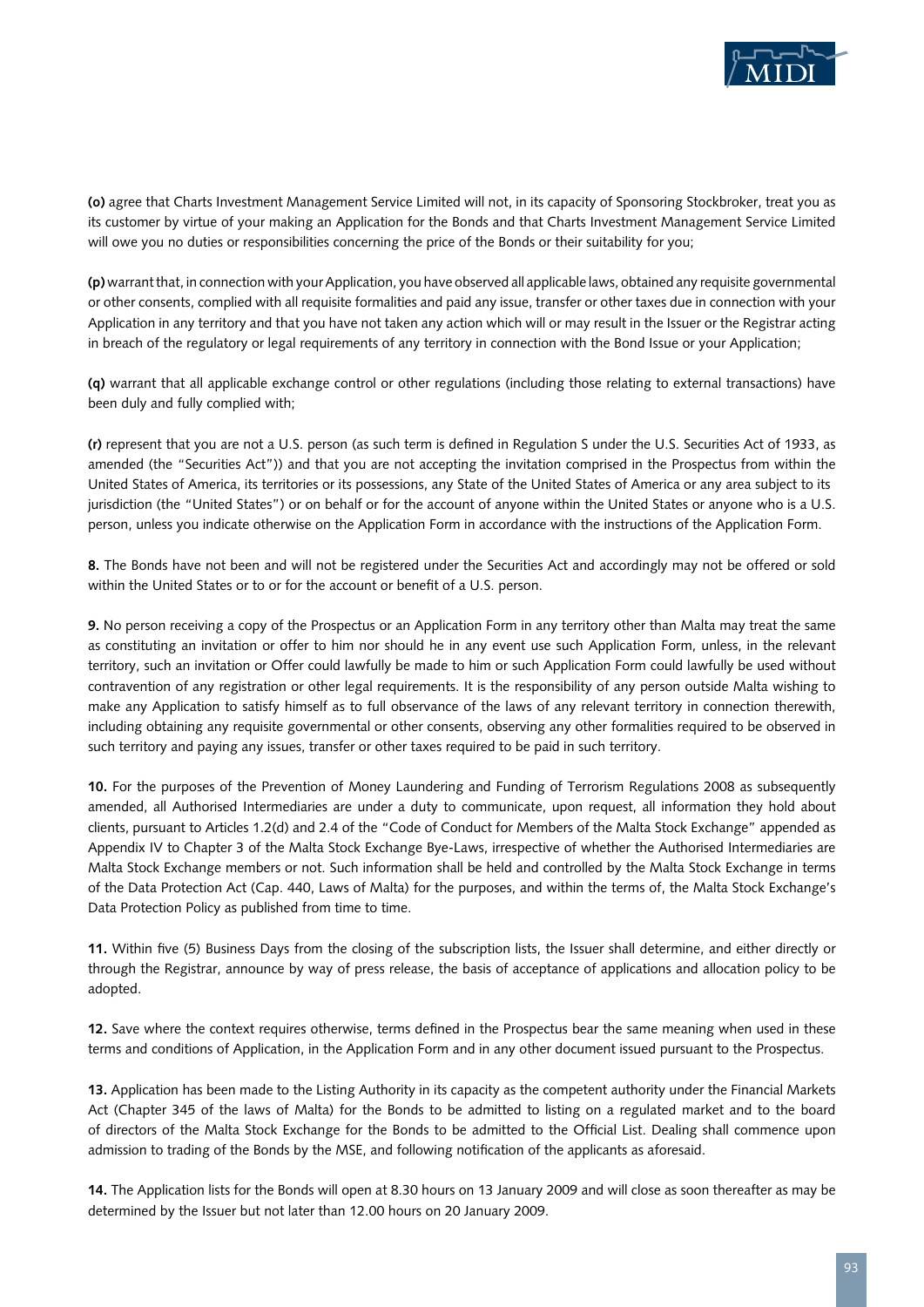

# Part E: Annexes

# Annex I

# **SUMMARY OF EMPHYTEUTICAL DEED ENTERED INTO BETWEEN MIDI P.L.C. AND THE GOVERNMENT OF MALTA AND ISSUES ARISING THEREUNDER**

# **Introduction**

**As explained above the Issuer holds the land at Tigné Point Sliema and Manoel Island by title of temporary emphyteusis granted to it by GOM for a period of 99 years which commenced on 15 June 2000.**

The Emphyteutical Deed imposes a number of obligations and restrictions on Midi in favour of GOM, the most salient of which can be generally grouped under the following headings:

- (I) Payment of the annual groundrent (Article 3 of the Emphyteutical Deed);
- (II) Payment of the premium (price) for the Emphyteutical Grant (Article 4);
- (III) Obligations relating to the development of the Emphyteutical Land (Article 8);
- (IV) Obligations relating to the restoration of historic sites and buildings on the Emphyteutical Land (Article 9);
- (V) Relocation Obligations (Article 10);
- (VI) Restrictions on the transfer of the Emphyteutical Land or parts thereof (Article 11).

Some of these obligations are secured by charges over the Emphyteutical Land.

For certain specific purposes such as the allocation of the premium, development of the Emphyteutical Land and the release of charges, the Emphyteutical Deed divides the Emphyteutical Land into a number of "Phase Areas" (Schedule 15).

#### **Tigné Point is divided into 7 Phase Areas:**

Tigné Sports Phase Area Tigné South Phase Area Pjazza Tigné Phase Area Tigné North 3 and Fort Phase Area Tigné North 2 Phase Area Tigné North 1 Phase Area Tigné Tower Phase Area

#### **Manoel Island is divided into 8 Phase Areas:**

Marina South Phase Area Marina Central Phase Area Lazzaretto Phase Area Fort Manoel Phase Area Manoel Sports Club Phase Area Marina Lido Phase Area Marina Mall Phase Area Marina North Phase Area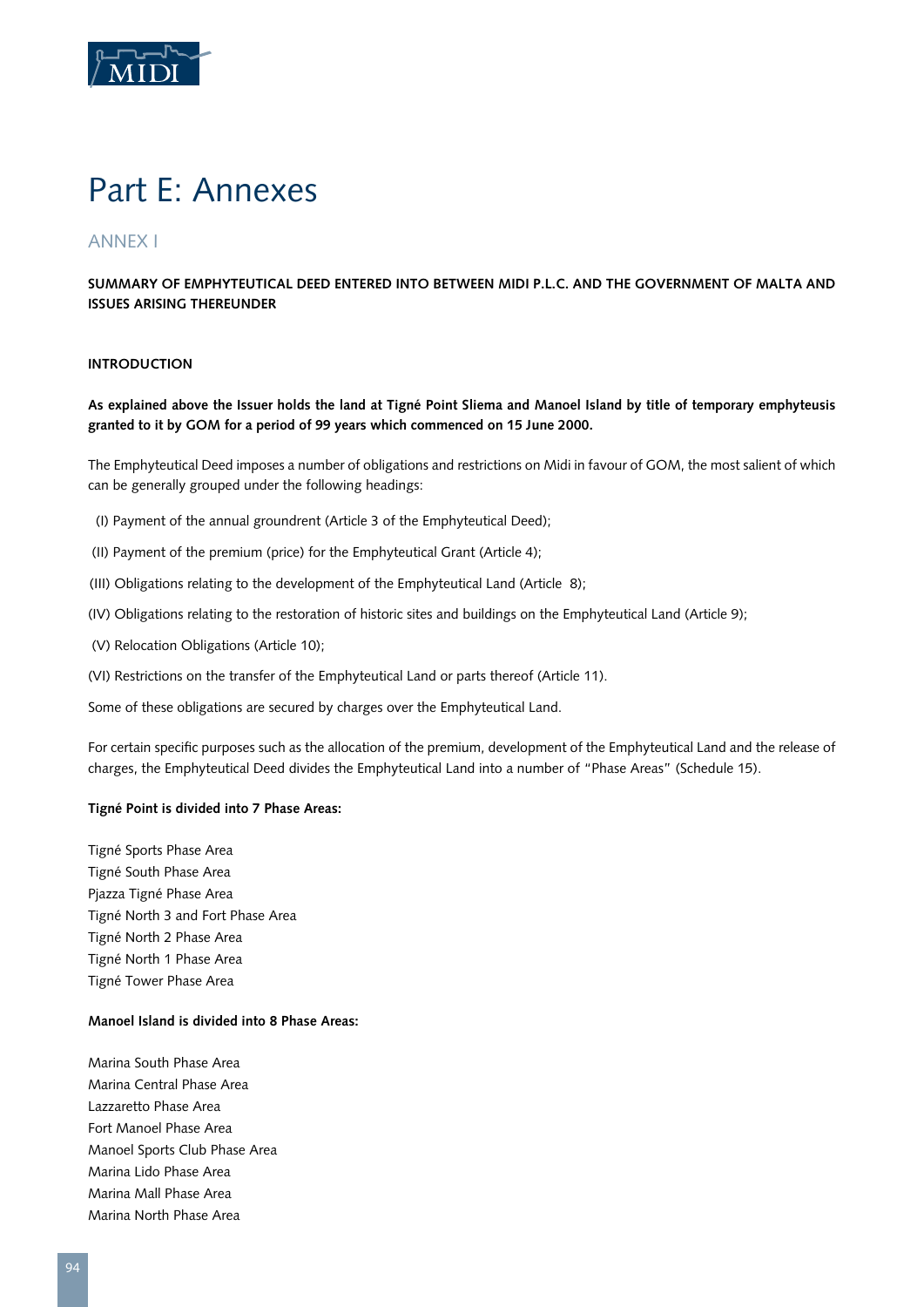

#### **The following is a summary of the most salient parts of the Emphyteutical Deed. It may not be deemed to be exhaustive.**

# **Title**

The contract of emphyteusis is contemplated in the Maltese Civil Code (Chapter 16 of the Laws of Malta) and is regulated by articles 1494 to 1524 of the Civil Code.

Article 1494 defines emphyteusis as "a contract whereby one of the contracting parties grants to the other, in perpetuity or for a time, a tenement for a stated yearly rent or ground-rent which the latter binds himself to pay to the former, either in money or in kind, as an acknowledgment of the tenure." The grantor is sometimes referred to as "the direct owner" and the grantee as "the emphyteuta". Some of the relevant articles of the Civil Code are mandatory provisions while others are not and can be contracted out of.

The rights of the emphyteuta over the tenement, sometimes referred to as the *dominium utile*, and the rights of the direct owner, sometimes referred to as the *dominium directum*, are real rights/immovable property in terms of the Civil Code (article 310).

Therefore, subject to any restrictions contained in the Emphyteutical Deed, Midi can develop the Land, sell its emphyteutical rights over the Land and secure any obligation it enters into by creating a charge on the dominium utile. Midi can also transfer the Land or parts thereof by title of sub-emphyteusis or for instance by title of lease. In simple terms, a temporary emphyteusis can be described as a "half-way house" between ownership and lease.

The Land is held under temporary emphyteusis which means that when the 99 year period expires, the Land with any buildings, constructions and other improvements reverts back to GOM as the direct owner (article 20). However, the Emphyteutical Deed grants any person who acquires a residential unit the right to convert the temporary emphyteusis into a perpetual emphyteusis in consideration of a nominal payment (article 2). This right is not available in respect of non-residential units.

# **Groundrent**

The total annual groundrent which is payable in terms of the Emphyteutical Deed (article 3) amounts to €1,118,100 (Lm480,000) until 31 March 2025, €1,956,673 (Lm840,000) from 1 April 2025 until 31 March 2050 and €2,236,198 (Lm960,000) from 1 April 2050 onwards.

However, a so-called "administrative abatement" is applicable in terms of the Emphyteutical Deed (Schedule 6) whereby the groundrent payable by Midi during the initial period is reduced. The abatement is not applicable in respect of any property transferred to third parties except if the transfer is made to a Midi Subsidiary (as defined in the Emphyteutical Deed – Schedule 21) and in a restricted list of other transfers.

The annual groundrent is in respect of the entire Emphyteutical Land. In case of transfers of Phase Areas or other parts of the Emphyteutical Land including units or blocks of buildings built on the Emphyteutical Land, the groundrent is to be divided as stated in Schedule 21. The division of groundrent as provided in the Emphyteutical Deed is necessary for the purposes of recognition of the transferee by GOM and of defining the liability of the transferee for groundrent.

In the case of the Transfer (see Restrictions on Transfers below) of an entire Phase Area, the groundrent for each Phase Area is specified (paragraph (a) of clause 5 of Schedule 21).

The amounts relate to the groundrent for the first 25 years (i.e. out of the total of €1,118,100 (Lm480,000)) and are subject to the abatement and increases mentioned above.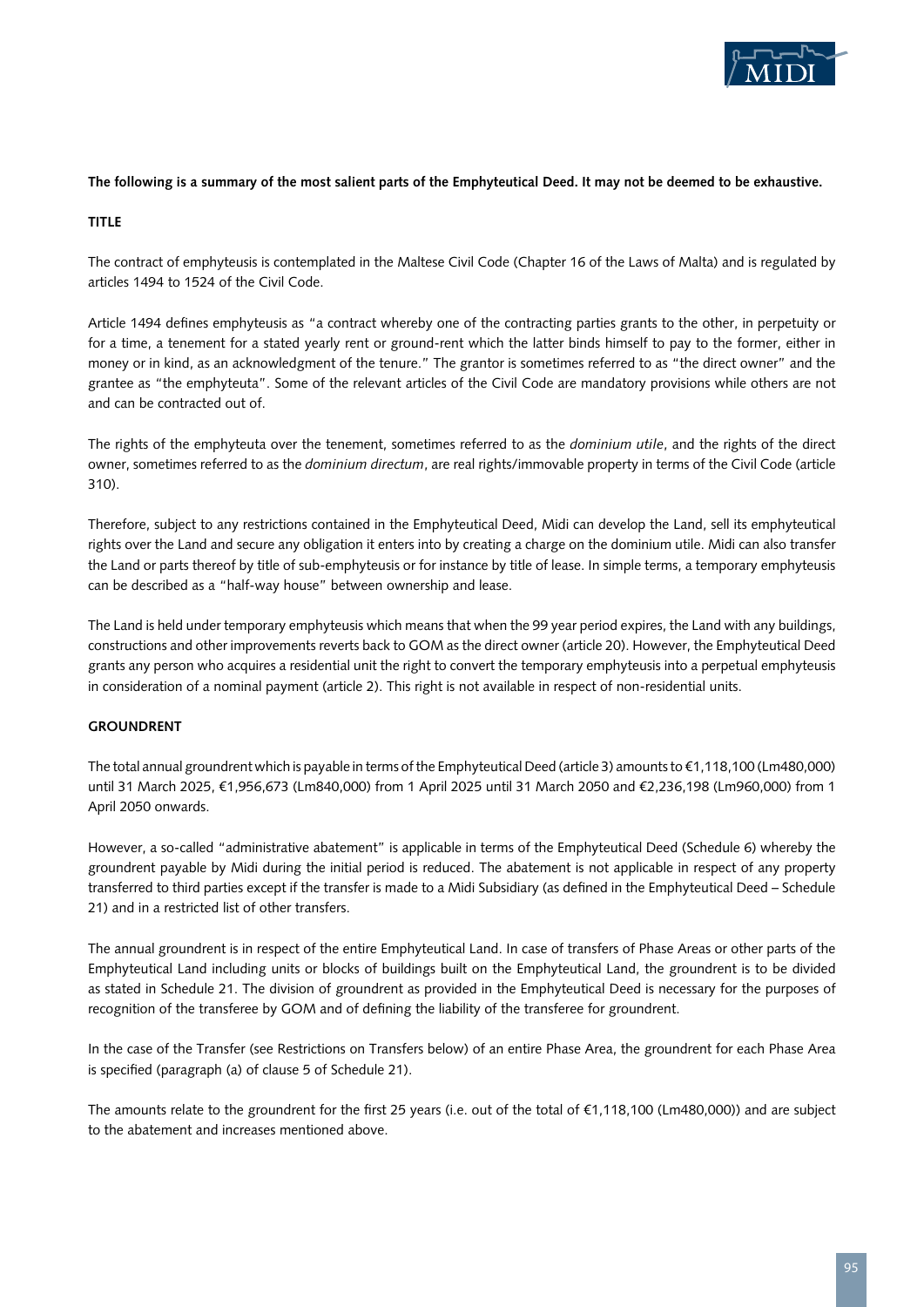

Schedule 21 (clause 5 paragraph (b)) also provides for the division of groundrent in respect of other Transfers, such as transfers of units or blocks of buildings, by reference to the area of Floorspace (defined in article 3.3 of the Emphyteutical Deed essentially as the utilisable internal floorspace) as follows:

**1.** €4.31 (Lm1.85) per 1 square metre of Floorspace for the period commencing on the date of the Emphyteutical Deed and ending on 31 March 2025;

**2.** €7.55 (Lm3.24) per 1 square metre of Floorspace for the period commencing on 1 April 2025 and ending on 31 March 2050;

**3.** €8.62 (Lm3.70) per 1 square metre of Floorspace for the period commencing on 1 April 2050 and ending on the date of expiration of the duration of the Emphyteutical Deed.

Midi has already utilised these provisions to apportion the groundrent with respect to the apartments, garages and storerooms ("Units") in Blocks T4, T5, T6 and T7 by virtue of two deeds dated 22 December 2006 (T4 and T5) and 24 October 2007 (T6 and T7) between the GOM and Midi, both deeds in the Records of Notary Vincent Miceli. In terms of the said deeds, the GOM agreed that when a Unit is transferred to a Transferee (as defined in Clause Eight (8) of Schedule Twenty One (21) of the Emphyteutical Deed) the Special Privilege registered in favour of GOM pursuant to the Emphyteutical Deed, to the extent only that the Special Privilege was registered to secure the payment of the groundrent, shall continue to attach to such Unit only for the apportioned groundrent as agreed by the GOM and Midi on the said deed, it being understood that the effects thereof for each Unit shall be suspended until such time when the Transfer of a Unit is made to a Transferee and shall come into effect immediately and without the need of any further formality in relation to a Unit when such Unit is Transferred.

# **Premium**

The total premium payable by Midi to GOM in terms of the Emphyteutical Deed (article 4) amounted to €91,707,431 (Lm39,570,000) made up of 4 components:

**(I)** €12,974,610 (Lm5,570,000) payable in instalments (up to the year 2006) without interest as stated in Schedule 7 (article 4.1.1). This has been paid;

**(II)** €46,587,468 (Lm20,000,000) payable in instalments (from the year 2010 up to 2023) without interest as stated in Schedule 7. GOM was given an option, exercisable up to 31 March 2006, to subscribe for 10,000,000 Preference Shares "A" in Midi in full and final settlement of such premium (article 4.1.2). This option was not exercised, and therefore this component remains payable;

**(III)** €20,964,361 (Lm9,000,000) payable by the carrying out of (a) the infrastructural works in terms of article 8 of the Emphyteutical Deed which include the drainage, water, electricity and telecommunications distribution systems (it is not clear whether "infrastructural works" in clause 4.3 of Emphyteutical Deed includes also the Public Areas as defined in clause 8.2); and (b) the reclamation works at Manoel Island specified in article 10.1 of the Emphyteutical Deed (article 4.1.3);

**(IV)** €11,646,867 (Lm5,000,000) payable by carrying out of the restoration works in terms of article 9 except those mentioned in article 13.4 (the restoration works on the external fortifications of Fort Manoel) the costs of which shall be set-off against the €1,164,686 (Lm500,000) casino concession fee;

Schedule 9 attributes the premium to each separate Phase Area. This attribution has been made principally for the purposes of enforcement and the progressive release of the privilege by GOM.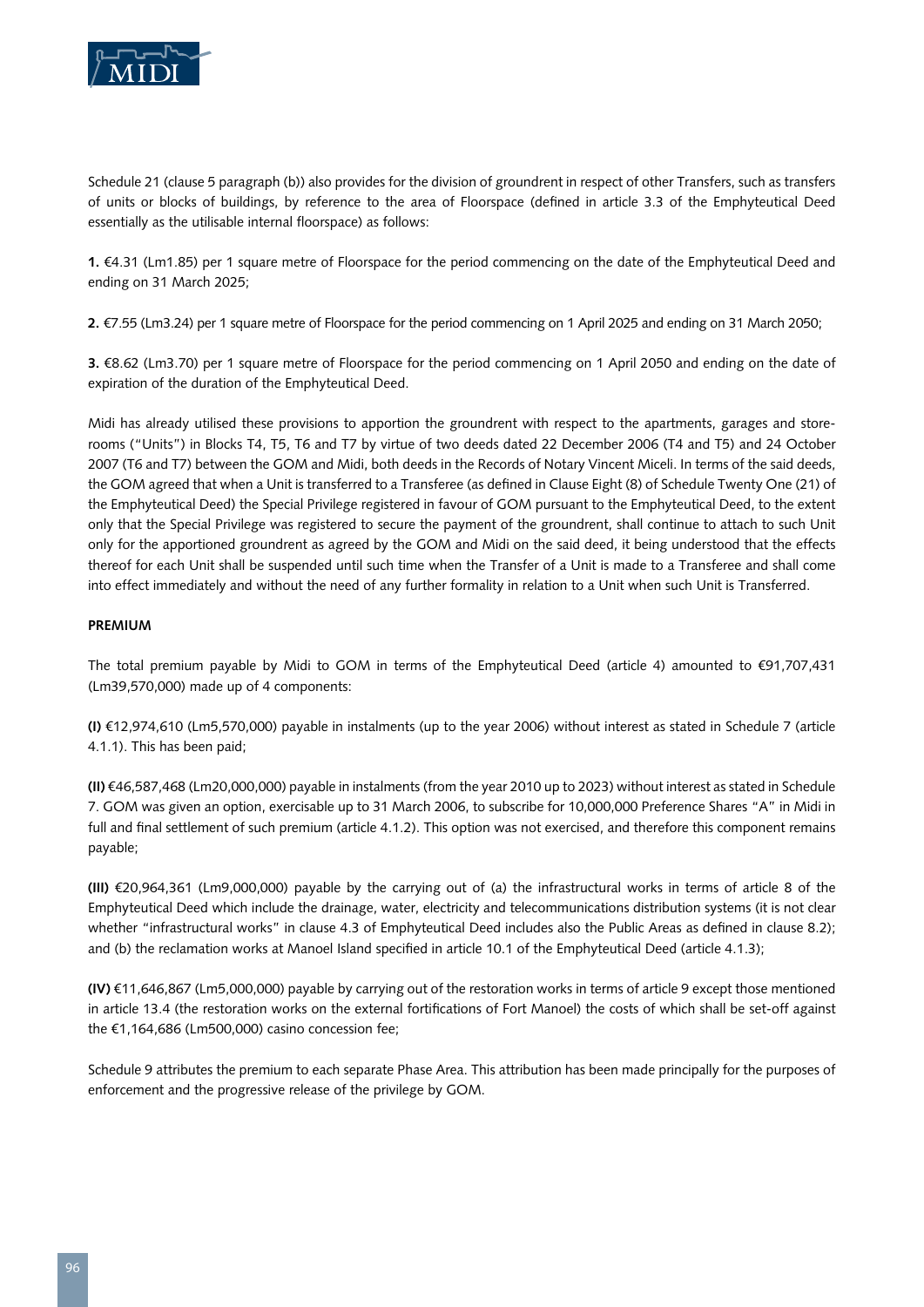

#### **Development Obligations**

Midi is to develop the Emphyteutical Land in accordance with the outline development permit attached as Schedule 14 to the Emphyteutical Deed or such other planning permits which may be issued, but no part of the Emphyteutical Land can be used for industrial purposes except for light industries in connection with yachting services and industrial art, crafts and handicrafts (article 7).

The phasing of the development is also specified in the Emphyteutical Deed (article 8). The time limits generally depend on and start to run from the issue of full and final development permits. With respect to the first phase, there are time limits for the filing of applications for permits, for commencement of works following the issue of permits and for substantial completion of the phase. The first phase was a choice between (i) a combination of the Tigné South and Tigné Sports Phases including the Qui-Si-Sana to Tigné Front Trunk Road and (ii) the Marina South Phase, including the new bridge, dredging works and breakwater at Manoel Island. Midi chose the former.

There is more flexibility with respect to the other phases - the Emphyteutical Deed (article 8.1.3) simply obliges Midi to substantially complete the phase within a specified time period (Schedule 17) from the commencement of development (but it is up to Midi to decide when to commence development). Excavations, site preparations and construction up to planned surface street level are not deemed to be commencement of development (and thus the time-limits in Schedule 17 do not start to run) except where part of the Emphyteutical Land is transferred to third parties.

#### **The time periods for substantial completion of the Tigné Point Phase Areas are the following:**

| Tigné Sports Phase Area           | 3 years |
|-----------------------------------|---------|
| Tigné South Phase Area            | 5 years |
| Pjazza Tigné Phase Area           | 3 years |
| Tigné North 3 and Fort Phase Area | 3 years |
| Tigné North 2 Phase Area          | 3 years |
| Tigné North 1 Phase Area          | 3 years |
| Tigné Tower Phase Area            | 5 years |

#### **The time periods for substantial completion of the Manoel Island Phase Areas are the following:**

| Marina South Phase Area       | 6 years |
|-------------------------------|---------|
| Marina Central Phase Area     | 6 years |
| Lazzaretto Phase Area         | 6 years |
| Manoel Sports Club Phase Area | 4 years |
| Marina Lido Phase Area        | 4 years |
| Marina Mall Phase Area        | 3 years |
| Marina North Phase Area       | 3 years |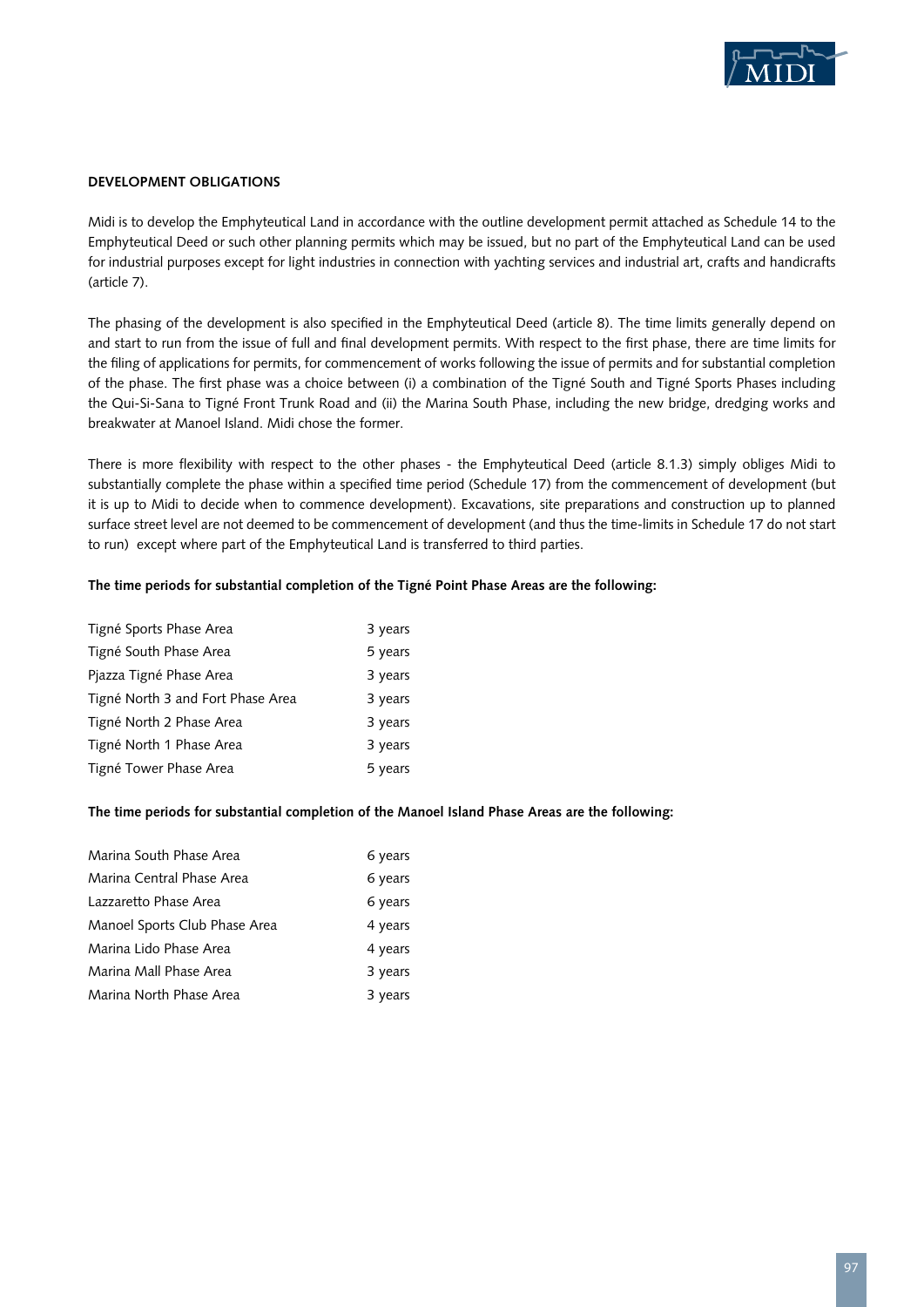

The entire development must be completed by the 31 March 2023 (article 8.1.4).

In terms of article 8.1.2, Midi was obliged to substantially complete, by not later than four (4) years from the date of issue of the relative Full Development Permit for the entire phase/s (not being one subject to appeal or reconsideration) and any other necessary permits and authorisations, any one (at Midi's option) of the following two (2) phases:

**(I)** The Tigné South and Tigné Sports Phases which include the Qui-Si-Sana to Tigné Front trunk road; or

**(II)** The Marina South Phase which includes the new Manoel Island bridge, the dredging works between Manoel Island and Gzira and the Manoel Island breakwater.

Midi had to apply for the relative Full Development Permit and all necessary permits and authorisations referred to above by not later than twelve (12) months from the date of signing of the Emphyteutical Deed.

Midi opted for the Tigné South and Tigné Sports Phase Areas (including the Qui-si-Sana to Tigné Front trunk road) (as the first Phase). Under Schedule 17, the Tigné Sports Phase Area, once commenced (other than through excavations, site preparations or construction up to planned surface street level), must be substantially completed within 3 years. Since Schedule 17 set out the time limits applicable generally while article 8.1.2 sets out the time limit specifically in respect of the first phase, it is submitted that the specific 4 year time limit for the combined Tigné South and Tigné Sports Phases is applicable rather than the general time limit for the Tigné Sports Phase. Reference is made to Completion of First Phase referred to below which sets out the relevant facts relating to the time-limit for completion of this first Phase.

Midi is responsible (see article 8.2) for the construction and installation of the public infrastructure on the Emphyteutical Land including the drainage, water, electricity and telecommunications distribution systems (referred to as "the Public Infrastructure") and for the construction on the Emphyteutical Land of the areas destined for public use including roads, squares, and parks (referred to as "the Public Areas"). The Public Areas are defined in the Emphyteutical Deed by means of Schedule 18 and plans attached, which are based on the Outline Development Permit attached to the Emphyteutical Deed but it is specified that the exact measurement and location of the Public Areas are to be ultimately determined after taking into account changes to the plans. The Public Infrastructure and Public Areas once completed are to be transferred to GOM (article 12). Upon completion of such Public Areas and Public Infrastructure (and even before the transfer thereof to GOM by means of a public deed) the responsibility and control of the same shall *ipso facto* pass to the GOM (or any authority, corporation, company or person designated by GOM) who shall thereafter be responsible for the maintenance, upkeep, repair, replacement and cleanliness thereof in accordance with normal standards.

Midi is required to dredge an area of the Emphyteutical Land of 4,521 square metres (as specified in the Emphyteutical Deed), and this area will revert to GOM. Midi is also required to reclaim an area of 5,250 square metres (as specified in the Emphyteutical Deed), and this will be added to the Emphyteutical Land granted to Midi. The ground rent due to GOM for the reclaimed Emphyteutical Land will be equal to the ground rent that will be deducted for the dredged Emphyteutical Land, and so there will be no net change to the total amount of ground rent due to GOM.

In case of breach of the time-limits in respect of any Phase Area, GOM is entitled to a penalty of €350 (Lm150) per day for delay in first 6 months, a penalty of €1,165 (Lm500) per day for any subsequent period of delay, and if the delay goes beyond 3 years to rescission of the Emphyteutical Grant for that Phase Area. With respect to the first phase, which is the combined Tigné South and Tigné Sports Phases, GOM has the right to rescind the entire emphyteutical concession if the time limits for the first phase are not complied with (article 21). The Emphyteutical Deed contemplates a 6-month cure period in such case (see Dissolution below).

For the above-mentioned purposes "substantial completion" means (a) as regards Public Infrastructure and Public Areas, when 85% of works involved are completed and (b) as regards Buildings and Units, when 85% thereof are completed in shell form together with the external finishes and apertures. Any Public Infrastructure and Public Areas are to be actually completed within 18 months from the date on which substantial completion was agreed to take place.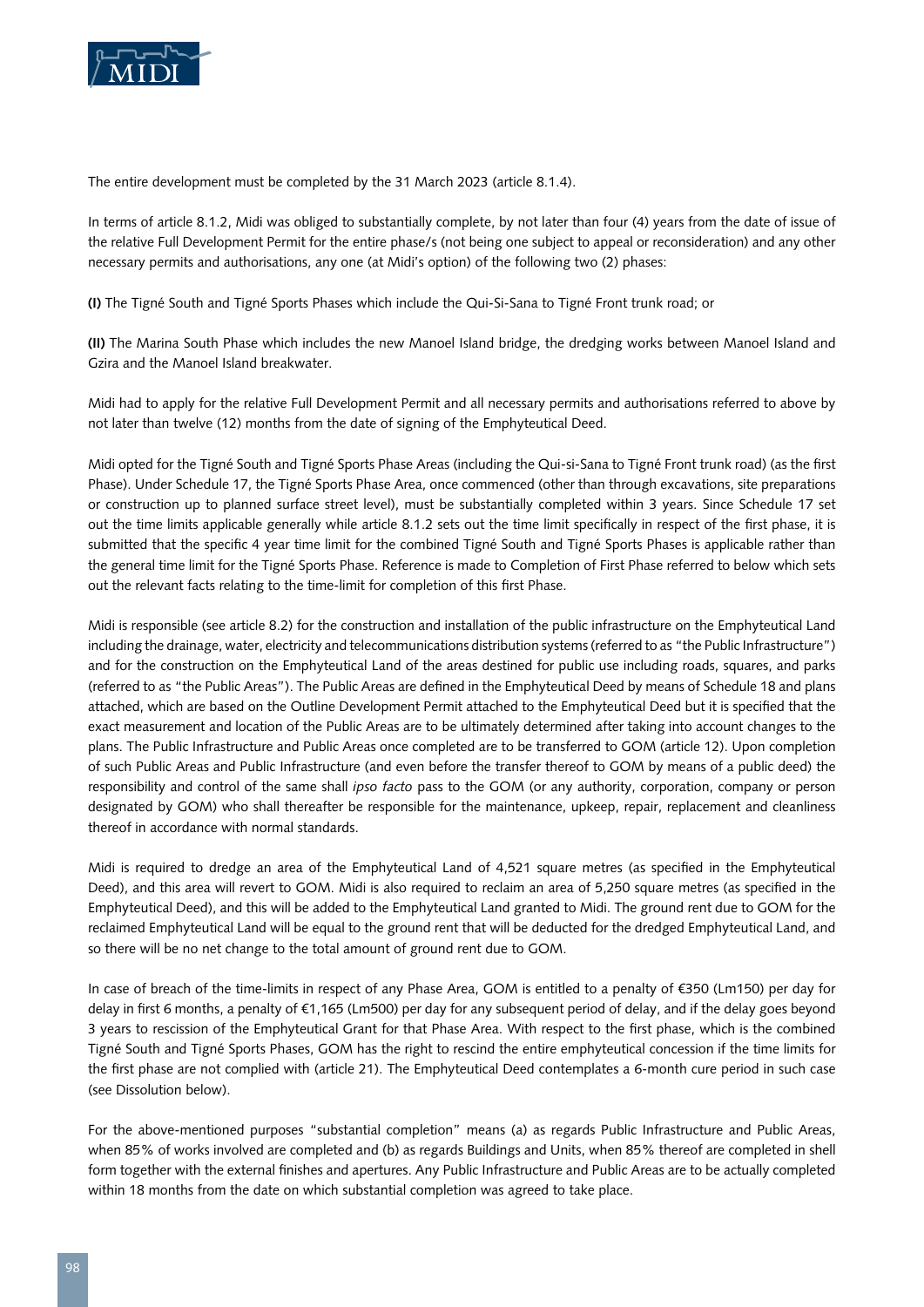

For the duration of the Emphyteutical Grant, Midi is also granted the exclusive right to develop and operate a yachting centre on the sea facing the south shore of Manoel Island (article 6).

For the duration of the Emphyteutical Grant, Midi is also granted the right to open and operate a casino.

#### **Restoration Obligations**

Article 9 provides for the phasing and the performance of the obligations to restore the heritage sites and buildings.

Restoration works of sites listed in article 2.3, excluding Fort Manoel in respect of which specific time-limits are prescribed in the Emphyteutical Deed, are to be substantially completed (i.e. completion of 85% of the relevant restoration works) together with the relative Phase Area: provided that works necessary to prevent further deterioration of such sites shall commence 6 months and shall be completed within 2 years from signing of the Emphyteutical Deed. The restoration works are to be actually completed within 1 year from the date on which substantial completion was agreed to take place. It seems that in respect of restoration works listed in the Heritage Studies Report (attached to Schedule 14 of the Emphyteutical Deed) which do not relate to sites listed in clause 2.3, the time-limit applicable thereto would be the general one under clause 8.1.4 (i.e. 31 March 2023).

The main restoration site at Manoel Island is Fort Manoel. The Emphyteutical Deed applies the following time periods in respect of the restoration of Fort Manoel:

**(I)** Cleaning of ditch / restoration of parade ground and the structures within the fort must commence not later than 1 year from the date of the relative Full Development Permit, and shall be substantially completed by 5 years from that date.

**(II)** All other restoration works must commence not later than 6 years from the date of the relative Full Development Permit, and shall be substantially completed by 10 years from that date.

Midi had to apply for the relative Full Development Permit and all necessary permits and authorisations referred to above by not later than one (1) year from the date of signing of the Emphyteutical Deed.

Other principal buildings include the Lazzaretto Buildings, Cemetery Chapel, Customs House and Quarantine Cattle-Sheds.

The restoration sites at Tigné Point are Fort Tigné and Tigné Chapel (already completed).

# **Relocation Obligations**

The Emphyteutical Deed (article 10) also imposes on Midi other obligations consisting of the construction, finishing and transfer to GOM, within specified time limits, of certain premises and facilities which will be used by persons and organisations which prior to the signing of the Emphyteutical Deed used certain buildings and facilities on the Emphyteutical Land. Midi is to be compensated for the performance of some of these obligations, which compensation is to be set off against the premium due by Midi to GOM.

In the Manoel Island Phase Areas, these obligations relate to the football pitch and ancillary facilities, the 'bocci' pitch and the Clubhouse.

In the Tigné Point Phase Areas, these obligations relate to 12 residential units and 24 car parking spaces, and specified sports facilities which are all situated in Block T1 and were transferred to GOM in 2005, and a football training pitch and ancillary facilities which are to be located on the uppermost levels of the Block T2 building and are, therefore closely tied to the development of this block.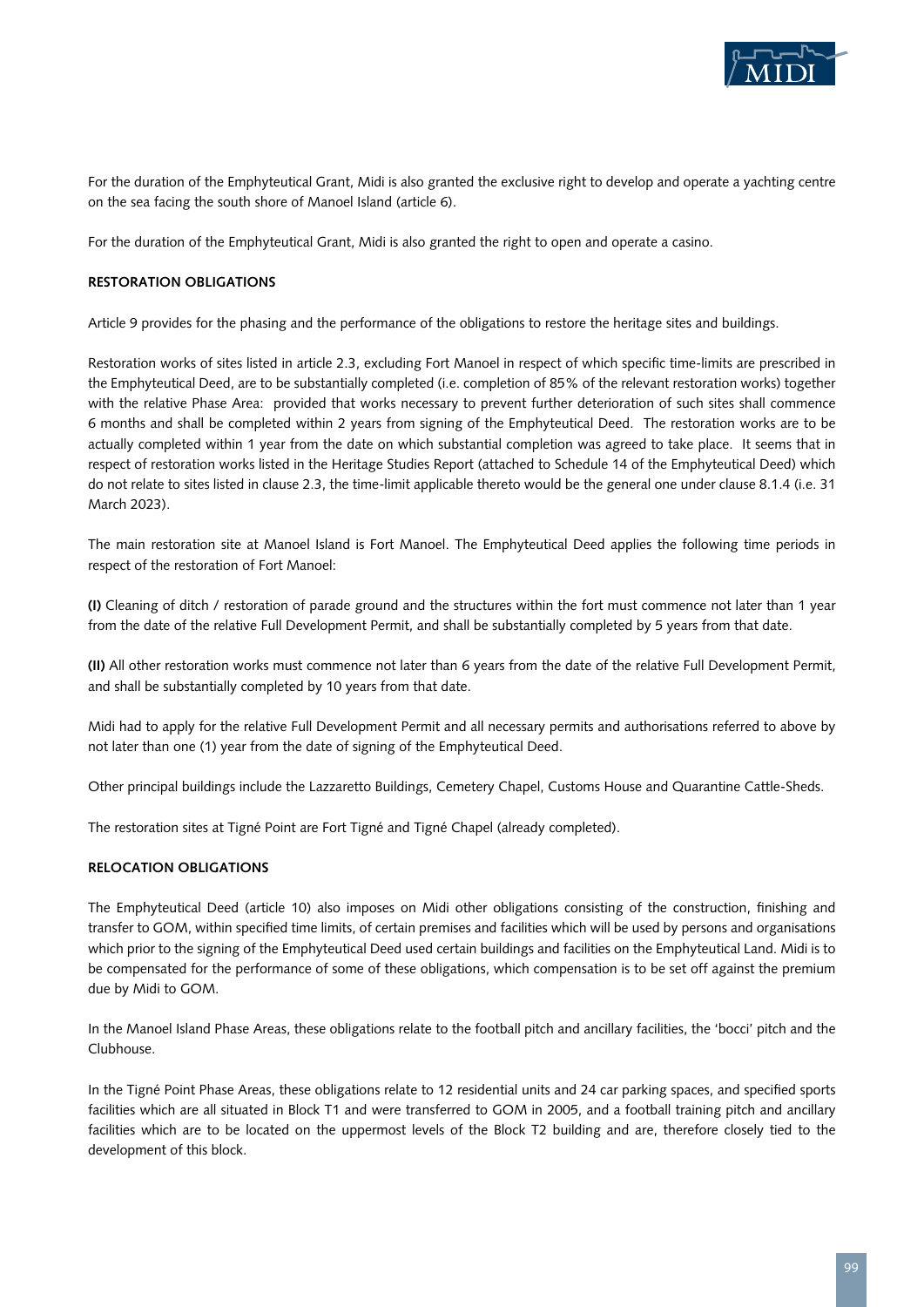

#### **Certificate of Completion of Works**

Article 25 of the Emphyteutical Deed provides that Midi and GOM may give notice in writing to each other informing one another of completion, substantial completion, actual completion or finishing of any works, including infrastructural and restoration works or to the carrying out of any such works up to a certain stage. Midi and GOM shall inform their respective architects to issue a joint certificate in this respect.

Should there be a case of disagreement in connection with the above-mentioned or if the certificate is not issued within 14 days from the date of service of the notice in writing mentioned in clause 25 above then the matter shall be settled by arbitration (Schedule 28 of the Emphyteutical Deed).

#### **Restrictions on Transfers**

In terms of the Emphyteutical Deed (article 11.1), any Transfer (as defined in Schedule 21) of the Emphyteutical Land or any part thereof or any improvement thereon other than as provided in Clauses 1 to 4 of the said Schedule requires the consent of GOM.

Therefore, while Midi has the right to grant by title of emphyteusis or sub-emphyteusis (which are included in the definition of the word "Transfer" contained in the Emphyteutical Deed) the Emphyteutical Land or any part of it as contemplated in clause 1 to 4 of Schedule 21, it would however require the consent of the GOM in circumstances which are not so contemplated in those clauses.

Clauses 1 to 4 of Schedule 21 of the Emphyteutical Deed allow Midi to transfer any building or unit in a building which is constructed in shell form without the consent of the GOM. Midi can, however, only Transfer undeveloped Emphyteutical Land without the consent of GOM if (a) the Transfer is a transfer of a whole Phase Area to a Midi Subsidiary as envisaged in clause 2 of Schedule 21 (where Subsidiary is defined as a company or commercial partnership in which at least 60% of the ordinary share capital and voting rights are held by Midi) or (b) the Transfer is a transfer of the Tigné Tower Phase Area to a Midi Simple Majority Subsidiary as envisaged in clauses 3 of Schedule 21 (where Simple Majority Subsidiary is defined as a company or commercial partnership in which the majority of the ordinary share capital and voting rights are held by Midi) or (c) the proposed Transfer is made "consequent to a judicial sale" as contemplated in clause 4 of the Schedule.

The apparent purpose of these provisions is that of preventing pure speculation on undeveloped Emphyteutical Land since Midi was selected and the Emphyteutical Deed contemplates that Midi is to develop the Emphyteutical Land. The exception in respect of Midi subsidiaries allows some flexibility in case where Midi still retains indirect control of the Emphyteutical Land.

The Emphyteutical Deed (paragraph 6 of Schedule 21) also provides that in case of a Transfer of a Phase Area to a Subsidiary or Simple Majority Subsidiary in terms of clause 2 or 3 of Schedule 21, the said subsidiary shall be responsible with Midi (implying joint and several liability) for the performance and observance of the Development obligations (referred to in article 8) and the Restoration obligations (referred to in article 9) which relate to the particular Phase Area. The Relocation obligations are specifically mentioned in article 10 but they may be said to be indirectly included in article 8 which imposes an obligation to substantially complete the Phase Areas within a specific time limit.

Under article 11.5, transfers of shares in Midi to third parties without the written consent of GOM are prohibited, until substantial completion of the Tigné South and Tigné Sports Phases which include the Qui-Si-Sana to Tigné Front trunk road (the first phase opted for by Midi in terms of article 8.1.2).

However, transfers of shares amongst the existing shareholders and/or consequent to a pledge of shares to a Bank or Financial Institution are not caught within this prohibition.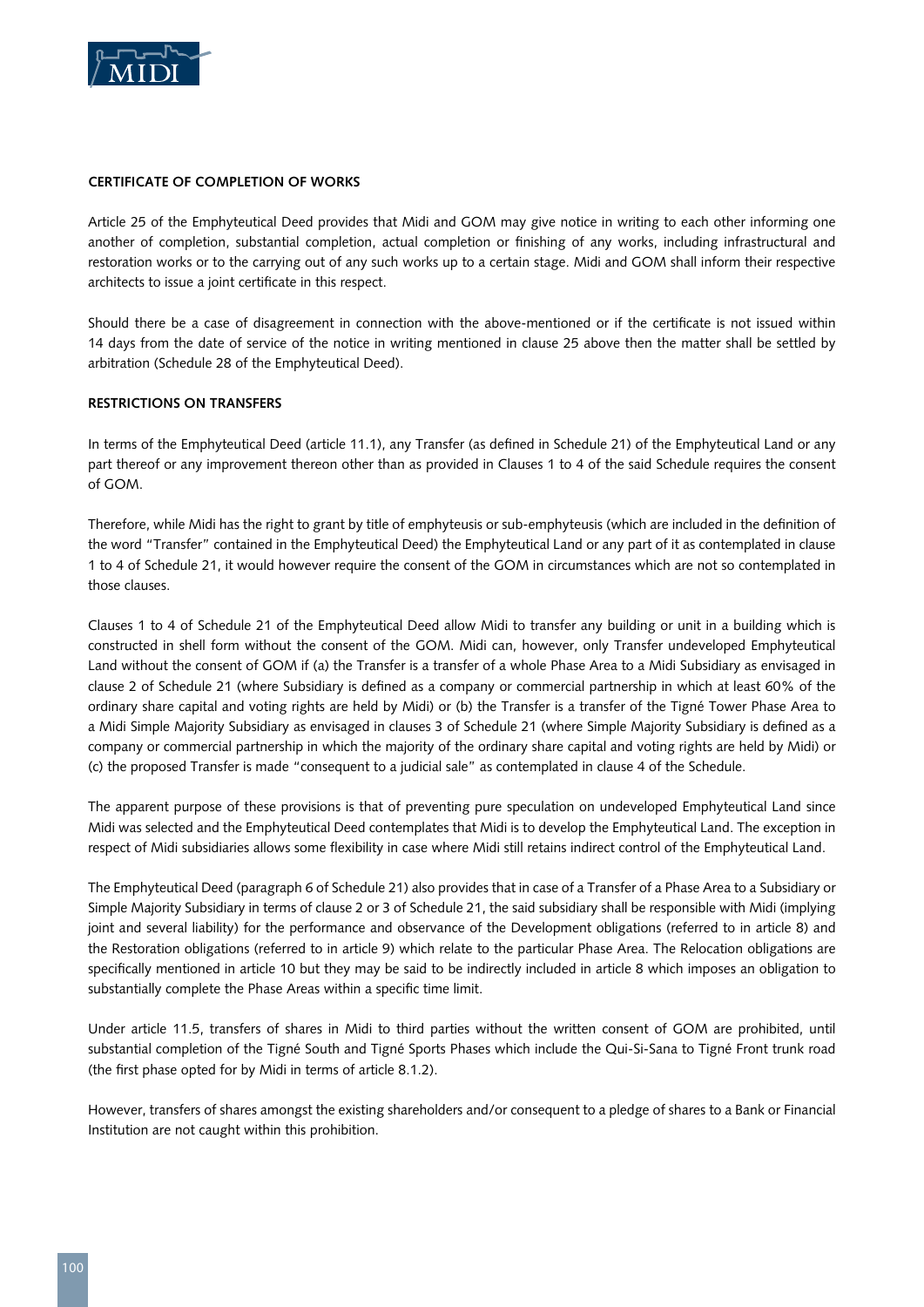

#### **Security**

Some of the obligations outlined above are secured by privileges and hypothecs. Privileges and hypothecs confer upon the secured creditor a right of preference over property of the debtor (article 1996 Civil Code) which, in essence, gives the holder of a privilege or a hypothec prior ranking over unsecured or lower ranking creditors when property of the debtor is forcibly sold for non-payment of debts.

A "privilege is a right of preference which the nature of a debt confers upon a creditor over the other creditors, including hypothecary creditors" (article 1999 Civil Code). "Special privileges over immovables continue to attach to such immovables whatever transfers to other persons take place" (article 2002(2) Civil Code).

A "hypothec is a right created over the property of a debtor or of a third party, for the benefit of the creditor, as security for the fulfillment of an obligation" (article 2011(1) Civil Code). A hypothec is general or special: it is general when it affects all the property present and future of the debtor; it is special when it affects only one or more particular immovables of the following kind: …(c) the dominium directum over the said immovables given on emphyteusis, and the dominium utile over such immovables."

"A special hypothec continues to attach to any immovable charged therewith into whosoever's possession such immovable may pass" (article 2013(1) Civil Code) while "A general hypothec attaches to the property affected thereby only so long as such property does not pass into the hands of a third party" (article 2013(2) Civil Code).

The payment of groundrent is secured by a general hypothec over Midi's property as well as by a special privilege (article 3.4 of the Emphyteutical Deed) in terms of article 2010(a) of the Civil Code which gives the GOM as the direct owner a privilege "over the dominium utile of the emphyteutical tenement, for the debt due to him by the emphyteuta in respect of ground-rent and for the performance of the other obligations arising from the emphyteutical contract."

The payment of the outstanding balance of premium is secured by a special privilege (article 4.3 of the Emphyteutical Deed) in terms of article 2010(c) which gives GOM, as the alienor, a special privilege "over the immovable sold or alienated by means of a public Emphyteutical Deed, for the whole or the residue of the price, or for the performance of the covenants stipulated in the Emphyteutical Deed of sale or alienation."

The Emphyteutical Deed, however, also provides in certain circumstances for the postponement of the special privilege which secures the outstanding premium as well as the release of the emphyteutical property from the effects of the privilege under certain terms and conditions (article 4.3 and schedule 10 of the Emphyteutical Deed).

The Emphyteutical Deed (clause 4.3 and Schedule 10) binds GOM to reduce the value of the privilege and release parts of the Emphyteutical Land from effects of the Privilege upon payment of premium in cash or by carrying out of works or upon the provision by Midi of first class bank guarantees or first ranking hypothecs on property. In more detail, in terms of Schedule 10, GOM has agreed to release Floorspace (defined as utilisable (whether for residential, commercial or other purposes) internal floorspace, excluding common parts, outside areas, verandahs, gardens and yards and includes Floorspace which may be developed and approved in future in accordance with future planning permits or changes thereto) in the Phase Areas from the effects of the privilege on the basis of rates per square meter that are specified in the Emphyteutical Deed. Payments of premium in cash which can be credited to secure the reduction of the privilege on any Phase Area and the release of such Phase Area from the effects thereof are limited in respect of each Phase Area to a maximum amount, thus leaving a balance of the total amount of premium attributed to such Phase Area to be repaid necessarily by the completion of works related to such Phase Area as specified in Schedule 10 (in such a way that the obligation to complete such works remains at all times secured by the privilege without the possibility for Midi of redeeming a Phase Area in full from the effects of the privilege before completing the respective works).

Midi has already utilised these provisions to obtain the release from the privilege of Blocks T4, T5, T6 and T7 in order to sell the apartments in these blocks. By virtue of a deed in the records of Notary Dr. Vincent Miceli dated 22 December 2006 GOM waived the special privilege to the extent only that the special privilege was registered to secure the payment of the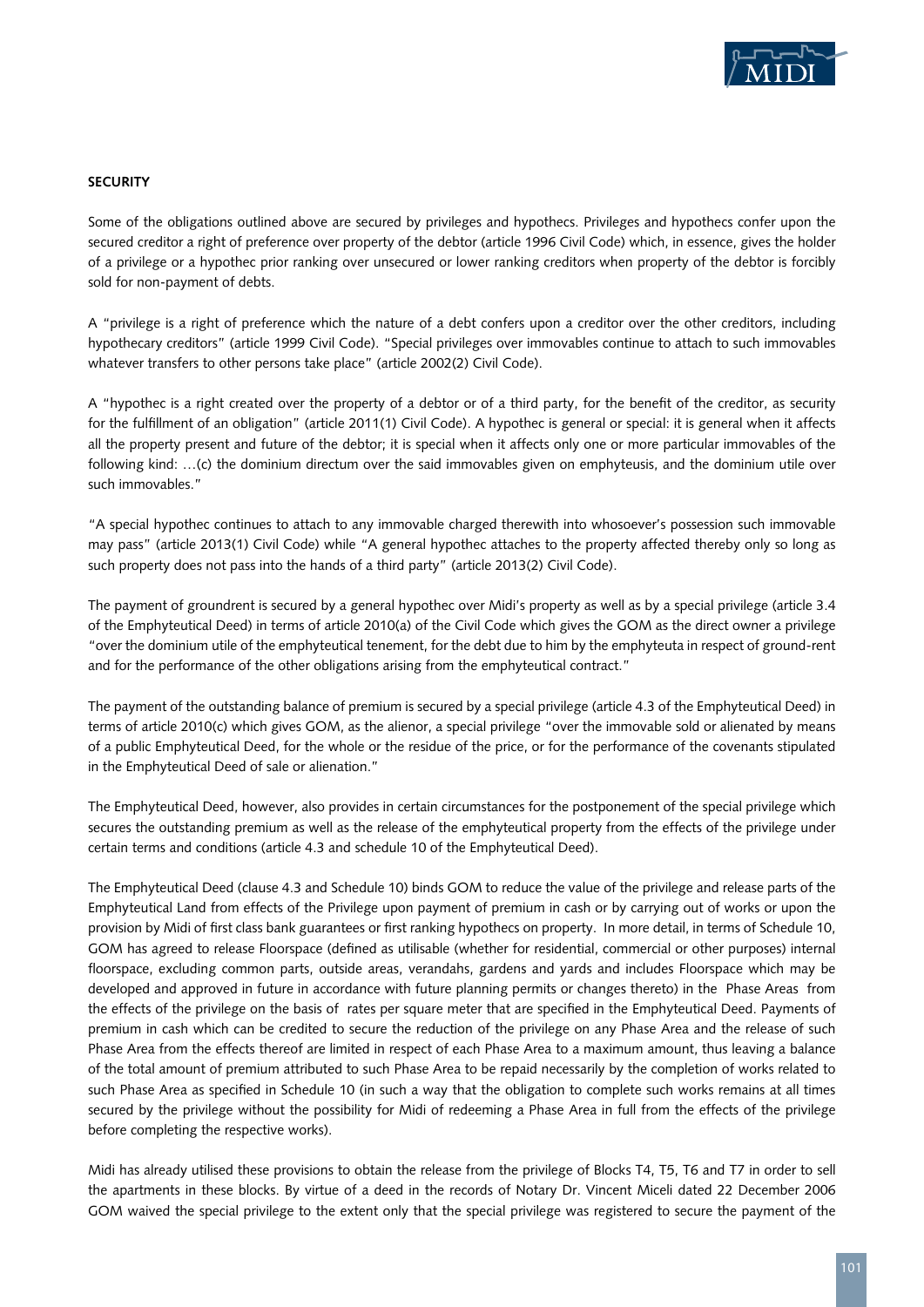

outstanding balance of the premium (leaving its effect unimpaired to the extent that it secured payment of groundrent), in so far only as this special privilege affects the site at Tigné Point, Sliema occupied by the complex referred to as "Complex A" or "Caravaggio Court" comprising four (4) blocks of apartments referred to as Blocks T4F, T4B, T5F and T5B and reduced the credit secured by the privilege in so far as it refers to the outstanding balance of the premium mentioned therein by €12,974,609.83 (Lm5,570,000). By virtue of another deed in the records of Notary Dr. Vincent Miceli dated 24 October 2007 (9144/2007), GOM waived the privilege mentioned to the extent only that the special privilege was registered to secure the payment of the outstanding balance of the premium and in so far only as this special privilege affects the site at Tigné Point, Sliema occupied by the complex referred to as "Complex B" or "Favray Court" comprising four (4) blocks of apartments referred to as Blocks T6F, T6B, T7F and T7B and reduced the credit secured by the privilege in so far as it refers to the outstanding balance of the premium mentioned therein by a total of €3,400,885 (Lm1,460,000).

The following are a few general rules contained in the Emphyteutical Deed which regulate releases of the privilege. With respect to payments of premium in cash, Midi has the option to credit these to any Phase Area subject to maximum amount of cash premiums relative to that Phase Area specified in Schedule 10. Midi can provide first class bank guarantees or first ranking hypothecs on immovable property in lieu of cash payments of premium (but not in respect of premium payable in kind). Although Schedule 10 refers to release of Floorspace, it is expressly stated that upon full payment of premium attributable to a Phase Area, whether by cash payments or works or guarantees etc., the entire Phase Area in question shall be released from the effects of the privilege (including those parts which do not qualify as Floorspace).

By virtue of a deed dated 22 December 2006 and another deed dated 24 October 2007 between the GOM and Midi, both deeds in the Records of Notary Dr. Vincent Miceli, the parties have agreed to apportion the groundrent with respect to the apartments, garages and store-rooms (hereinafter referred to as "the Units") accordingly as set out in the said deeds.

In the above-mentioned deeds, the GOM has given its consent to reduce the Note of Hypothec and Privilege number 9973/2000 and to the reduction to the relative charge registered in the Land Registry as charge number cc1473/2000 registered in its favour and against Midi arising from the Emphyteutical Deed.

By virtue of the deed dated 22 December 2006 the GOM has agreed that the credit mentioned in the said Note of Hypothec and Privilege and Land Registry charge in so far as it refers to the outstanding balance of the premium mentioned therein is reduced by €12,974,609.83 (Lm5,570,000) and the said Note of Hypothec and Privilege and Land Registry charge in so far as they refer to the outstanding balance of the premium remains valid and effective up to the sum of €78,732,821 (Lm33,800,000).

The GOM has waived the special privilege mentioned in the said Note of Hypothec and Privilege and Land Registry charge, to the extent only that the special privilege was registered to secure the payment of the outstanding balance of the premium, in so far only as this special privilege affects the site at Tigné Point, Sliema on which part of the development known as the Tigné South Development is situate having a superficial area measuring approximately 5,200 square metres and which site is occupied by a complex referred to as "Complex A" or "Caravaggio Court" comprising four (4) blocks of apartments as yet officially without number but which are referred to as Blocks T4F, T4B, T5F and T5B and underlying basements consisting of lock up garages, garage spaces and store rooms and the relative common parts of the blocks, the basements and the entire complex as well as the airspace thereof thus also releasing the said Units in the complex from the effects thereof.

The GOM has also agreed that when a Unit is transferred to a Transferee (as defined in Clause Eight (8) of Schedule Twenty One (21) of the Emphyteutical Deed) the special privilege mentioned in the said Note of Hypothec and Privilege and Land Registry charge, to the extent only that the special privilege was registered to secure the payment of the groundrent, shall continue to attach to such Unit only for the apportioned groundrent as agreed by the GOM and Midi on the said deed, it being understood that the effects thereof for each Unit shall be suspended until such time when the Transfer of a Unit is made to a Transferee and shall come into effect immediately and without the need of any further formality in relation to a Unit when such Unit is Transferred. The said Note of Hypothec and Privilege and Land Registry charge otherwise remain firm, valid and unimpaired on all the other property mentioned therein.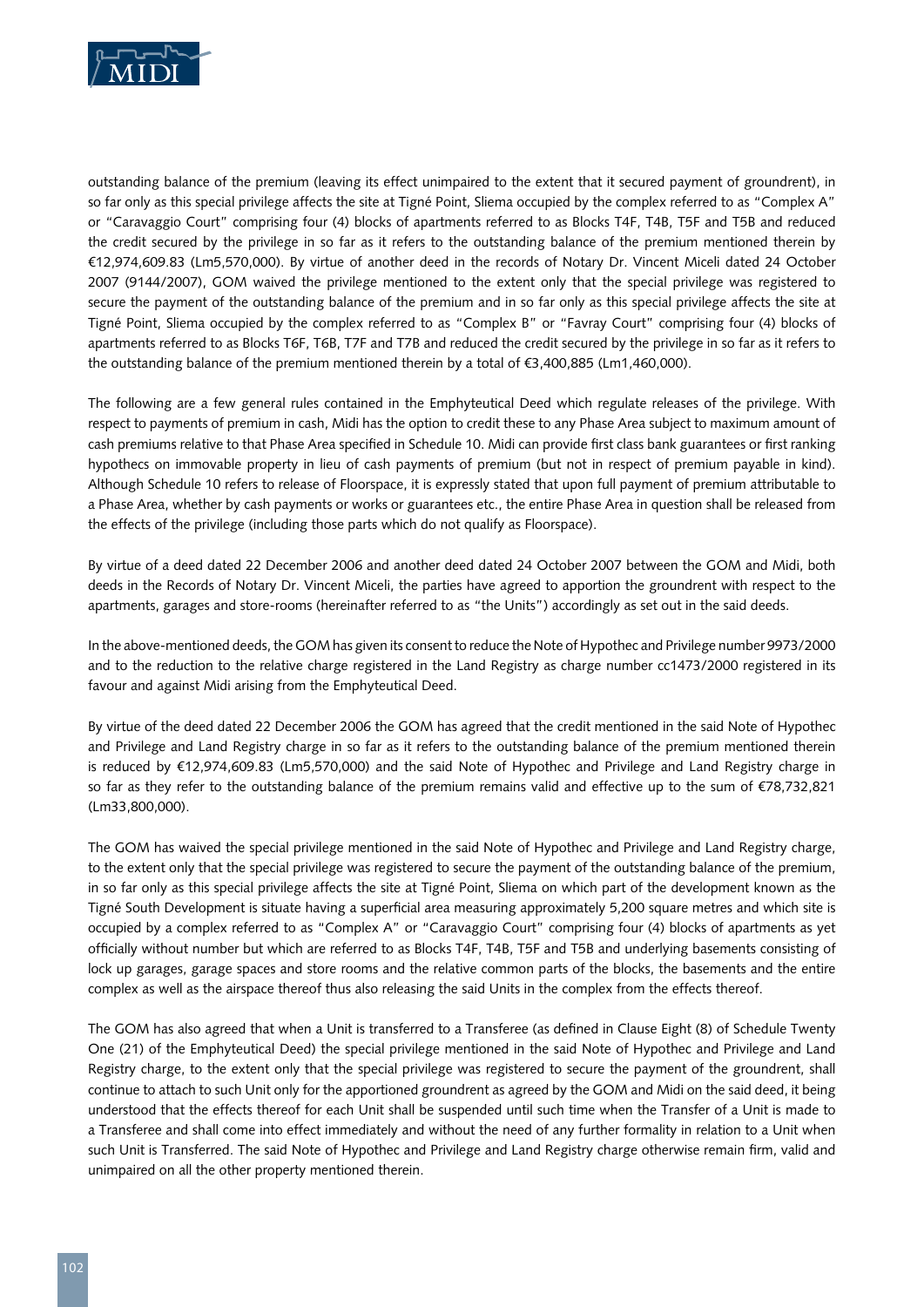

By virtue of the deed dated 24 October 2007 (9144/2007) the GOM has agreed that the credit mentioned in the said Note of Hypothec and Privilege and Land Registry charge in so far as it refers to the outstanding balance of the premium mentioned therein shall be reduced by a total of €3,400,885 (Lm1,460,000) made up of the sum of €88,516 (Lm38,000) which Midi is considered to have paid to the GOM by the completion of restoration works on the Tigné Point Chapel and the sum of €3,312,369 (Lm1,422,000) which Midi is considered to have paid to the GOM by the substantial completion the public infrastructural works in respect of the joint Tigné South and Tigné Sports Phase Areas on Tigné Point and the said Note of Hypothec and Privilege and Land Registry charge in so far as they refer to the outstanding balance of the premium shall remain valid and effective up to the sum of €75,331,936 (Lm32,340,000).

The GOM has waived the special privilege mentioned in the said Note of Hypothec and Privilege and Land Registry charge, to the extent only that the special privilege was registered to secure the payment of the outstanding balance of the premium and in so far only as this special privilege affects the site at Tigné Point, Sliema on which part of the development known as the Tigné South Development is situate having a superficial area measuring approximately 5,400 square metres and which site is occupied by a complex referred to as "Complex B" or "Favray Court" comprising four (4) blocks of apartments as yet officially without number but which are referred to as Blocks T6F, T6B, T7F and T7B and underlying basements consisting of lock up garages, garage spaces and store rooms and the relative common parts of the blocks, the basements and the entire complex as well as the airspace thereof thus also releasing the said Units in the complex from the effects thereof.

The GOM has agreed that when a Unit is transferred to a Transferee (as defined in Clause Eight (8) of Schedule Twenty One (21) of the Emphyteutical Deed) the special privilege mentioned in the said Note of Hypothec and Privilege and Land Registry charge, to the extent only that the special privilege was registered to secure the payment of the groundrent, shall continue to attach to such Unit only for the apportioned groundrent as agreed by the GOM and Midi on the said deed, it being understood that the effects thereof for each Unit shall be suspended until such time when the Transfer of a Unit is made to a Transferee and shall come into effect immediately and without the need of any further formality in relation to a Unit when such Unit is Transferred. The said Note of Hypothec and Privilege and Land Registry charge remain otherwise firm, valid and unimpaired on all the other property mentioned therein.

The above-mentioned waivers may be seen in the summary of privileges and hypothecs in Part D above.

# **Financing**

There are a few provisions in the Emphyteutical Deed which can be utilised by a bank or financial institution which provides finance in respect of the project.

Under clause 4.3 of the Emphyteutical Deed if financing in respect of a Phase Area has been obtained from one or more Banks or Financial institutions, GOM has agreed that it will only execute and exercise its rights under the privilege in respect of that Phase Area up to the value attributed (in Schedule 10) to that Phase Area and not the entire balance of premium (that may be due for all the Phase Areas in the development), and, furthermore, GOM has agreed to postpone (in terms of ranking), in respect of the relevant Phase Area, such amount of the privilege which exceeds the said value attributed to that Phase Area after the privilege or hypothec registered or to be registered by such Bank and/or Financial Institution on such Phase Area (in such a way that the GOM's privilege remains first ranking on the Relevant Phase Area only up to the amount of premium attributed to such Phase Area).

If the said bank or financial institution acquires the Emphyteutical Land as a result of the enforcement of their security rights pursuant to the financing of the development of the Emphyteutical Land, such bank or financial institution will continue to benefit from the abatement of groundrent provision, even though the Emphyteutical Land is transferred. (article 3.2 of the Emphyteutical Deed).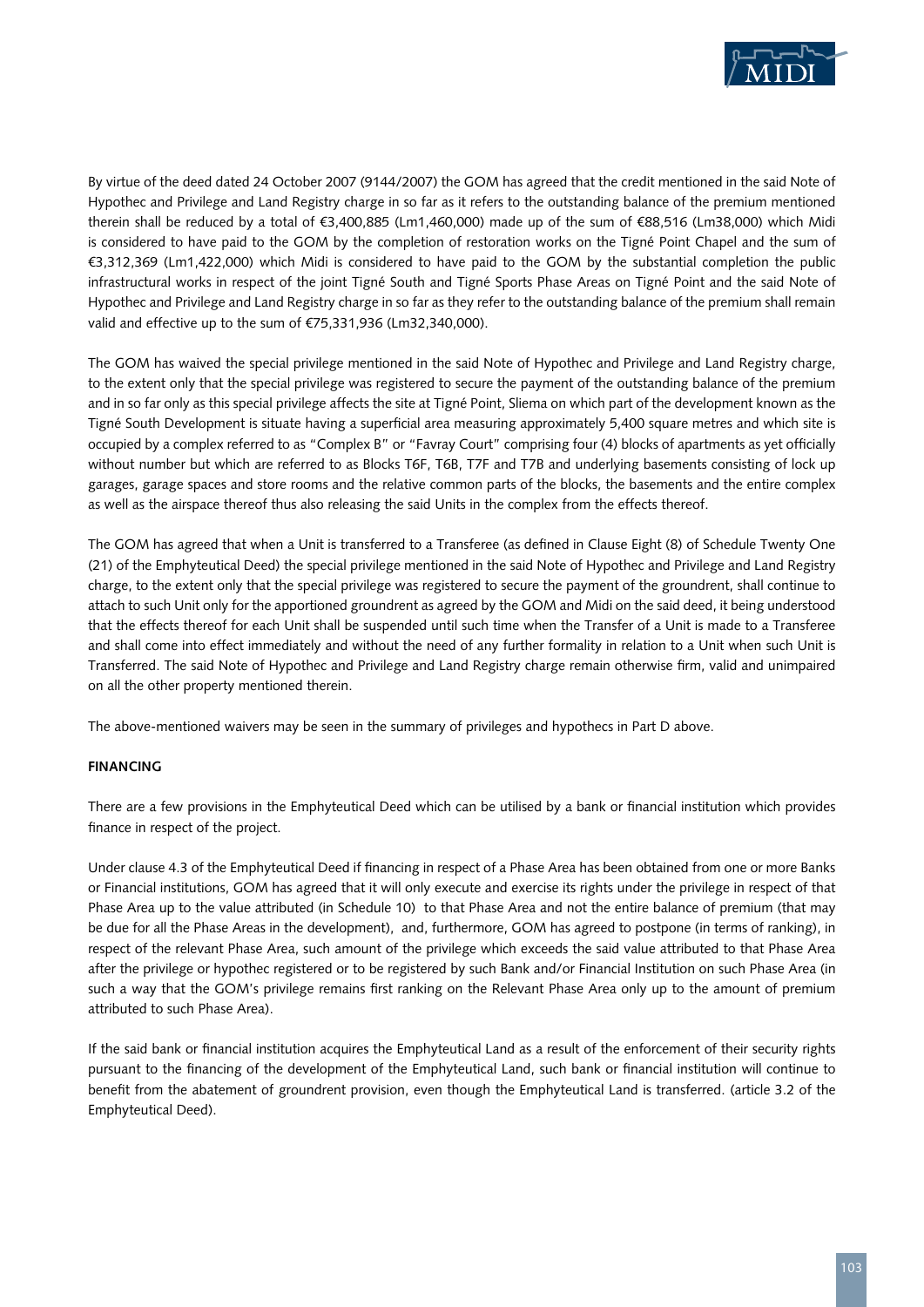

If the emphyteutical concession is dissolved and GOM disposes of the Emphyteutical Land, within ten (10) years from such dissolution then, out of the proceeds of such disposal, any such bank or financial institution is to be paid the cost of any Public Infrastructure and Public Areas constructed on the Emphyteutical Land in connection with the Tigné South and Sports Phase, and the Marina South Phase but, in any case, not more than fifty per cent (50%) of such proceeds or fifty per cent (50%) of the cost of such Public Infrastructure and Public Areas (article 21.2 of the Emphyteutical Deed), whichever is the lower.

Such bank or financial institution which enjoys a duly registered hypothec or duly registered privilege over the Emphyteutical Land or any part of it may notify GOM and if such notice has been given GOM cannot proceed to dissolve the emphyteutical concession before the period of 6 months from the date that such bank or financial institution is served with a copy of the judicial letter sent to Midi for purposes of dissolution. At any time prior to dissolution, such bank or financial institution may notify GOM by judicial letter that it is willing to take over the outstanding obligations with respect to the Emphyteutical Land or any part of it. In such an event the bank or financial institution and the GOM shall, within three (3) months from the date of service of the judicial letter sent by the bank or financial institution, agree on a reasonable period of time for the carrying out of such outstanding obligations, which in any case shall be an extension not longer than the period of time originally granted, failing which the period will be fixed by arbitration.

# **Dissolution**

GOM may dissolve the (entire) emphyteutical concession in the case of certain stipulated defaults by Midi (Article 21). These are:

**(I)** failure to pay 3 annual amounts of ground rent or ground rent of an equivalent aggregate amount;

**(II)** failure to commence the first development phase (Tigné South and Tigné Sports Phase Areas) within a certain time (this obligation has been fulfilled), and to substantially complete it within 4 years from the issue of the final Full Development Permit;

**(III)** failure to carry out restoration works at Fort Manoel in the way and within the periods stated in the Emphyteutical Deed.

Before proceeding to dissolve the concession, GOM is obliged to serve notice to Midi, and to allow Midi a period of 6 months within which to rectify the default.

In the event of dissolution of the emphyteutical concession, the Emphyteutical Land and all improvements thereon will revert to GOM without compensation, except for the instances stated in Article 21.

The dissolution of the emphyteutical concession shall be without prejudice to and shall not in any way affect any real rights in respect of the Emphyteutical Land, any part of it or any buildings, works or structures thereon, already acquired by any third party who is acknowledged or entitled to be acknowledged by the GOM. In the event of a dissolution of the emphyteutical concession any groundrents, sub-groundrents, rents or other fees falling due after dissolution which are payable by such third parties to Midi shall become the property of the GOM and shall become payable to the GOM.

Should the emphyteutical concession be dissolved, the Yachting Centre concession shall also be dissolved (Article 21.3). However, in this event, any berthing rights which any third party may have acquired shall not be affected.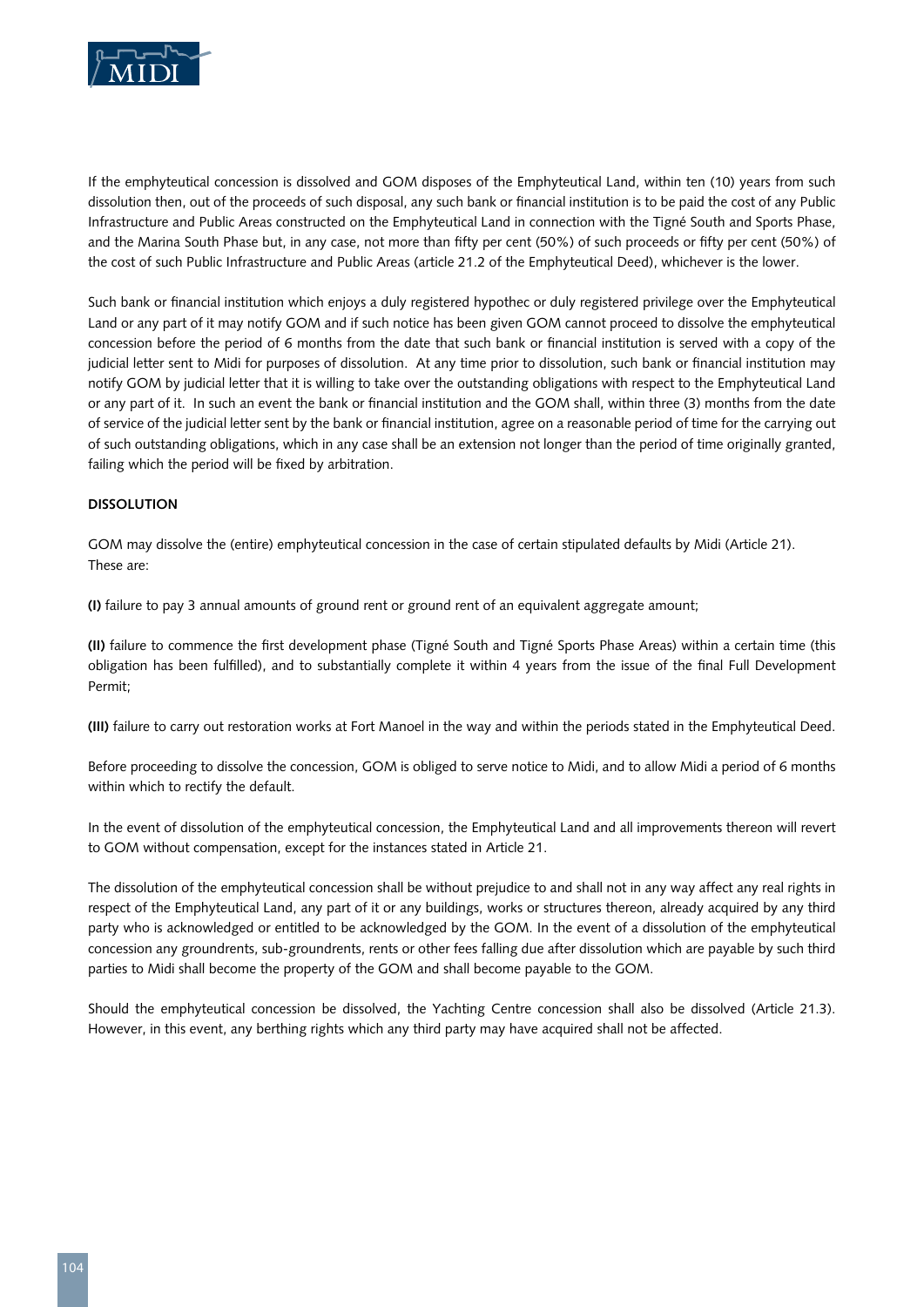

# ANNEX II **SPECIMEN APPLICATION FORMS**

| APPLICANT (see notes 2 to 6)                    | MIDI p.l.c. 7% EUR Bonds 2016-2018<br>Please read the notes overleaf before completing this Application Form. Mark 'X' if applicable.                                                                                                                                                                                                                                                |                           | <b>Application Number</b>                 | www.midimalta.com                                                    |
|-------------------------------------------------|--------------------------------------------------------------------------------------------------------------------------------------------------------------------------------------------------------------------------------------------------------------------------------------------------------------------------------------------------------------------------------------|---------------------------|-------------------------------------------|----------------------------------------------------------------------|
| Non-Resident                                    | <b>CIS-Prescribed Fund</b>                                                                                                                                                                                                                                                                                                                                                           | Minor (under 18)          |                                           | Body Corporate / Body of Persons                                     |
| TITLE (Mr/Mrs/Ms/)                              | FULL NAME & SURNAME / REGISTERED NAME                                                                                                                                                                                                                                                                                                                                                |                           |                                           |                                                                      |
| <b>ADDRESS</b>                                  |                                                                                                                                                                                                                                                                                                                                                                                      |                           |                                           |                                                                      |
| MSE A/C NO.                                     | ID CARD / PASSPORT / COMPANY REG. NO                                                                                                                                                                                                                                                                                                                                                 |                           | TEL. NO.                                  | MOBILE NO.                                                           |
| ADDITIONAL (JOINT) APPLICANTS (see note 2)      |                                                                                                                                                                                                                                                                                                                                                                                      |                           |                                           | (please use additional Application Forms if space is not sufficient) |
| TITLE (Mr/Mrs/Ms/)                              | <b>FULL NAME &amp; SURNAME</b>                                                                                                                                                                                                                                                                                                                                                       |                           | ID CARD/PASSPORT NO.                      | ID CARD/PASSPORT NO.                                                 |
| TITLE (Mr/Mrs/Ms/)                              | <b>FULL NAME &amp; SURNAME</b>                                                                                                                                                                                                                                                                                                                                                       |                           | ID CARD/PASSPORT NO. ID CARD/PASSPORT NO. |                                                                      |
|                                                 | MINOR'S PARENTS / LEGAL GUARDIAN/S (see note 4)                                                                                                                                                                                                                                                                                                                                      |                           |                                           | (to be completed ONLY if the Applicant is a minor)                   |
| TITLE (Mr/Mrs/Ms/)                              | <b>FULL NAME &amp; SURNAME</b>                                                                                                                                                                                                                                                                                                                                                       |                           | ID CARD/PASSPORT NO.                      | ID CARD/PASSPORT NO.                                                 |
| TITLE (Mr/Mrs/Ms/)                              | <b>FULL NAME &amp; SURNAME</b>                                                                                                                                                                                                                                                                                                                                                       |                           | ID CARD/PASSPORT NO. ID CARD/PASSPORT NO. |                                                                      |
|                                                 | I/WE APPLY TO PURCHASE AND ACQUIRE (see notes 7 & 8)                                                                                                                                                                                                                                                                                                                                 |                           |                                           |                                                                      |
| AMOUNT IN FIGURES<br>€                          | AMOUNT IN WORDS                                                                                                                                                                                                                                                                                                                                                                      |                           |                                           |                                                                      |
|                                                 |                                                                                                                                                                                                                                                                                                                                                                                      |                           |                                           |                                                                      |
|                                                 | MIDI p.lc. 7% EUR Bonds 2016-2018 (minimum €2,500 and in multiples of €100 thereafter) or any smaller number of Bonds for which this Application may be accepted at the Bond Offer Price as defined in the Prospectus dated                                                                                                                                                          |                           |                                           |                                                                      |
|                                                 | 5 December 2008 payable in full upon application under the terms and conditions as defined in the said Prospectus.                                                                                                                                                                                                                                                                   |                           |                                           |                                                                      |
|                                                 | WITHHOLDING TAX ON INTEREST (see note 9)                                                                                                                                                                                                                                                                                                                                             |                           |                                           | (to be completed ONLY if the Applicant is a resident)                |
|                                                 | I/WE ELECT TO HAVE FINAL WITHHOLDING TAX DEDUCTED FROM MY/OUR INTEREST.<br>I/WE ELECT TO RECEIVE INTEREST GROSS (i.e. without deduction of withholding tax).                                                                                                                                                                                                                         |                           |                                           |                                                                      |
|                                                 | NON-RESIDENT - DECLARATION FOR TAX PURPOSES (see note 3)                                                                                                                                                                                                                                                                                                                             |                           |                                           | (to be completed ONLY if the Applicant is a non-resident)            |
|                                                 |                                                                                                                                                                                                                                                                                                                                                                                      | <b>TOWN OF BIRTH</b>      |                                           |                                                                      |
| <b>TAX COUNTRY</b><br>TAX IDENTIFICATION NUMBER |                                                                                                                                                                                                                                                                                                                                                                                      | <b>COUNTRY OF BIRTH</b>   |                                           |                                                                      |
|                                                 |                                                                                                                                                                                                                                                                                                                                                                                      | PASSPORT / ID CARD NUMBER |                                           | <b>COUNTRY OF ISSUE</b><br><b>ISSUE DATE</b>                         |
|                                                 | I/WE AM/ARE NOT RESIDENT IN MALTA BUT I/WE AM/ARE RESIDENT IN THE EUROPEAN UNION                                                                                                                                                                                                                                                                                                     |                           |                                           |                                                                      |
|                                                 | I/WE AM/ARE NOT RESIDENT IN MALTA AND I/WE AM/ARE NOT RESIDENT IN THE EUROPEAN UNION                                                                                                                                                                                                                                                                                                 |                           |                                           |                                                                      |
|                                                 | <b>INTEREST PAYMENTS/REFUNDS (IF ANY)</b> (see note 10 & 11)                                                                                                                                                                                                                                                                                                                         |                           |                                           |                                                                      |
| <b>BANK</b>                                     |                                                                                                                                                                                                                                                                                                                                                                                      | <b>BRANCH</b>             |                                           | <b>ACCOUNT NUMBER</b>                                                |
|                                                 | I/We have fully understood the instructions for completing this Application Form, and am/are making this Application solely on the basis of the Prospectus and subject to its terms and conditions which I/we fully accept. Fu<br>confirm that this is the only Application Form I/we am/are submitting on my/our behalf or on behalf of the company or other entity I/we represent. |                           |                                           |                                                                      |
| Signature/s of Applicant/s                      | (both parents or legal guardian are/is to sign if Applicant is a minor) (all parties are to sign in the case of a joint Application)                                                                                                                                                                                                                                                 |                           | Date                                      |                                                                      |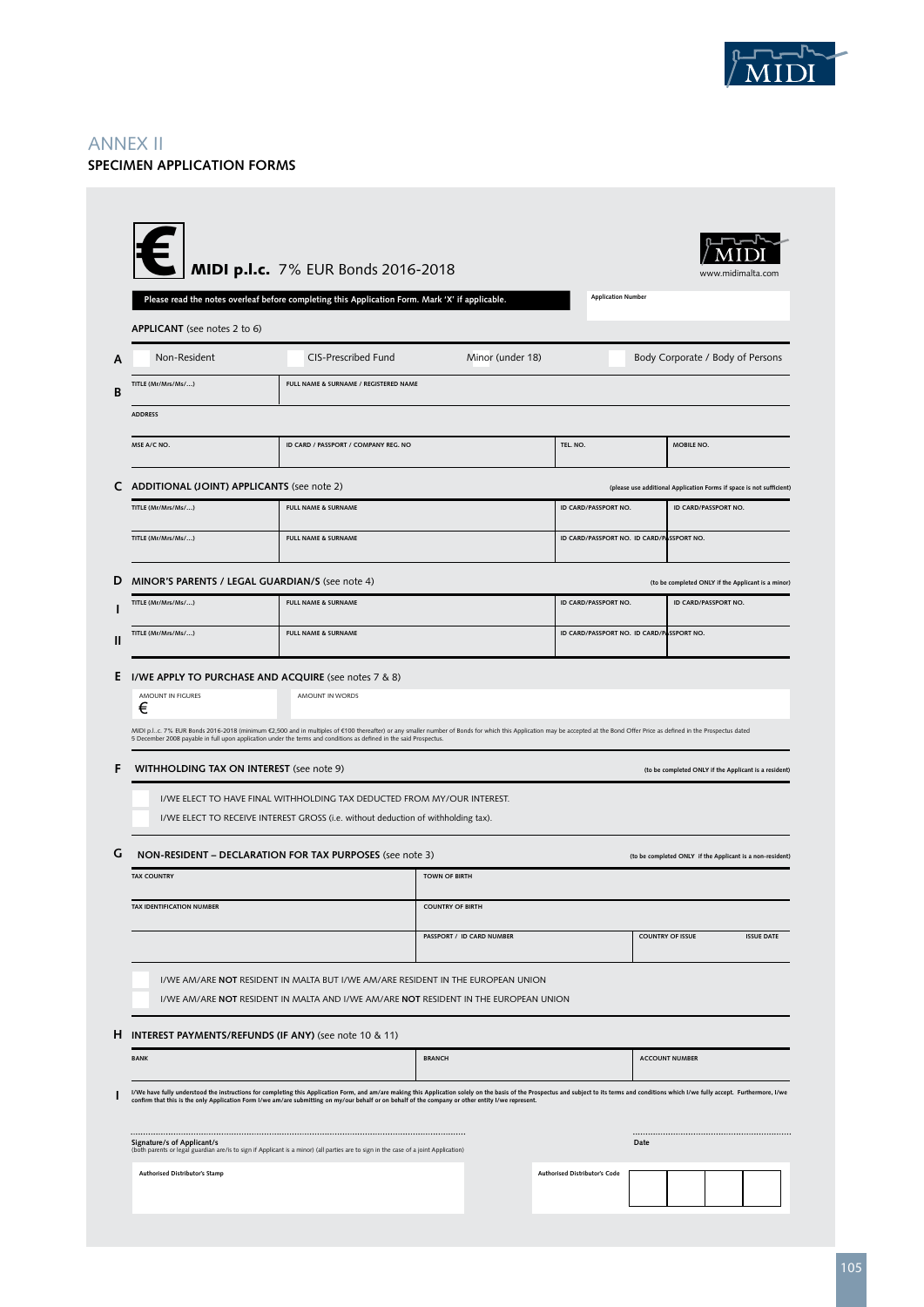



**Notes on how to complete this Application Form and other information** The following notes are to be read in conjunction with

the Prospectus dated 5 December 2008

**1.** The Application Form is to be completed in BLOCK LETTERS.

**2.** Applicants are to insert full personal details in Panel B. In the case of an application by more than one person (including husband and wife) full details of all individuals – including I.D. Card Numbers – must be given in Panels B and C but the person whose name appears in Panel B shall, for all intents and purposes, be deemed to be the registered holder of the Bond. Interest and redemption proceeds will be issued in the name of such Bondholder.

**3.** Non-Resident applicants must indicate their passport number in Panel B, complete Panel G and the relative box in Panel A must also be marked appropriately. Interest received by non-resident Applicants is not taxable in Malta and non-residents will receive interest gross. European Council Directive 2003/48/EC on the Taxation of Savings Income in the form of interest payments requires all payors established in the EU which pay interest to an individual resident in another EU Member State, to report the interest payment to the tax authorities of the Member State in which the payor is established. If the Applicant's permanent residential address is in an EU Member State or in another country to which the Directive applies (called a "specified territory") then the interest paid will be reported.

**4.** In the case of an Applicant who is a minor, the word 'minor' must be indicated in Panel B next to the Applicant's name and the relative box in Panel A must also be marked. A Public Registry birth certificate must be attached to the Application Form. (The birth certificate is not required if the minor already holds securities which are listed on the Malta Stock Exchange (MSE)). The Application Form must be signed by both parents or by the legal guardian/s. In the latter case documentary evidence of the legal guardian's appointment should be provided. (Interest and redemption proceeds will be made payable to the parent/legal guardian named in Panel DI until such time as the Issuer is notified that the minor named in Panel B has attained the age of 18). The address to be inserted in Panel B is to be that of the parents / legal guardian.

**5.** In the case of body corporate, the name of the entity, exactly as registered, and the registration number are to be inserted in Panel B. Applications must be signed by duly authorised representatives indicating the capacity in which they are signing.

**6.** Applicants must indicate their MSE account number in Panel B. Applicants who do not have a Malta Stock Exchange account number may open an account through an Authorised Distributor. APPLICANTS ARE TO NOTE THAT ANY SECURITIES ALLOTTED TO THEM WILL BE RECORDED BY THE MALTA STOCK EXCHANGE IN THE MSE ACCOUNT NUMBER QUOTED ON THE APPLICATION FORM EVEN IF THE DETAILS OF SUCH MSE ACCOUNT NUMBER, AS HELD BY THE MALTA STOCK EXCHANGE, DIFFERS FROM ANY OR ALL OF THE DETAILS APPEARING OVERLEAF.

**7.** Application must be for a minimum of  $\epsilon$  500 and thereafter in multiples of  $\epsilon$  100.

**8.** Payment may be made by cheque drawn on a local bank payable to 'The Registrar – MIDI Bond Issue'. In the event that cheques accompanying Application Forms are not honoured on their first presentation, the Issuer reserves the right to invalidate the relative Application.

**9.** The Applicant may elect to have Final Withholding Tax, currently 15%, deducted from interest payments in which case such interest need not be declared in the Applicant's income tax return. The Applicant may elect to receive the interest gross, i.e. without deduction of Final Withholding Tax but he/ she will be obliged to declare interest so received on his/her return. Interest received by non-resident Applicants is not taxable in Malta and non-residents will receive interest gross. Authorised entities applying in the name of a Prescribed Fund (having indicated their status in the appropriate box in Panel A) will have Final Withholding Tax, currently 10%, deducted from interest payments.

**10.** Applicants will receive their interest directly in a bank account held locally and such choice is to be indicated in Panel H.

**11.** If any Application is not accepted, or is accepted for fewer Bonds than those applied for, the monies or the balance of the amount paid but not allocated, as the case may be, will be returned by direct credit into the Applicant's bank account as indicated in Panel H.

**12.** Subscription lists will open at 8.30am on 13 January 2009 and will close at 12.00pm on 20 January 2009. The Issuer reserves the right, however, to close the Bond Issue before 20 January 2009 in the event of over-subscription. Any Applications received by the Registrar after the subscription lists close will be rejected.

**13.** Completed Application Forms are to be delivered to any Authorised Distributor listed in the Prospectus, during normal office hours. Remittances by post are made at the risk of the Applicant and the Issuer disclaims all responsibility for any such remittances not received by the closing of the subscription lists.

**14.** The Issuer reserves the right to refuse any Application which appears to be in breach of the terms and conditions of the Bond as contained in the Prospectus.

**15.** The terms used in this Application Form have the same meaning as that assigned to them in the Prospectus.

**16.** The Issuer may process the personal data that the Applicant provides in the Application Form, for all purposes necessary for and related to the issue of the Bonds applied for, in accordance with the Data Protection Act, 2001. The Applicant, has the right to request access to and rectification of the personal data relating to him/her, as processed by the Issuer. Any such requests must be made in writing and sent to the Issuer at the address indicated in the Prospectus. The requests must further be signed by the Applicant to whom the personal data relates.

**The value of investments can go up or down and past performance is not necessarily indicative of future performance.The nominal value of the Bonds on offer will be repayable in full upon redemption in the respective currency of issue. An investor should consult an independent investment advisor, licensed under the Investment Services Act (Cap.370 of the Laws of Malta), for advice.**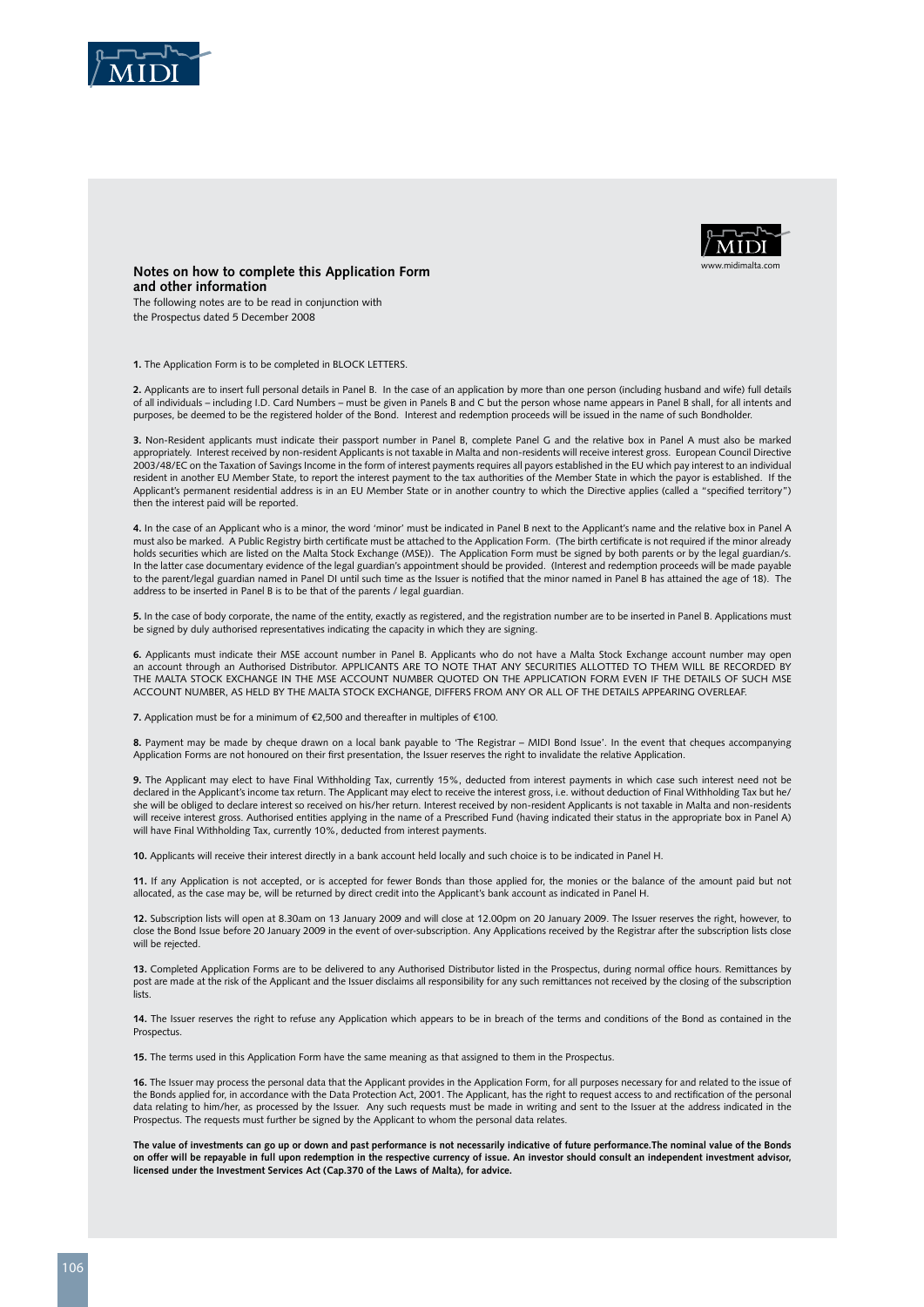

|                                            | MIDI p.l.c. 7% GBP Bonds 2016-2018                                                                                                                                                                                                                                                                                                                                                                                           |                                                      |                           | www.midimalta.com                                                          |                   |
|--------------------------------------------|------------------------------------------------------------------------------------------------------------------------------------------------------------------------------------------------------------------------------------------------------------------------------------------------------------------------------------------------------------------------------------------------------------------------------|------------------------------------------------------|---------------------------|----------------------------------------------------------------------------|-------------------|
|                                            | Please read the notes overleaf before completing this Application Form. Mark 'X' if applicable.                                                                                                                                                                                                                                                                                                                              |                                                      | <b>Application Number</b> |                                                                            |                   |
| APPLICANT (see notes 2 to 6)               |                                                                                                                                                                                                                                                                                                                                                                                                                              |                                                      |                           |                                                                            |                   |
| Non-Resident                               | CIS-Prescribed Fund                                                                                                                                                                                                                                                                                                                                                                                                          | Minor (under 18)                                     |                           | Body Corporate / Body of Persons                                           |                   |
| TITLE (Mr/Mrs/Ms/)                         | FULL NAME & SURNAME / REGISTERED NAME                                                                                                                                                                                                                                                                                                                                                                                        |                                                      |                           |                                                                            |                   |
| <b>ADDRESS</b>                             |                                                                                                                                                                                                                                                                                                                                                                                                                              |                                                      |                           |                                                                            |                   |
| MSE A/C NO.                                | ID CARD / PASSPORT / COMPANY REG. NO                                                                                                                                                                                                                                                                                                                                                                                         |                                                      | TEL. NO.                  | MOBILE NO.                                                                 |                   |
| ADDITIONAL (JOINT) APPLICANTS (see note 2) |                                                                                                                                                                                                                                                                                                                                                                                                                              |                                                      |                           | (please use additional Application Forms if space is not sufficient)       |                   |
| TITLE (Mr/Mrs/Ms/)                         | FULL NAME & SURNAME                                                                                                                                                                                                                                                                                                                                                                                                          |                                                      | ID CARD/PASSPORT NO.      | ID CARD/PASSPORT NO.                                                       |                   |
| TITLE (Mr/Mrs/Ms/)                         | <b>FULL NAME &amp; SURNAME</b>                                                                                                                                                                                                                                                                                                                                                                                               |                                                      |                           | ID CARD/PASSPORT NO. ID CARD/FASSPORT NO.                                  |                   |
|                                            |                                                                                                                                                                                                                                                                                                                                                                                                                              |                                                      |                           |                                                                            |                   |
| TITLE (Mr/Mrs/Ms/)                         | MINOR'S PARENTS / LEGAL GUARDIAN/S (see note 4)<br><b>FULL NAME &amp; SURNAME</b>                                                                                                                                                                                                                                                                                                                                            |                                                      | ID CARD/PASSPORT NO.      | (to be completed ONLY if the Applicant is a minor)<br>ID CARD/PASSPORT NO. |                   |
| TITLE (Mr/Mrs/Ms/)                         | <b>FULL NAME &amp; SURNAME</b>                                                                                                                                                                                                                                                                                                                                                                                               |                                                      |                           | ID CARD/PASSPORT NO. ID CARD/PASSPORT NO.                                  |                   |
|                                            |                                                                                                                                                                                                                                                                                                                                                                                                                              |                                                      |                           |                                                                            |                   |
| AMOUNT IN FIGURES<br>£                     | I/WE APPLY TO PURCHASE AND ACQUIRE (see notes 7 & 8)<br>AMOUNT IN WORDS<br>MIDI p.lc. 7% GBP Bonds 2016-2018 (minimum £2,000 and in multiples of £100 thereafter) or any smaller number of Bonds for which this Application may be accepted at the Bond Offer Price as defined in the Prospectus dated<br>5 December 2008 payable in full upon application under the terms and conditions as defined in the said Prospectus. |                                                      |                           |                                                                            |                   |
| WITHHOLDING TAX ON INTEREST (see note 9)   |                                                                                                                                                                                                                                                                                                                                                                                                                              |                                                      |                           | (to be completed ONLY if the Applicant is a resident)                      |                   |
|                                            | I/WE ELECT TO HAVE FINAL WITHHOLDING TAX DEDUCTED FROM MY/OUR INTEREST.<br>I/WE ELECT TO RECEIVE INTEREST GROSS (i.e. without deduction of withholding tax).                                                                                                                                                                                                                                                                 |                                                      |                           |                                                                            |                   |
|                                            | NON-RESIDENT - DECLARATION FOR TAX PURPOSES (see note 3)                                                                                                                                                                                                                                                                                                                                                                     |                                                      |                           | (to be completed ONLY if the Applicant is a non-resident)                  |                   |
| <b>TAX COUNTRY</b>                         |                                                                                                                                                                                                                                                                                                                                                                                                                              | <b>TOWN OF BIRTH</b>                                 |                           |                                                                            |                   |
| TAX IDENTIFICATION NUMBER                  |                                                                                                                                                                                                                                                                                                                                                                                                                              | <b>COUNTRY OF BIRTH</b>                              |                           |                                                                            |                   |
|                                            |                                                                                                                                                                                                                                                                                                                                                                                                                              | PASSPORT / ID CARD NUMBER<br><b>COUNTRY OF ISSUE</b> |                           |                                                                            | <b>ISSUE DATE</b> |
|                                            | I/WE AM/ARE NOT RESIDENT IN MALTA BUT I/WE AM/ARE RESIDENT IN THE EUROPEAN UNION<br>I/WE AM/ARE NOT RESIDENT IN MALTA AND I/WE AM/ARE NOT RESIDENT IN THE EUROPEAN UNION                                                                                                                                                                                                                                                     |                                                      |                           |                                                                            |                   |
|                                            | INTEREST PAYMENTS/REFUNDS (IF ANY) (see note 10 & 11)                                                                                                                                                                                                                                                                                                                                                                        |                                                      |                           |                                                                            |                   |
|                                            |                                                                                                                                                                                                                                                                                                                                                                                                                              | <b>BRANCH</b>                                        |                           | <b>ACCOUNT NUMBER</b>                                                      |                   |
| <b>BANK</b>                                |                                                                                                                                                                                                                                                                                                                                                                                                                              |                                                      |                           |                                                                            |                   |
|                                            | I/We have fully understood the instructions for completing this Application Form, and am/are making this Application solely on the basis of the Prospectus and subject to its terms and conditions which I/we fully accept. Fu<br>confirm that this is the only Application Form I/we am/are submitting on my/our behalf or on behalf of the company or other entity I/we represent.                                         |                                                      |                           |                                                                            |                   |
| Signature/s of Applicant/s                 | (both parents or legal guardian are/is to sign if Applicant is a minor) (all parties are to sign in the case of a joint Application)                                                                                                                                                                                                                                                                                         |                                                      |                           | Date                                                                       |                   |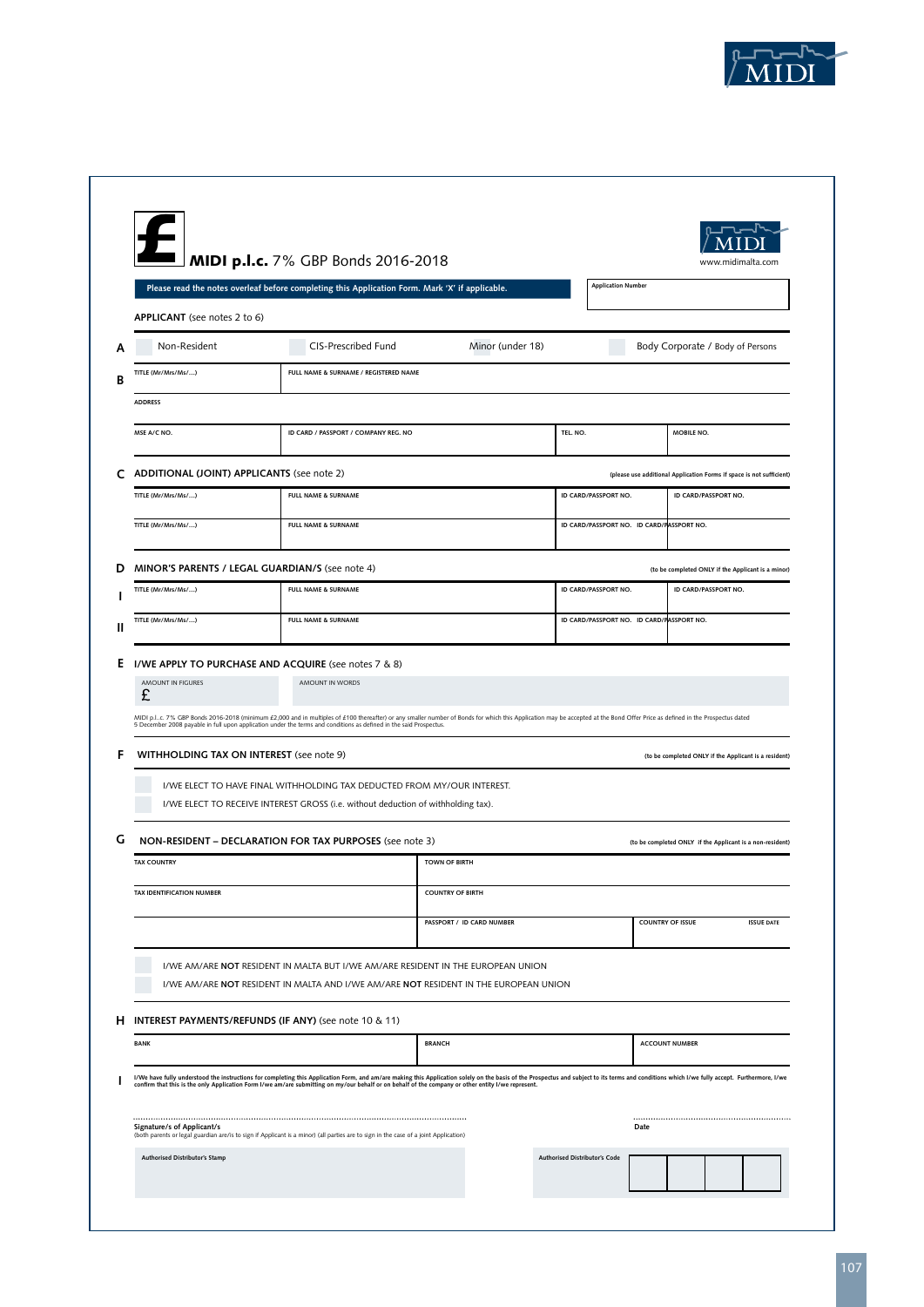



**Notes on how to complete this Application Form and other information**

The following notes are to be read in conjunction with the Prospectus dated 5 December 2008

**1.** The Application Form is to be completed in BLOCK LETTERS.

**2.** Applicants are to insert full personal details in Panel B. In the case of an application by more than one person (including husband and wife) full details of all individuals – including I.D. Card Numbers – must be given in Panels B and C but the person whose name appears in Panel B shall, for all intents and purposes, be deemed to be the registered holder of the Bond. Interest and redemption proceeds will be issued in the name of such Bondholder.

**3.** Non-Resident applicants must indicate their passport number in Panel B, complete Panel G and the relative box in Panel A must also be marked appropriately. Interest received by non-resident Applicants is not taxable in Malta and non-residents will receive interest gross. European Council Directive 2003/48/EC on the Taxation of Savings Income in the form of interest payments requires all payors established in the EU which pay interest to an individual resident in another EU Member State, to report the interest payment to the tax authorities of the Member State in which the payor is established. If the Applicant's permanent residential address is in an EU Member State or in another country to which the Directive applies (called a "specified territory") then the interest paid will be reported.

**4.** In the case of an Applicant who is a minor, the word 'minor' must be indicated in Panel B next to the Applicant's name and the relative box in Panel A must also be marked. A Public Registry birth certificate must be attached to the Application Form. (The birth certificate is not required if the minor already holds securities which are listed on the Malta Stock Exchange (MSE)). The Application Form must be signed by both parents or by the legal guardian/s. In the latter case documentary evidence of the legal guardian's appointment should be provided. (Interest and redemption proceeds will be made payable to the parent/legal guardian named in Panel DI until such time as the Issuer is notified that the minor named in Panel B has attained the age of 18). The address to be inserted in Panel B is to be that of the parents / legal guardian.

**5.** In the case of body corporate, the name of the entity, exactly as registered, and the registration number are to be inserted in Panel B. Applications must be signed by duly authorised representatives indicating the capacity in which they are signing.

**6.** Applicants must indicate their MSE account number in Panel B. Applicants who do not have a Malta Stock Exchange account number may open an account through an Authorised Distributor. APPLICANTS ARE TO NOTE THAT ANY SECURITIES ALLOTTED TO THEM WILL BE RECORDED BY THE MALTA STOCK EXCHANGE IN THE MSE ACCOUNT NUMBER QUOTED ON THE APPLICATION FORM EVEN IF THE DETAILS OF SUCH MSE ACCOUNT NUMBER, AS HELD BY THE MALTA STOCK EXCHANGE, DIFFERS FROM ANY OR ALL OF THE DETAILS APPEARING OVERLEAF.

**7.** Application must be for a minimum of £2,000 and thereafter in multiples of £100.

**8.** Payment may be made by cheque drawn on a local bank payable to 'The Registrar – MIDI Bond Issue'. In the event that cheques accompanying Application Forms are not honoured on their first presentation, the Issuer reserves the right to invalidate the relative Application.

**9.** The Applicant may elect to have Final Withholding Tax, currently 15%, deducted from interest payments in which case such interest need not be declared in the Applicant's income tax return. The Applicant may elect to receive the interest gross, i.e. without deduction of Final Withholding Tax but he/ she will be obliged to declare interest so received on his/her return. Interest received by non-resident Applicants is not taxable in Malta and non-residents will receive interest gross. Authorised entities applying in the name of a Prescribed Fund (having indicated their status in the appropriate box in Panel A) will have Final Withholding Tax, currently 10%, deducted from interest payments.

**10.** Applicants will receive their interest directly in a bank account held locally and such choice is to be indicated in Panel H.

**11.** If any Application is not accepted, or is accepted for fewer Bonds than those applied for, the monies or the balance of the amount paid but not allocated, as the case may be, will be returned by direct credit into the Applicant's bank account as indicated in Panel H.

**12.** Subscription lists will open at 8.30am on 13 January 2009 and will close at 12.00pm on 20 January 2009. The Issuer reserves the right, however, to close the Bond Issue before 20 January 2009 in the event of over-subscription. Any Applications received by the Registrar after the subscription lists close will be rejected.

**13.** Completed Application Forms are to be delivered to any Authorised Distributor listed in the Prospectus, during normal office hours. Remittances by post are made at the risk of the Applicant and the Issuer disclaims all responsibility for any such remittances not received by the closing of the subscription lists.

**14.** The Issuer reserves the right to refuse any Application which appears to be in breach of the terms and conditions of the Bond as contained in the **Prospectus** 

**15.** The terms used in this Application Form have the same meaning as that assigned to them in the Prospectus.

**16.** The Issuer may process the personal data that the Applicant provides in the Application Form, for all purposes necessary for and related to the issue of the Bonds applied for, in accordance with the Data Protection Act, 2001. The Applicant, has the right to request access to and rectification of the personal data relating to him/her, as processed by the Issuer. Any such requests must be made in writing and sent to the Issuer at the address indicated in the Prospectus. The requests must further be signed by the Applicant to whom the personal data relates.

**The value of investments can go up or down and past performance is not necessarily indicative of future performance.The nominal value of the Bonds on offer will be repayable in full upon redemption in the respective currency of issue. An investor should consult an independent investment advisor, licensed under the Investment Services Act (Cap.370 of the Laws of Malta), for advice.**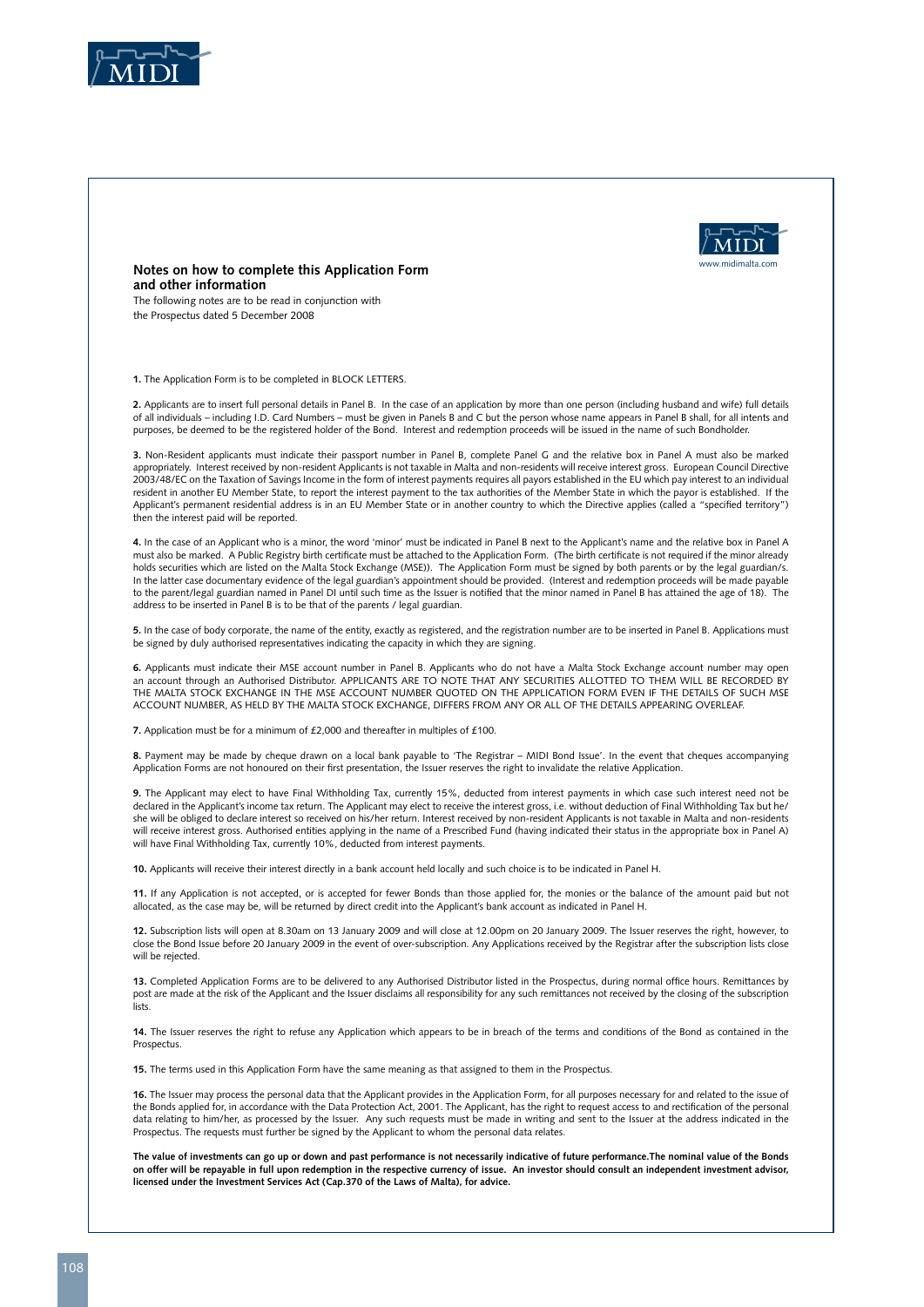

# ANNEX III

Sliema SLM 1641

| <b>AUTHORISED DISTRIBUTORS</b>            |               |               |
|-------------------------------------------|---------------|---------------|
| Members of the Malta Stock Exchange       |               |               |
| Atlas Investment Services Ltd.            | Tel: 23265690 | Fax: 23265691 |
| Abate Rigord Street                       |               |               |
| Ta' Xbiex XBX 1121                        |               |               |
| Bank of Valletta p.l.c.                   | Tel: 22751732 | Fax: 22751733 |
| <b>BOV Centre</b>                         |               |               |
| Cannon Road                               |               |               |
| St Venera SVR 9030                        |               |               |
| Calamatta Cuschieri & Co. Ltd.            | Tel: 25688688 | Fax: 25688256 |
| 5th Floor, Valletta Buildings             |               |               |
| South Street                              |               |               |
| Valletta VLT 1103                         |               |               |
| Charts Investment Management Service Ltd. | Tel: 21224106 | Fax: 21241101 |
| Valletta Waterfront                       |               |               |
| Vault 17, Pinto Wharf                     |               |               |
| Floriana FRN 1913                         |               |               |
| Curmi & Partners Ltd.                     | Tel: 21347331 | Fax: 21347333 |
| Finance House                             |               |               |
| Princess Elizabeth Street                 |               |               |
| Ta'Xbiex XBX 1102                         |               |               |
| Financial Planning Services Ltd.          | Tel: 21344243 | Fax: 21341202 |
| 4, Marina Court                           |               |               |
| G Cali Street                             |               |               |
| Ta' Xbiex XBX 1421                        |               |               |
| FINCO Treasury Management Ltd.            | Tel: 21220002 | Fax: 21243280 |
| Level 5, The Mall Complex                 |               |               |
| The Mall                                  |               |               |
| Floriana FRN 1470                         |               |               |
| GlobalCapital Financial Management Ltd.   | Tel: 21310088 | Fax: 23282207 |
| 120, The Strand                           |               |               |
| Gzira GZR 1027                            |               |               |
| Hogg Capital Investments Ltd.             | Tel: 21322872 | Fax: 21342760 |
| <b>Regent House</b>                       |               |               |
| Level 3, Suite 33                         |               |               |
| Bisazza Street                            |               |               |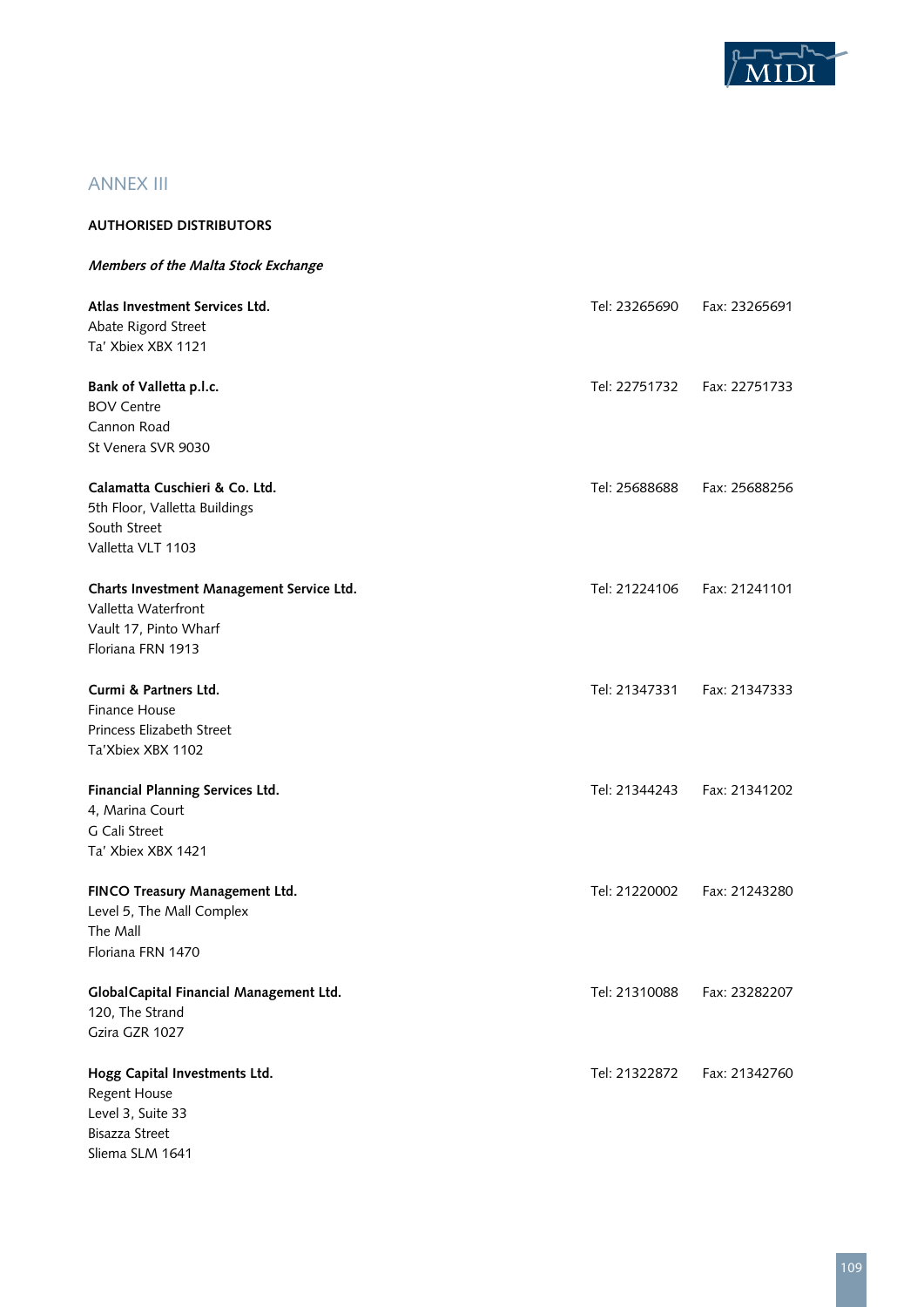

| HSBC Stockbrokers (Malta) Ltd.<br>233, Republic Street<br>Valletta VLT 1116                              | Tel: 25972241 | Fax: 25972494 |
|----------------------------------------------------------------------------------------------------------|---------------|---------------|
| Rizzo, Farrugia & Co (Stockbrokers) Ltd.<br>Airways House, Third Floor<br>High Street<br>Sliema SLM 1549 | Tel: 22583000 | Fax: 22583001 |
| <b>Investment Services Providers</b>                                                                     |               |               |
| All Invest Co. Ltd.<br>Rosewall Bldg, Level 2, Villabate Street<br>M'Scala By-Pass, Zabbar ZBR 9045      | Tel: 21800919 | Fax: 21821933 |
| APS Bank Ltd.<br><b>APS House</b><br>24, St. Anne Square<br>Floriana FRN 9020                            | Tel: 25671177 | Fax: 25671167 |
| Crystal Finance Investments Ltd.<br>6, Freedom Square<br>Valletta VLT 1011                               | Tel: 21226190 | Fax: 21226188 |
| Epic Financial Services Ltd.<br><b>Burmarrad Road</b><br>Burmarrad SPB 9064                              | Tel: 21572010 | Fax: 21571998 |
| Growth Investments Ltd.<br>Middlesea House<br>Floriana FRN 1442                                          | Tel: 21226411 | Fax: 21249811 |
| HSBC Bank Malta p.l.c.<br>241/2, Republic Street<br>Valletta VLT 1116                                    | Tel: 25972209 | Fax: 25972475 |
| <b>Island Financial Services Ltd.</b><br>Insurance House<br>Psaila Street<br>B'Kara BKR 9078             | Tel: 23855555 | Fax: 23855238 |
| Jesmond Mizzi Financial Services Ltd.<br>67, Flat 3<br>South Street<br>Valletta VLT 1105                 | Tel: 21224410 | Fax: 21223810 |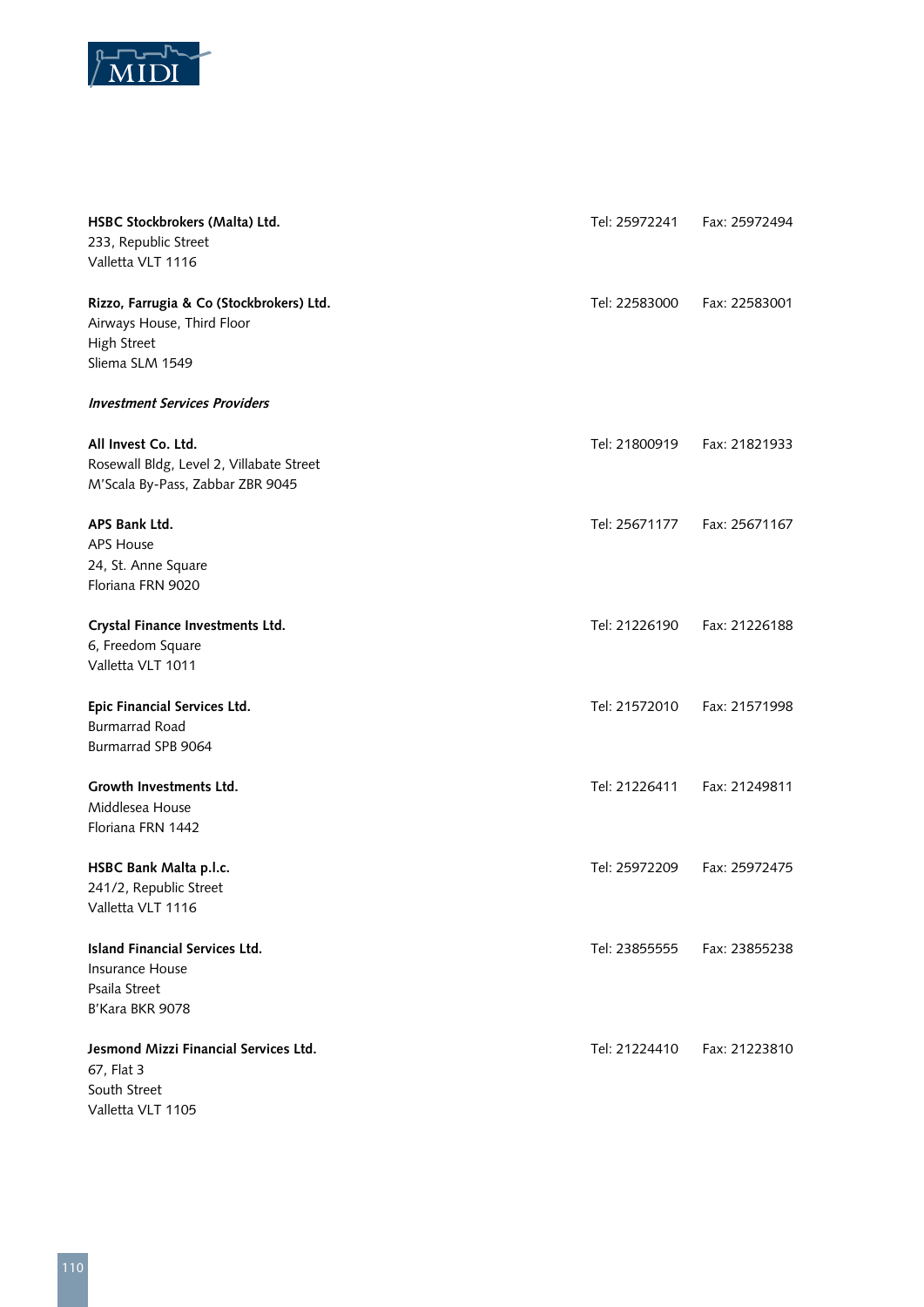

| Joseph Scicluna Investment Services Ltd.<br>Level 3, Bella Vista Court<br>Gorg Borg Olivier Street<br>Victoria<br>Gozo VCT 2517 | Tel: 21565707 | Fax: 21565706 |
|---------------------------------------------------------------------------------------------------------------------------------|---------------|---------------|
| Lombard Bank Malta p.l.c.<br>Lombard House<br>67, Republic Street<br>Valletta VLT 1117                                          | Tel: 21248411 | Fax: 25581150 |
| Mercieca Financial Investment Services Ltd<br>'Mercieca', John F. Kennedy Square<br>Victoria Gozo VCT 2580                      | Tel: 21553892 | Fax: 21553892 |
| MFSP Financial Management Ltd.<br>220, Immaculate Conception Street<br>Msida MSD 1838                                           | Tel: 21322200 | Fax: 21332190 |
| Michael Grech Financial Investment Services Ltd.<br>1, Mican Court<br>JF Kennedy Square<br>Victoria<br>Gozo VCT 2580            | Tel: 21554492 | Fax: 21559199 |
| <b>MZ Investment Services Ltd.</b><br>11, St. Rita Street<br>Rabat RBT 1523                                                     | Tel: 21453739 | Fax: 21453407 |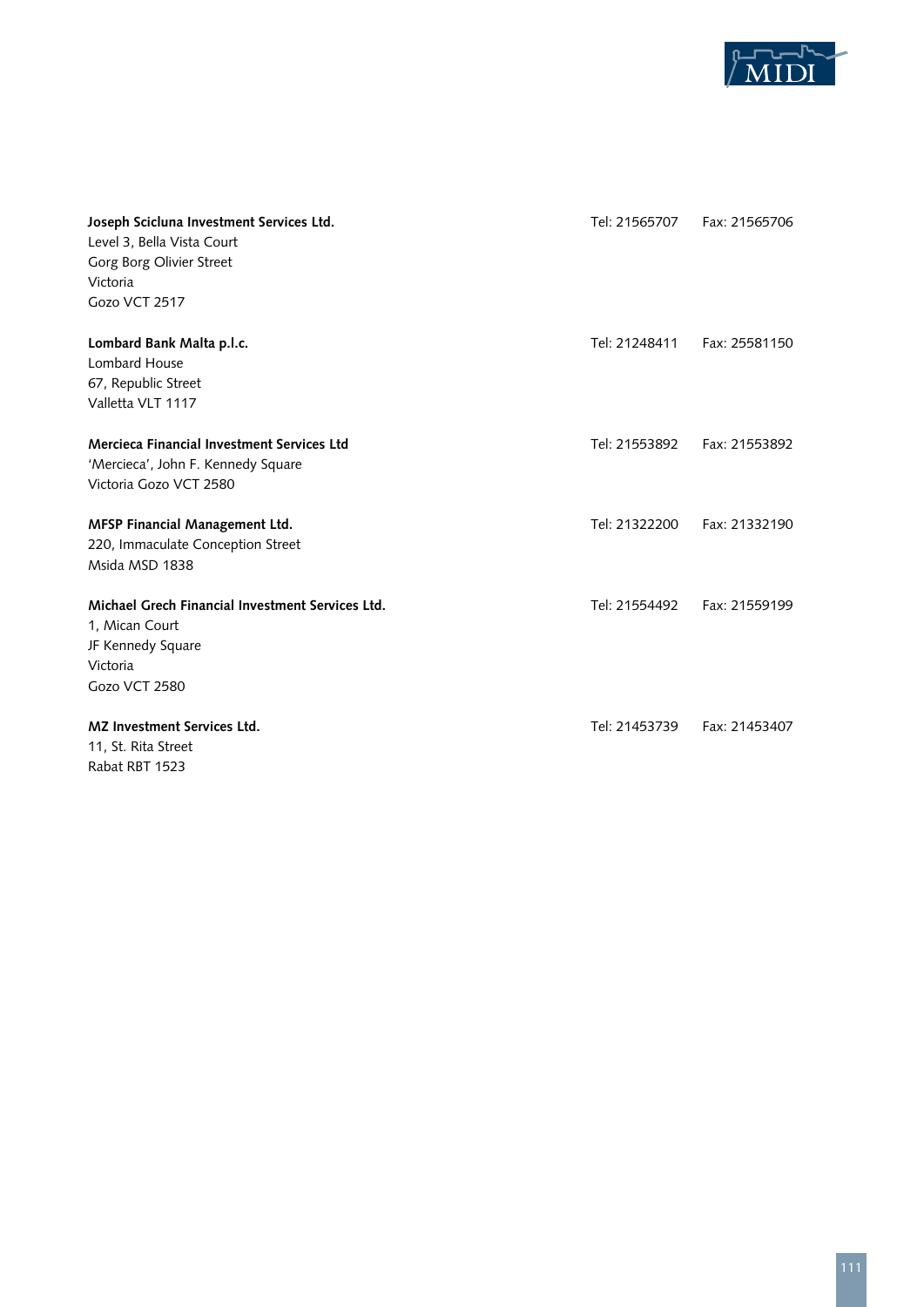

# ANNEX IV (a)

#### **Summary of significant assumptions and accounting policies**

#### **1. Introduction**

The consolidated forecast financial statements of Midi p.l.c. ("the Company") for the financial year ending 31 December 2008 have been prepared to provide financial information for the purposes of inclusion in the Prospectus of Midi p.l.c. to be dated 5 December 2008. These consolidated forecast financial statements, set out on pages 116 to 118, and the assumptions below are the sole responsibility of the Directors of the Company.

The consolidated forecast financial statements for the year ending 31 December 2008 have been based on the following unaudited financial information:

**(a)** the consolidated management accounts of the Company and its group undertakings for the nine months ended 30 September 2008;

**(b)** the forecast financial information of the Company and its subsidiaries covering the period 1 October 2008 to 31 December 2008.

The prospective financial information is intended to show a possible outcome based on assumptions as to future events, which the Directors expect to take place, and on actions the Directors expect to take. Events and circumstances frequently do not occur as expected and therefore actual results may differ materially from those included in the prospective financial information. Attention is drawn, in particular, to the risk factors set out in the Prospectus which describe the primary risks associated with the business to which the prospective financial information relates.

The Directors have exercised due care and diligence in adopting these assumptions. The consolidated forecast financial information was formerly approved on 17 November 2008 and the stated assumptions reflect the judgements made by the Directors at that date. The assumptions that the Directors believe are significant to the prospective financial information are set out in section 3 below.

#### **2. Significant accounting policies**

The significant accounting policies of Midi p.l.c. are set out in the audited financial statements of the Group for the financial year ended 31 December 2007. Where applicable, these accounting policies, in so far as they relate to recognition and measurement criteria, have been consistently applied in the preparation of the consolidated forecast financial statements.

#### **3. Basis of preparation and principal assumptions**

The principal assumptions relating to the environment in which Midi p.l.c. operates, and the factors which are exclusively outside the influence of the Directors and which underlie the consolidated forecast financial statements are the following:

• there will be no material adverse events originating from market and economic conditions including spending levels, exchange rate movements, employment and job growth;

- the Company through its subsidiary will continue to enjoy the confidence of its suppliers and its bankers;
- there will be no material cost overruns on budgeted capital expenditure;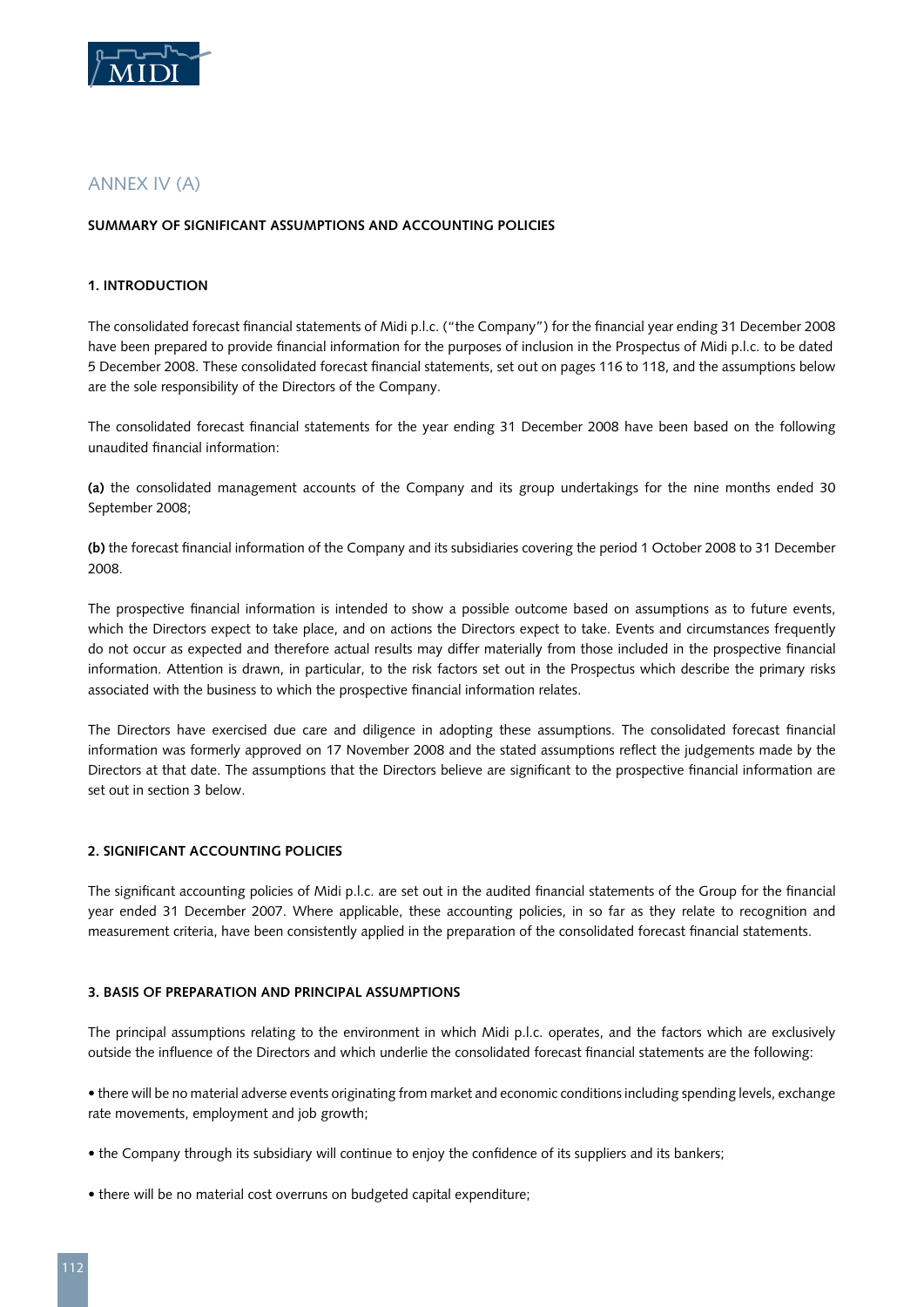

- interest rates will not change materially throughout the period covered by the forecast;
- there will be no material adverse events such as delays in the completion of the Project;
- the basis and rates of taxation will not change materially throughout the period covered by the forecast; and
- the rate of inflation will not exceed that experienced in the last few years.

The principal assumptions relating to the environment in which Midi p.l.c. operates, and the factors which the Directors can influence and which underlie the consolidated forecast financial information, are the following:

#### **3.1 Revenues**

**3.1.1** The Company's forecast turnover relates to the sale of a number of residential units constructed on Tigné South, which have been or will be handed over to the purchasers during 2008. Revenue earned from these long-term contracts is recognised upon the delivery of the contracted items net of sales taxes and discounts and is included in the financial statements as turnover. Total revenue for 2008 is forecast at €51 million as follows:

#### **Tigné South Blocks T4 - T9**

| T4 & T5 | 7,969,550  |
|---------|------------|
| T6 & T7 | 25,841,124 |
| T8 & T9 | 17,225,386 |
|         | 51,036,060 |

**3.1.2** The revenue forecast in 2008 comprises the following:

• Actual revenues generated from the sale of apartments and garages during the nine months ended 30 September 2008;

• Projected revenues estimated on the basis of the date of completion of apartments as estimated by the project management team.

**3.1.3** The sales value of apartments that are the subject of preliminary sales agreements on Blocks T4 to T9, and that are expected to be delivered to customers in 2009, amounts to €19,610,037, representing 33 apartments. These sales will be reflected in the Company's profit and loss account in 2009. Advance deposits on these contracts, amounting to €11,259,435, are included within current liabilities in the Company's balance sheet and form part of total customers' advance deposits of €14,073,020 forecast at 31 December 2008.

#### **3.2 Cost of sales**

**3.2.1** Gross profit represents the profit earned after deducting the direct costs incurred and the indirect cost allocations during the year.

**3.2.2** Direct costs incurred in relation to the development are accounted for as part of the development costs until project completion and classified in the financial statements as stock. Direct costs incurred in developing the residential apartments and related car parking spaces are transferred from stock to the profit and loss account on sale.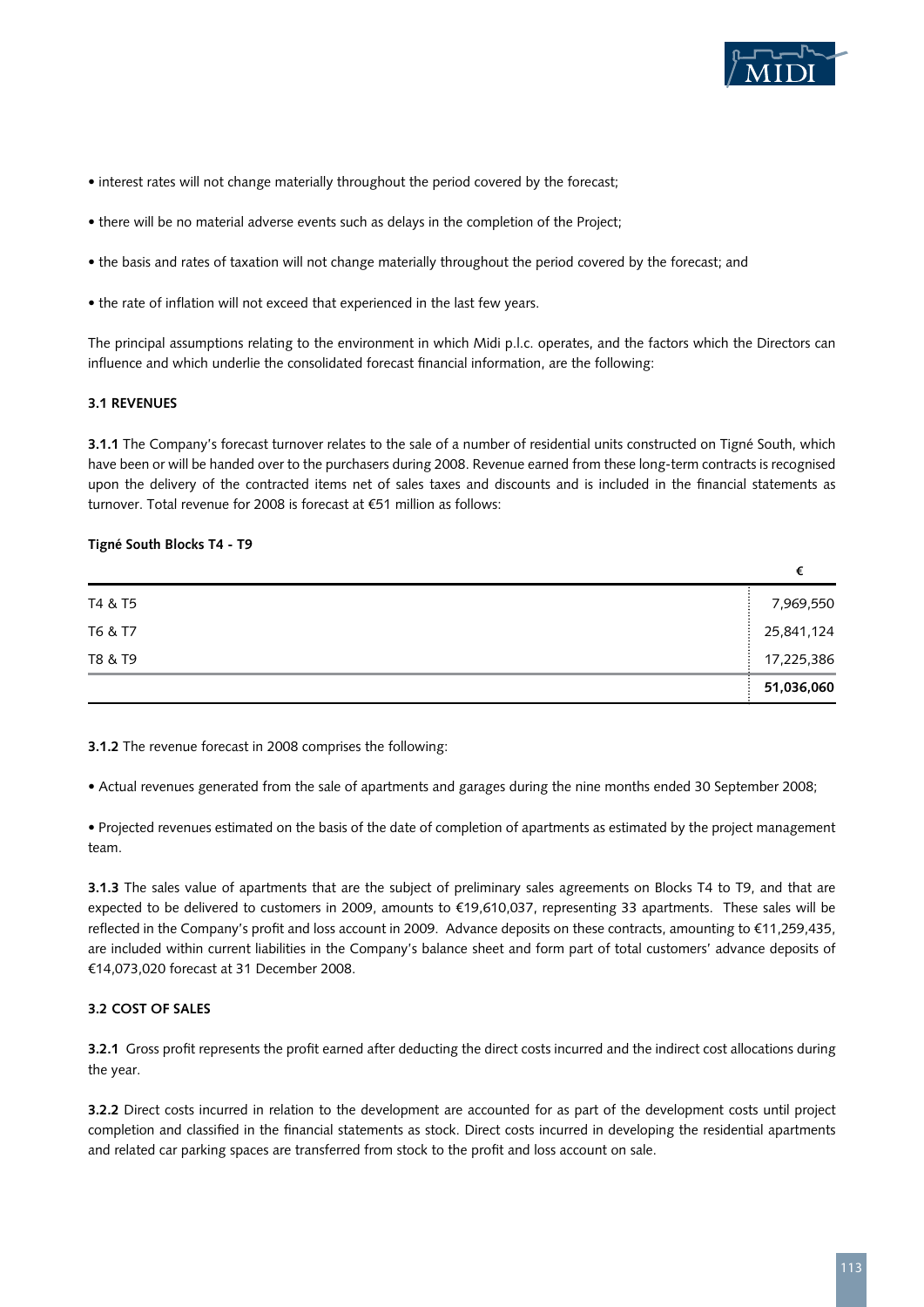

**3.2.3** Direct costs comprise the purchase cost of acquiring the land together with other costs incurred during its subsequent development including:

• the costs incurred on development works, demolition, site clearance, excavation, construction and finishing works;

• the cost of various design and other studies conducted in connection with the Project together with architect fees, project management costs, legal expenses and marketing costs; and

• any borrowing costs, net of any interest receivable attributable to the development phases of the Project.

**3.2.4** Indirect costs include inter alia pre-project costs, depreciation, administrative and finance overheads. The amount transferred to cost of sales is based on the direct costs incurred in that year.

**3.2.5** Total cost of sales for 2008 is forecast at €42.1million and is analysed as follows:

#### **Tigné South Blocks T4 - T9**

| T4 & T5 | 7,038,937  |
|---------|------------|
| T6 & T7 | 22,354,453 |
| T8 & T9 | 12,713,628 |
|         | 42,107,018 |

#### **3.3 Administrative expenses**

**3.3.1** Administrative expenses consist primarily of payroll, advertising, professional fees, depreciation and other general expenses.

**3.3.2** Depreciation is calculated on the straight-line method to allocate the cost of the assets to their residual values over their estimated useful lives. The depreciation charge is based on the Group's fixed asset base adjusted for forecast additions and disposals during the year and on the following depreciation rates:

| <b>Buildings</b>                         | $: 1\%$                 |
|------------------------------------------|-------------------------|
| Office equipment, furniture and fittings | $\frac{1}{2}$ 10% – 33% |

#### **3.4 Financial expenses**

**3.4.1** Interest on borrowings outstanding in the period covered by the forecast are capitalised within stocks. Bank borrowings are subject to floating rates of interest and as at 31 December 2008 the weighted average effective interest rate is projected at 6.75%.

**3.4.2** Interest payments originating from the Bond Issue, which are forecast to be subject to a fixed interest rate of 7%, will also be accounted for as part of the development cost within stocks.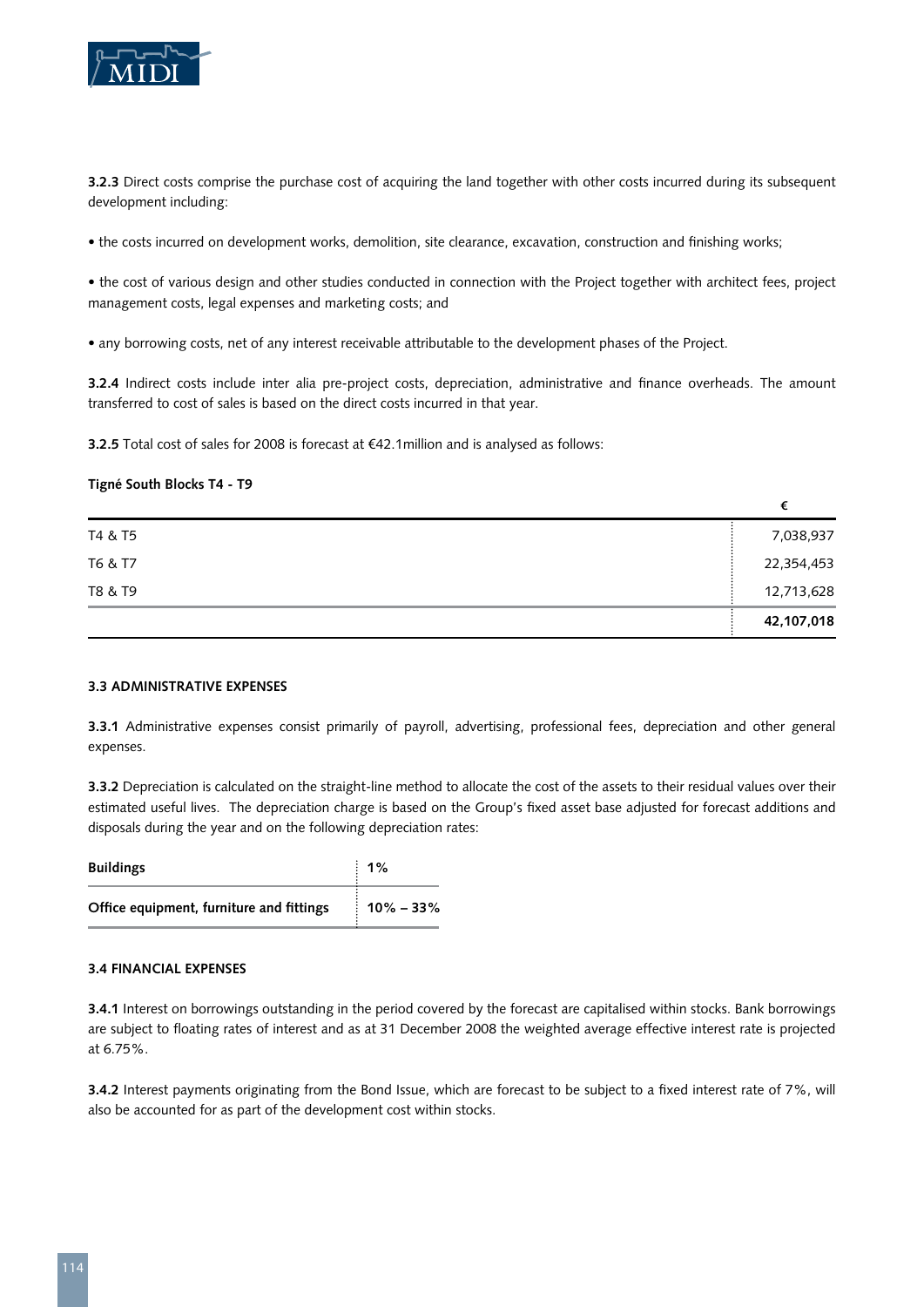

#### **3.5 Taxation**

**3.5.1** Tax is provided at 35% of the chargeable income for the year.

**3.5.2** Deferred tax is provided using the liability method for all temporary differences arising between the tax bases of assets and liabilities and their carrying values for financial reporting purposes.

#### **3.6 Earnings per share**

Earnings per share are based on the profit after taxation attributable to the ordinary shareholders of the Group divided by the weighted average number of ordinary shares in issue during the year.

|                                                               | Forecast year ending<br>31 December 2008 |
|---------------------------------------------------------------|------------------------------------------|
| Net profit attributable to ordinary shareholders $(\epsilon)$ | 5,437,662                                |
| Weighted average number of ordinary shares in issue           | 29,350,105                               |
| Earnings per share (cents)                                    | 18c5                                     |

#### **4. Conclusion**

The Directors believe that the assumptions on which the projections are based are reasonable. The Directors further believe that, in the absence of unforeseen circumstances outside their control, the working capital available to the Group will be sufficient for the carrying out of its business.

Approved by the Board of Directors on 17 November 2008 and signed on its behalf by:

**Chairman** Director

**Albert Mizzi Paul Bonello**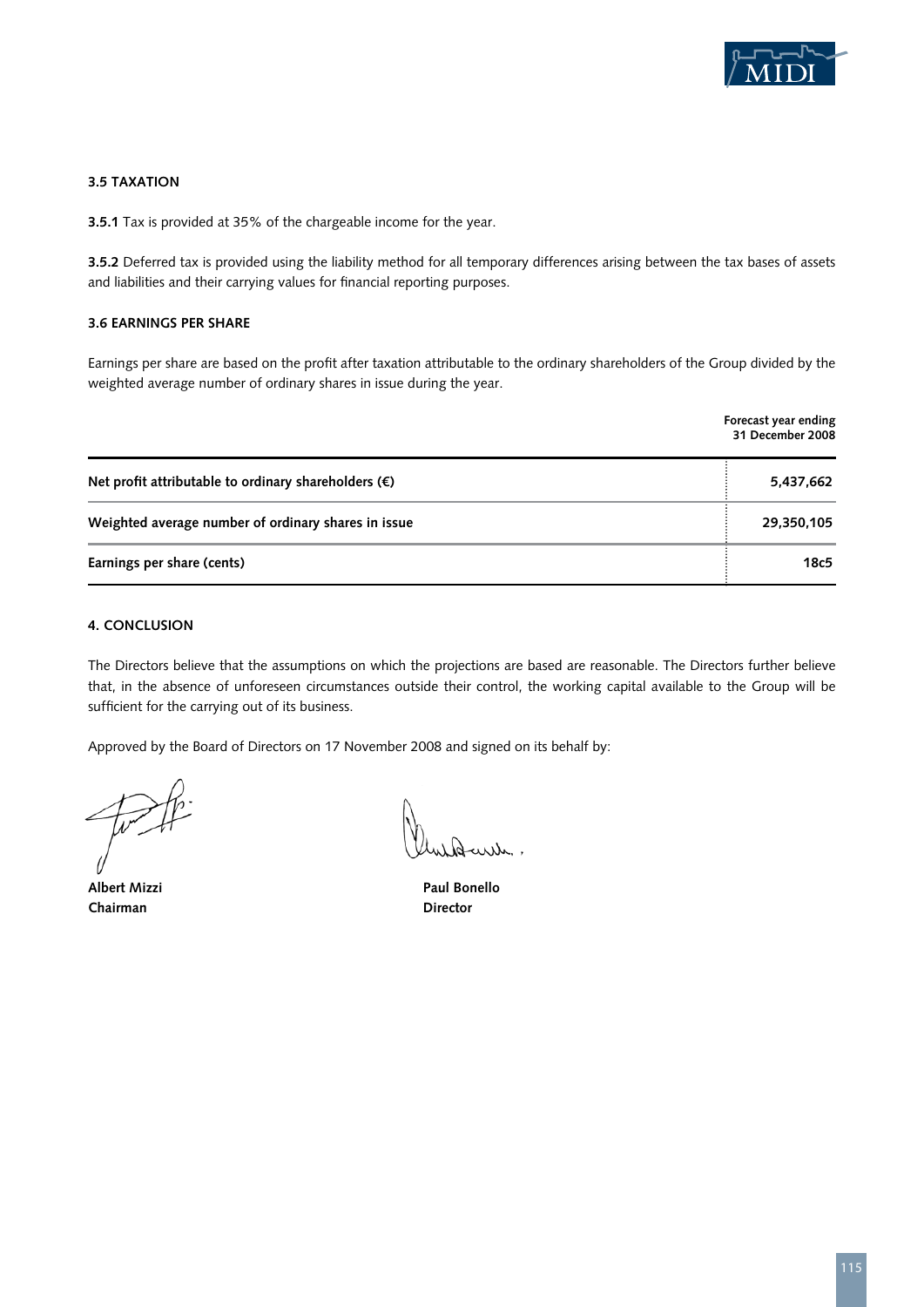

## **Forecast Profit and Loss account**

Year ending 31 December 2008

|                                | €              |
|--------------------------------|----------------|
| <b>Turnover</b>                | 51,036,060     |
| Cost of sales                  | (42, 107, 018) |
| Gross profit                   | 8,929,042      |
| Operating income               | 303,595        |
| Administrative expenses        | (259, 086)     |
| Operating profit               | 8,973,551      |
| Interest receivable            | 65,041         |
| Interest payable               | (12, 248)      |
| Other income                   | 177,915        |
| Share of loss of joint venture | (520, 304)     |
| Profit before tax              | 8,683,955      |
| Taxation                       | (3,246,293)    |
| Profit for the year            | 5,437,662      |
| Earnings per share (cents)     | 18c5           |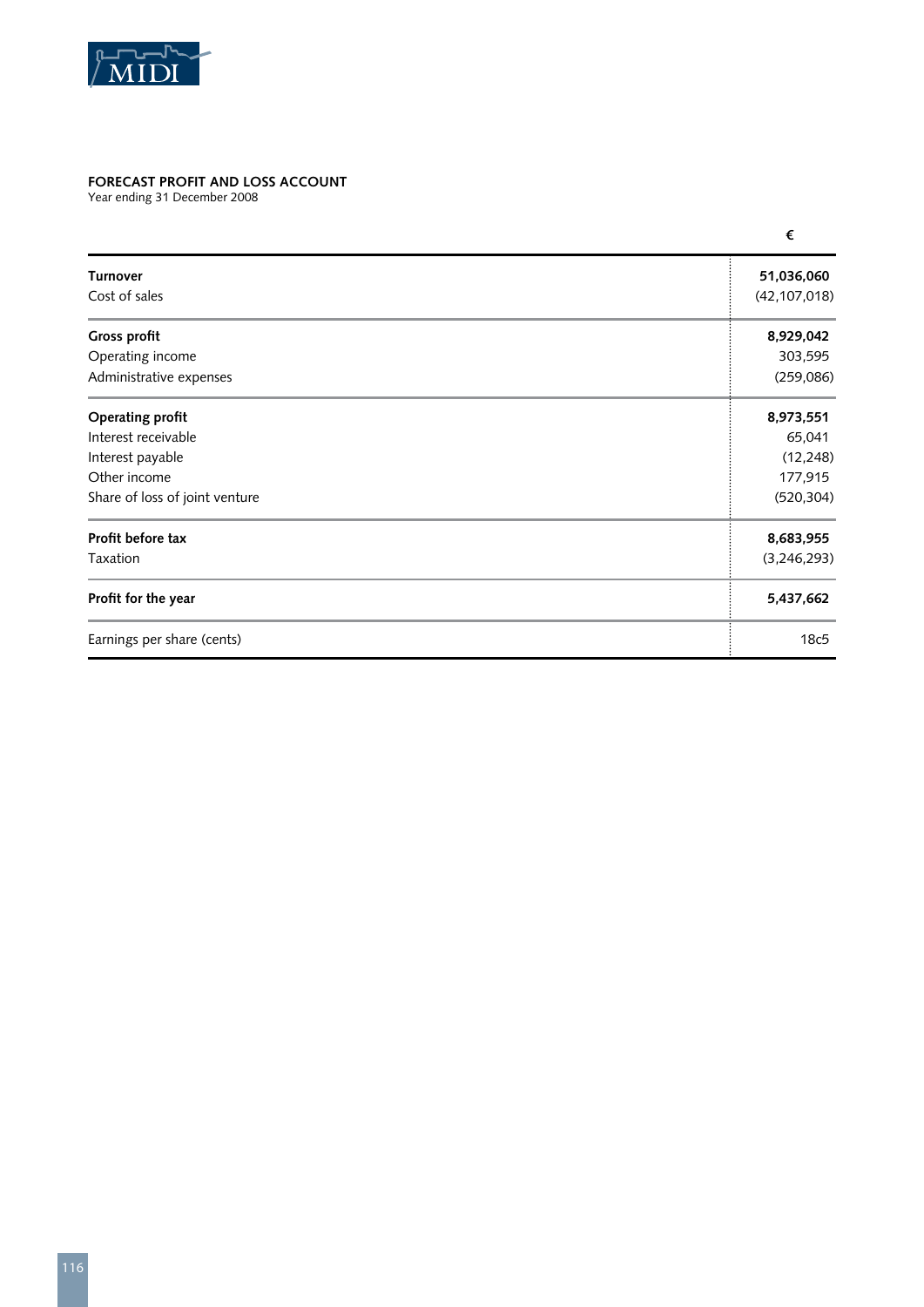

## **Forecast Balance Sheet**

As at 31 December 2008

|                                                         | €           |
|---------------------------------------------------------|-------------|
| <b>ASSETS</b>                                           |             |
| <b>Fixed assets</b>                                     |             |
| Property plant and equipment                            | 29,779,057  |
| Investment in joint venture                             | 819,492     |
| <b>Total fixed assets</b>                               | 30,598,549  |
| <b>Current assets</b>                                   |             |
| Stock - Development Project                             | 168,046,700 |
| Debtors                                                 | 4,284,106   |
| Current taxation                                        | 3,767,084   |
| Cash at bank and in hand                                | 21,351,371  |
| <b>Total current assets</b>                             | 197,449,261 |
| <b>Total assets</b>                                     | 228,047,810 |
| <b>EQUITY AND LIABILITIES</b>                           |             |
| Capital and reserves                                    |             |
| Called up issued share capital                          | 29,350,105  |
| Profit and loss account                                 | 7,770,555   |
| <b>Total equity</b>                                     | 37,120,660  |
| Provisions for liabilities and charges                  |             |
| Deferred taxation                                       | 1,197,279   |
| Creditors: amounts falling due after more than one year |             |
| Trade and other creditors                               | 23,819,944  |
| Interest bearing borrowings                             | 101,054,893 |
|                                                         | 124,874,837 |
| Total non-current liabilities                           | 126,072,116 |
| Creditors: amounts falling due within one year          |             |
| Trade and other creditors                               | 50,782,014  |
| Deposits received on promise of sales agreements        | 14,073,020  |
| <b>Total liabilities</b>                                | 190,927,150 |
| Total equity and liabilities                            | 228,047,810 |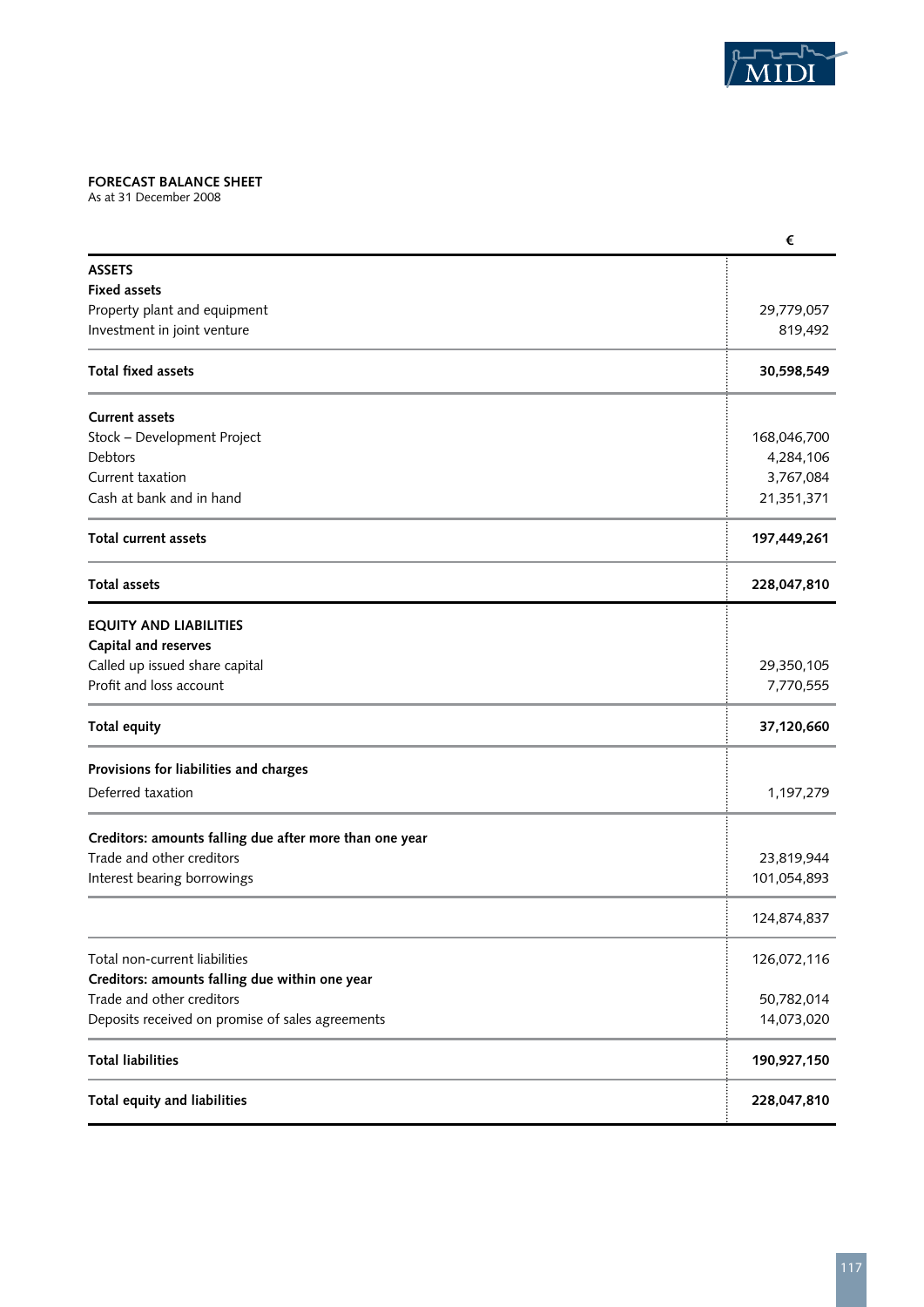

# **Forecast Cash Flow Statement**

Year ending 31 December 2008

| <b>Operating activities</b>                                                |                |
|----------------------------------------------------------------------------|----------------|
| Investment in development project, after application of prior year funding | (26, 558, 122) |
| Working capital movement related thereto                                   | 2,836,183      |
| Cash outflow on development project                                        | (23,721,939)   |
| Movement in promise of sale agreements                                     | (35, 977, 151) |
| Net operating expenditure                                                  | 9,085,708      |
| Interest received                                                          | 52,793         |
| Other income                                                               | 177,915        |
| Tax paid                                                                   | (4,843,807)    |
| Net cash used in operating activities                                      | (55, 226, 481) |
| Investing activities                                                       |                |
| Acquisition of property, plant and equipment                               | (139,902)      |
| Acquisition of shares in a joint venture                                   | (1,000,000)    |
| Net cash used in investing activities                                      | (1, 139, 902)  |
| <b>Financing activities</b>                                                |                |
| Movement in bank borrowings                                                | 45,457,442     |
| Cash inflow from Bond Issue                                                | 30,000,000     |
| Net cash from financing activities                                         | 75,457,442     |
| Movement in cash and cash equivalents                                      | 19,091,059     |
| Cash and cash equivalents at beginning of year                             | 2,260,312      |
| Cash and cash equivalents at end of year                                   | 21,351,371     |

# **Forecast Statement of Changes in Equity**

|                               | Called up            | Profit and   | Total      |
|-------------------------------|----------------------|--------------|------------|
|                               | issued share capital | loss account | €          |
| Balance at 1 January 2008     | 29,350,105           | 2,332,893    | 31,682,998 |
| Profit for the financial year |                      | 5,437,662    | 5,437,662  |
| Balance at 31 December 2008   | 29,350,105           | 7,770,555    | 37,120,660 |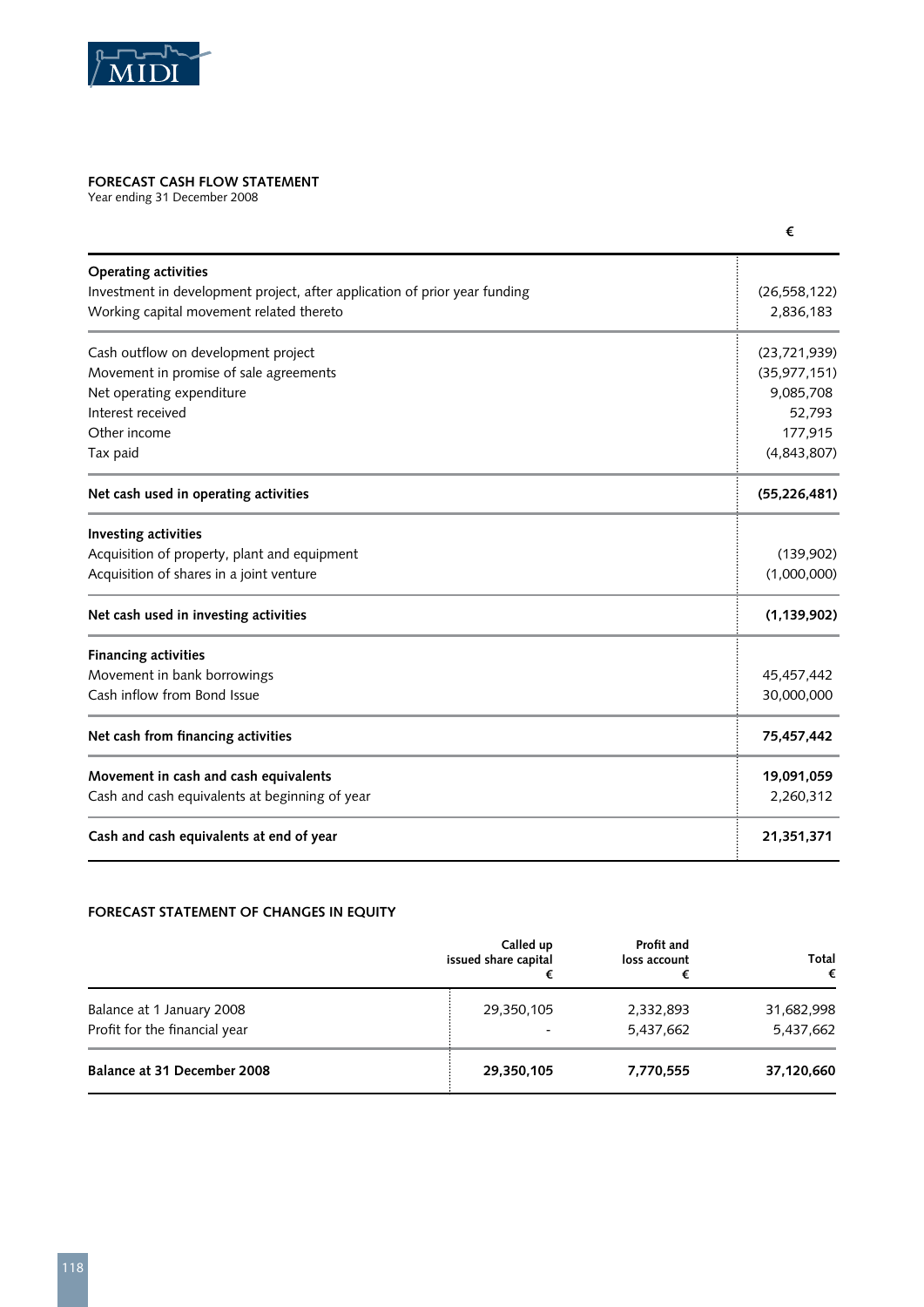

# ANNEX IV (b)

#### **REPORT BY PRICEWATERHOUSECOOPERS ON THE FORECAST FOR THE YEAR ENDING 31 DECEMBER 2008**

# **PRICEWATERHOUSE COPERS**

#### PricewaterhouseCoopers PO Box 61 VLT 1000 167 Merchants Street Valletta VLT 1174 Malta Telephone +356 21 247 000 Facsimile +356 21 244 768

www.pwc.com

**The Directors Midi p.l.c. North Shore Manoel Island Malta**

17 November 2008

**Dear Sirs,**

#### **Accountants' Report on the consolidated forecast financial statements of Midi p.l.c.**

We report on the consolidated forecast financial statements for the financial year ending 31 December 2008. The consolidated forecast financial statements is set out under Annex IV(a) of Midi p.l.c`s ("the Company") Prospectus to be dated 5 December 2008.

We have examined the basis of compilation and the accounting policies of the accompanying consolidated forecast financial statements of the Group for the year ended 31 December 2008 in accordance with the International Standard on Assurance Engagements 3000 - Assurance Engagements Other than Audits or Reviews of Historical Financial Information. This report is required in terms of rule 9.17 of the Listing Rules issued by the Listing Authority of the Malta Financial Services Authority and is given for the purpose of complying with that regulation and for no other purpose.

#### **Directors' responsibility for the consolidated forecast financial statements**

The Directors are responsible for the preparation of the consolidated forecast financial statements together with the material assumptions on which they are based in accordance with the Listing Rules issued by the Listing Authority of the Malta Financial Services Authority and EU Regulation EC 809/2004.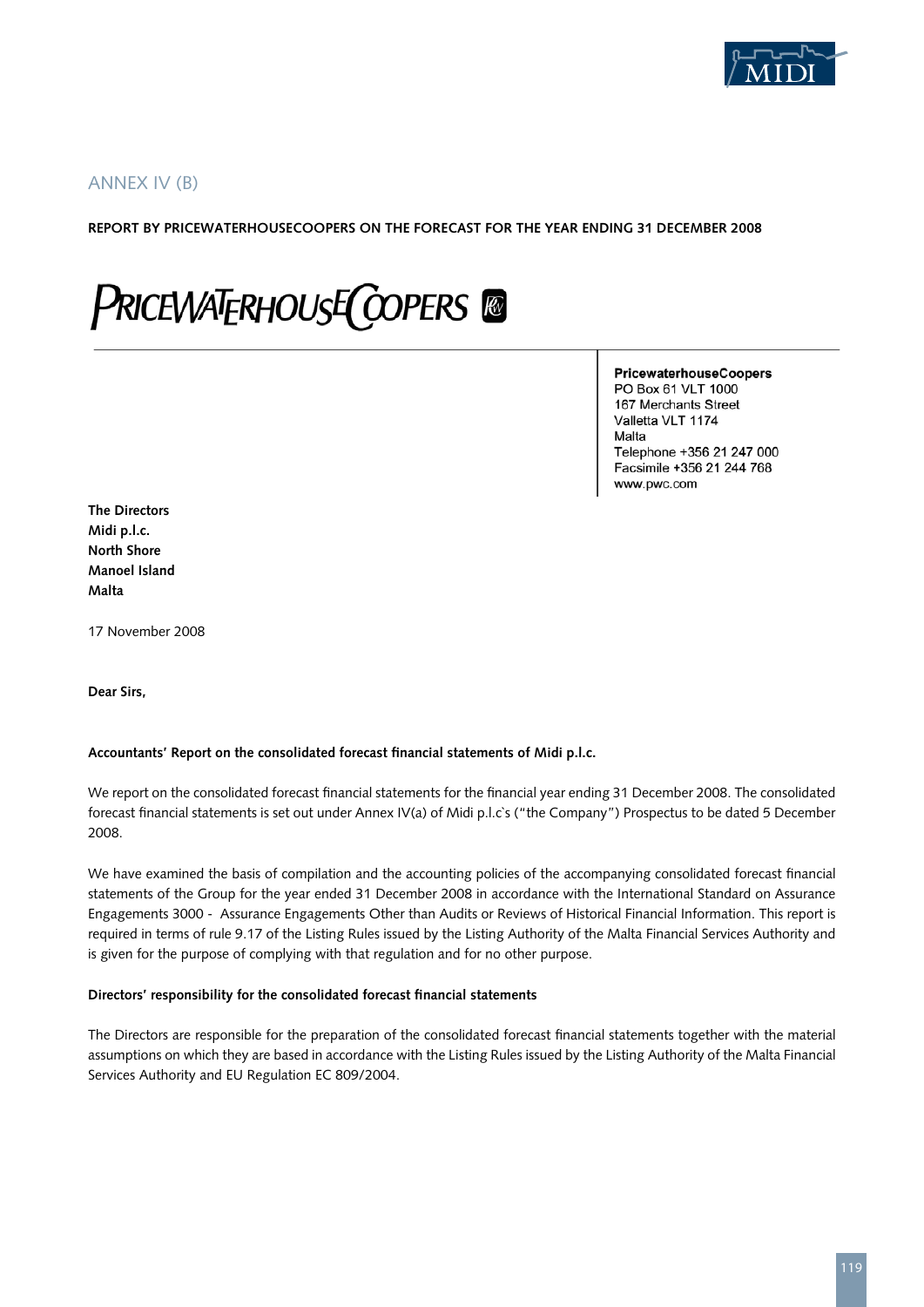

#### **Accountants' responsibility**

Our responsibility is to form an opinion as to whether the consolidated forecast financial statements, so far as the application of the underlying accounting policies and accuracy of calculations are concerned, have been properly compiled on the basis adopted by the Directors of the Company. It is our responsibility to provide the opinion required by Listing Rule 9.19 and by Annex IV item 9.2 of EU Regulation EC 809/2004.

The consolidated forecast financial statements and the assumptions on which they are based relate to the future and may be affected by unforeseen events. The variation between forecast and actual results may be material. Consequently, we express no opinion on the validity of the assumptions on which the consolidated forecast financial information is based nor how closely the results actually achieved will compare with the consolidated forecast financial information.

#### **Work performed**

Our work included an evaluation of the procedures undertaken by the Directors in compiling the consolidated forecast financial statements and the consistency of the forecast financial statements with the accounting policies adopted by the Group.

We have planned and performed our work so as to obtain all the information and the explanations which we considered necessary in order to provide us with reasonable assurance that the consolidated forecast financial information so far as the accounting policies and calculations are concerned, has been properly compiled on the basis stated. We conducted our work in accordance with the requirements of the Malta Financial Services Authority Listing Rules in respect of the accountants' report and the Companies Act 1995.

#### **Opinion**

In our opinion:

**(a)** the consolidated forecast financial statements have been properly compiled on the basis stated; and

**(b)** this basis is consistent with the accounting policies normally adopted by the Group.

Further, we emphasise that the consolidated forecast financial statements are not intended to, and do not, provide all the information and disclosures necessary to give a fair presentation of the results of the operations of the Group in accordance with International Financial Reporting Standards.

The opinion is solely intended for the purposes of this Prospectus to be dated 5 December 2008. Readers are cautioned that the consolidated forecast financial statements may not be appropriate for any other purpose. We accept no responsibility to any other person in respect of, arising out of, or in connection with our works.

Yours faithfully

**John B. Zarb** (Partner) for and on behalf of

# **PRICEWATERHOUSE COPERS**

167, Merchants Street Valletta, Malta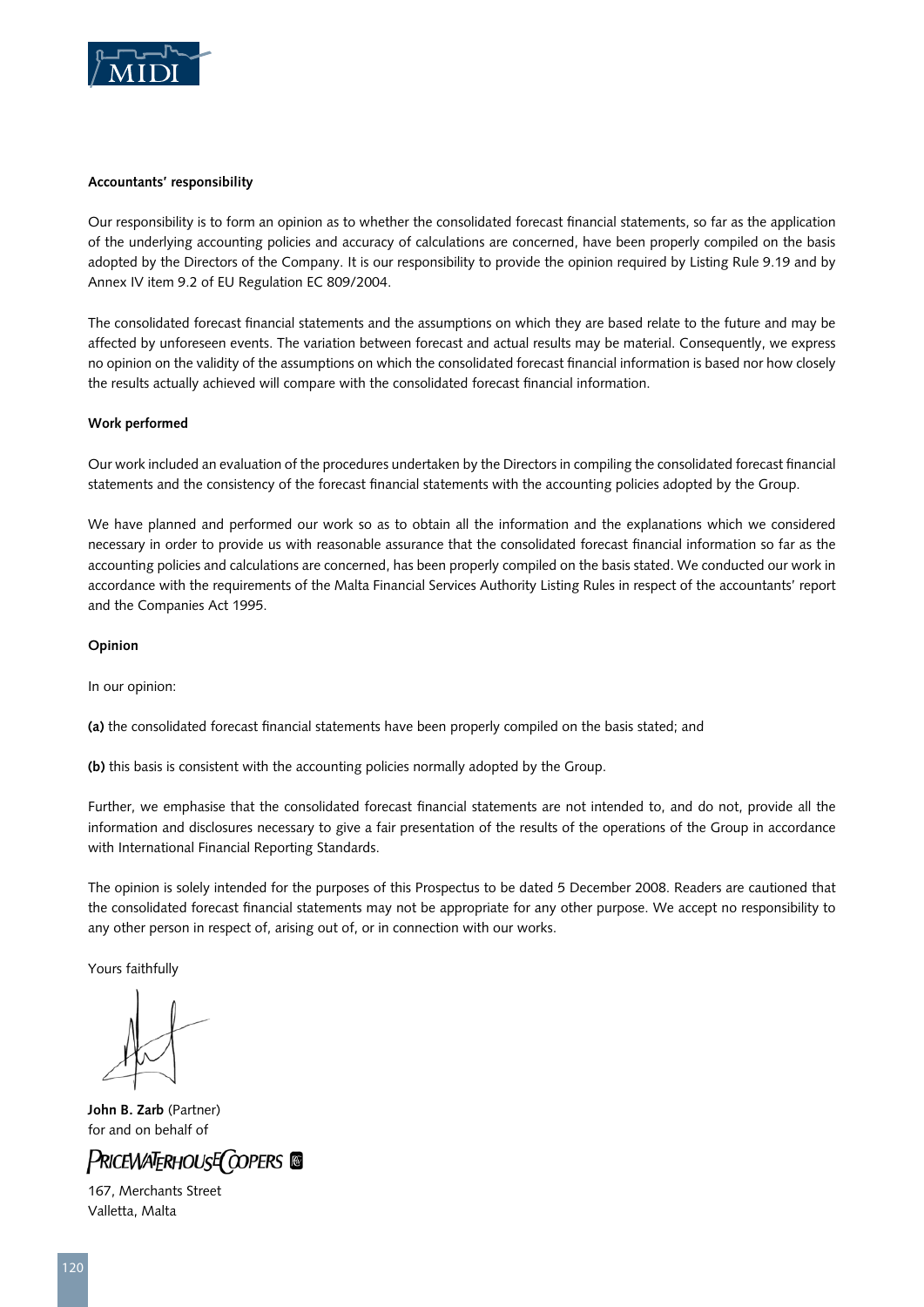

# ANNEX V

#### **UNAUDITED INTERIM CONSOLIDATED FINANCIAL STATEMENTS FOR THE SIX MONTHS ENDED 30 JUNE 2008**

#### **CONDENSED CONSOLIDATED PROFIT AND LOSS ACCOUNT**

|                                          | six months ended 30 June |            |
|------------------------------------------|--------------------------|------------|
|                                          | 2008<br>€                | 2007<br>€  |
| Turnover                                 | 26,533,962               | 10,662,822 |
| Gross profit                             | 4,429,237                | 820,695    |
| Operating profit/(loss)                  | 3,073,583                | (782, 459) |
| Net interest receivable and other income | 63,275                   | 94,253     |
| Share of loss of joint venture           | (316, 807)               | (173, 684) |
| Profit/(loss) before tax                 | 2,820,051                | (861, 890) |
| Tax expense                              | (987, 018)               |            |
| Profit/(loss) for the period             | 1,833,033                | (861, 890) |
| Earnings per share (cents)               | 15c0                     | (7c0)      |

| <b>CONDENSED CONSOLIDATED BALANCE SHEET</b>               | 30 June<br>2008<br>€ | 31 December<br>2007<br>€ |
|-----------------------------------------------------------|----------------------|--------------------------|
| <b>ASSETS</b>                                             |                      |                          |
| Fixed assets – property, plant and equipment              | 24,495,199           | 15,919,765               |
| Other non-current assets                                  | 22,989               | 355,336                  |
| Current assets                                            | 158,705,025          | 164,751,307              |
| Total assets                                              | 183,223,213          | 181,026,408              |
| <b>EQUITY AND LIABILITIES</b>                             |                      |                          |
| Total equity                                              | 33,516,030           | 31,682,997               |
| Provision for liabilities and charges - deferred taxation | 246,754              | 610,401                  |
| Creditors: amounts falling due after more than one year   | 91,507,611           | 56,807,347               |
| Creditors: amounts falling due within one year            | 57,952,818           | 91,925,663               |
| <b>Total liabilities</b>                                  | 149,707,183          | 149,343,411              |
| Total equity and liabilities                              | 183,223,213          | 181,026,408              |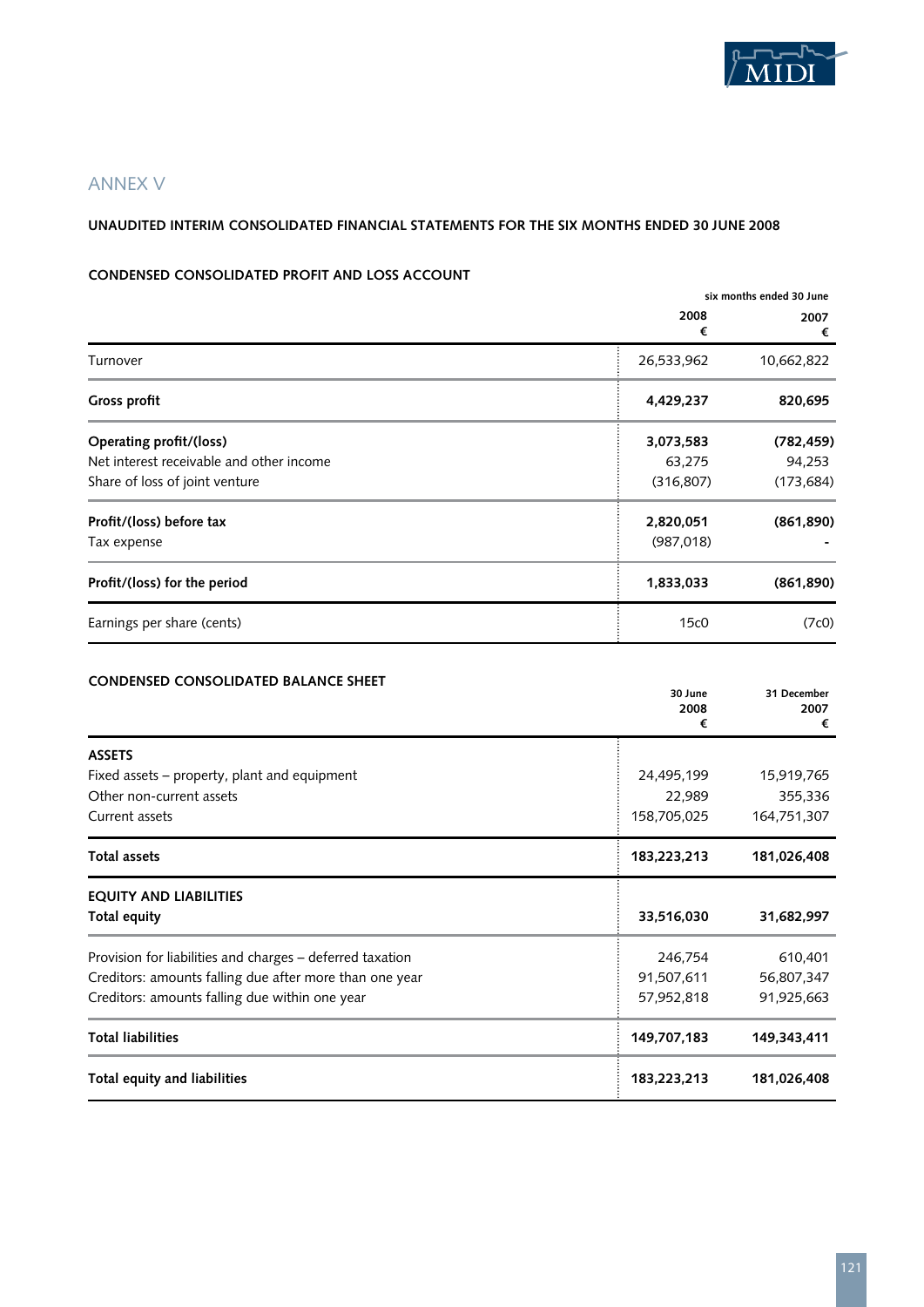

#### **CONDENSED CONSOLIDATED STATEMENT OF CHANGES IN EQUITY**

|                                                                           | Share capital<br>€ | Profit & loss<br>account<br>€ | Total<br>€               |
|---------------------------------------------------------------------------|--------------------|-------------------------------|--------------------------|
| Balance at 1 January 2007<br>Loss for the six months ended 30 June 2007   | 27,196,832         | 123,687<br>(861,890)          | 27,320,519<br>(861, 890) |
| Balance at 30 June 2007                                                   | 27,196,832         | (738, 203)                    | 26,458,629               |
| Balance at 1 January 2008<br>Profit for the six months ended 30 June 2008 | 29,350,105         | 2,332,892<br>1,833,033        | 31,682,997<br>1,833,033  |
| Balance at 30 June 2008                                                   | 29,350,105         | 4,165,925                     | 33,516,030               |

#### **CONDENSED CONSOLIDATED CASH FLOW STATEMENT**

|                                                          |                | six months ended 30 June |  |
|----------------------------------------------------------|----------------|--------------------------|--|
|                                                          | 2008<br>€      | 2007<br>€                |  |
| Net cash (used in)/from operating activities             | (15, 587, 365) | 3,662,614                |  |
| Net cash used in investing activities                    | (27.216)       | (118, 724)               |  |
| Net cash from/(used in) financing activities             | 14,593,870     | (529, 874)               |  |
| Movement in cash and cash equivalents                    | (1,020,711)    | 3,014,016                |  |
| Cash and cash equivalents at beginning of interim period | 2,260,312      | 3,763,569                |  |
| Cash and cash equivalents at end of interim period       | 1,239,601      | 6,777,585                |  |

#### **NOTES TO THE INTERIM CONSOLIDATED FINANCIAL INFORMATION**

#### **General information**

This interim consolidated financial information is being published in terms of Malta Financial Services Authority Listing Rules chapters 8 and 9 and section 13.5.2 of annex IV of EU regulation EC 809/2004. The condensed interim consolidated financial information has been extracted from Midi p.l.c.'s unaudited consolidated financial information for the six months ended 30 June 2008 prepared in accordance with accounting standards adopted for use in the European Union for reported interim financial information (IAS 34 – Interim Financial Reporting). In terms of Listing Rule 9.44k.5, this interim financial information has not been audited or reviewed by the Group's independent auditors.

#### **Significant accounting policies**

The accounting policies used in the preparation of the interim financial information are consistent with those used in the annual consolidated financial statements for the year ended 31 December 2007.

#### **Comparative information**

Following Malta's adoption of the Euro as its national currency on 1 January 2008, the group's functional currency was changed from Maltese lira to Euro. Consequently, the results and financial position of the group were translated at the Irrevocably Fixed Conversion Rate of €1: Lm0.4293 as at that date. All comparative financial information has been converted into Euro using the Irrevocably Fixed Conversion Rate of €1: Lm0.4293. This change in comparative presentation has been made for information purposes only.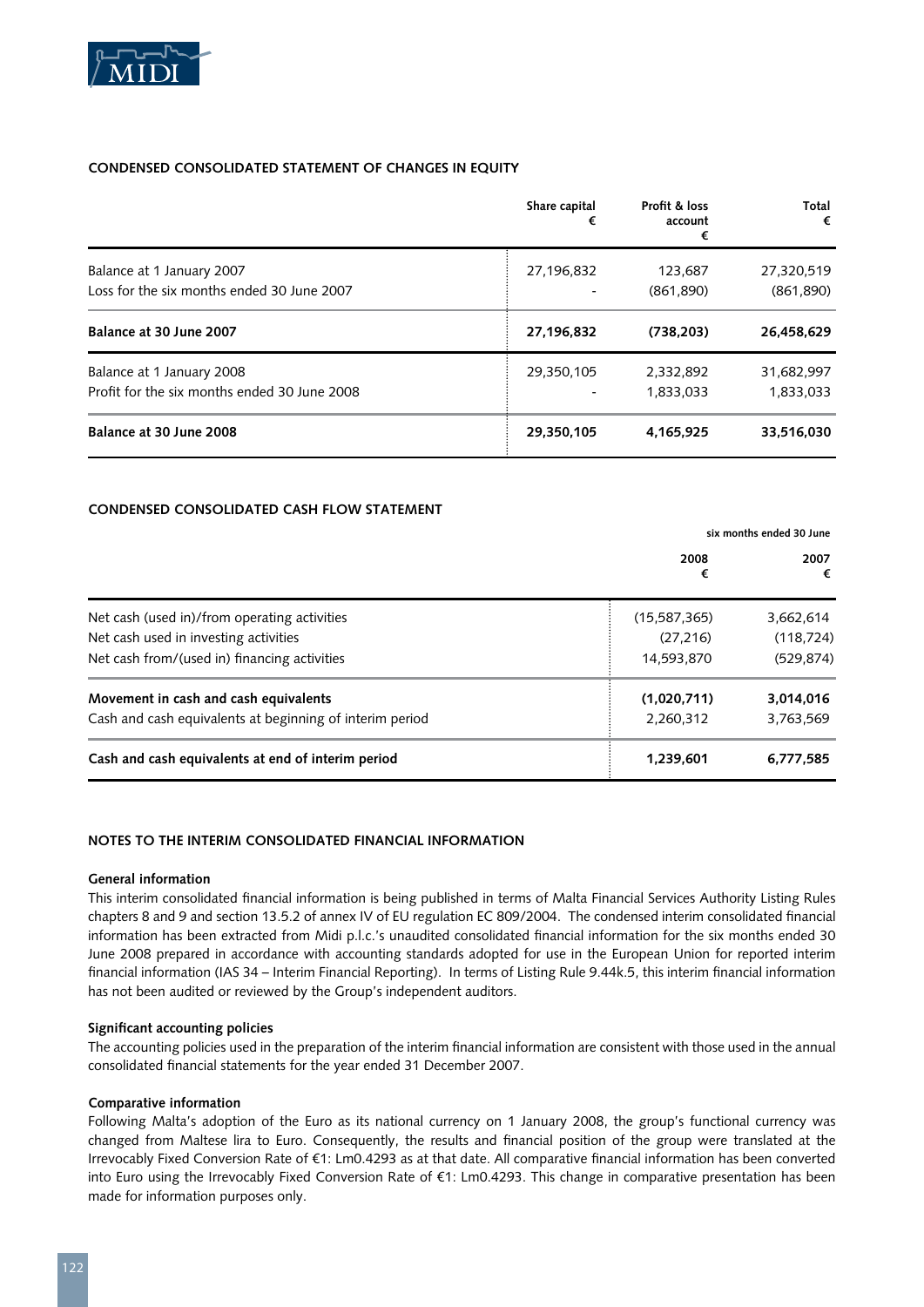

#### ANNEX VI **Architect's Valuation Report**



aom

20 October 2008

The Directors, Midi p.l.c. North Shore Manoel Island

Dear Sirs,

VALUATION REPORT – IMMOVABLE PROPERTY AT TIGNé POINT AND MANOEL ISLAND, MIDI plc

In accordance with your instructions, the undersigned has carried out a valuation of immovable property, located at Tigné Point and Manoel Island, forming part of the Manoel Island and Tigné Point Development, and which detailed valuation report, including the undersigned's opinion of the value of the property, is herewith submitted. The effective date of this valuation is the 20th October 2008.

It is understood that the purpose of the valuation is for inclusion with the Prospectus, to be published in connection with the proposed public bond issue by MIDI p.l.c., in accordance with the Listing Rules of the Listing Authority. The valuation has been prepared in accordance with Chapter 14 of the Listing Rules published by the Malta Financial Services Authority, and, in particular, with the disclosure requirements relating to Property Companies seeking listing on the Malta Stock Exchange.

The undersigned declares that, as Lead Consultant for the Project, which comprises the immovable property subject of this valuation, he is fully familiar with the property, and has had full access to all plans of the various properties, and the construction cost estimates, as is sufficient for the purposes of this valuation. Further information as was considered necessary was obtained from the Directors, or their advisors; this information included projections of expected future revenue streams, both in terms of projected and likely selling prices or rentals, cost of land in terms of cash elements, as well as public infrastructural and restoration costs, as defined in the Emphyteutical Grant of 2000, and finally projections of estimated direct development costs, design, management and supervision costs, marketing and selling costs, estate management costs, and financing costs, the preparation of which was subject to review by the company's auditors, PricewaterhouseCoopers.

The valuation has been carried out by the undersigned, as an independent valuer, in terms of, and with regard given to, the UK Royal Institution of Chartered Surveyors Appraisal .and Valuation Manual. The undersigned confirms that there is no conflict of interest in advising you of the opinion of the value of the property, since the undersigned or his associates will not benefit from the valuation instruction, other than the valuation fee.

aom limited Co Reg No C-26848 VAT Reg No 1584-5501 triq forti manoel **manoel island** gziragzr 03 malta tel: 2133 5454 fax: 2133 4558 info@aom.com.mt<br><mark>directors: P</mark>rof. Alex Torpiano · Dion Buhagiar · David Drago · Alberto Miceli-Farrugia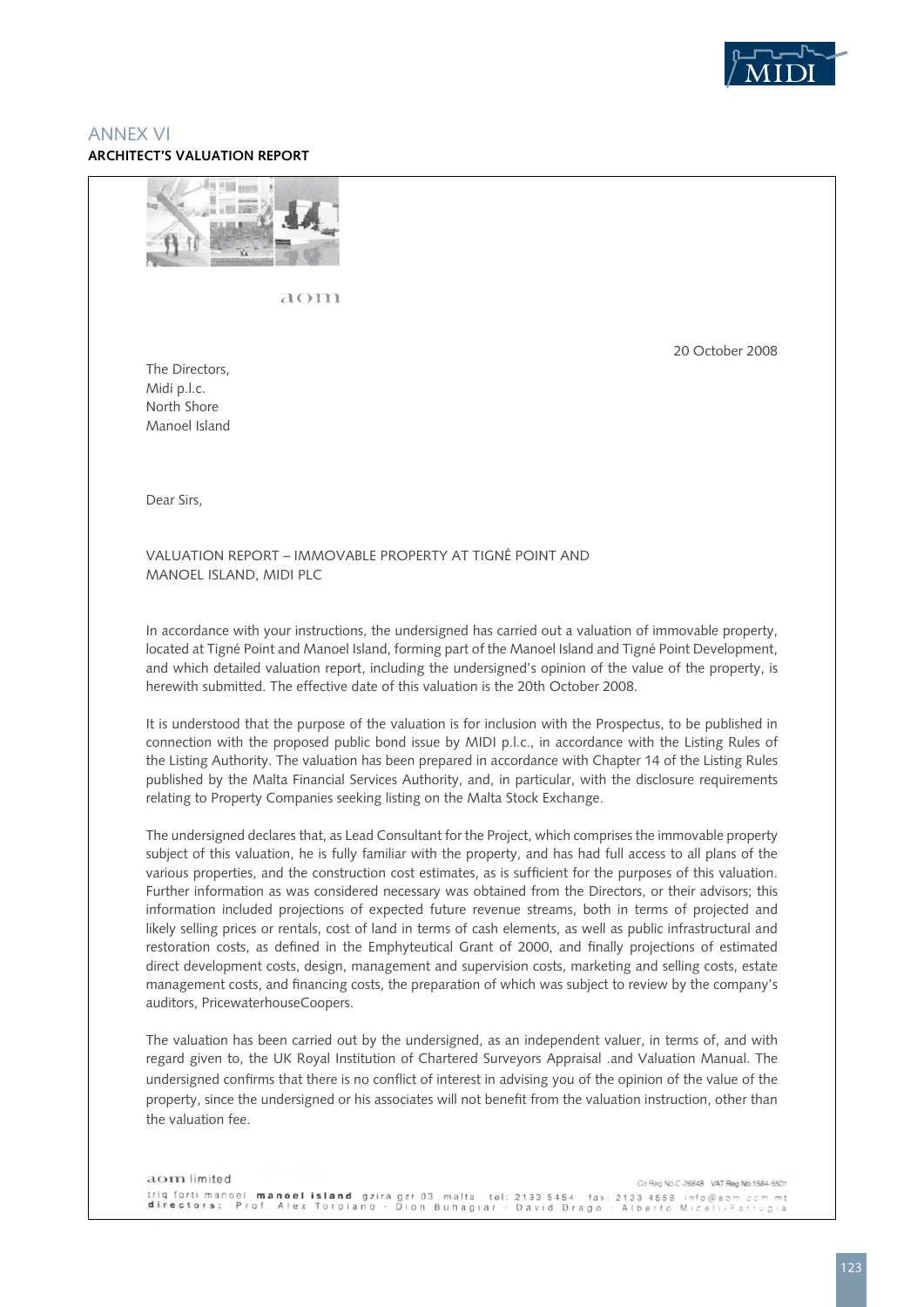

The listing rules require that the valuation be made on the basis of an open market value for existing use. An open market value represents an opinion of the best price for which the sale of an interest in a property would have been completed unconditionally for a cash consideration on the date of the valuation. An open market valuation assumes (i) that there is a willing seller; (ii) that the interest being valued would have been, prior to the transaction, properly marketed; (iii) that the state of the market, level of values and other circumstances are consistent over the period of the valuation; (iv) that no account is taken of any additional bid by a prospective purchaser with a special interest; (v) and that both parties to the transaction act knowledgeably, prudently and without compulsion. An existing use value follows on the definition of the open market value, with the added assumptions that (a) the property can be used, for the foreseeable future, only for the existing use, and (b) that vacant possession is provided on completion of the sale of all parts occupied by the business.

The Property included in this valuation is divided into (i) property which is in the course of development, in specified phases over a period of time, and (ii) property which is not yet developed but which is earmarked, and held by the Company, for future development. The Property is held by MIDI plc as a result of an Emphyteutical Grant by the Government of Malta made in 2000, for the purpose of developing two large scale real estate projects located at Tigné Point and Manoel Island. All the property is held under the title of a 99-year Lease, except that the residential component with the allocated car parking spaces that are sold can be converted by the buyers to a freehold tenure. This has been taken into account when establishing the relative selling prices for the residential components of the Property. Tigné Point includes residential development that has already been completed and sold. This component of the Project has not been included in this valuation, and only properties that are either in the course of development, (as is the case with most of the remaining property at Tigné Point), or property held for development, (as is the case with most of the property at Manoel Island), have been taken into account.

The property at Tigné Point has a surface area of approximately 340,000 square metres, on which the total gross surface area of the development envisaged is approximately 267,378 square metres. The boundaries of the property are defined by the sea along the south-western, south-eastern, and north-eastern edges, and, broadly speaking by the axis formed by Censu Xerri Street, on the north-western edge. The development on this site is regulated by an outline master plan, approved by the relevant authorities in 1999. This master plan envisages a mix of residential units, supported by commercial areas, including retail, offices and catering facilities, and by leisure, cultural and recreational facilities. Two important heritage monuments, the restored Fort Tigné, which dates to the late 18th century, and the extant portions of the Garden Battery, which date to the late 19th century, are integrated in the development. The development of this site was divided into phases, a number of which have been completed and sold, others are in various phases of completion, and others still are at the initial stages. For the purposes of this valuation, since the ground has been broken for the whole of the development, and since all parts of the proposed development are covered by at least an outline development permit, the whole of the Tigné Point property has been taken as one development covered by Rule 14.8, even though the separate phases will be completed at different periods. The following phases were identified in the Emphyteutical Grant: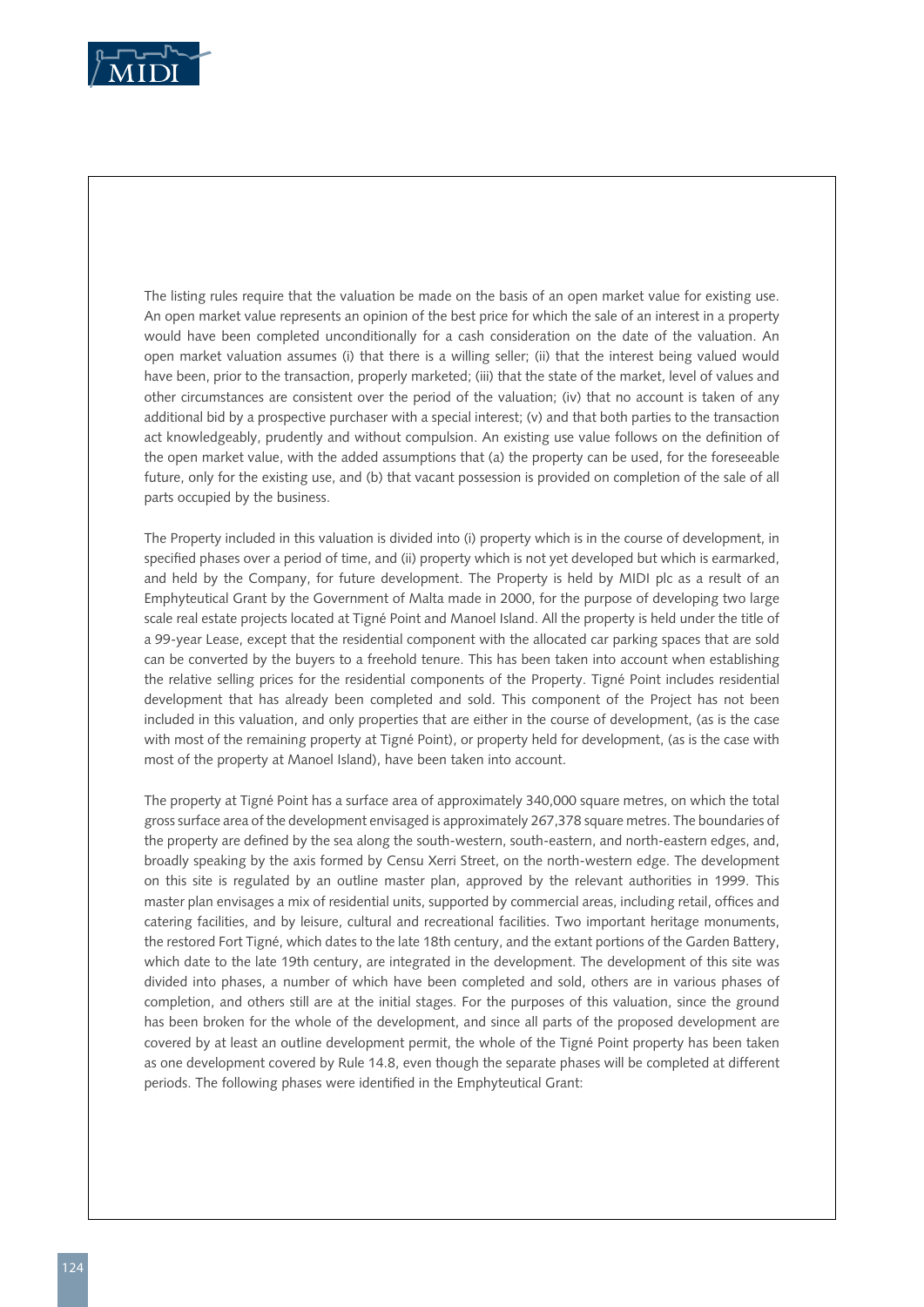

the *Tigné Sports Phase*, which includes a major commercial development, over approximately 16,000 square metres net spread over three levels, currently referred to as The Point shopping centre, (previously Block T2), some residential units, referred to as the Clock Tower residences, (previously Block T1), already disposed of as part of the relocation costs, sports facilities for the local community, underground carparking facilities and a major underground traffic road – most of this phase is completed, and completely in conformity with approved planning permits, issued in 2004, with the commercial development, (Block T2) scheduled for completion in 2009, also in conformity with approved planning permits issued in 2006;

the *Tigné South Phase*, which is a completely residential development consisting of apartment blocks, (previously referred to as Blocks T4, T5, T6, T7, T8 and T9), over approximately 37,000 square metres, and underlying parking facilities – which is practically completed and sold – but which also includes, in the approved planning permit issued in 2003 and 2004, a Clubhouse (referred to as Block T12) containing catering facilities (1,425 sq.m gross) and health and fitness facilities (2,035 sq.m gross), and Fort Tigné, which is being restored in accordance with approved planning permit issued in 2005, and which will offer the potential of ca. 750 sq.m of catering area;

the *Tigné Plaza Phase*, which consists of a public Pjazza, with about 20 residential units, (net area, 2,900 sq.m), and about 14 commercial units around the periphery, (gross area 2,880 sq.m), and overlying underground public car-parking, for about 412 cars – which are in finishing stage, and which are scheduled for completion in 2008/2009, in conformity with approved planning permits issued in 2003 and 2004;

the *Tigné North Three Phase*, which consists of sea-front residential units, and underlying car-parking facilities, – approximately 11,000 square metres net of this development, currently referred to as T10, comprises 59 residential units, and are at an advanced stage of development, with completion, in conformity with the approved planning permit issued in 2005, scheduled for completion in 2010, whilst approximately 7240 square metres net, in a block currently referred to as T17E, comprise 41 residential units, at the initial stages of building development, awaiting full development permission;

the *Tigné North Two Phase*, which consists of an office development of approximately 17,500 square metres, currently referred to as Block T14, and ca. 340 dedicated car-parking spaces – which is in the initial stages of building development, and awaiting full development permission;

the *Tigné North One Phase*, which consists of a mix of 47 residential units, approximately 8,300 square metres net, in a block currently referred to as T17W, and of a small scale commercial development, in a block measuring approximately 2,800 square metres, and currently referred to as T15 – which are both in the initial stages of building development, and awaiting full development permission;

and finally the *Tigné Tower Phase*, which consists mainly of approximately 54 residential units, over a total area of approximately 12,000 square metres gross, currently referred to as T20 (and some commercial development in a small block referred to as T16) – the detail of which is still at design stage, and for which full planning permission is still to be applied for.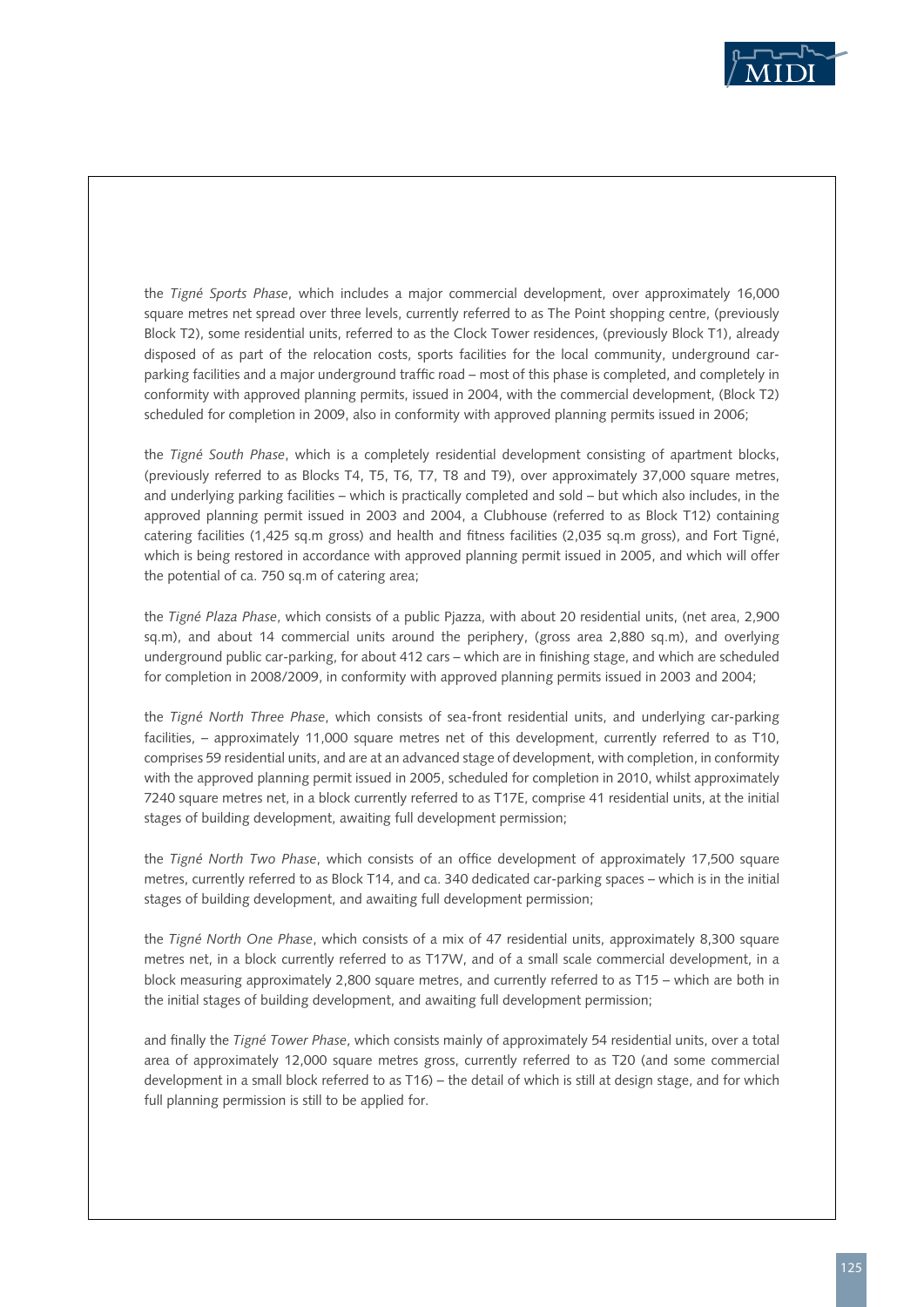

The total car-parking capacity is expected to reach approximately 1,045 spaces allocated to the residential units, (535 spaces already sold with residential units), and 1,279 spaces allocated to public car-parking. The residential development which is either held as stock, or is currently on the market, or which is to be built and sold, amounts to ca. 221 units, with a net area of approximately 36,000 sq.m. The total volume of commercial development, which will provide a rental income, envisaged amounts to a gross area of approximately 57,000 sq.m.

The development volumes for those blocks, referred to above, for which full development permission is still awaited, or for which development permission is still to be applied for, add up to the same total volume as had originally been approved by the Outline Development Permit approved in 1999.

The property at Manoel Island has a surface area of approximately 340,000 square metres, on which the total gross surface area of the development envisaged is approximately 229,912 square metres. The boundaries of the site basically correspond to the coastal perimeter of the island, except for an area, which is located along approximately half of the north coast of the island, which comprises a yacht repair facility belonging to third parties. The development on this site is also regulated by another outline master plan approved by the relevant authorities in 1999. An application for an amended master-plan has been submitted for approval by the relative planning authorities. This master plan retains the proposal for the development of a residential village, mainly in the southern part of the island, but adds a proposal for a hotel accommodation (originally approved for Tigné Point), in addition to other approved commercial areas. The plan also retains the proposals for the two major heritage sites, Fort Manoel, dating to the early quarter of the 18th century, and the Lazaretto Terrace, the various components of which date to the period between mid-seventeenth to the mid-nineteenth century.

The main features of the master plan include a marina village, a marina, a hotel, a sports and fitness club, a north lido, a mix of residential and commercial development, including a casino, to be located within the restored Lazzaretto Terraces, and the restored Fort Manoel. Restoration works in Fort Manoel are well advanced, and the first phase, which envisages the restoration of all buildings within the bastion walls, is scheduled for completion in 2008. The development is envisaged to contain approximately 62,500 sq.m net residential accommodation, (ca. 442 No.), mostly in the marina village, but also in the Lazaretto Terrace; in addition, approximately 12,200 sq.m net is envisaged as a 230-room 5-star hotel development, approximately 11,630 sq.m net as retail and catering commercial development, approximately 2,600 sq.m net as a casino located within the Lazaretto, and approximately 5,900 sq.m net as ancillary commercial development. In addition, the development is expected to accommodate underground car-parking for ca. 2,400 car spaces, (ca.1,600 public car-parking and ca. 800 car parking spaces allocated to the residential units), and a marina for about 380 berths.

This volume of development is, broadly speaking, less than the volume of development approved by means of the Outline Development Permit approved in 1999.

According to the latest master-plan phasing provided by MIDI's project management, works on Manoel Island are expected to commence in 2010 (except for the on-going restoration work on Fort Manoel, which is expected to be completed in 2014, and restoration work on the Lazzaretto Terraces that is envisaged to start in 2009 and to be completed by 2013), and the development on Manoel Island is expected to become fully operational by 2015. This programme depends on the timely issue of planning permission by the relevant authorities.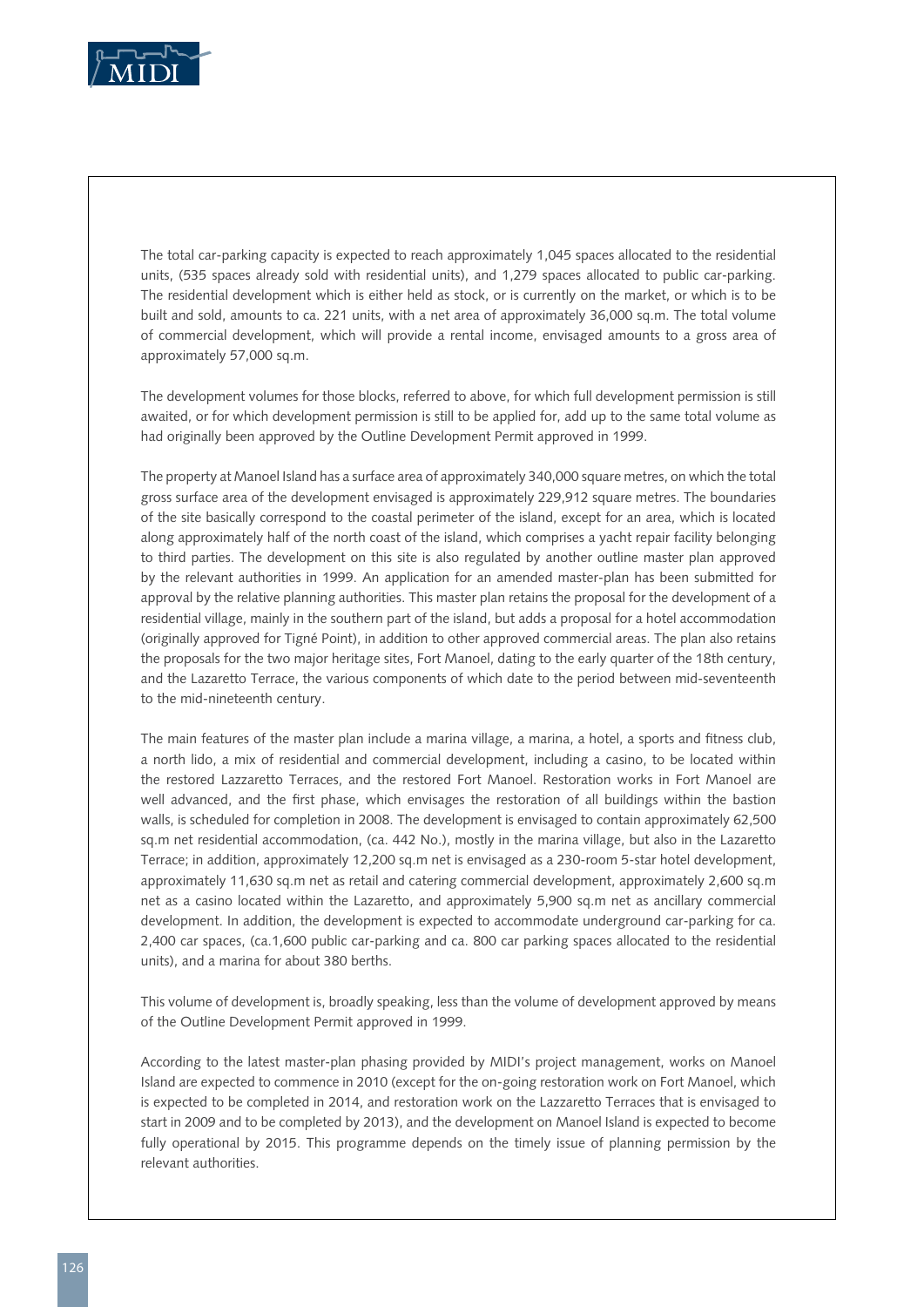

Since projects of this nature and scale do not easily lend themselves to a method of valuation which is based on the comparative method, this valuation is based on the profits, or earnings method, using a depreciated cash flow approach. The open market value is considered to correspond to the capitalised sum of the fair business earning potential. The valuation was therefore based on the determination of likely future operational cash-flows, together with the estimated residual value at the end of the period covered by operational projections, discounted to net present value at an appropriate rate of return.

In order to prepare this valuation, the undersigned had access to, and review of, the total costs incurred to date by MIDI plc, and the development costs envisaged to be incurred, between the period August 2008 and December 2016, for both the Property located at Tigné Point, and that located at Manoel Island, as made available by the Directors, and reviewed by the Company's auditors PricewaterhouseCoopers. These development costs include cost of land, direct costs of development, design fees, project management costs, developers' infrastructure, management and supervision costs, as well as sales and letting commissions, marketing expenses, and borrowing costs. In conformity with the Listing Rules, it is recorded that the estimated total cost of completion for the Property in course of development, on Tigné Point, amounts to approximately €207 million including related borrowing costs and selling expenses, whereas the estimated total cost of development for the Property held for development on Manoel Island, amounts to approximately €209 million. The cost of land, according to the conditions of the Emphyteutical Grant, consists of a cash element totalling €59.6 million, composed of a first component of €12.9 million, which has already been paid, and a second component of €46.7 million which is payable in instalments without interest as from 2010 until 2023, and of non-cash elements composed of €21 million of public infrastructural works, of which at least €3.7 million have already been incurred, and of €11.6 million of restoration costs, of which, again, a significant portion have already been incurred. The Property is subject to a number of registered privileges, and emphyteutical grant conditions, which have been taken into account in the preparation of this Valuation Report, and which are detailed in the appendix attached to this report.

The undersigned also had access to, and review of, the pricing strategy that was proposed for the development. This pricing strategy was based on a number of studies, including a Market Research Study by Cushman & Wakefield Hellas. This, and other studies, form the basis of the financial projections used for this valuation.

The Listing Rules require that, for valuations of property in course of development, (as is the case for Tigné Point), an opinion is expressed on the open market value of the property in its existing state at the date of valuation, *the value at the current state*, and on the estimated capital values at current prices and on the basis of current market conditions after the development has been completed, *the value on completion of works*, and after the development has been completed and the property has been let, *the value on maturity*. Since Tigné Point is not a single development where it is possible to distinguish a point in time when development is completed and a subsequent point when that operation is mature, the Listing Rule that refers to value on maturity is not considered to be applicable. Neither can the concept be easily applied to a project with a varied content such as Tigné Point. In addition, the Rule, in any case, cannot apply to residential property held for resale, and not for reletting, since this property has no "operational maturity"; this residential property forms the larger part of the value of Tigné Point. By the date of practical completion, that is 2013, it is expected that the earlier retail and office components would be fully let, and therefore, once again, the concept of a different value on maturity does not apply. It is therefore submitted that, where Tigné Point is concerned, the value on completion of works, and the value on maturity are, for all intents and practical purposes, in this case, equivalent. In the case of the valuations of property held for development, as is the case for Manoel Island, the Listing Rules require an opinion on the open market value in its existing state at the date of valuation.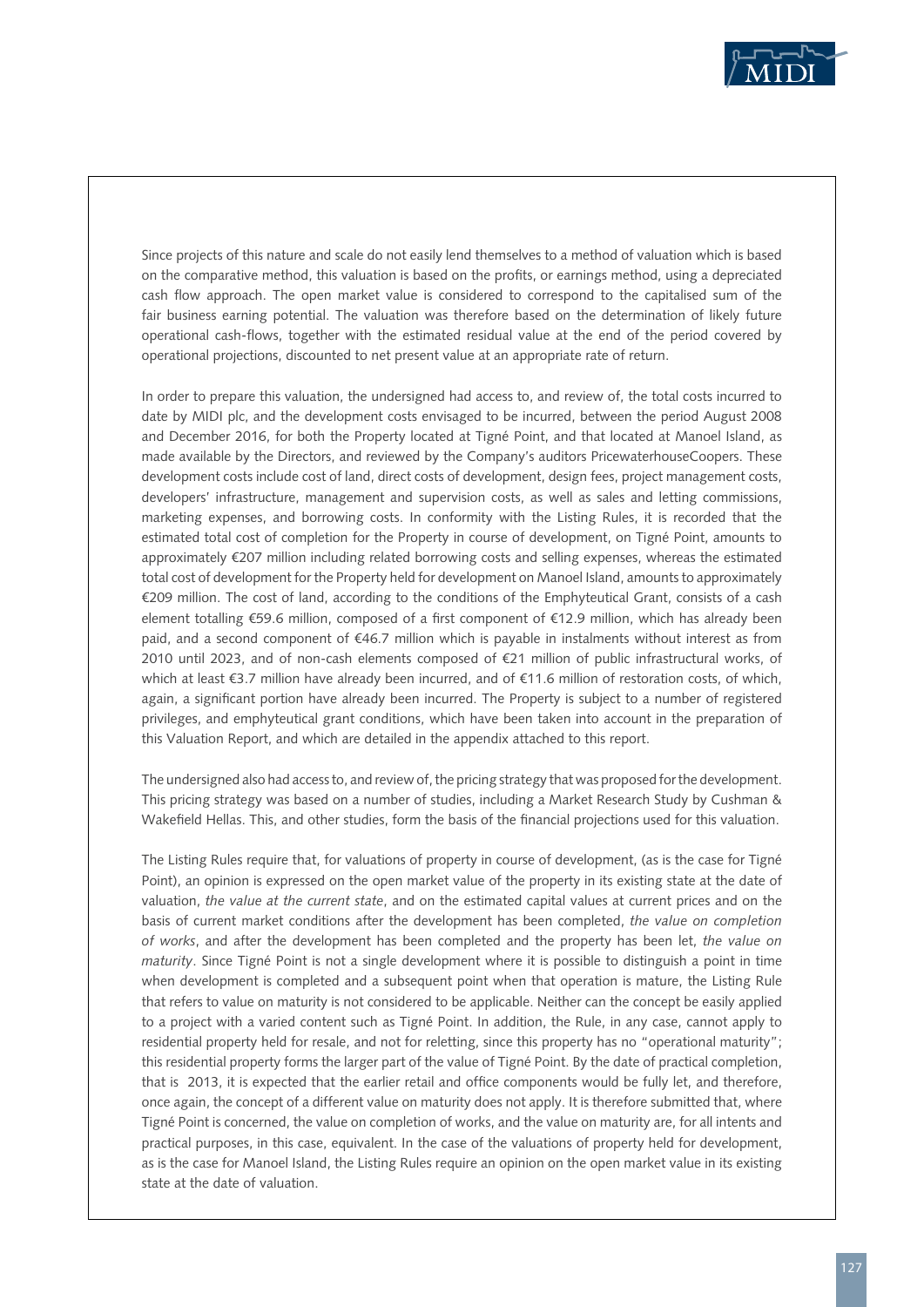

The selection of the discount rate is based on the long term risk-free rate of return, expressed in current terms, that is including inflation, and on a specific risk premium for the individual property being valued, taking into account factors such as property illiquidity, management limitations, type, size and location of property, competition, potential delays, future uncertainty, status of building permits, counter-party risks, and resource risks. A pre-tax risk-free rate of 5%, which approximates to the current yield on a 10-year Malta Government Stock issue, has been adopted for this valuation. A risk premium of 7.5% was considered as adequate for valuing the property in its current state; the risk premium was reduced to 5% when valuing a mature property. In addition, an in-perpetuity growth rate of 3%, in line with current inflation expectations, was also used. Therefore, the projected cash flow surpluses were capitalised at the rate of 7% for the property which is in course of development, on completion of works, and at the rate of 9.5% for the property which is in course of development, in its existing state. The latter capitalisation rate was also used for the property held for development, on Manoel Island.

**On the basis of the above, the present capital value of the Property in the existing state is estimated to be €238 million, (two hundred and thirty eight million Euros).**

**In addition, it is estimated that the open market value of the Property on Tigné Point, in course of development, in its existing state, at the date of valuation is €124 million, (one hundred twenty-four million Euros); the capital value at current prices, and on the basis of current market conditions, of the Property on Tigné Point in course of development, after the development has been completed, is estimated at €155 million (one hundred fifty-five million Euros); similarly, and as has been explained, the capital value at current prices and on the basis of current market conditions, of the Property on Tigné Point in course of development, after the development has been completed and the Property has been let, is estimated at €155 million (one hundred fifty-five million Euros).** 

**Finally, the present capital value of the Property on Manoel Island, held for development, in the existing state, is estimated at €114 million, (one hundred and fourteen million Euros).**

Our opinion of the value of the Property is based upon the facts and evidence available at the date of the valuation, part of which information was made available by the Directors and their advisors. No detailed area measurements have been undertaken, although our knowledge of the project allows us to confirm that the areas quoted in this valuation report are broadly correct. Site conditions in Tigné Point are known, but, as far as concerns Manoel Island, no geological investigations have been carried out in order to determine the suitability of ground conditions and services, nor did we undertake environmental, archaeological or geotechnical surveys. However, we have no reason to believe that there are any such issues as may impede the envisaged development of the site. We are aware that spent oil dumping used to occur at Manoel Island prior to the signing of the Lease Agreement, but our information is, and hence our assumptions are, that the potential contamination has been cleaned up, and that there are no other contamination problems on the site. It has also been assumed that all development will take place in strict conformity with the relative planning permits, and other statutory obligations, and constructed by reputable contracting firms, to high quality standards and first class workmanship.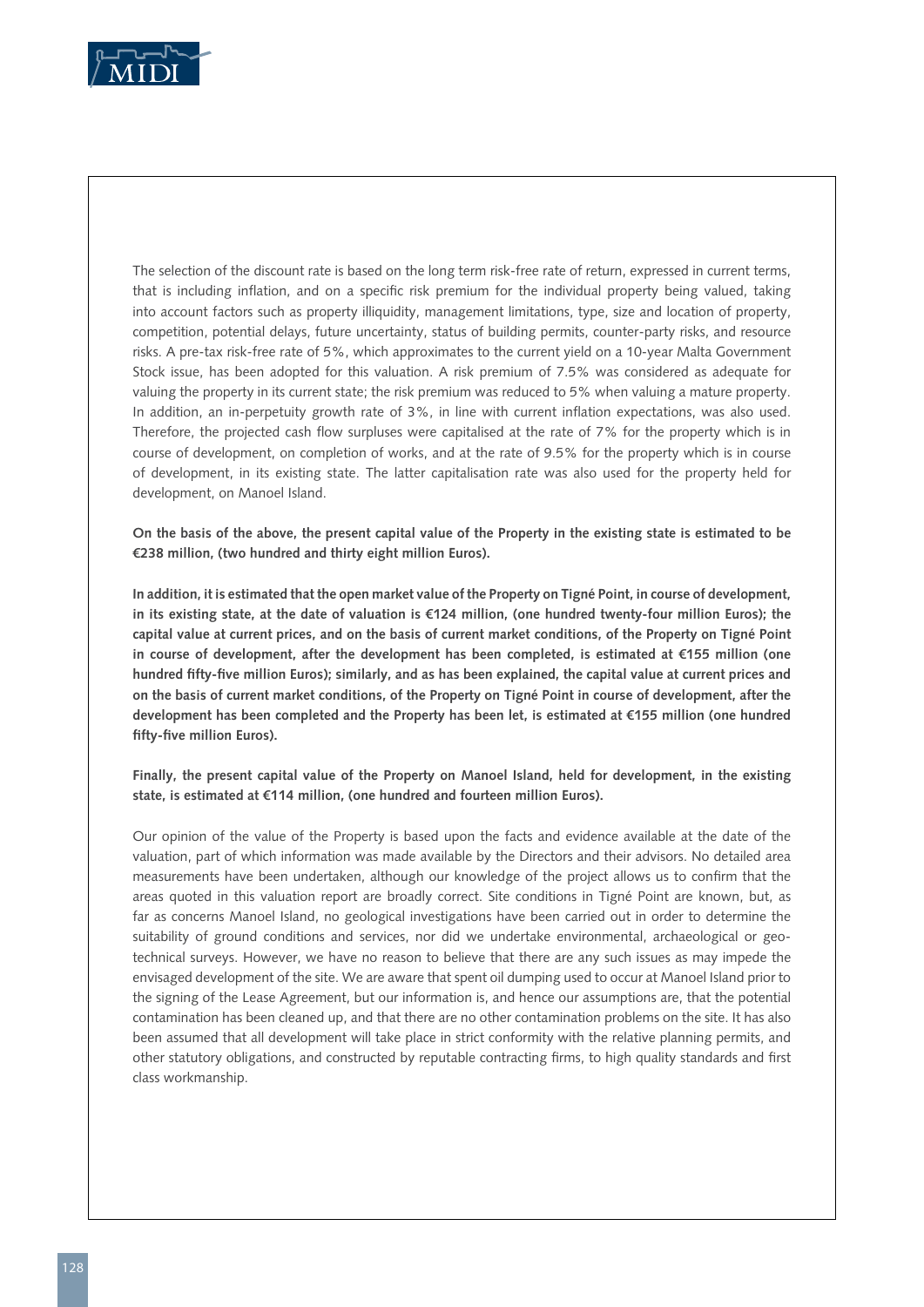

Valuations are not a prediction of price, nor a guarantee of value, and whilst our valuation is one which we consider both reasonable and defensible, different valuers may properly arrive at different opinions of value. Moreover, the value of property development is susceptible to changes in economical conditions, and may therefore change over relatively short periods. This valuation and report is submitted without prejudice to the party to whom they are addressed. The undersigned advises that no responsibility is accepted or implied to third parties to whom this report may be disclosed, with or without our consent. In particular, the undersigned advises that no liability is accepted in contract, tort (including negligence, or breach of statutory duty), restitution or otherwise, in respect of any direct loss of profit, any indirect, special or consequential loss whatsoever howsoever caused including, without limitation, loss of profit, loss of business, loss of goodwill, loss of use of money, and loss of opportunity.

In accordance with standard practice, neither the whole nor any part of this valuation nor any reference thereto may be included in any published document without the prior written approval of the undersigned for the context in which it may appear.

rupau

Prof. Dr.Eur.Ing. Alex Torpiano, B.E.&A. (Hons), MSc. (Lond), PhD (Bath), MIStructE, CEng., Perit

obo aoM Ltd. Manoel Island, Gzira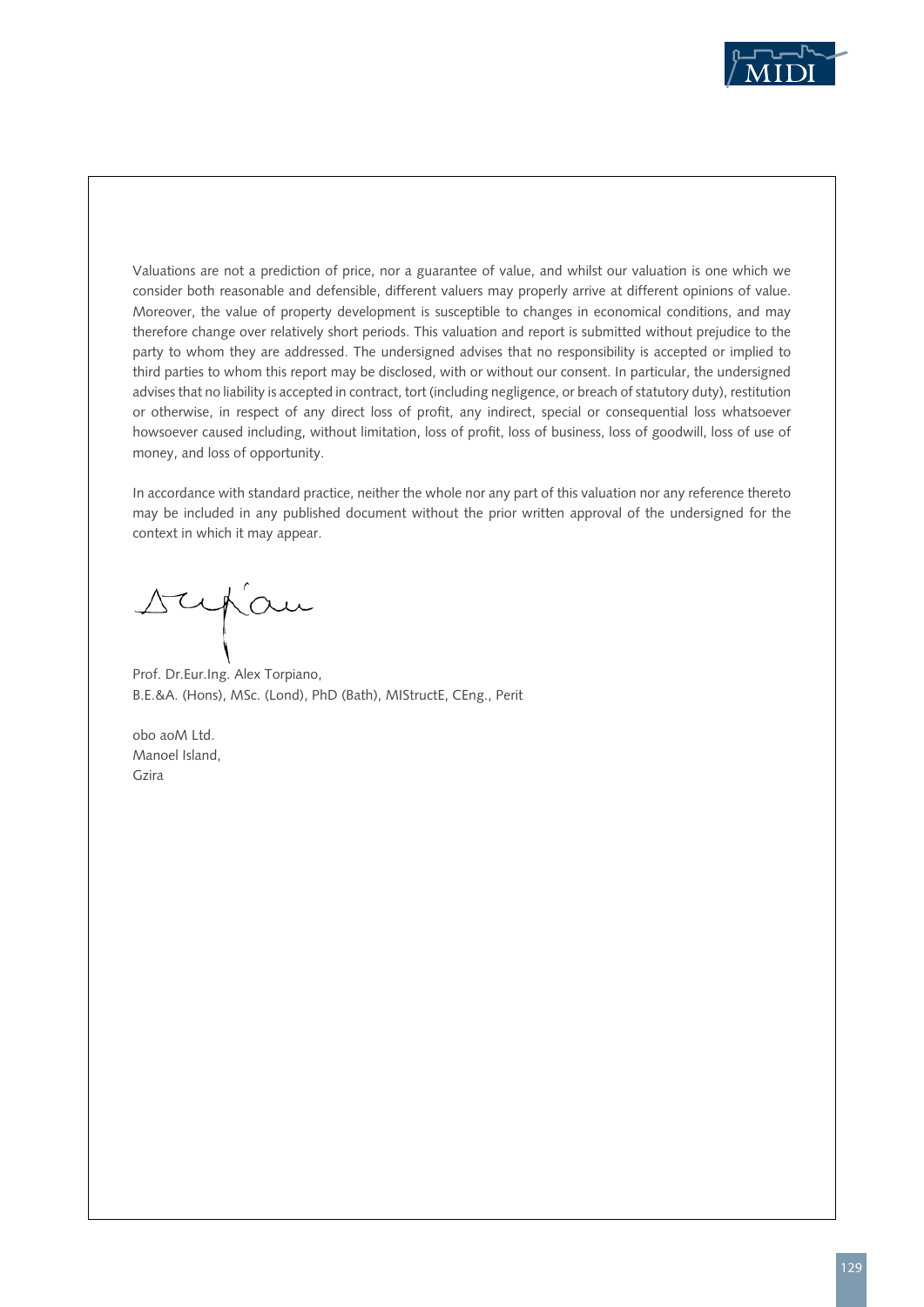

#### **Appendix to the Valuation Report**

The following section sets out:

(i) a summary of the registered privileges and hypothecs that burden the property, as results from information obtained from searches which were carried out up to the 19th October 2008; and

(ii) selected extracts from Annex I of the Prospectus, which sets out a summary of the Emphyteutical Grant, which extracts serve to highlight the main burdens that are imposed on the development of the Property, by the same Grant.

#### **(i) Summary of existing registered privileges and hypothecs resulting from searches carried out up to the 19th October 2008**

Since the Emphyteutical Land over which the Project is being developed belongs to the GOM, when the Emphyteutical Grant was transferred in favour of Midi, this transaction was registered at the Land Registry in terms of the Land Registry Act 1981 (Chapter 296 of the Laws of Malta) by virtue of Title Number 59000695. All charges encumbering the said Emphyteutical Land have been duly registered at the Public Registry in terms of law.

On each final deed of sale Midi gives a general hypothec on all its property in favour of the purchaser in warranty of peaceful possession and the purchaser specifically renounces to his right under section 2016 of the Civil Code to cause to be registered, as a further security, a special hypothec over Midi's property.

| <b>CREDITOR</b>            | <b>GOM</b>                                                                                                                                                                                                                                                                                                                                                                                                                                                                                                                                                                                                                                                                                                                                                                                                                                                                                                                                                                                   |
|----------------------------|----------------------------------------------------------------------------------------------------------------------------------------------------------------------------------------------------------------------------------------------------------------------------------------------------------------------------------------------------------------------------------------------------------------------------------------------------------------------------------------------------------------------------------------------------------------------------------------------------------------------------------------------------------------------------------------------------------------------------------------------------------------------------------------------------------------------------------------------------------------------------------------------------------------------------------------------------------------------------------------------|
| <b>CAUSE OF PREFERENCE</b> | Special Privilege over the whole of Tigné Point and Manoel Island and a General<br>Hypothec (only for the groundrent).                                                                                                                                                                                                                                                                                                                                                                                                                                                                                                                                                                                                                                                                                                                                                                                                                                                                       |
| <b>OBLIGATION</b>          | Balance of premium $\epsilon$ 91,707,431 (Lm39,370,000) and groundrent per annum<br>of €1,118,100 (Lm480,000) until 30 March 2025; €1,956,673 (Lm840,000)<br>from 1 April 2025 until 30 March 2050; and €2,236,198 (Lm960,000) onwards.<br>By virtue of a deed in the Records of Notary Vincent Miceli of 22 December<br>2006 the GOM has agreed that the premium has been reduced and the<br>outstanding balance is of €78,732,821 (Lm33,800,000) and GOM has<br>waived its hypothecary rights arising from the above note in relation to the<br>residential blocks known as Blocks T4 and T5 (Vol.r.472/07).<br>By virtue of another deed in the Records of Notary Vincent Miceli of 24<br>October 2007 the GOM has agreed that the premium has been reduced and the<br>outstanding balance is of €75,331,936 (Lm32,340,000) and GOM has waived<br>its hypothecary rights arising from the above note in relation to the residential<br>blocks known as Blocks T6 and T7 (Vol.r. 9144/07). |
| <b>REGISTRATION</b>        | 9973/2000 of 10 July 2000.                                                                                                                                                                                                                                                                                                                                                                                                                                                                                                                                                                                                                                                                                                                                                                                                                                                                                                                                                                   |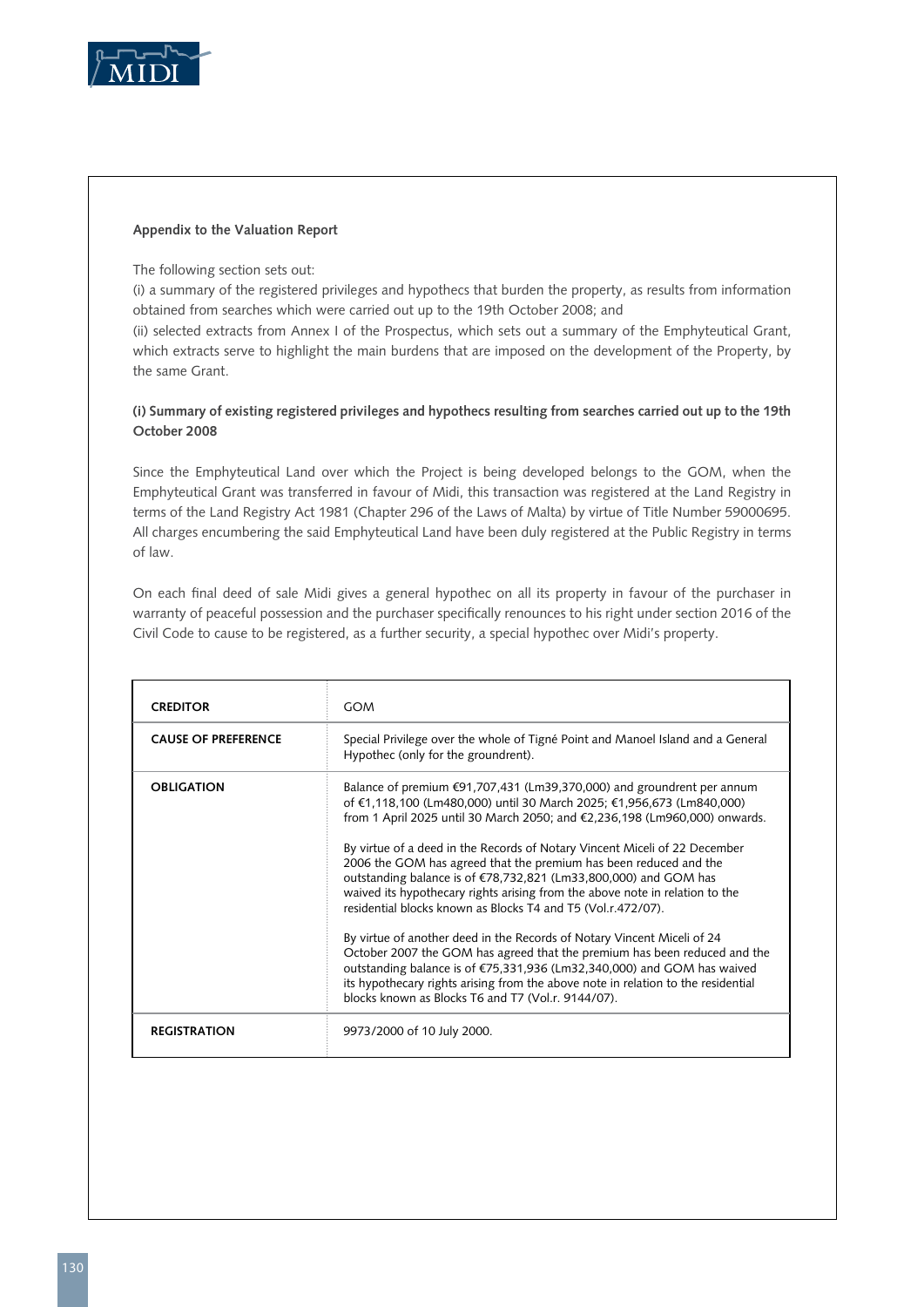

| <b>CREDITOR</b>            | Bank of Valletta p.l.c.                                                                                                                                                                                                                                                                                                                |
|----------------------------|----------------------------------------------------------------------------------------------------------------------------------------------------------------------------------------------------------------------------------------------------------------------------------------------------------------------------------------|
| <b>CAUSE OF PREFERENCE</b> | General Hypothec and Special Hypothec (excluding the blocks of<br>apartments referred to as Blocks T4, T5, T6, T7, T8, T9, and T10 at<br>Tigné Point, Sliema) over Pjazza Tigné (T11) with its underlying garage<br>spaces and the peripheral apartment blocks commonly referred to as T4P,<br>T7P and T9P for €1.863.499 (Lm800.000). |
| <b>OBLIGATION</b>          | Extension of overdraft amounting to $\epsilon$ 1,863,499 (Lm800,000).<br>Total facility of €2,096,436.06 (Lm900,000).<br>This note ranks pari passu with note no.21888/06.                                                                                                                                                             |
| <b>REGISTRATION</b>        | 20642/2006 of 8 November 2006.                                                                                                                                                                                                                                                                                                         |

| <b>CREDITOR</b>            | Bank of Valletta p.l.c.                                                                                                                                                                                                                                                                                                                                               |
|----------------------------|-----------------------------------------------------------------------------------------------------------------------------------------------------------------------------------------------------------------------------------------------------------------------------------------------------------------------------------------------------------------------|
| <b>CAUSE OF PREFERENCE</b> | General Hypothec (excluding the blocks of apartments referred to<br>as Blocks T4, T5, T6, T7, T8, T9, and T10 at Tigné Point, Sliema)<br>and Special Hypothec and Special Privilege over Pjazza Tigné (T11)<br>with its underlying garage spaces and the peripheral apartment<br>blocks commonly referred to as T4P, T7P and T9P for €17,703,238<br>$(Lm7.600.000)$ . |
| <b>OBLIGATION</b>          | Loan of €17,703,238 (Lm7,600,000). This note ranks pari passu with<br>note no. 21888/06.                                                                                                                                                                                                                                                                              |
| <b>REGISTRATION</b>        | 20643/2006 of 8 November 2006                                                                                                                                                                                                                                                                                                                                         |

| <b>CREDITOR</b>            | HSBC Bank Malta p.l.c.                                                                                                                                                                                                                                                                                                                                                                                                                                                                                                                                                                                                                                                                                                                                                                                                                                                                                                                                                                                                                                                     |
|----------------------------|----------------------------------------------------------------------------------------------------------------------------------------------------------------------------------------------------------------------------------------------------------------------------------------------------------------------------------------------------------------------------------------------------------------------------------------------------------------------------------------------------------------------------------------------------------------------------------------------------------------------------------------------------------------------------------------------------------------------------------------------------------------------------------------------------------------------------------------------------------------------------------------------------------------------------------------------------------------------------------------------------------------------------------------------------------------------------|
| <b>CAUSE OF PREFERENCE</b> | General Hypothec (excluding the blocks of apartments referred<br>to as Blocks T4, T5, T6, T7, T8 and T9, Pjazza Tigné (T11) and its<br>underground parking and peripheral apartments k/a T4P, T7P and<br>T9P and underlying car park of Block T1, Retail Mall [T2] and Block<br>T17 at Tigné Sliema) and Special Hypothec and Special Privilege<br>over Block T10. The General Hypothec and Special Hypothec for<br>€24,458,421 (Lm10,500,000) and the Special Privilege for €16,305,614<br>(Lm7,000,000). Also, a Special Hypothec for €24,458,421<br>(Lm10,500,000) over Block T17W and T17E by a deed dated 24<br>September 2007 (R9391/2007) the creditor postponed its privileged<br>and hypothecary rights arising from the above note in relation to Block<br>T17W and T17E in favour of the privileged and hypothecary rights<br>arising from note of hypothec number 18674/2007 as corrected by<br>note 18709/2007 registered in favour of Bank of Valletta p.l.c., which<br>rights were postponed limitedly to the amount of $€34,008,851.61$<br>(Lm14,600,000). |
| <b>OBLIGATION</b>          | Loan of €24,458,421 (Lm10,500,000). This note ranks pari passu with<br>notes no.20642/06 and 20643/06.                                                                                                                                                                                                                                                                                                                                                                                                                                                                                                                                                                                                                                                                                                                                                                                                                                                                                                                                                                     |
| <b>REGISTRATION</b>        | 21888/2006 of 23 November 2006                                                                                                                                                                                                                                                                                                                                                                                                                                                                                                                                                                                                                                                                                                                                                                                                                                                                                                                                                                                                                                             |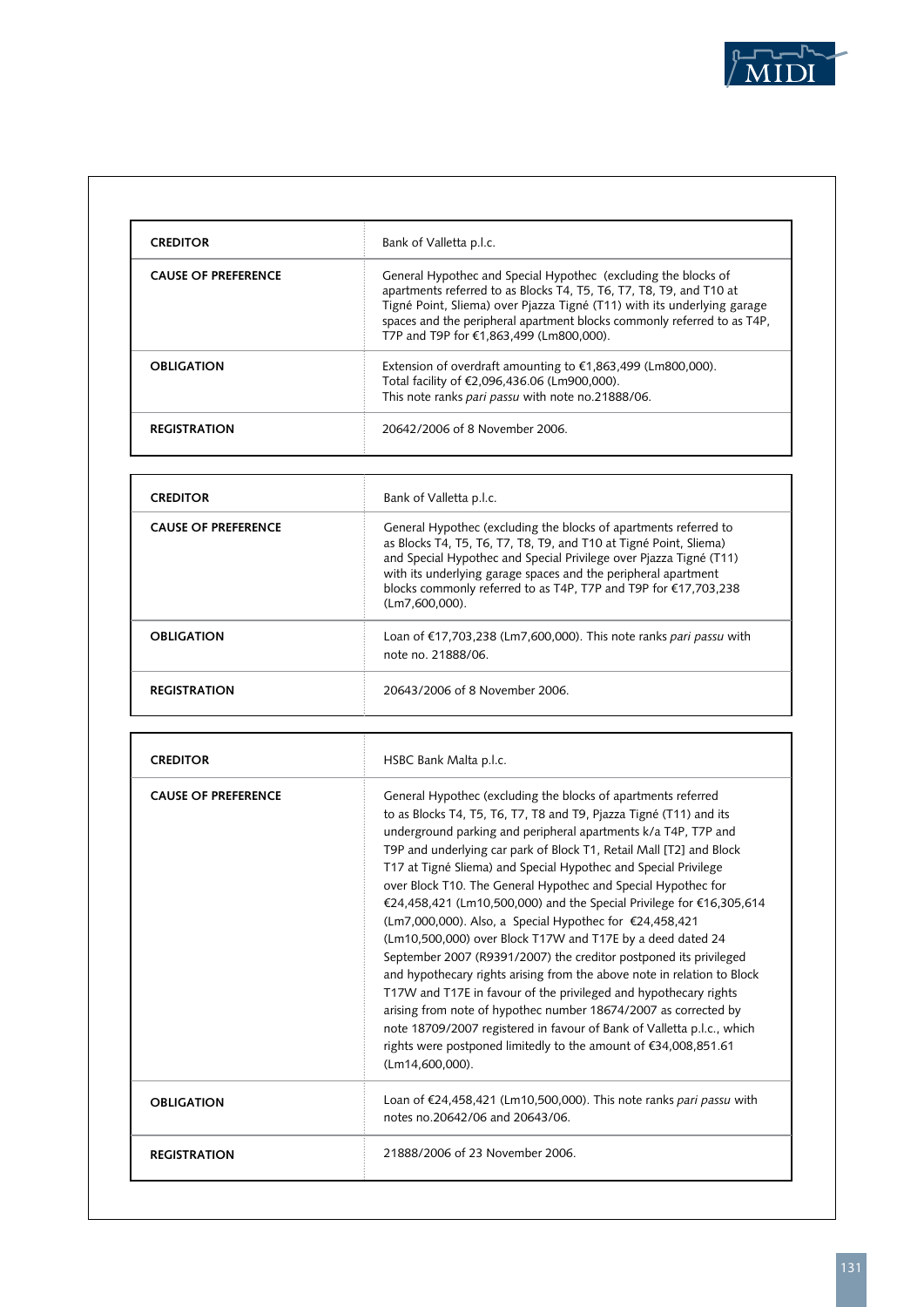

Г

| <b>CREDITOR</b>            | Various purchasers on promise of sale agreements in respect of<br>apartments in the residential blocks known as T4, T5, T6, T7, T8 and T9<br>or their lending banks.                                                                                                                             |
|----------------------------|--------------------------------------------------------------------------------------------------------------------------------------------------------------------------------------------------------------------------------------------------------------------------------------------------|
| <b>CAUSE OF PREFERENCE</b> | Special Hypothecs on the various apartments and garages which are the<br>subject of the particular promise of sale agreement – HSBC Bank Malta<br>p.l.c. and Bank of Valletta p.l.c. waived their hypothecary and privileged<br>rights (above outlined) in favour of the said Special Hypothecs. |
| <b>OBLIGATION</b>          | The progress payments which are paid on account of the purchase price<br>and which are refundable if the final deed of sale is not signed.                                                                                                                                                       |
| <b>REGISTRATION</b>        | Various.                                                                                                                                                                                                                                                                                         |

٦

| <b>CREDITOR</b>            | HSBC Bank Malta p.l.c. as Security Trustee                                                                                                                                                                                                                                                                                                                                                                                                                                                                                                                                                                                                                                                                                                                                                                                                                                                                                                                                                                                                                                                                                                                                                                                                                                                                                                                                                                                                                                                                                                                                                                                                                                                                                                                                                                                                                                                                                                                                                                                                                                                                                                                                                                                                                                                                                                              |
|----------------------------|---------------------------------------------------------------------------------------------------------------------------------------------------------------------------------------------------------------------------------------------------------------------------------------------------------------------------------------------------------------------------------------------------------------------------------------------------------------------------------------------------------------------------------------------------------------------------------------------------------------------------------------------------------------------------------------------------------------------------------------------------------------------------------------------------------------------------------------------------------------------------------------------------------------------------------------------------------------------------------------------------------------------------------------------------------------------------------------------------------------------------------------------------------------------------------------------------------------------------------------------------------------------------------------------------------------------------------------------------------------------------------------------------------------------------------------------------------------------------------------------------------------------------------------------------------------------------------------------------------------------------------------------------------------------------------------------------------------------------------------------------------------------------------------------------------------------------------------------------------------------------------------------------------------------------------------------------------------------------------------------------------------------------------------------------------------------------------------------------------------------------------------------------------------------------------------------------------------------------------------------------------------------------------------------------------------------------------------------------------|
| <b>CAUSE OF PREFERENCE</b> | General Hypothec over all of Midi's property present and future<br>(excluding the blocks of apartments referred to as Blocks T4, T5, T6,<br>T7, T8 and T9, the areas consisting of underground parking underlying<br>Block T1, and the sites which are as yet undeveloped or in the process<br>of development which are commonly referred to as the Pjazza Tigné<br>(Block T11) including the space underlying it to consist of underground<br>parking as well as the blocks of apartments to be constructed on its<br>periphery known as Blocks T4P, T7P and T9P, the Retail Mall (Block<br>T2) and Block T17 which blocks and sites are contiguous to each other<br>situate at Tigné Point, Sliema and are without an official number or<br>name) and Special Hypothec over the immovable property consisting<br>of the temporary utile dominium for a period of ninety nine (99) years<br>reckoned from the fifteenth day of June of the year two thousand<br>(15/6/2000) granted by the Emphyteutical Deed of (a) a portion of land<br>at Manoel Island, limits of Gzira, partly occupied by land and having<br>an area of approximately forty eight thousand two hundred and ninety<br>five square metres (48,295m <sup>2</sup> ) including the structures thereon and any<br>improvements to be erected thereon, without number, and bounded on<br>the North by the foreshore, and on the South-East and North-East by<br>other property granted by title of temporary emphyteusis to the Issuer<br>by virtue of the Emphyteutical Deed and partly occupied by the sea<br>having an area of approximately sixty seven thousand four hundred and<br>sixty two square metres (67,462m <sup>2</sup> ) and bounded on the North-East by<br>the foreshore, and on the South-East and South-West by the sea, and is<br>shown edged in yellow on the plan Land Drawing LD174C/99 marked<br>Schedule Fifteen (15) attached to the Emphyteutical Deed, which site<br>is referred to in the Emphyteutical Deed as "the Marina South Phase<br>Area"; (b) a portion of land at Manoel Island, limits of Gzira, having an<br>area of approximately twenty three thousand and twenty square metres<br>(23,020m <sup>2</sup> ) including the structures thereon and any other improvements<br>to be erected thereon, without number, and all together bounded on |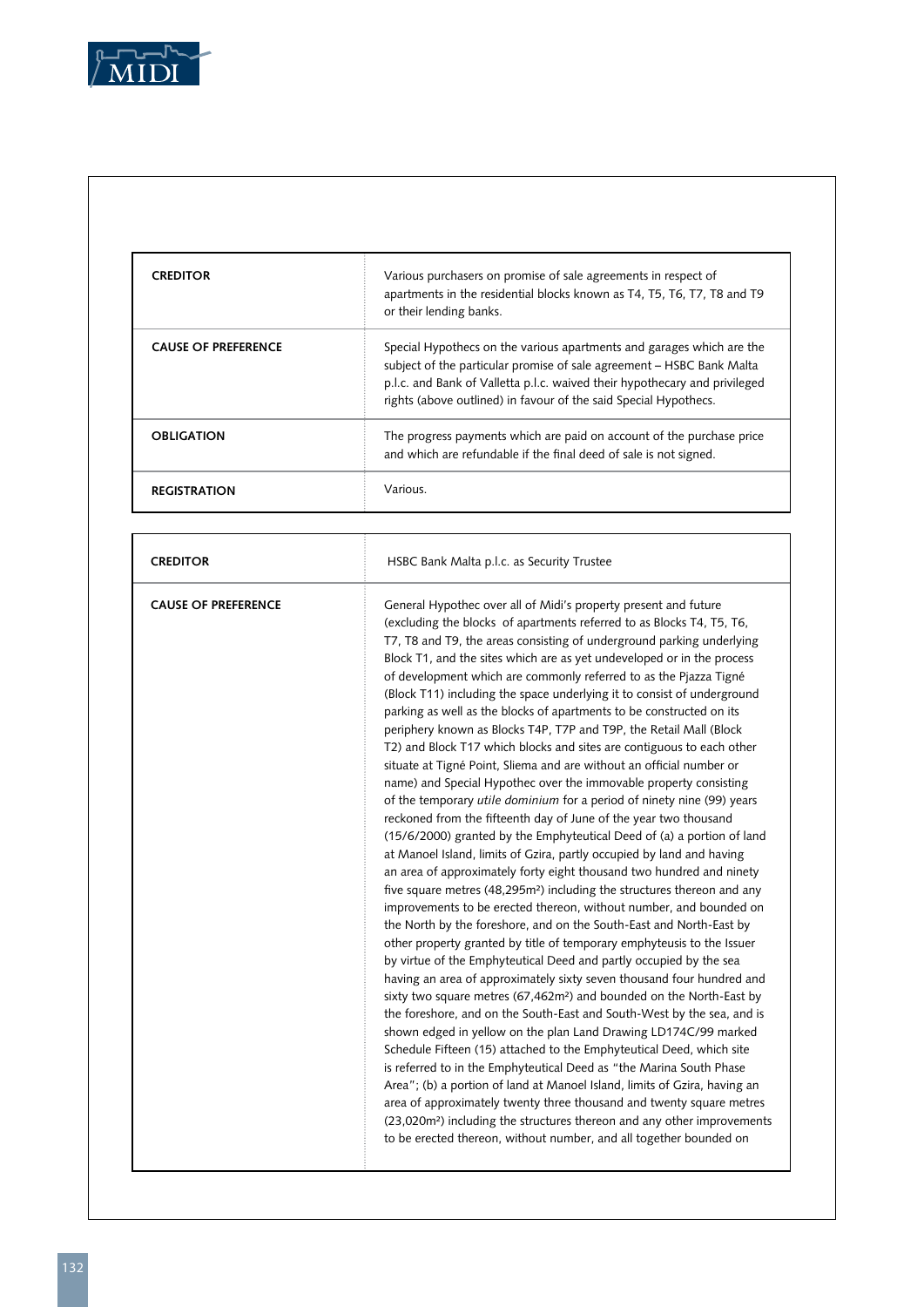

| (cont.)           | to the Issuer by virtue of the Emphyteutical Deed and is shown edged<br>in yellow on the said attached plan Land Drawing LD174C/99 marked<br>Schedule Fifteen (15) attached to the Emphyteutical Deed which portion<br>of land is referred to in the Emphyteutical Deed as "the Marina Central<br>Phase Area"; and (c) part of a portion of land at Manoel Island, limits<br>of Gzira, having an area of approximately twenty seven thousand four<br>hundred and eighty square metres (27,480m <sup>2</sup> ), including the structures<br>thereon and any other improvements to be erected thereon, without<br>number, and all together bounded on all sides by other property |
|-------------------|---------------------------------------------------------------------------------------------------------------------------------------------------------------------------------------------------------------------------------------------------------------------------------------------------------------------------------------------------------------------------------------------------------------------------------------------------------------------------------------------------------------------------------------------------------------------------------------------------------------------------------------------------------------------------------|
|                   | granted by title of temporary emphyteusis to the Issuer by virtue of the<br>Emphyteutical Deed and is shown edged in yellow on the said attached<br>plan Land Drawing LD174C/99 marked Schedule Fifteen (15) attached<br>to the Emphyteutical Deed which portion of land is situated within the<br>area referred to in the Emphyteutical Deed as "The Manoel Sports Club<br>Phase Area" for €9,317,494 (Lm4,000,000).                                                                                                                                                                                                                                                           |
| <b>OBLIGATION</b> | Bond of €9,317,494 (Lm4,000,000).                                                                                                                                                                                                                                                                                                                                                                                                                                                                                                                                                                                                                                               |

| <b>CREDITOR</b>            | Bank of Valletta p.l.c.                                                                                                                                                 |
|----------------------------|-------------------------------------------------------------------------------------------------------------------------------------------------------------------------|
| <b>CAUSE OF PREFERENCE</b> | General Hypothec and Special Hypothec - joint and several suretyship of<br>Midi with Tigné Mall Ltd (who is the principal debtor) over the T2 site<br>and T17W and T17F |
| <b>OBLIGATION</b>          | Joint and several liability of Midi p.l.c. with Tigné Mall Limited of<br>€9.783.368.27 (Lm4.200.000).                                                                   |
| <b>REGISTRATION</b>        | 18674/2007 of 15 September 2007 (as corrected by note 18709/2007<br>regarding the ownership of the property hypothecated).                                              |

| <b>CREDITOR</b>            | Bank of Valletta p.l.c.                                                                                                                                                 |
|----------------------------|-------------------------------------------------------------------------------------------------------------------------------------------------------------------------|
| <b>CAUSE OF PREFERENCE</b> | General Hypothec and Special Hypothec - joint and several suretyship of<br>Midi with Tigné Mall Ltd (who is the principal debtor) over the T2 site<br>and T17W and T17F |
| <b>OBLIGATION</b>          | Joint and several liability of Midi p.l.c. with Tigné Mall Limited of<br>€24.225.000 (Lm10.399.793).                                                                    |
| <b>REGISTRATION</b>        | 5705/2008 of 15 April 2008.                                                                                                                                             |